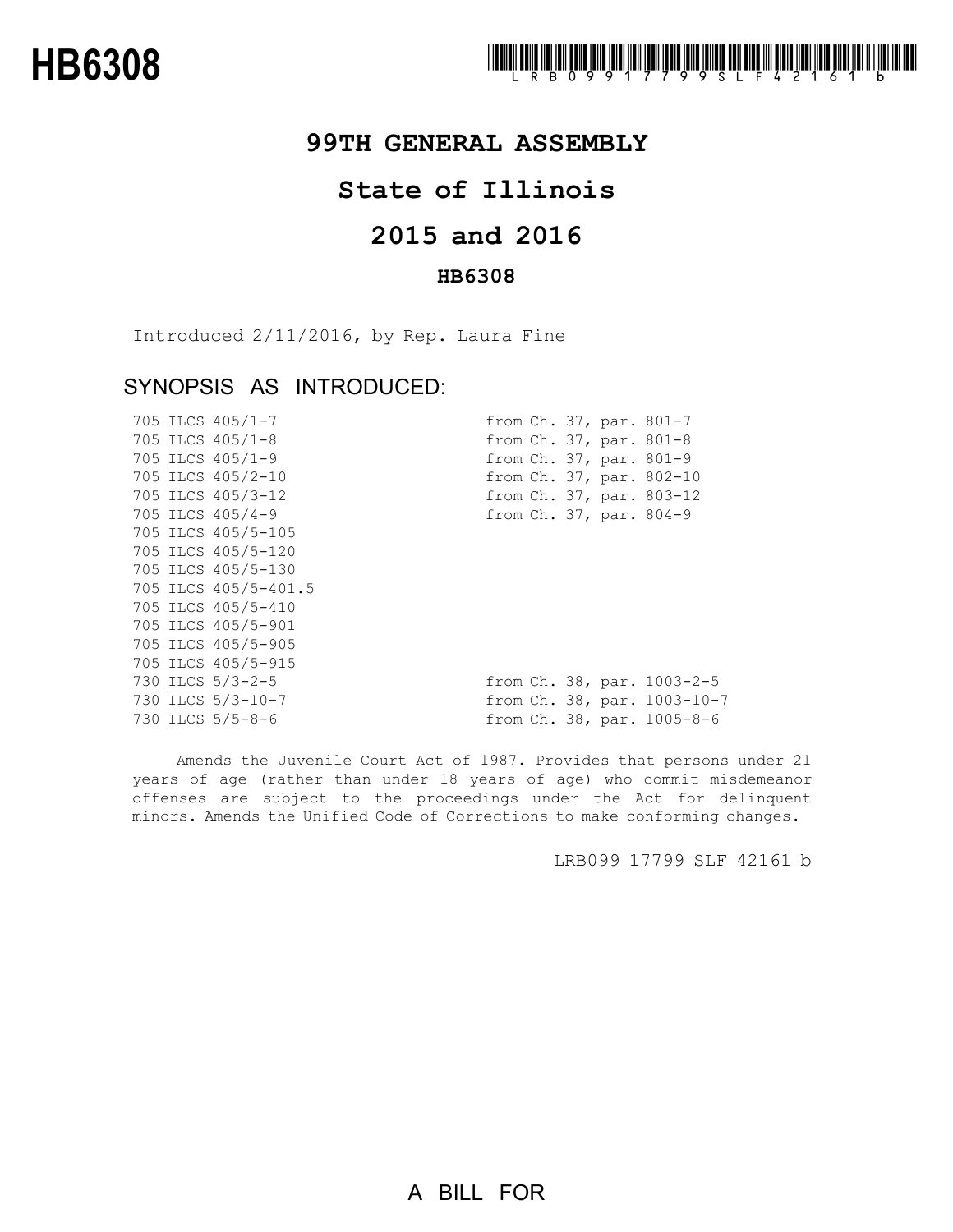AN ACT in relation to minors. 1

#### **Be it enacted by the People of the State of Illinois, represented in the General Assembly:** 2 3

Section 5. The Juvenile Court Act of 1987 is amended by changing Sections 1-7, 1-8, 1-9, 2-10, 3-12, 4-9, 5-105, 5-120, 5-130, 5-401.5, 5-410, 5-901, 5-905, and 5-915 as follows: 4 5 6

(705 ILCS 405/1-7) (from Ch. 37, par. 801-7) 7

Sec. 1-7. Confidentiality of law enforcement records. 8

(A) Inspection and copying of law enforcement records maintained by law enforcement agencies that relate to a minor who has been investigated, arrested, or taken into custody before his or her 21st birthday for a misdemeanor offense or 18th birthday for a felony offense shall be restricted to the following: 9 10 11 12 13 14

(1) Any local, State or federal law enforcement officers of any jurisdiction or agency when necessary for the discharge of their official duties during the investigation or prosecution of a crime or relating to a minor who has been adjudicated delinquent and there has been a previous finding that the act which constitutes the previous offense was committed in furtherance of criminal activities by a criminal street gang, or, when necessary for the discharge of its official duties in connection with 15 16 17 18 19 20 21 22 23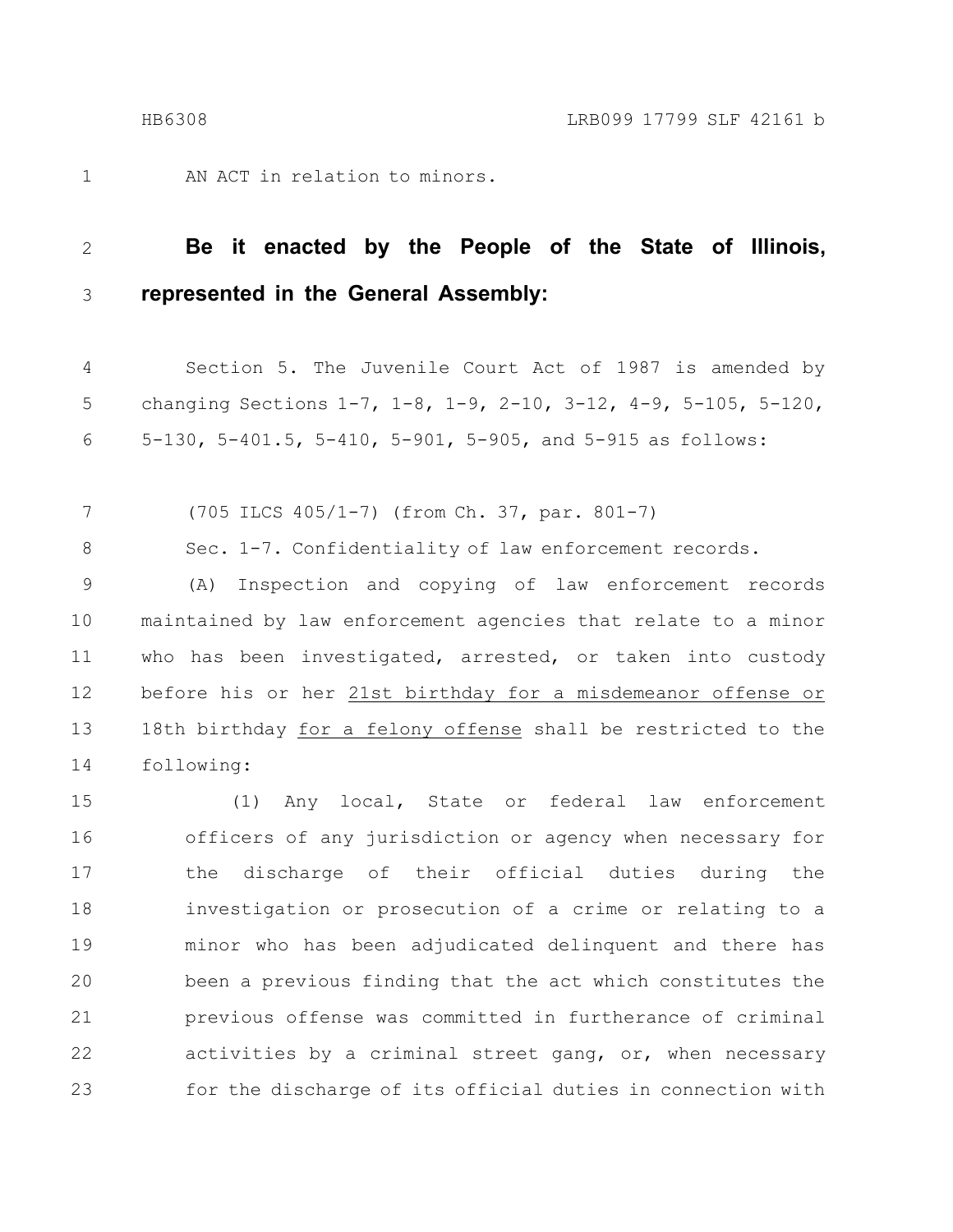HB6308 - 2 - LRB099 17799 SLF 42161 b

a particular investigation of the conduct of a law enforcement officer, an independent agency or its staff created by ordinance and charged by a unit of local government with the duty of investigating the conduct of law enforcement officers. For purposes of this Section, "criminal street gang" has the meaning ascribed to it in Section 10 of the Illinois Streetgang Terrorism Omnibus Prevention Act. 1 2 3 4 5 6 7 8

(2) Prosecutors, probation officers, social workers, or other individuals assigned by the court to conduct a pre-adjudication or pre-disposition investigation, and individuals responsible for supervising or providing temporary or permanent care and custody for minors pursuant to the order of the juvenile court, when essential to performing their responsibilities. 9 10 11 12 13 14 15

16

(3) Prosecutors and probation officers:

(a) in the course of a trial when institution of criminal proceedings has been permitted or required under Section 5-805; or 17 18 19

(b) when institution of criminal proceedings has been permitted or required under Section 5-805 and such minor is the subject of a proceeding to determine the amount of bail; or 20 21 22 23

(c) when criminal proceedings have been permitted or required under Section 5-805 and such minor is the subject of a pre-trial investigation, pre-sentence 24 25 26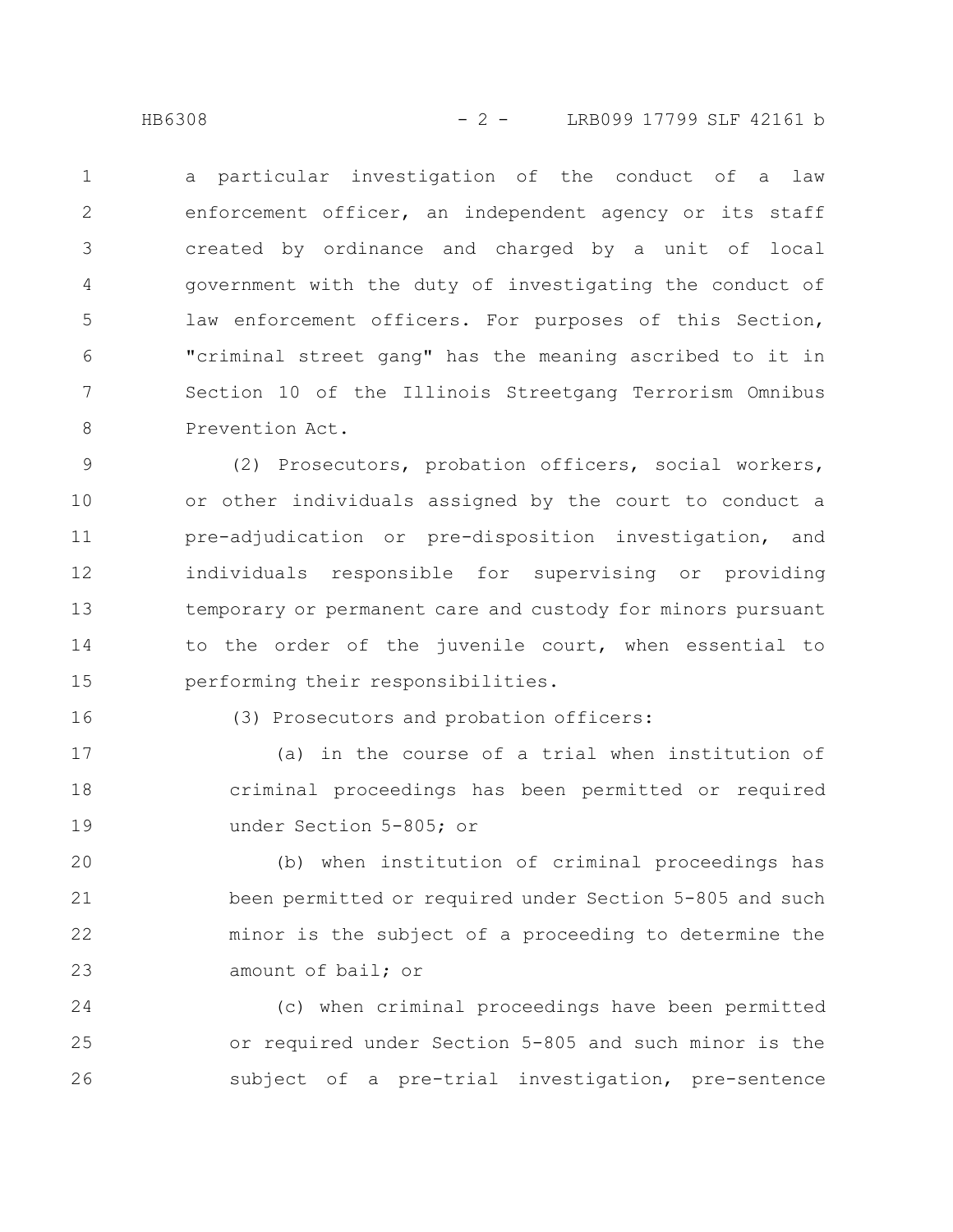investigation, fitness hearing, or proceedings on an application for probation. 1 2

- (4) Adult and Juvenile Prisoner Review Board. 3
- 4

(5) Authorized military personnel.

(6) Persons engaged in bona fide research, with the permission of the Presiding Judge of the Juvenile Court and the chief executive of the respective law enforcement agency; provided that publication of such research results in no disclosure of a minor's identity and protects the confidentiality of the minor's record. 5 6 7 8 9 10

(7) Department of Children and Family Services child protection investigators acting in their official capacity. 11 12 13

(8) The appropriate school official only if the agency or officer believes that there is an imminent threat of physical harm to students, school personnel, or others who are present in the school or on school grounds. 14 15 16 17

(A) Inspection and copying shall be limited to law enforcement records transmitted to the appropriate school official or officials whom the school has determined to have a legitimate educational or safety interest by a local law enforcement agency under a reciprocal reporting system established and maintained between the school district and the local law enforcement agency under Section 10-20.14 of the School Code concerning a minor enrolled in a school 18 19 20 21 22 23 24 25 26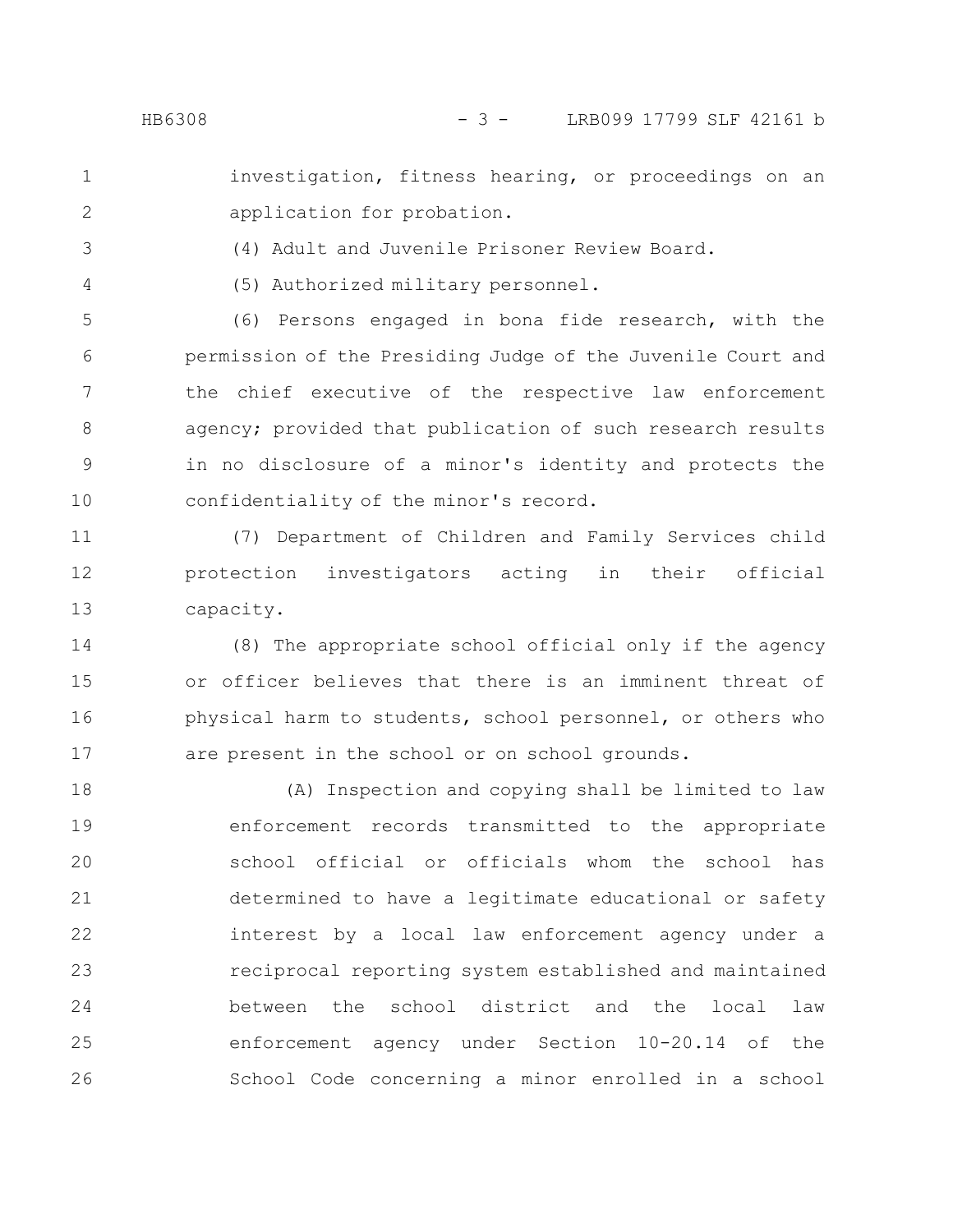| $\mathbf 1$  | within the school district who has been arrested or              |
|--------------|------------------------------------------------------------------|
| $\mathbf{2}$ | taken into custody for any of the following offenses:            |
| 3            | (i) any violation of Article 24 of the Criminal                  |
| 4            | Code of 1961 or the Criminal Code of 2012;                       |
| 5            | (ii) a violation of the Illinois Controlled                      |
| 6            | Substances Act;                                                  |
| 7            | (iii) a violation of the Cannabis Control Act;                   |
| 8            | (iv) a forcible felony as defined in Section                     |
| 9            | 2-8 of the Criminal Code of 1961 or the Criminal                 |
| 10           | Code of 2012;                                                    |
| 11           | (v) a violation of the Methamphetamine Control                   |
| 12           | and Community Protection Act;                                    |
| 13           | a violation of Section 1-2 of the<br>(vi)                        |
| 14           | Harassing and Obscene Communications Act;                        |
| 15           | (vii) a violation of the Hazing Act; or                          |
| 16           | (viii) a violation of Section $12-1$ , $12-2$ ,                  |
| 17           | $12-3$ , $12-3.05$ , $12-3.1$ , $12-3.2$ , $12-3.4$ , $12-3.5$ , |
| 18           | 12-5, 12-7.3, 12-7.4, 12-7.5, 25-1, or 25-5 of the               |
| 19           | Criminal Code of 1961 or the Criminal Code of 2012.              |
| 20           | The information derived from the law enforcement                 |
| 21           | records shall be kept separate from and shall not                |
| 22           | become a part of the official school record of that              |
| 23           | child and shall not be a public record. The information          |
| 24           | shall be used solely by the appropriate school official          |
| 25           | or officials whom the school has determined to have a            |
| 26           | legitimate educational or safety interest to aid in the          |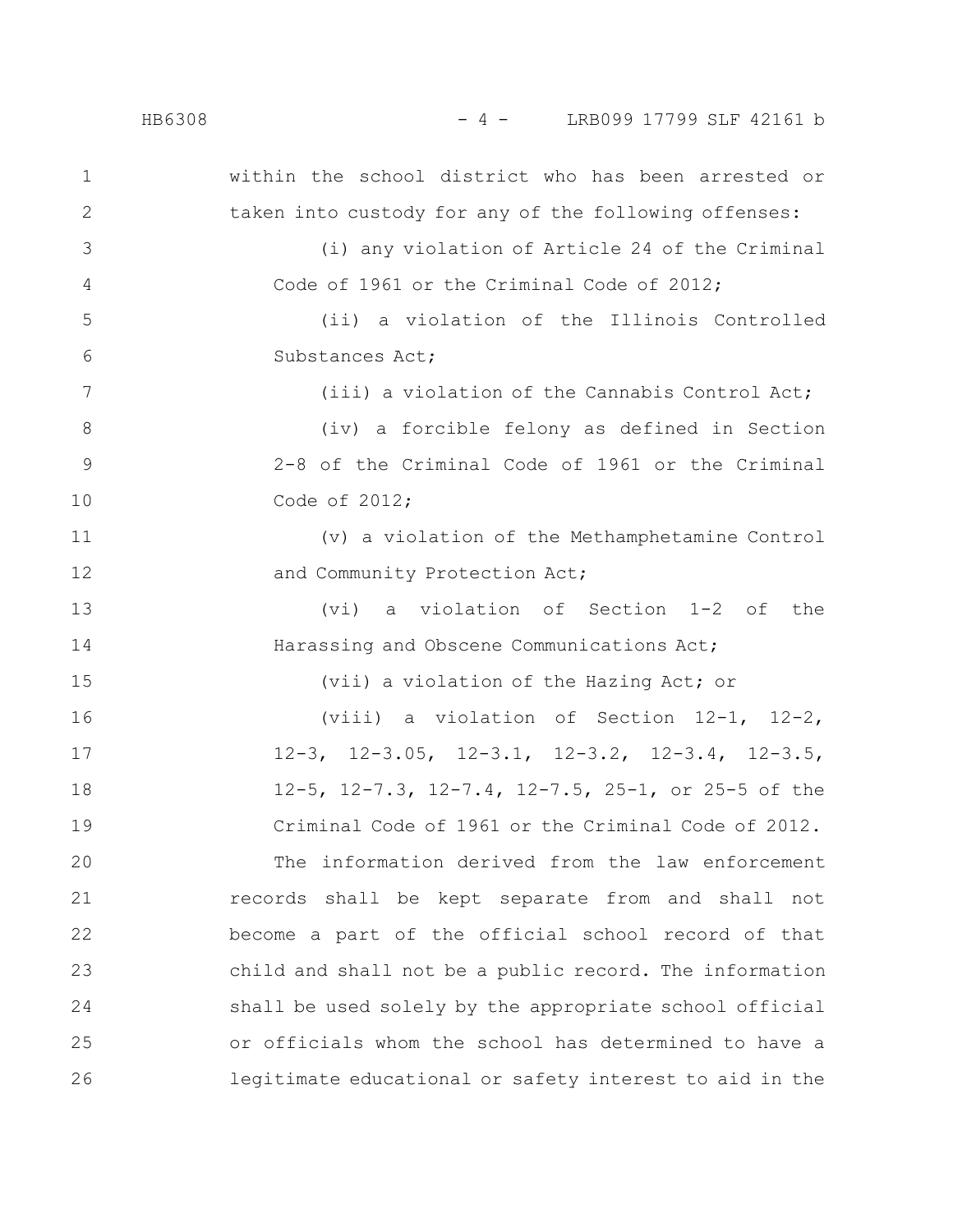proper rehabilitation of the child and to protect the safety of students and employees in the school. If the designated law enforcement and school officials deem it to be in the best interest of the minor, the student may be referred to in-school or community based social services if those services are available. "Rehabilitation services" may include interventions by school support personnel, evaluation for eligibility for special education, referrals to community-based 1 2 3 4 5 6 7 8 9

agencies such as youth services, behavioral healthcare service providers, drug and alcohol prevention or treatment programs, and other interventions as deemed appropriate for the student. 10 11 12 13

(B) Any information provided to appropriate school officials whom the school has determined to have a legitimate educational or safety interest by local law enforcement officials about a minor who is the subject of a current police investigation that is directly related to school safety shall consist of oral information only, and not written law enforcement records, and shall be used solely by the appropriate school official or officials to protect the safety of students and employees in the school and aid in the proper rehabilitation of the child. The information derived orally from the local law enforcement officials shall be kept separate from and shall not 14 15 16 17 18 19 20 21 22 23 24 25 26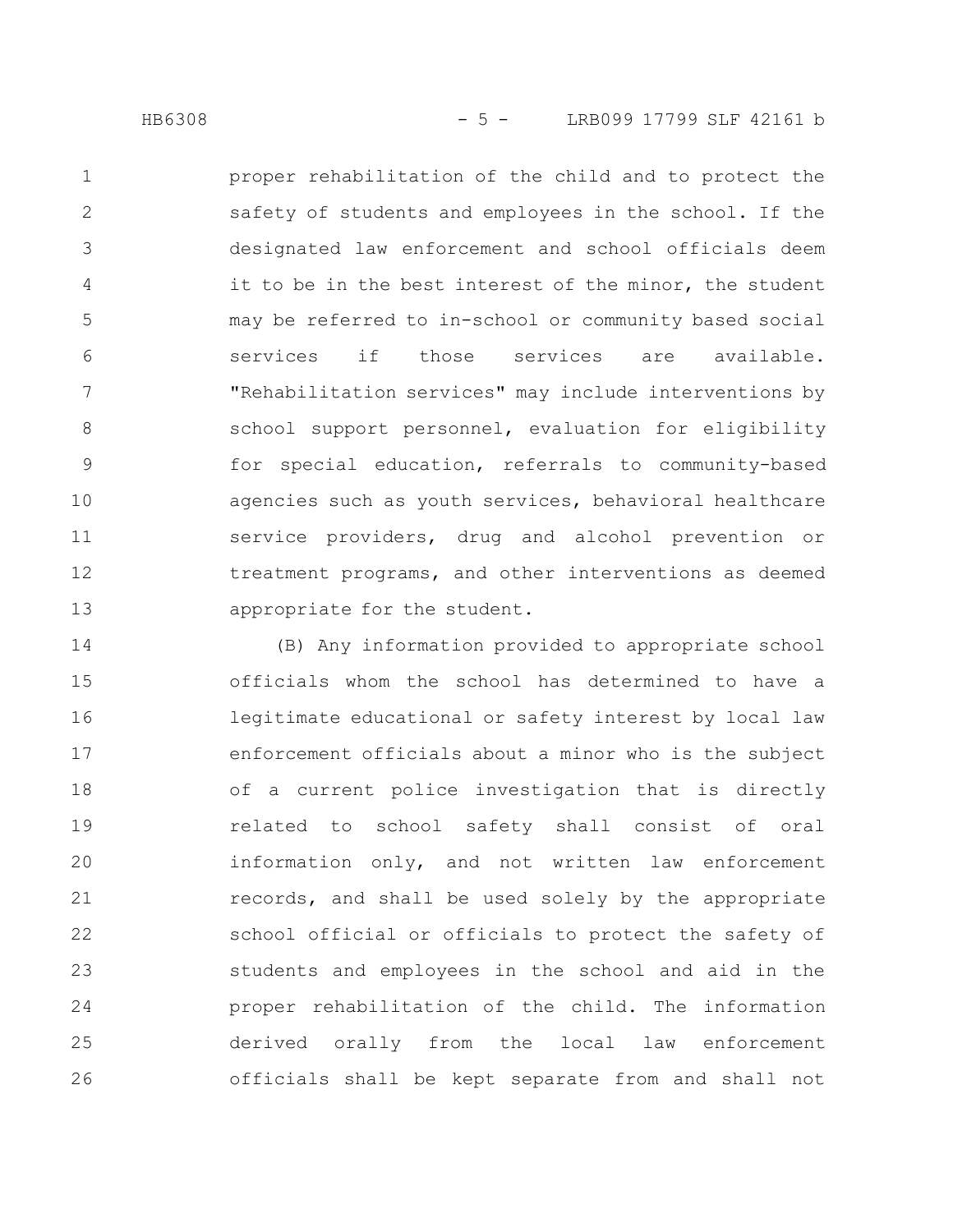become a part of the official school record of the child and shall not be a public record. This limitation on the use of information about a minor who is the subject of a current police investigation shall in no way limit the use of this information by prosecutors in pursuing criminal charges arising out of the information disclosed during a police investigation of the minor. For purposes of this paragraph, "investigation" means an official systematic inquiry by a law enforcement agency into actual or suspected criminal activity. 1 2 3 4 5 6 7 8 9 10 11

(9) Mental health professionals on behalf of the Illinois Department of Corrections or the Department of Human Services or prosecutors who are evaluating, prosecuting, or investigating a potential or actual petition brought under the Sexually Violent Persons Commitment Act relating to a person who is the subject of juvenile law enforcement records or the respondent to a petition brought under the Sexually Violent Persons Commitment Act who is the subject of the juvenile law enforcement records sought. Any records and any information obtained from those records under this paragraph (9) may be used only in sexually violent persons commitment proceedings. 12 13 14 15 16 17 18 19 20 21 22 23 24

(10) The president of a park district. Inspection and copying shall be limited to law enforcement records 25 26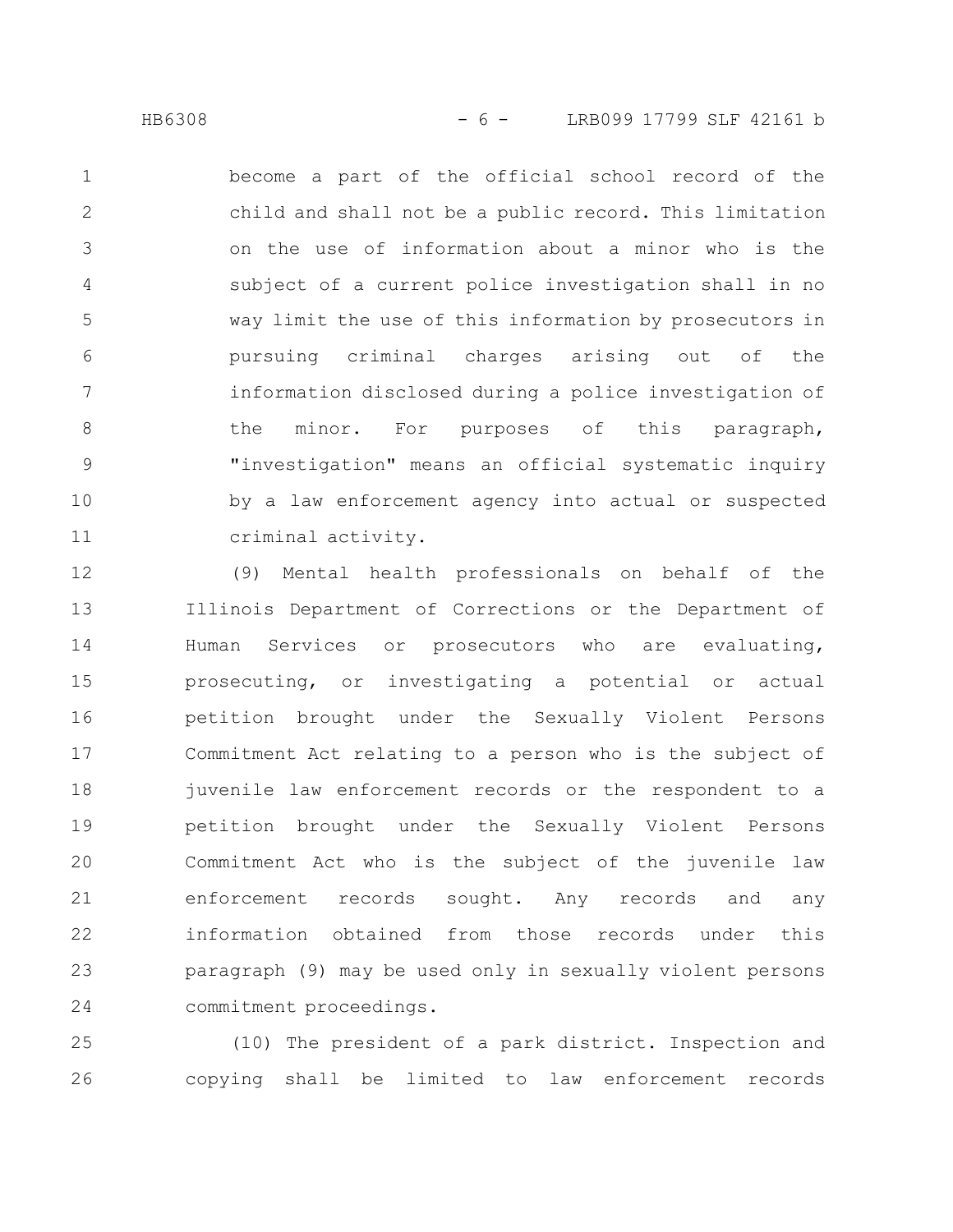transmitted to the president of the park district by the Illinois State Police under Section 8-23 of the Park District Code or Section 16a-5 of the Chicago Park District Act concerning a person who is seeking employment with that park district and who has been adjudicated a juvenile delinquent for any of the offenses listed in subsection (c) of Section 8-23 of the Park District Code or subsection (c) of Section 16a-5 of the Chicago Park District Act. 1 2 3 4 5 6 7 8

(B)(1) Except as provided in paragraph (2), no law enforcement officer or other person or agency may knowingly transmit to the Department of Corrections or the Department of State Police or to the Federal Bureau of Investigation any fingerprint or photograph relating to a minor who has been arrested or taken into custody before his or her 21st birthday for a misdemeanor offense or 18th birthday for a felony offense, unless the court in proceedings under this Act authorizes the transmission or enters an order under Section 5-805 permitting or requiring the institution of criminal proceedings. 9 10 11 12 13 14 15 16 17 18 19

(2) Law enforcement officers or other persons or agencies shall transmit to the Department of State Police copies of fingerprints and descriptions of all minors who have been arrested or taken into custody before their 21st birthday for a misdemeanor offense or 18th birthday for a felony offense for the offense of unlawful use of weapons under Article 24 of the Criminal Code of 1961 or the 20 21 22 23 24 25 26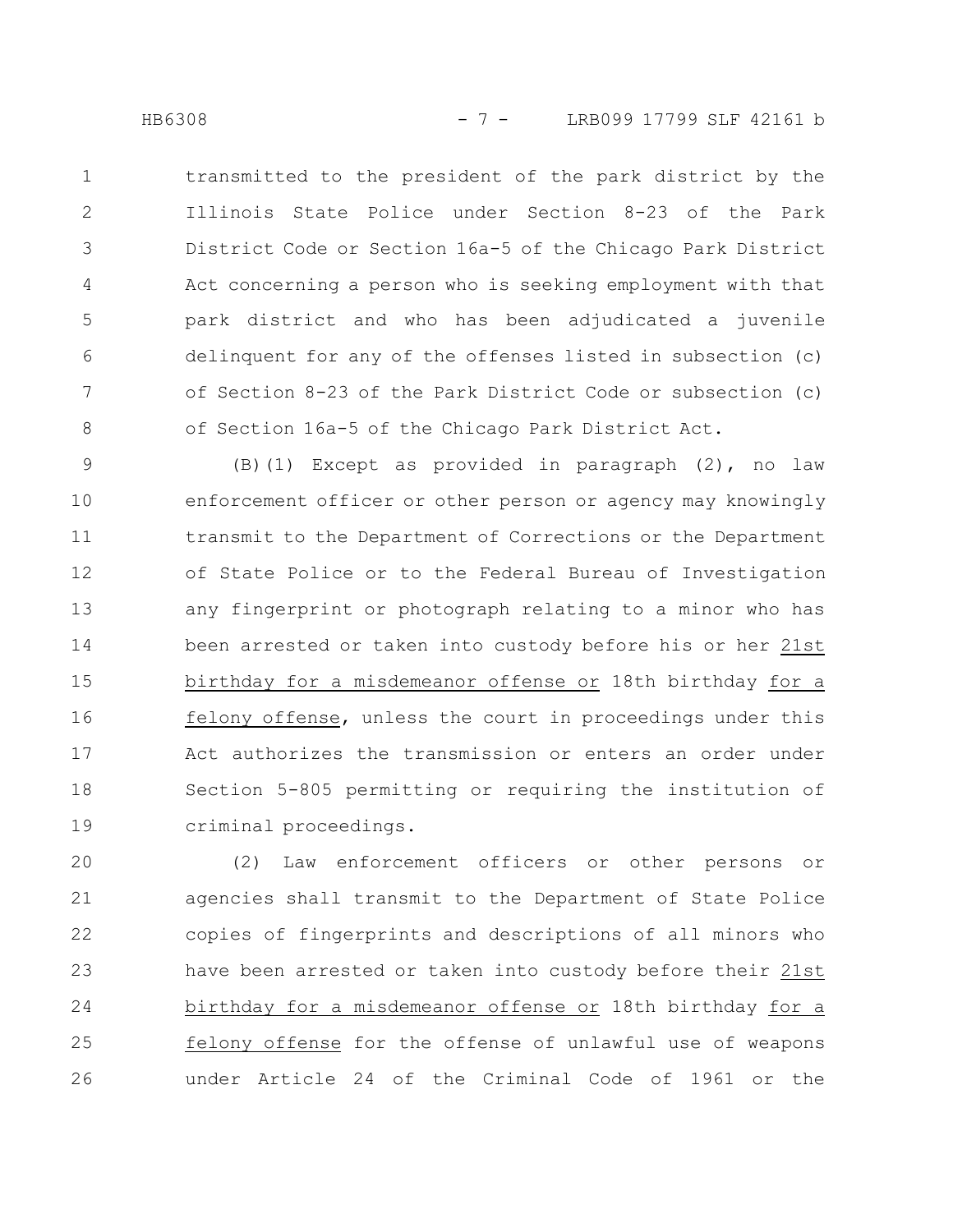Criminal Code of 2012, a Class X or Class 1 felony, a forcible felony as defined in Section 2-8 of the Criminal Code of 1961 or the Criminal Code of 2012, or a Class 2 or greater felony under the Cannabis Control Act, the Illinois Controlled Substances Act, the Methamphetamine Control and Community Protection Act, or Chapter 4 of the Illinois Vehicle Code, pursuant to Section 5 of the Criminal Identification Act. Information reported to the Department pursuant to this Section may be maintained with records that the Department files pursuant to Section 2.1 of the Criminal Identification Act. Nothing in this Act prohibits a law enforcement agency from fingerprinting a minor taken into custody or arrested before his or her 21st birthday for a misdemeanor offense or 18th birthday for a felony offense for an offense other than those listed in this paragraph (2). 1 2 3 4 5 6 7 8 9 10 11 12 13 14 15 16

(C) The records of law enforcement officers, or of an independent agency created by ordinance and charged by a unit of local government with the duty of investigating the conduct of law enforcement officers, concerning all minors under 21 years of age for a misdemeanor offense or 18 years of age for a felony offense must be maintained separate from the records of arrests and may not be open to public inspection or their contents disclosed to the public except by order of the court presiding over matters pursuant to this Act or when the institution of criminal proceedings has been permitted or 17 18 19 20 21 22 23 24 25 26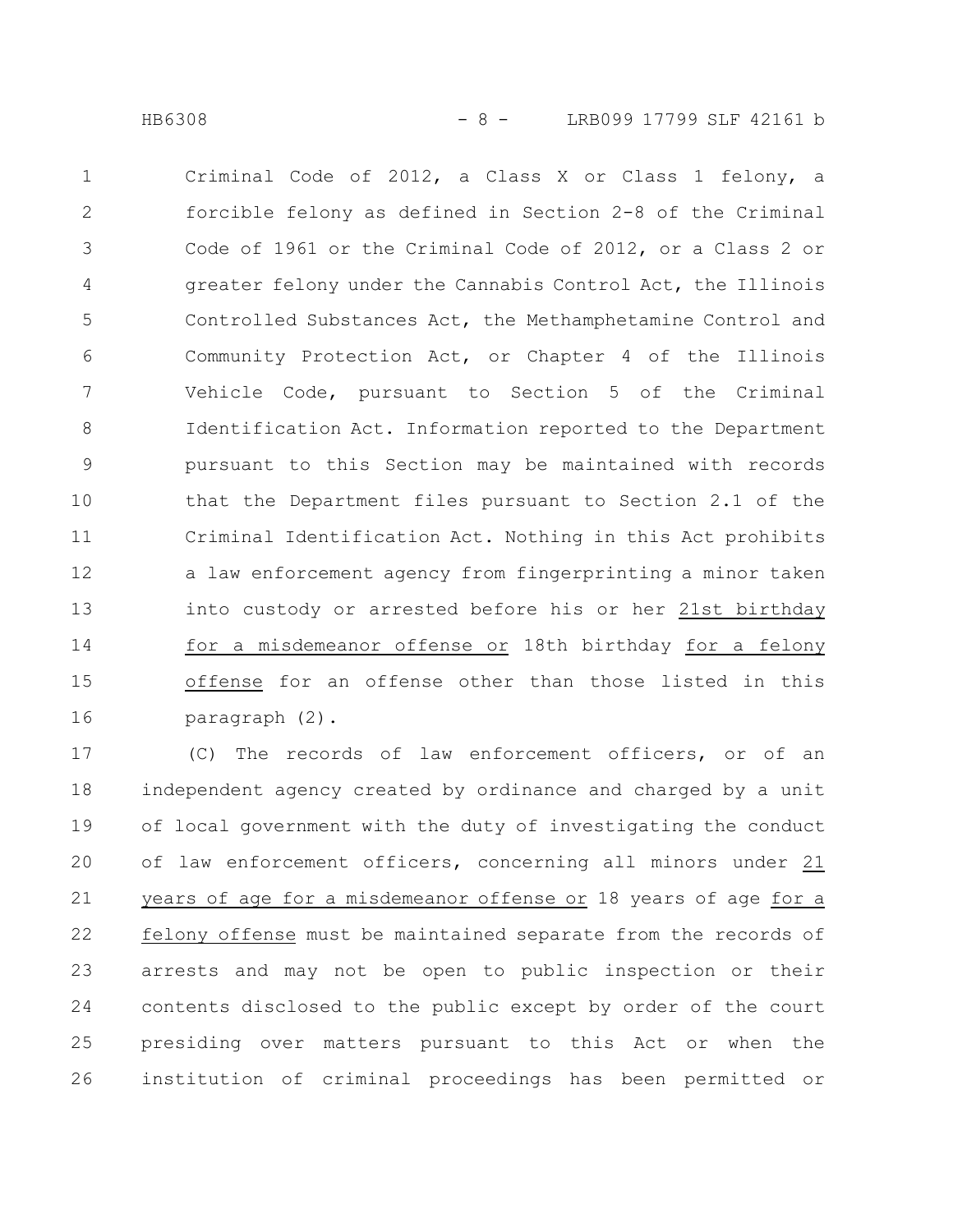required under Section 5-805 or such a person has been convicted of a crime and is the subject of pre-sentence investigation or proceedings on an application for probation or when provided by law. For purposes of obtaining documents pursuant to this Section, a civil subpoena is not an order of the court. 1 2 3 4 5 6

(1) In cases where the law enforcement, or independent agency, records concern a pending juvenile court case, the party seeking to inspect the records shall provide actual notice to the attorney or guardian ad litem of the minor whose records are sought. 7 8 9 10 11

(2) In cases where the records concern a juvenile court case that is no longer pending, the party seeking to inspect the records shall provide actual notice to the minor or the minor's parent or legal guardian, and the matter shall be referred to the chief judge presiding over matters pursuant to this Act. 12 13 14 15 16 17

(3) In determining whether the records should be available for inspection, the court shall consider the minor's interest in confidentiality and rehabilitation over the moving party's interest in obtaining the information. Any records obtained in violation of this subsection (C) shall not be admissible in any criminal or civil proceeding, or operate to disqualify a minor from subsequently holding public office or securing employment, or operate as a forfeiture of any public benefit, right, 18 19 20 21 22 23 24 25 26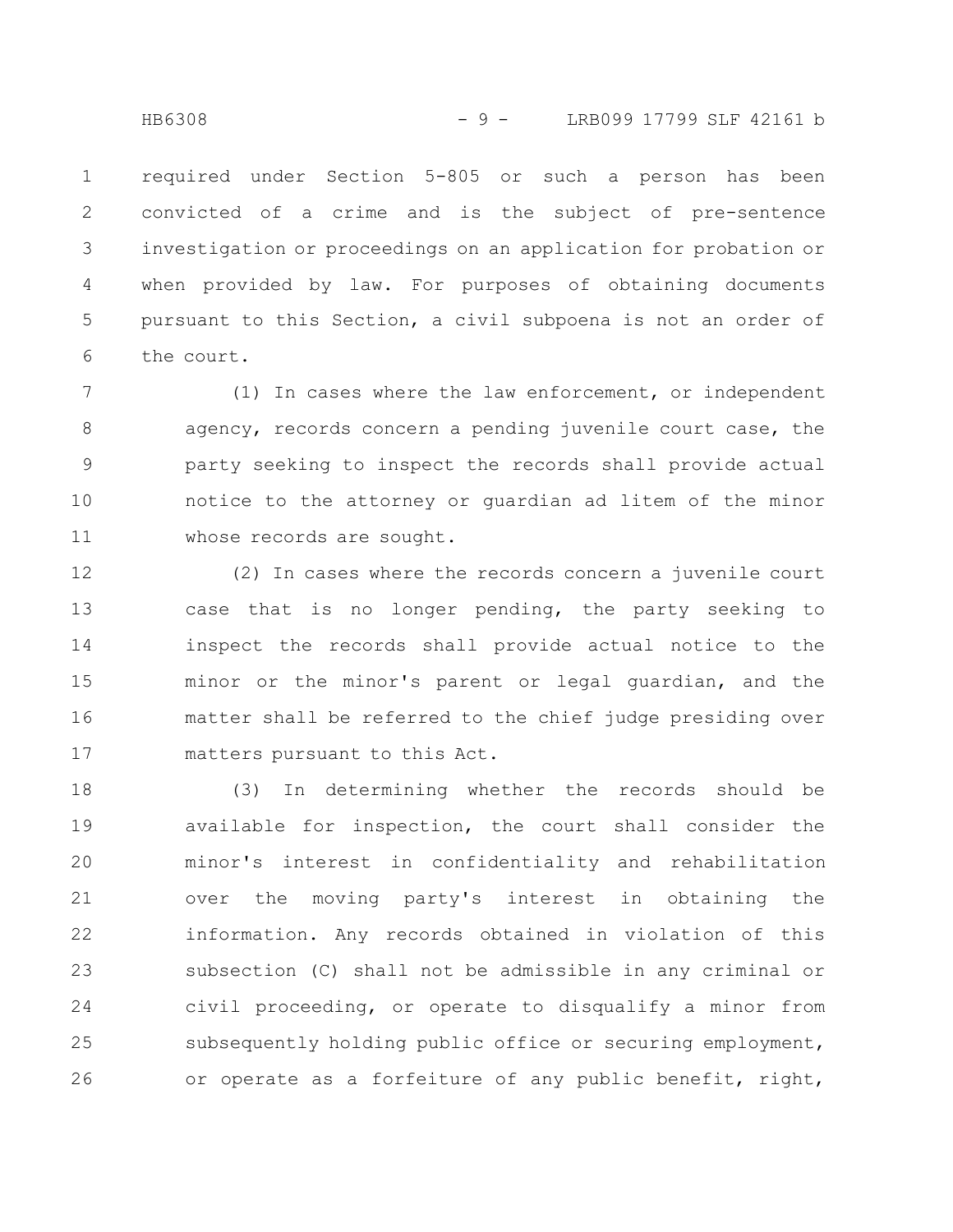privilege, or right to receive any license granted by public authority. 1 2

(D) Nothing contained in subsection (C) of this Section shall prohibit the inspection or disclosure to victims and witnesses of photographs contained in the records of law enforcement agencies when the inspection and disclosure is conducted in the presence of a law enforcement officer for the purpose of the identification or apprehension of any person subject to the provisions of this Act or for the investigation or prosecution of any crime. 3 4 5 6 7 8 9 10

(E) Law enforcement officers, and personnel of an independent agency created by ordinance and charged by a unit of local government with the duty of investigating the conduct of law enforcement officers, may not disclose the identity of any minor in releasing information to the general public as to the arrest, investigation or disposition of any case involving a minor. 11 12 13 14 15 16 17

(F) Nothing contained in this Section shall prohibit law enforcement agencies from communicating with each other by letter, memorandum, teletype or intelligence alert bulletin or other means the identity or other relevant information pertaining to a person under 21 years of age years of age for a misdemeanor offense or 18 years of age for a felony offense if there are reasonable grounds to believe that the person poses a real and present danger to the safety of the public or law enforcement officers. The information provided under this 18 19 20 21 22 23 24 25 26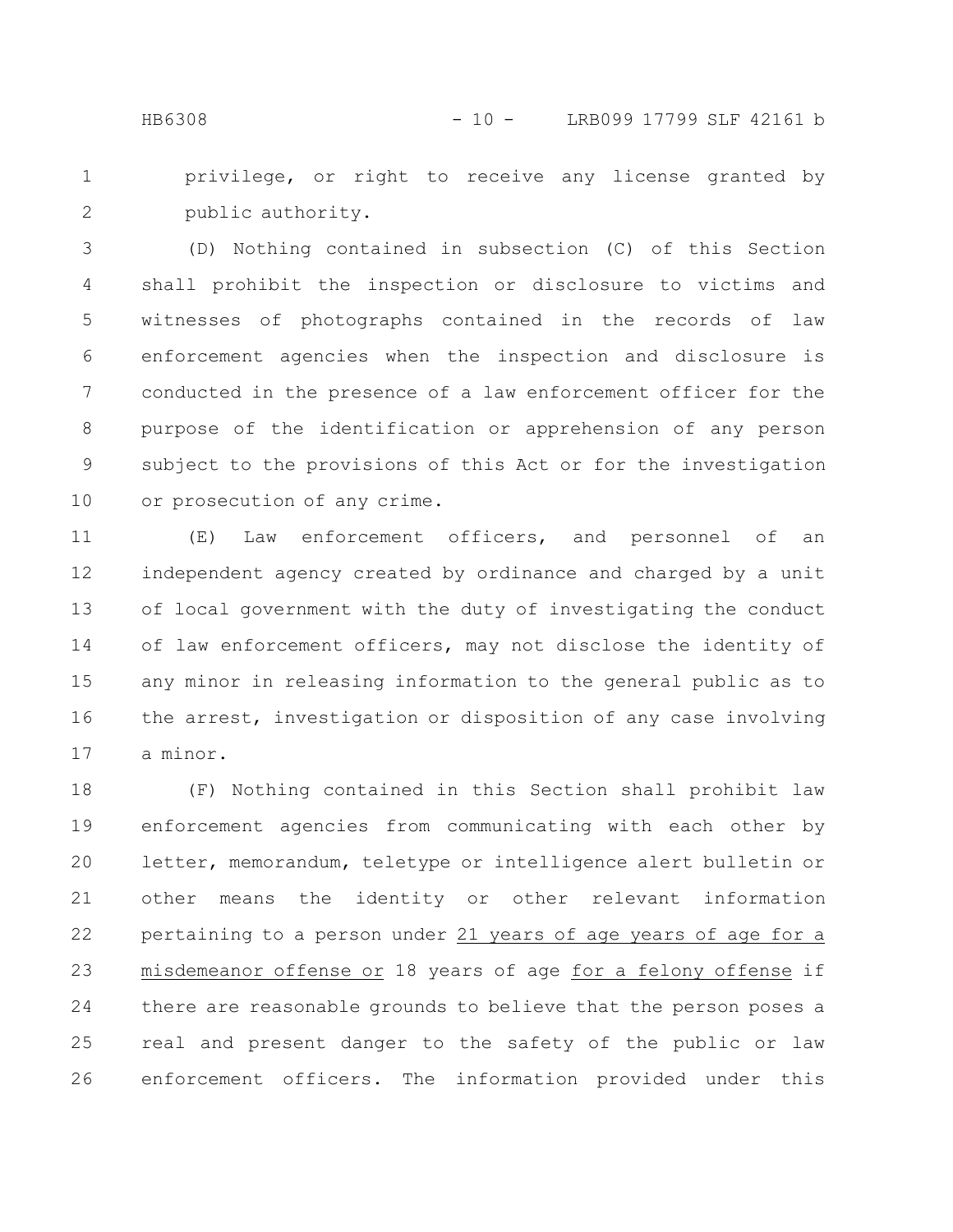subsection (F) shall remain confidential and shall not be publicly disclosed, except as otherwise allowed by law. 1 2

(G) Nothing in this Section shall prohibit the right of a Civil Service Commission or appointing authority of any state, county or municipality examining the character and fitness of an applicant for employment with a law enforcement agency, correctional institution, or fire department from obtaining and examining the records of any law enforcement agency relating to any record of the applicant having been arrested or taken into custody before the applicant's 21st birthday for a misdemeanor offense or 18th birthday for a felony offense. 3 4 5 6 7 8 9 10 11

(H) The changes made to this Section by Public Act 98-61 apply to law enforcement records of a minor who has been arrested or taken into custody on or after January 1, 2014 (the effective date of Public Act 98-61). 12 13 14 15

(Source: P.A. 98-61, eff. 1-1-14; 98-756, eff. 7-16-14; 99-298, eff. 8-6-15.) 16 17

(705 ILCS 405/1-8) (from Ch. 37, par. 801-8) 18

Sec. 1-8. Confidentiality and accessibility of juvenile court records. 19 20

(A) Inspection and copying of juvenile court records relating to a minor who is the subject of a proceeding under this Act shall be restricted to the following: 21 22 23

(1) The minor who is the subject of record, his parents, guardian and counsel. 24 25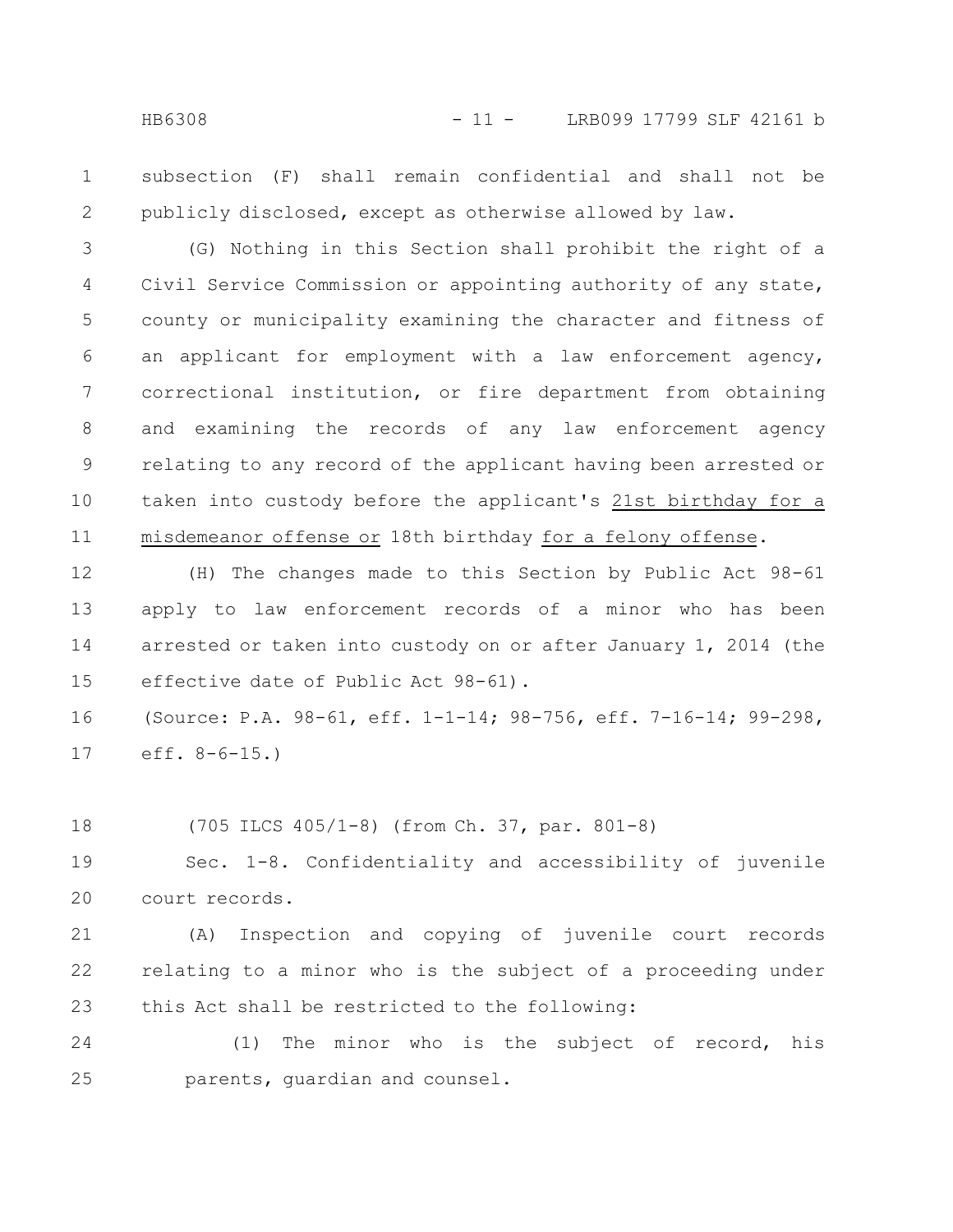(2) Law enforcement officers and law enforcement agencies when such information is essential to executing an arrest or search warrant or other compulsory process, or to conducting an ongoing investigation or relating to a minor who has been adjudicated delinquent and there has been a previous finding that the act which constitutes the previous offense was committed in furtherance of criminal activities by a criminal street gang. 1 2 3 4 5 6 7 8

Before July 1, 1994, for the purposes of this Section, "criminal street gang" means any ongoing organization, association, or group of 3 or more persons, whether formal or informal, having as one of its primary activities the commission of one or more criminal acts and that has a common name or common identifying sign, symbol or specific color apparel displayed, and whose members individually or collectively engage in or have engaged in a pattern of criminal activity. 9 10 11 12 13 14 15 16 17

Beginning July 1, 1994, for purposes of this Section, "criminal street gang" has the meaning ascribed to it in Section 10 of the Illinois Streetgang Terrorism Omnibus Prevention Act. 18 19 20 21

(3) Judges, hearing officers, prosecutors, probation officers, social workers or other individuals assigned by the court to conduct a pre-adjudication or predisposition investigation, and individuals responsible for supervising or providing temporary or permanent care and custody for 22 23 24 25 26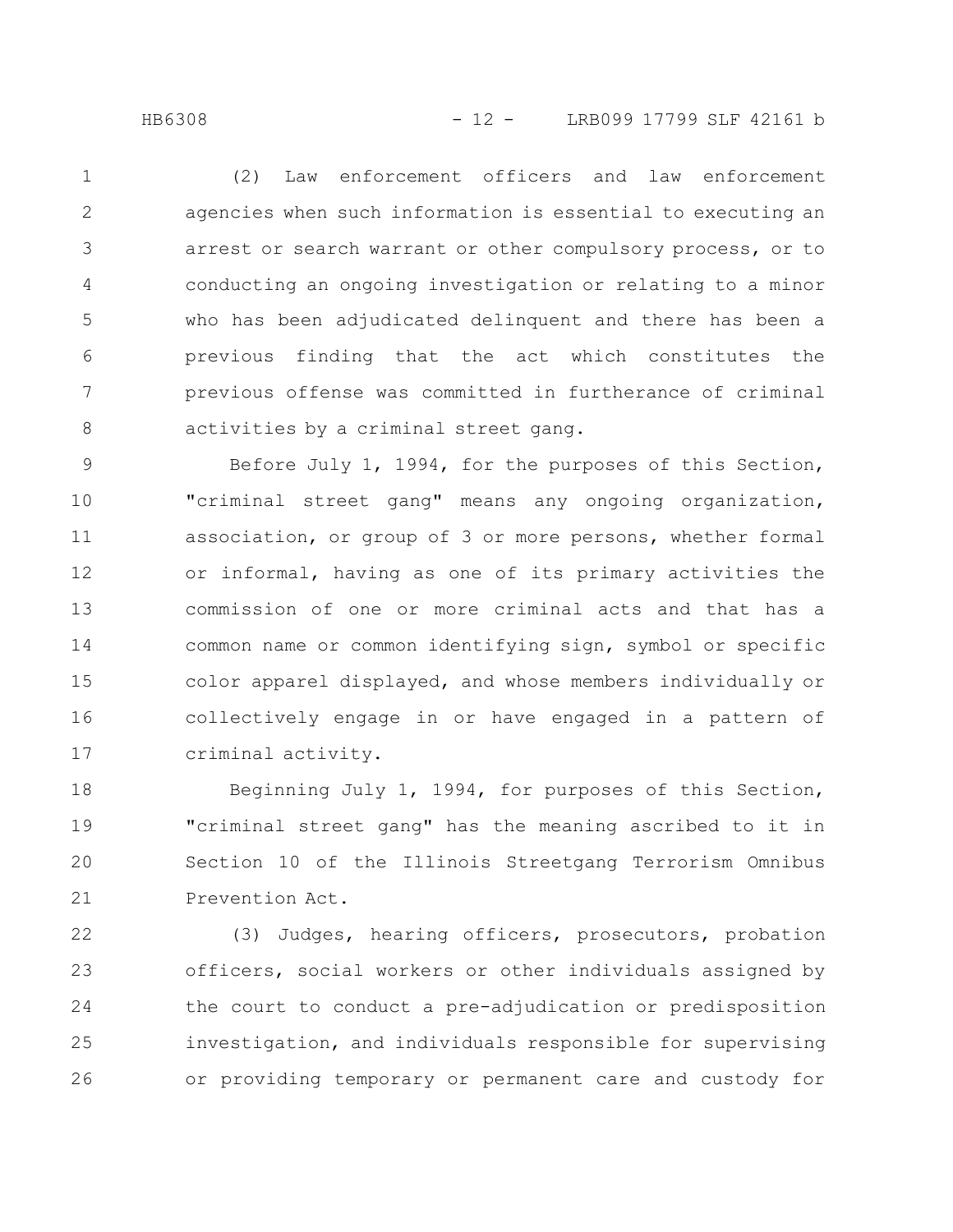minors pursuant to the order of the juvenile court when essential to performing their responsibilities.

(4) Judges, prosecutors and probation officers:

(a) in the course of a trial when institution of criminal proceedings has been permitted or required under Section 5-805; or 4 5 6

(b) when criminal proceedings have been permitted or required under Section 5-805 and a minor is the subject of a proceeding to determine the amount of bail; or 7 8 9 10

(c) when criminal proceedings have been permitted or required under Section 5-805 and a minor is the subject of a pre-trial investigation, pre-sentence investigation or fitness hearing, or proceedings on an application for probation; or 11 12 13 14 15

(d) when a minor becomes 21 years of age for a misdemeanor offense or 18 years of age for a felony offense or older, and is the subject of criminal proceedings, including a hearing to determine the amount of bail, a pre-trial investigation, a pre-sentence investigation, a fitness hearing, or proceedings on an application for probation. 16 17 18 19 20 21 22

(5) Adult and Juvenile Prisoner Review Boards. 23

(6) Authorized military personnel. 24

(7) Victims, their subrogees and legal representatives; however, such persons shall have access 25 26

1

2

3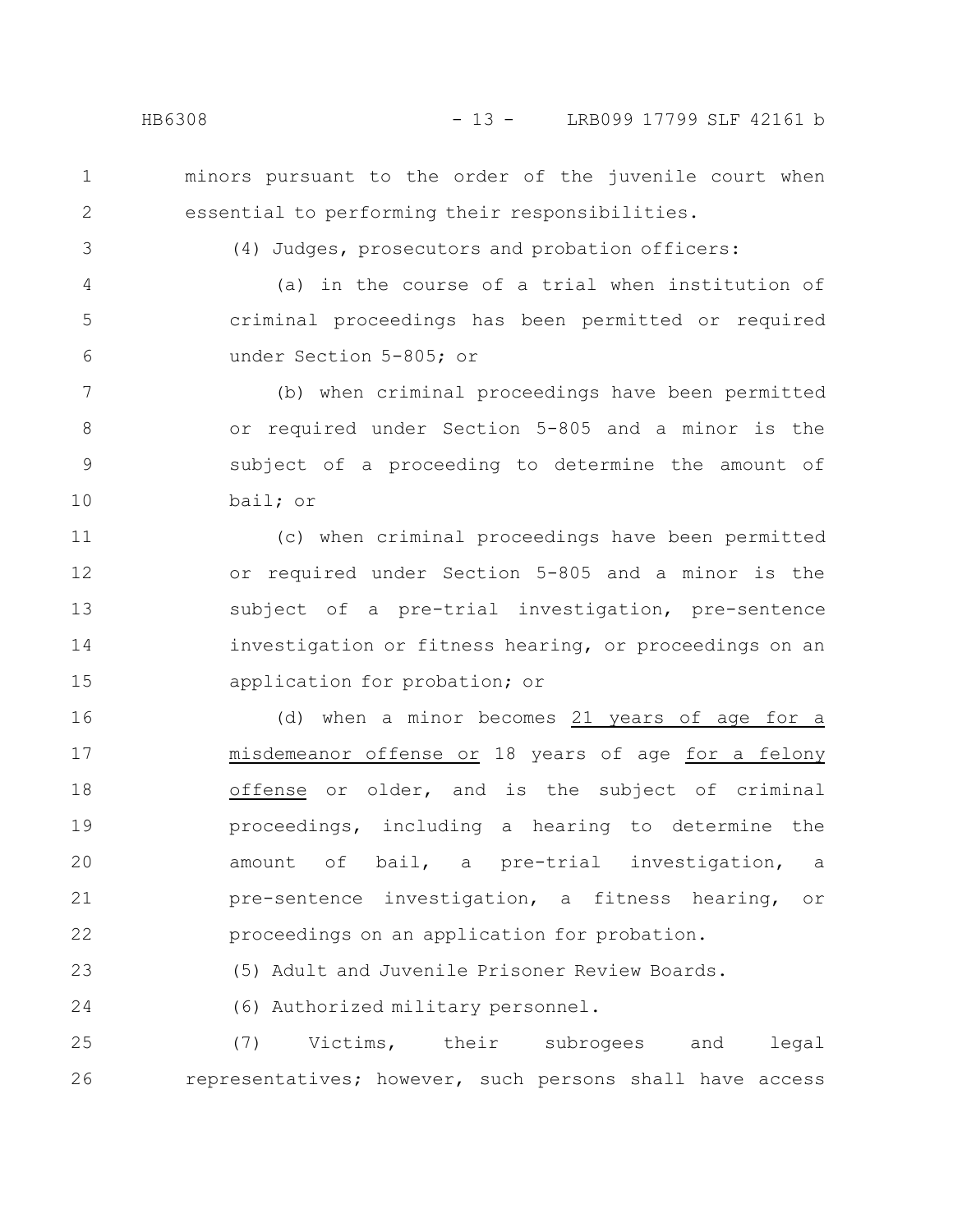only to the name and address of the minor and information pertaining to the disposition or alternative adjustment plan of the juvenile court. 1 2 3

(8) Persons engaged in bona fide research, with the permission of the presiding judge of the juvenile court and the chief executive of the agency that prepared the particular records; provided that publication of such research results in no disclosure of a minor's identity and protects the confidentiality of the record. 4 5 6 7 8 9

(9) The Secretary of State to whom the Clerk of the Court shall report the disposition of all cases, as required in Section 6-204 of the Illinois Vehicle Code. However, information reported relative to these offenses shall be privileged and available only to the Secretary of State, courts, and police officers. 10 11 12 13 14 15

(10) The administrator of a bonafide substance abuse student assistance program with the permission of the presiding judge of the juvenile court. 16 17 18

(11) Mental health professionals on behalf of the Illinois Department of Corrections or the Department of Human Services or prosecutors who are evaluating, prosecuting, or investigating a potential or actual petition brought under the Sexually Violent Persons Commitment Act relating to a person who is the subject of juvenile court records or the respondent to a petition brought under the Sexually Violent Persons Commitment Act, 19 20 21 22 23 24 25 26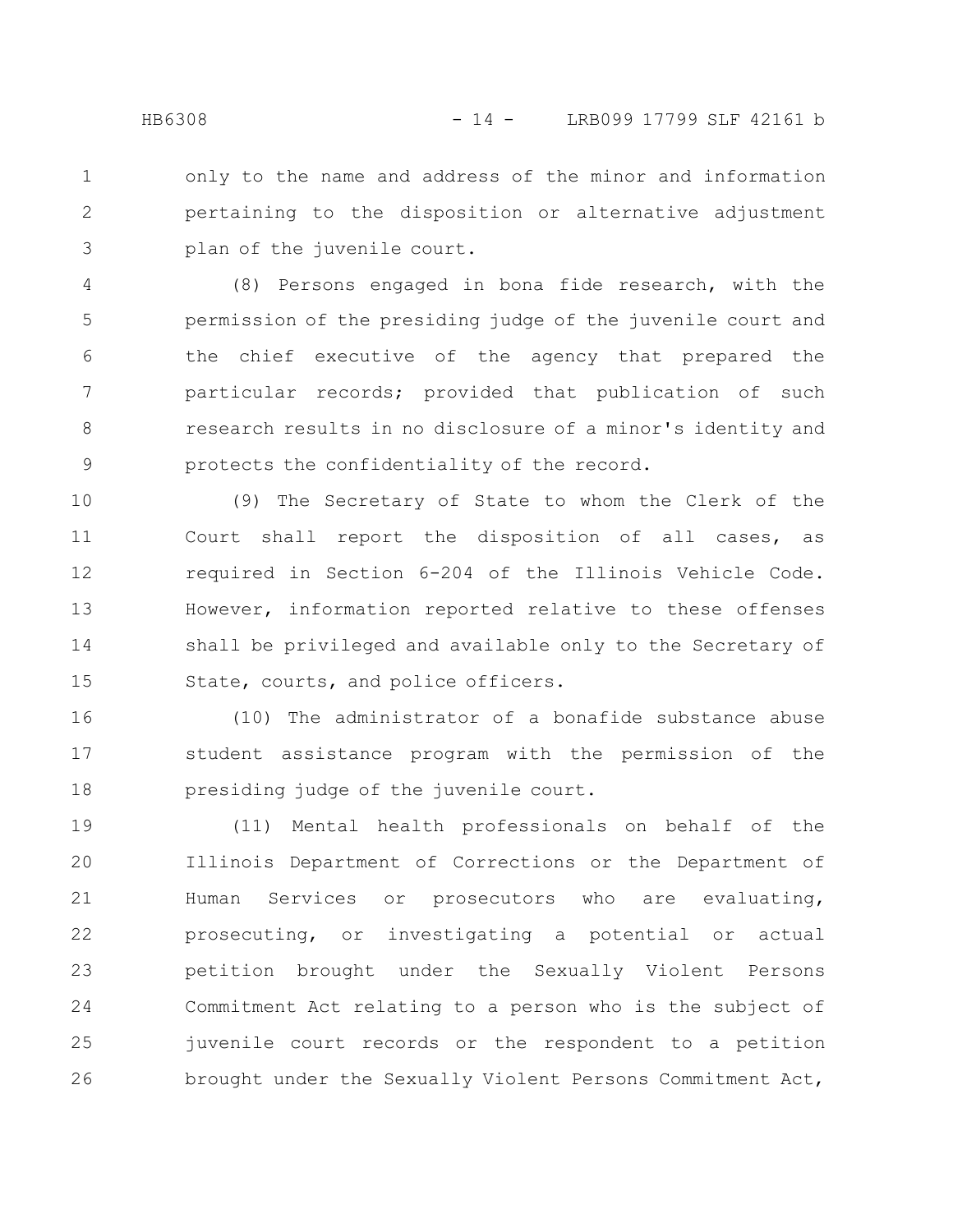who is the subject of juvenile court records sought. Any records and any information obtained from those records under this paragraph (11) may be used only in sexually violent persons commitment proceedings. 1 2 3 4

(A-1) Findings and exclusions of paternity entered in proceedings occurring under Article II of this Act shall be disclosed, in a manner and form approved by the Presiding Judge of the Juvenile Court, to the Department of Healthcare and Family Services when necessary to discharge the duties of the Department of Healthcare and Family Services under Article X of the Illinois Public Aid Code. 5 6 7 8 9 10 11

(B) A minor who is the victim in a juvenile proceeding shall be provided the same confidentiality regarding disclosure of identity as the minor who is the subject of record. 12 13 14 15

(C) Except as otherwise provided in this subsection (C), juvenile court records shall not be made available to the general public. Subject to the limitations in paragraphs (0.1) through  $(0.4)$  of this subsection  $(C)$ , the judge presiding over a juvenile court proceeding brought under this Act, in his or her discretion, may order that juvenile court records of an individual case be made available for inspection upon request by a representative of an agency, association, or news media entity or by a properly interested person. For purposes of inspecting documents under this subsection (C), a civil subpoena is not an order of the court. 16 17 18 19 20 21 22 23 24 25 26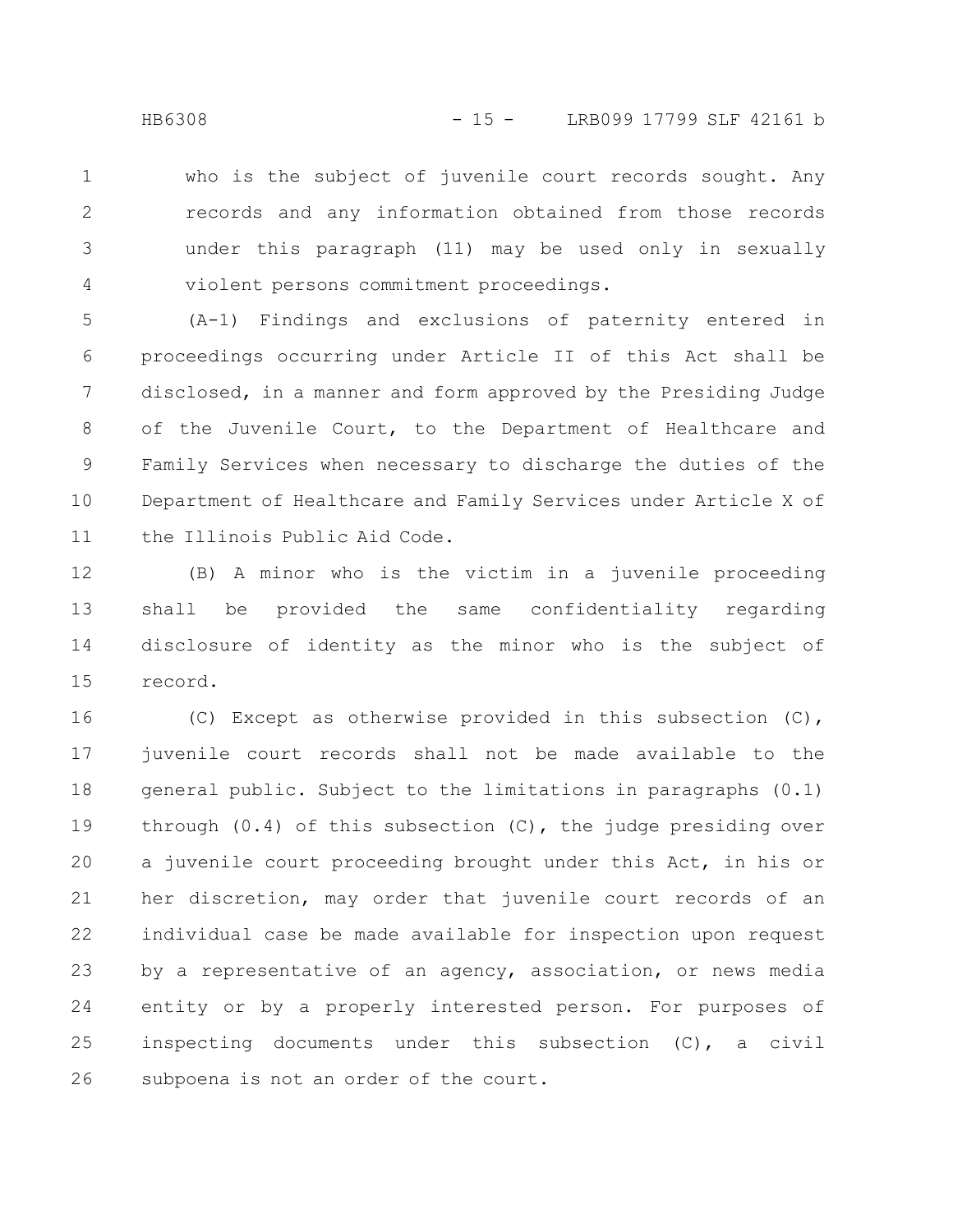(0.1) In cases where the records concern a pending juvenile court case, the requesting party seeking to inspect the juvenile court records shall provide actual notice to the attorney or guardian ad litem of the minor whose records are sought. 1 2 3 4 5

(0.2) In cases where the records concern a juvenile court case that is no longer pending, the requesting party seeking to inspect the juvenile court records shall provide actual notice to the minor or the minor's parent or legal guardian, and the matter shall be referred to the chief judge presiding over matters pursuant to this Act. 6 7 8 9 10 11

(0.3) In determining whether records should be made available for inspection and whether inspection should be limited to certain parts of the file, the court shall consider the minor's interest in confidentiality and rehabilitation over the requesting party's interest in obtaining the information. The State's Attorney, the minor, and the minor's parents, guardian, and counsel shall at all times have the right to examine court files and records. 12 13 14 15 16 17 18 19 20

(0.4) Any records obtained in violation of this subsection (C) shall not be admissible in any criminal or civil proceeding, or operate to disqualify a minor from subsequently holding public office, or operate as a forfeiture of any public benefit, right, privilege, or right to receive any license granted by public authority. 21 22 23 24 25 26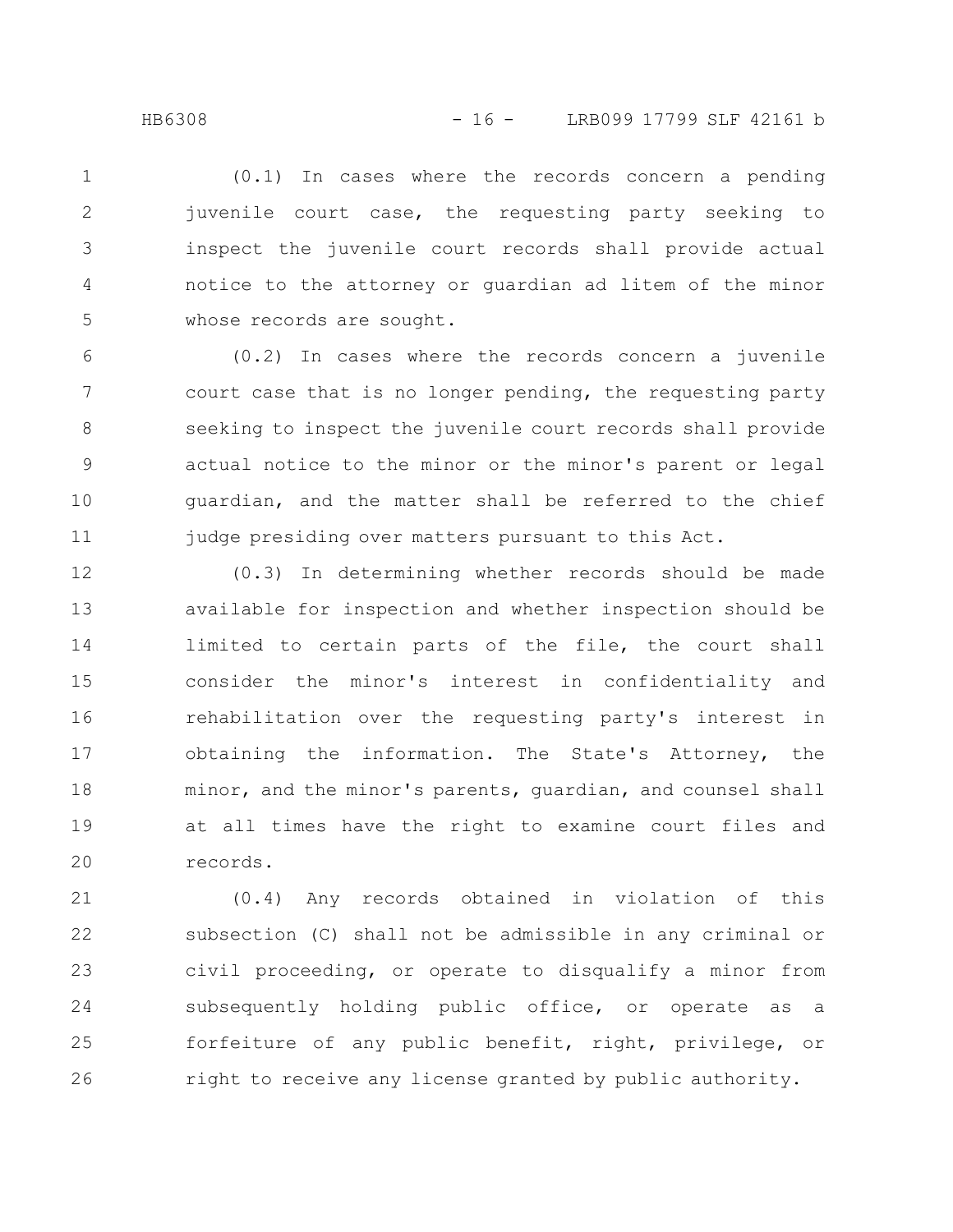1

2

3

4

5

6

7

8

(1) The court shall allow the general public to have access to the name, address, and offense of a minor who is adjudicated a delinquent minor under this Act under either of the following circumstances:

(A) The adjudication of delinquency was based upon the minor's commission of first degree murder, attempt to commit first degree murder, aggravated criminal sexual assault, or criminal sexual assault; or

(B) The court has made a finding that the minor was at least 13 years of age at the time the act was committed and the adjudication of delinquency was based upon the minor's commission of: (i) an act in furtherance of the commission of a felony as a member of or on behalf of a criminal street gang, (ii) an act involving the use of a firearm in the commission of a felony, (iii) an act that would be a Class X felony offense under or the minor's second or subsequent Class 2 or greater felony offense under the Cannabis Control Act if committed by an adult, (iv) an act that would be a second or subsequent offense under Section 402 of the Illinois Controlled Substances Act if committed by an adult, (v) an act that would be an offense under Section 401 of the Illinois Controlled Substances Act if committed by an adult, (vi) an act that would be a second or subsequent offense under Section 60 of the Methamphetamine Control and Community Protection Act, 9 10 11 12 13 14 15 16 17 18 19 20 21 22 23 24 25 26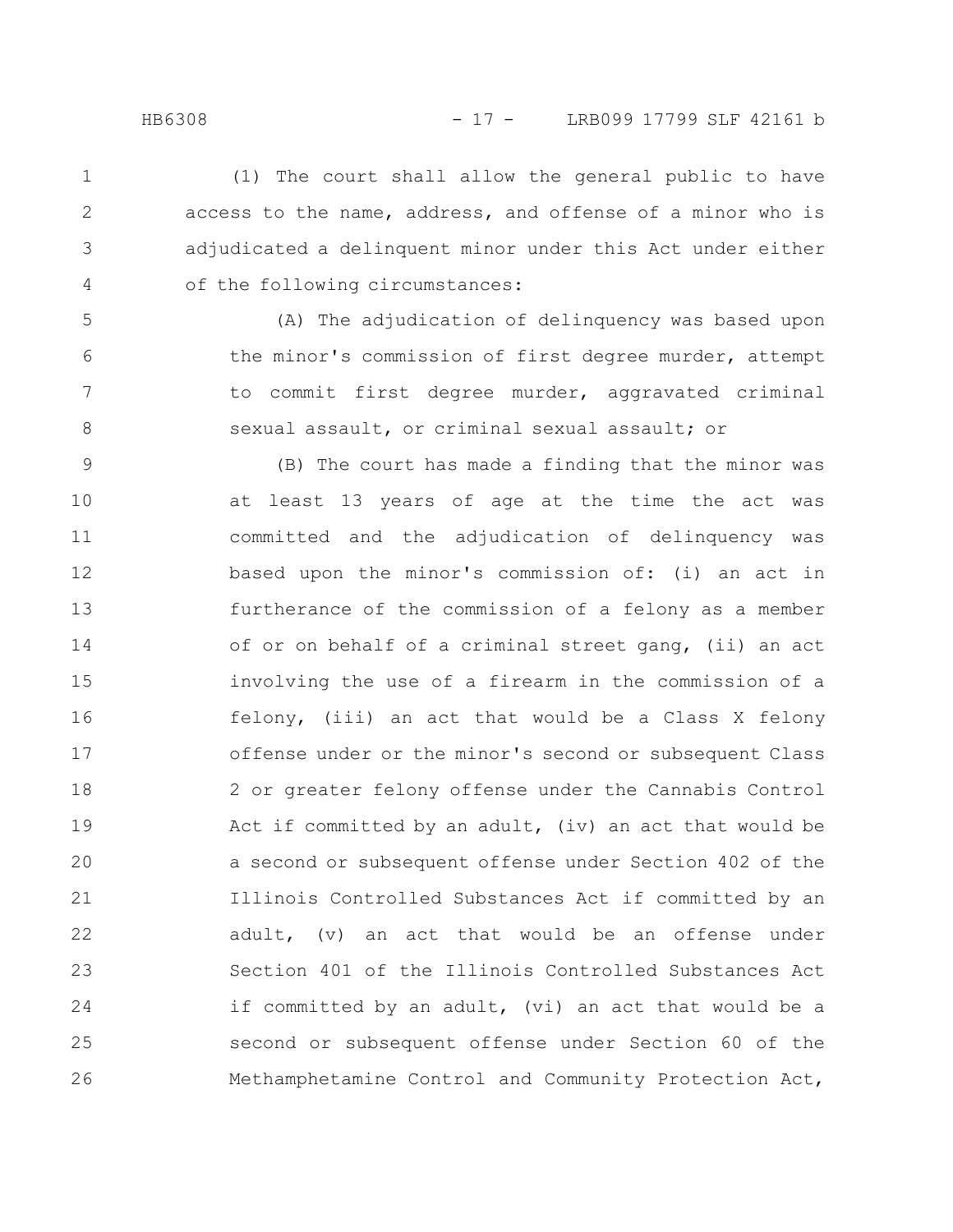or (vii) an act that would be an offense under another Section of the Methamphetamine Control and Community Protection Act. 1 2 3

(2) The court shall allow the general public to have access to the name, address, and offense of a minor who is at least 13 years of age at the time the offense is committed and who is convicted, in criminal proceedings permitted or required under Section 5-4, under either of the following circumstances: 4 5 6 7 8 9

(A) The minor has been convicted of first degree murder, attempt to commit first degree murder, aggravated criminal sexual assault, or criminal sexual assault, 10 11 12 13

(B) The court has made a finding that the minor was at least 13 years of age at the time the offense was committed and the conviction was based upon the minor's commission of: (i) an offense in furtherance of the commission of a felony as a member of or on behalf of a criminal street gang, (ii) an offense involving the use of a firearm in the commission of a felony, (iii) a Class X felony offense under or a second or subsequent Class 2 or greater felony offense under the Cannabis Control Act, (iv) a second or subsequent offense under Section 402 of the Illinois Controlled Substances Act, (v) an offense under Section 401 of the Illinois Controlled Substances Act, (vi) an act that would be a 14 15 16 17 18 19 20 21 22 23 24 25 26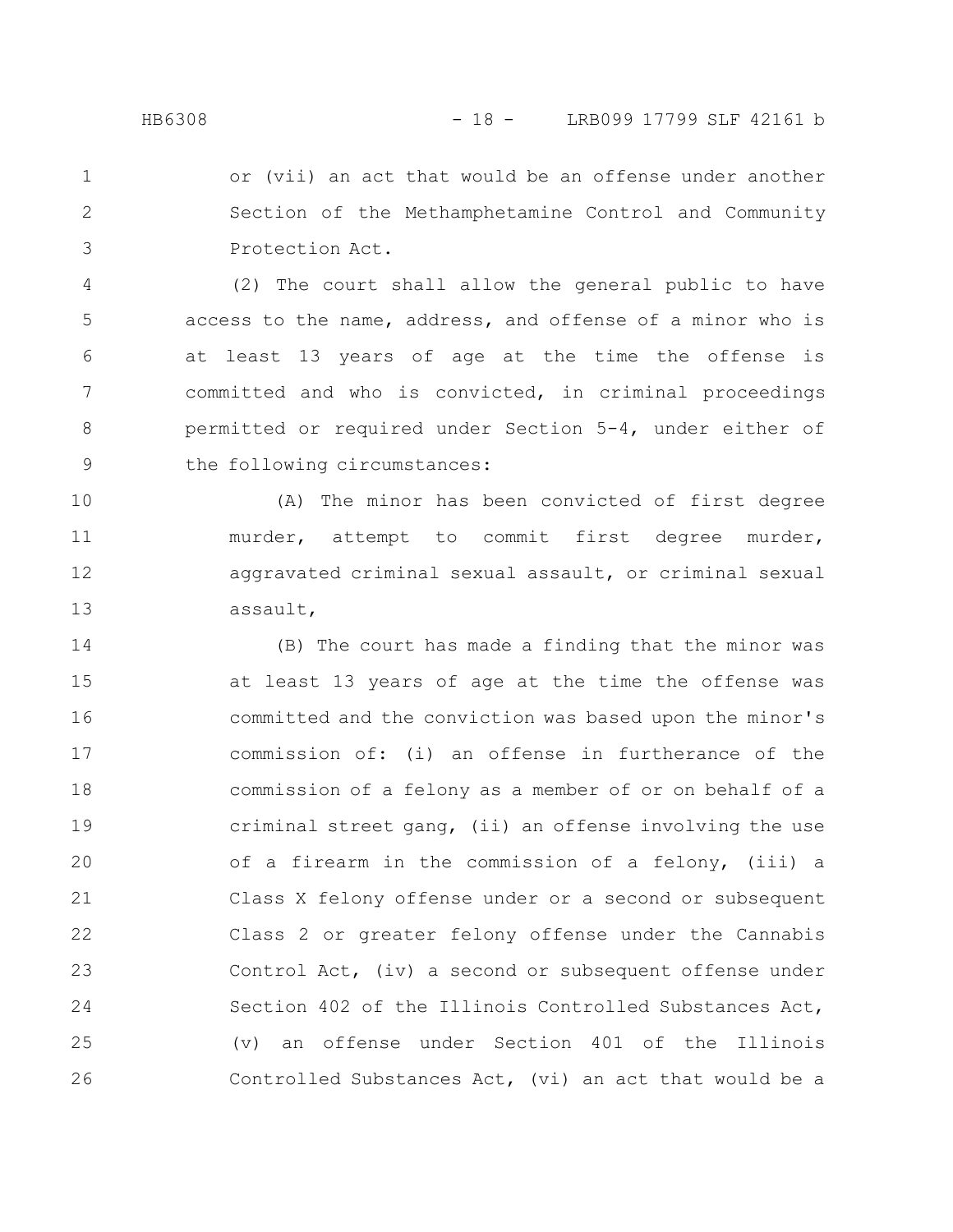second or subsequent offense under Section 60 of the Methamphetamine Control and Community Protection Act, or (vii) an act that would be an offense under another Section of the Methamphetamine Control and Community Protection Act. 1 2 3 4 5

(D) Pending or following any adjudication of delinquency for any offense defined in Sections 11-1.20 through 11-1.60 or 12-13 through 12-16 of the Criminal Code of 1961 or the Criminal Code of 2012, the victim of any such offense shall receive the rights set out in Sections 4 and 6 of the Bill of Rights for Victims and Witnesses of Violent Crime Act; and the juvenile who is the subject of the adjudication, notwithstanding any other provision of this Act, shall be treated as an adult for the purpose of affording such rights to the victim. 6 7 8 9 10 11 12 13 14 15

(E) Nothing in this Section shall affect the right of a Civil Service Commission or appointing authority of any state, county or municipality examining the character and fitness of an applicant for employment with a law enforcement agency, correctional institution, or fire department to ascertain whether that applicant was ever adjudicated to be a delinquent minor and, if so, to examine the records of disposition or evidence which were made in proceedings under this Act. 16 17 18 19 20 21 22 23

(F) Following any adjudication of delinquency for a crime which would be a felony if committed by an adult, or following any adjudication of delinquency for a violation of Section 24 25 26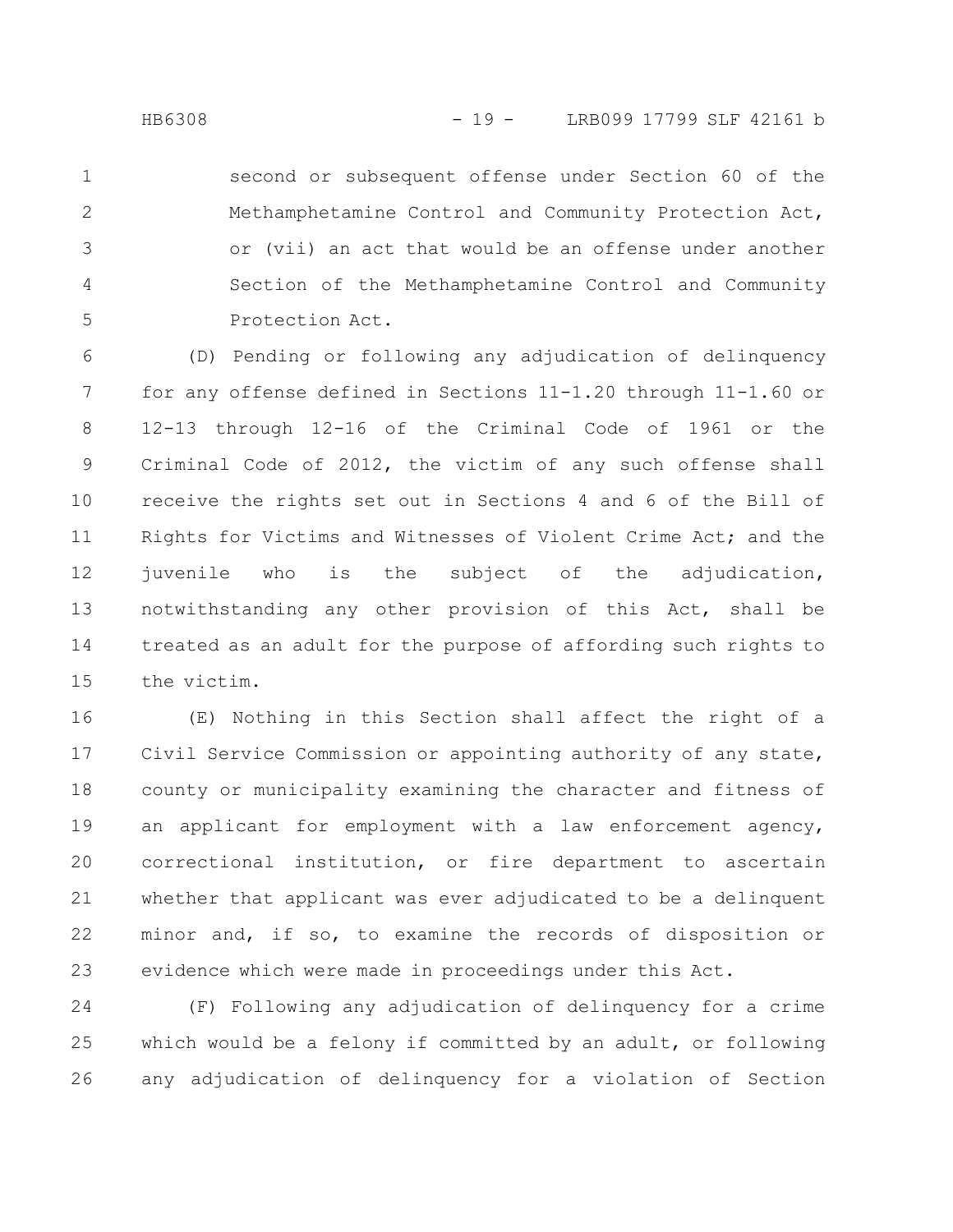24-1, 24-3, 24-3.1, or 24-5 of the Criminal Code of 1961 or the Criminal Code of 2012, the State's Attorney shall ascertain whether the minor respondent is enrolled in school and, if so, shall provide a copy of the dispositional order to the principal or chief administrative officer of the school. Access to such juvenile records shall be limited to the principal or chief administrative officer of the school and any guidance counselor designated by him. 1 2 3 4 5 6 7 8

(G) Nothing contained in this Act prevents the sharing or disclosure of information or records relating or pertaining to juveniles subject to the provisions of the Serious Habitual Offender Comprehensive Action Program when that information is used to assist in the early identification and treatment of habitual juvenile offenders. 9 10 11 12 13 14

(H) When a Court hearing a proceeding under Article II of this Act becomes aware that an earlier proceeding under Article II had been heard in a different county, that Court shall request, and the Court in which the earlier proceedings were initiated shall transmit, an authenticated copy of the Court record, including all documents, petitions, and orders filed therein and the minute orders, transcript of proceedings, and docket entries of the Court. 15 16 17 18 19 20 21 22

(I) The Clerk of the Circuit Court shall report to the Department of State Police, in the form and manner required by the Department of State Police, the final disposition of each minor who has been arrested or taken into custody before his or 23 24 25 26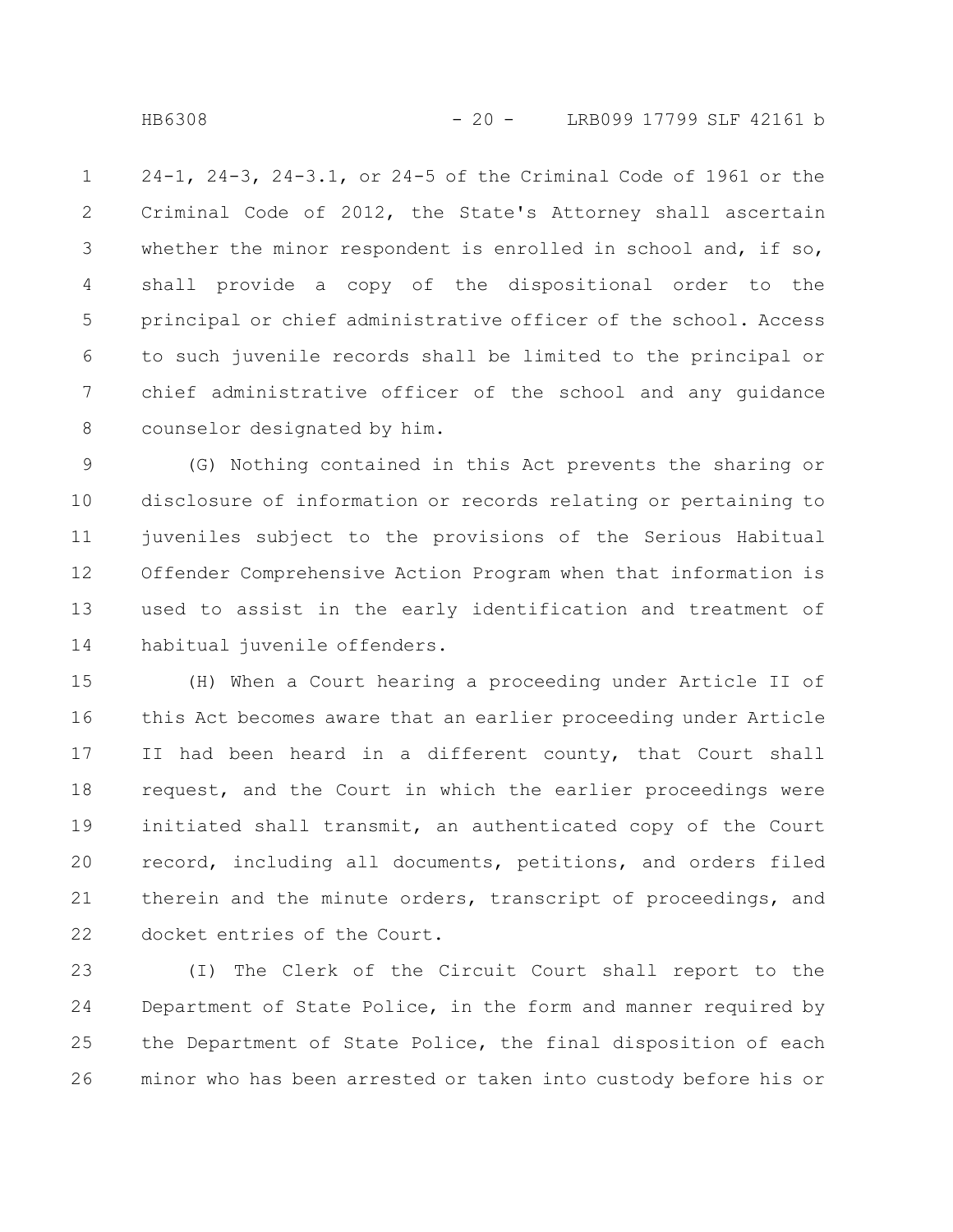her 21st birthday for a misdemeanor offense or 18th birthday for a felony offense for those offenses required to be reported under Section 5 of the Criminal Identification Act. Information reported to the Department under this Section may be maintained with records that the Department files under Section 2.1 of the Criminal Identification Act. 1 2 3 4 5 6

(J) The changes made to this Section by Public Act 98-61 apply to law enforcement records of a minor who has been arrested or taken into custody on or after January 1, 2014 (the effective date of Public Act 98-61). 7 8 9 10

(Source: P.A. 97-813, eff. 7-13-12; 97-1150, eff. 1-25-13; 98-61, eff. 1-1-14; 98-552, eff. 8-27-13; 98-756, eff.  $7-16-14.$ 11 12 13

(705 ILCS 405/1-9) (from Ch. 37, par. 801-9) 14

Sec. 1-9. Expungement of law enforcement and juvenile court records. 15 16

(1) Expungement of law enforcement and juvenile court delinquency records shall be governed by Section 5-915. 17 18

(2) This subsection (2) applies to expungement of law enforcement and juvenile court records other than delinquency proceedings. Whenever any person has attained the age of 21 for a misdemeanor offense or 18 for a felony offense or whenever all juvenile court proceedings relating to that person have been terminated, whichever is later, the person may petition the court to expunge law enforcement records relating to 19 20 21 22 23 24 25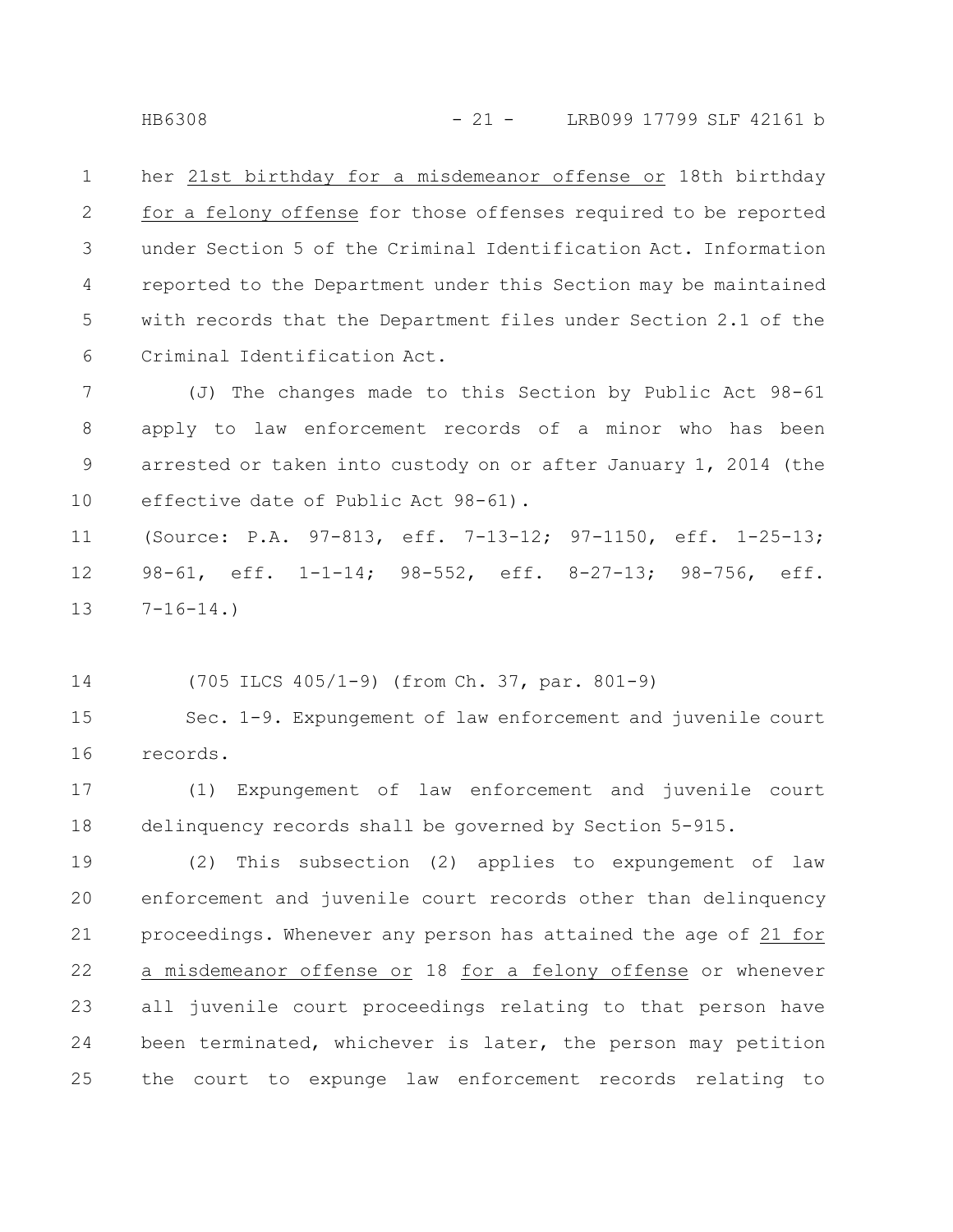incidents occurring before his 21st birthday for a misdemeanor offense or 18th birthday for a felony offense or his juvenile court records, or both, if the minor was placed under supervision pursuant to Sections 2-20, 3-21, or 4-18, and such order of supervision has since been successfully terminated. 1 2 3 4 5

(3) The chief judge of the circuit in which an arrest was made or a charge was brought or any judge of that circuit designated by the chief judge may, upon verified petition of a person who is the subject of an arrest or a juvenile court proceeding pursuant to subsection (2) of this Section, order the law enforcement records or juvenile court records, or both, to be expunged from the official records of the arresting authority and the clerk of the circuit court. Notice of the petition shall be served upon the State's Attorney and upon the arresting authority which is the subject of the petition for expungement. 6 7 8 9 10 11 12 13 14 15 16

(4) The changes made to this Section by this amendatory Act of the 98th General Assembly apply to law enforcement and juvenile court records of a minor who has been arrested or taken into custody on or after the effective date of this amendatory Act. 17 18 19 20 21

(Source: P.A. 98-61, eff. 1-1-14.) 22

(705 ILCS 405/2-10) (from Ch. 37, par. 802-10) 23

Sec. 2-10. Temporary custody hearing. At the appearance of the minor before the court at the temporary custody hearing, 24 25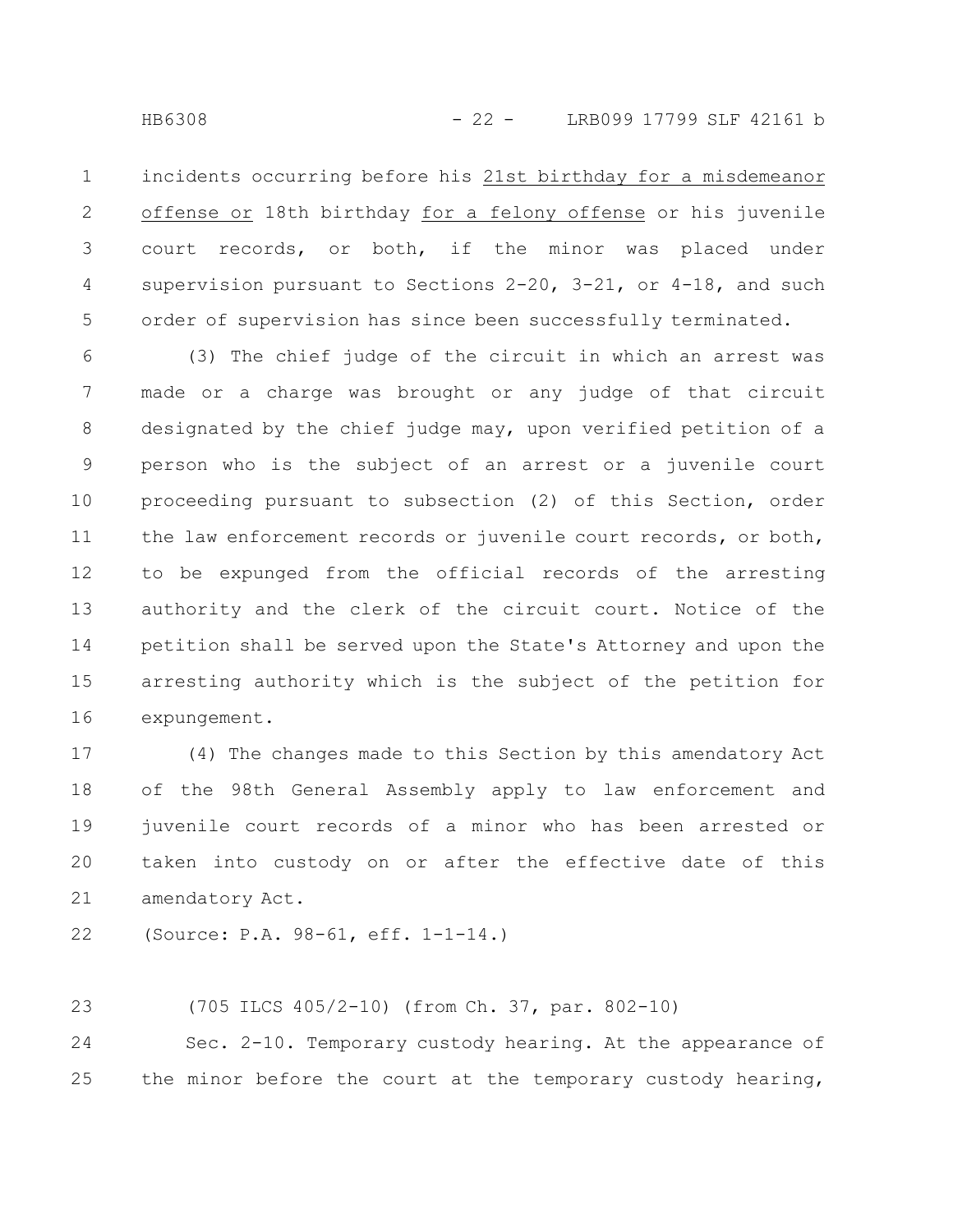all witnesses present shall be examined before the court in relation to any matter connected with the allegations made in the petition. 1 2 3

(1) If the court finds that there is not probable cause to believe that the minor is abused, neglected or dependent it shall release the minor and dismiss the petition. 4 5 6

(2) If the court finds that there is probable cause to believe that the minor is abused, neglected or dependent, the court shall state in writing the factual basis supporting its finding and the minor, his or her parent, guardian, custodian and other persons able to give relevant testimony shall be examined before the court. The Department of Children and Family Services shall give testimony concerning indicated reports of abuse and neglect, of which they are aware of through the central registry, involving the minor's parent, guardian or custodian. After such testimony, the court may, consistent with the health, safety and best interests of the minor, enter an order that the minor shall be released upon the request of parent, guardian or custodian if the parent, guardian or custodian appears to take custody. If it is determined that a parent's, guardian's, or custodian's compliance with critical services mitigates the necessity for removal of the minor from his or her home, the court may enter an Order of Protection setting forth reasonable conditions of behavior that a parent, guardian, or custodian must observe for a specified period of time, not to exceed 12 months, without a 7 8 9 10 11 12 13 14 15 16 17 18 19 20 21 22 23 24 25 26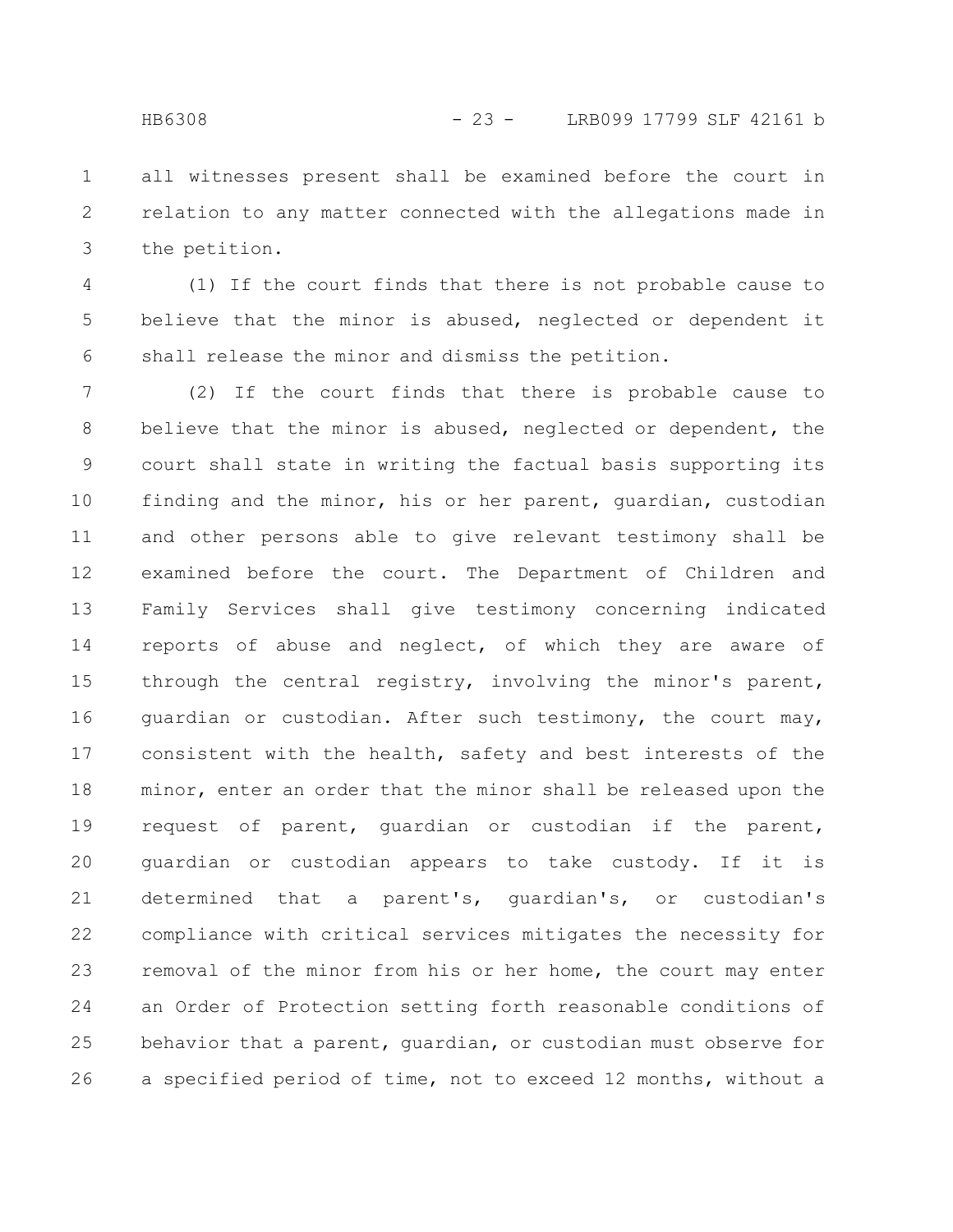violation; provided, however, that the 12-month period shall begin anew after any violation. Custodian shall include any agency of the State which has been given custody or wardship of the child. If it is consistent with the health, safety and best interests of the minor, the court may also prescribe shelter care and order that the minor be kept in a suitable place designated by the court or in a shelter care facility designated by the Department of Children and Family Services or a licensed child welfare agency; however, on and after January 1, 2015 (the effective date of Public Act 98-803) this amendatory Act of the 98th General Assembly and before January 1, 2017, a minor charged with a criminal offense under the Criminal Code of 1961 or the Criminal Code of 2012 or adjudicated delinquent shall not be placed in the custody of or committed to the Department of Children and Family Services by any court, except a minor less than 16 years of age and committed to the Department of Children and Family Services under Section 5-710 of this Act or a minor for whom an independent basis of abuse, neglect, or dependency exists; and on and after January 1, 2017, a minor charged with a criminal offense under the Criminal Code of 1961 or the Criminal Code of 2012 or adjudicated delinquent shall not be placed in the custody of or committed to the Department of Children and Family Services by any court, except a minor less than 15 years of age and committed to the Department of Children and Family Services under Section 5-710 of this Act or a minor for whom an 1 2 3 4 5 6 7 8 9 10 11 12 13 14 15 16 17 18 19 20 21 22 23 24 25 26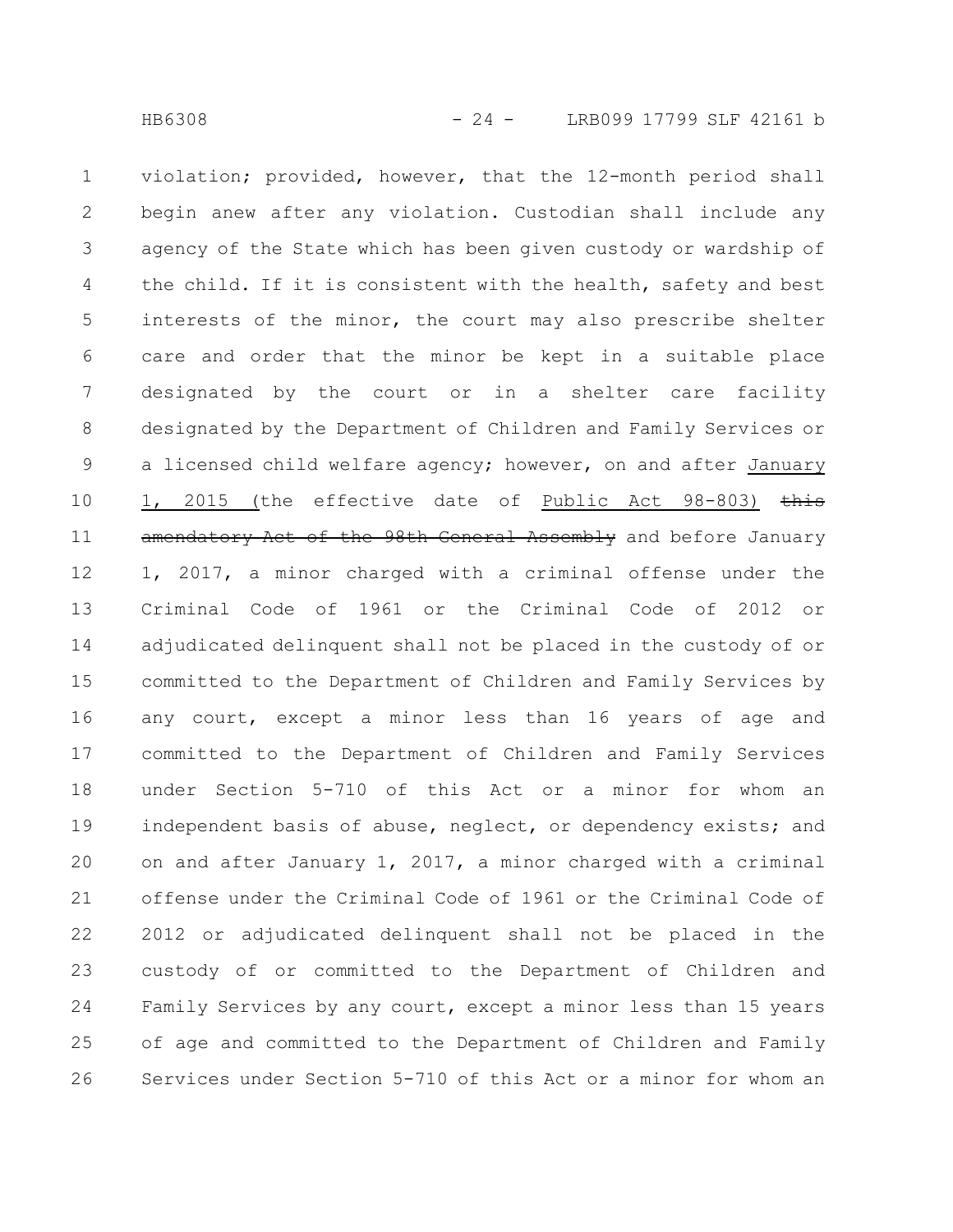independent basis of abuse, neglect, or dependency exists. An independent basis exists when the allegations or adjudication of abuse, neglect, or dependency do not arise from the same facts, incident, or circumstances which give rise to a charge or adjudication of delinquency. 1 2 3 4 5

In placing the minor, the Department or other agency shall, to the extent compatible with the court's order, comply with Section 7 of the Children and Family Services Act. In determining the health, safety and best interests of the minor to prescribe shelter care, the court must find that it is a matter of immediate and urgent necessity for the safety and protection of the minor or of the person or property of another that the minor be placed in a shelter care facility or that he or she is likely to flee the jurisdiction of the court, and must further find that reasonable efforts have been made or that, consistent with the health, safety and best interests of the minor, no efforts reasonably can be made to prevent or eliminate the necessity of removal of the minor from his or her home. The court shall require documentation from the Department of Children and Family Services as to the reasonable efforts that were made to prevent or eliminate the necessity of removal of the minor from his or her home or the reasons why no efforts reasonably could be made to prevent or eliminate the necessity of removal. When a minor is placed in the home of a relative, the Department of Children and Family Services shall complete a preliminary background review of the members of the minor's 6 7 8 9 10 11 12 13 14 15 16 17 18 19 20 21 22 23 24 25 26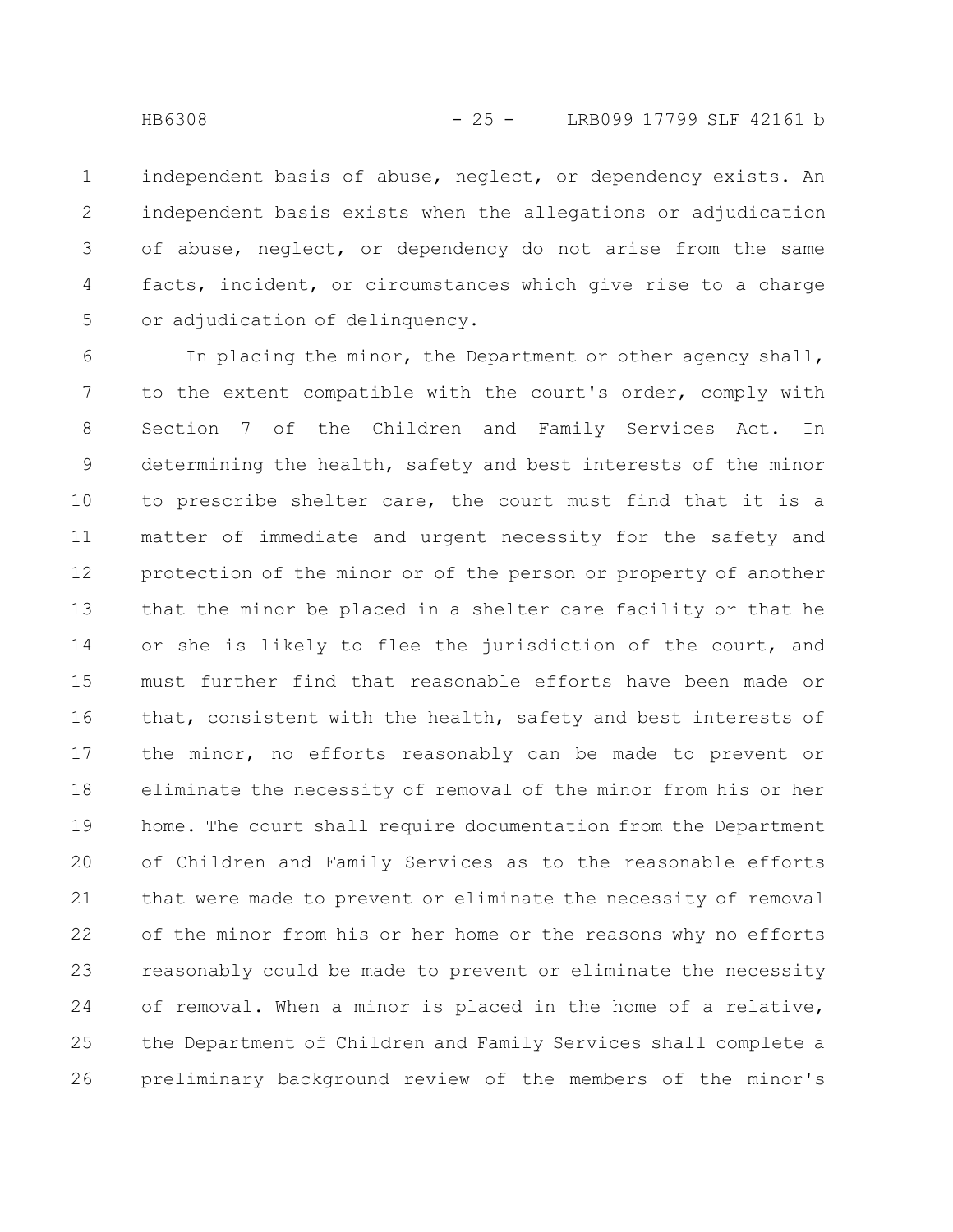custodian's household in accordance with Section 4.3 of the Child Care Act of 1969 within 90 days of that placement. If the minor is ordered placed in a shelter care facility of the Department of Children and Family Services or a licensed child welfare agency, the court shall, upon request of the appropriate Department or other agency, appoint the Department of Children and Family Services Guardianship Administrator or other appropriate agency executive temporary custodian of the minor and the court may enter such other orders related to the temporary custody as it deems fit and proper, including the provision of services to the minor or his family to ameliorate the causes contributing to the finding of probable cause or to the finding of the existence of immediate and urgent necessity. 1 2 3 4 5 6 7 8 9 10 11 12 13

Where the Department of Children and Family Services Guardianship Administrator is appointed as the executive temporary custodian, the Department of Children and Family Services shall file with the court and serve on the parties a parent-child visiting plan, within 10 days, excluding weekends and holidays, after the appointment. The parent-child visiting plan shall set out the time and place of visits, the frequency of visits, the length of visits, who shall be present at the visits, and where appropriate, the minor's opportunities to have telephone and mail communication with the parents. 14 15 16 17 18 19 20 21 22 23

Where the Department of Children and Family Services Guardianship Administrator is appointed as the executive temporary custodian, and when the child has siblings in care, 24 25 26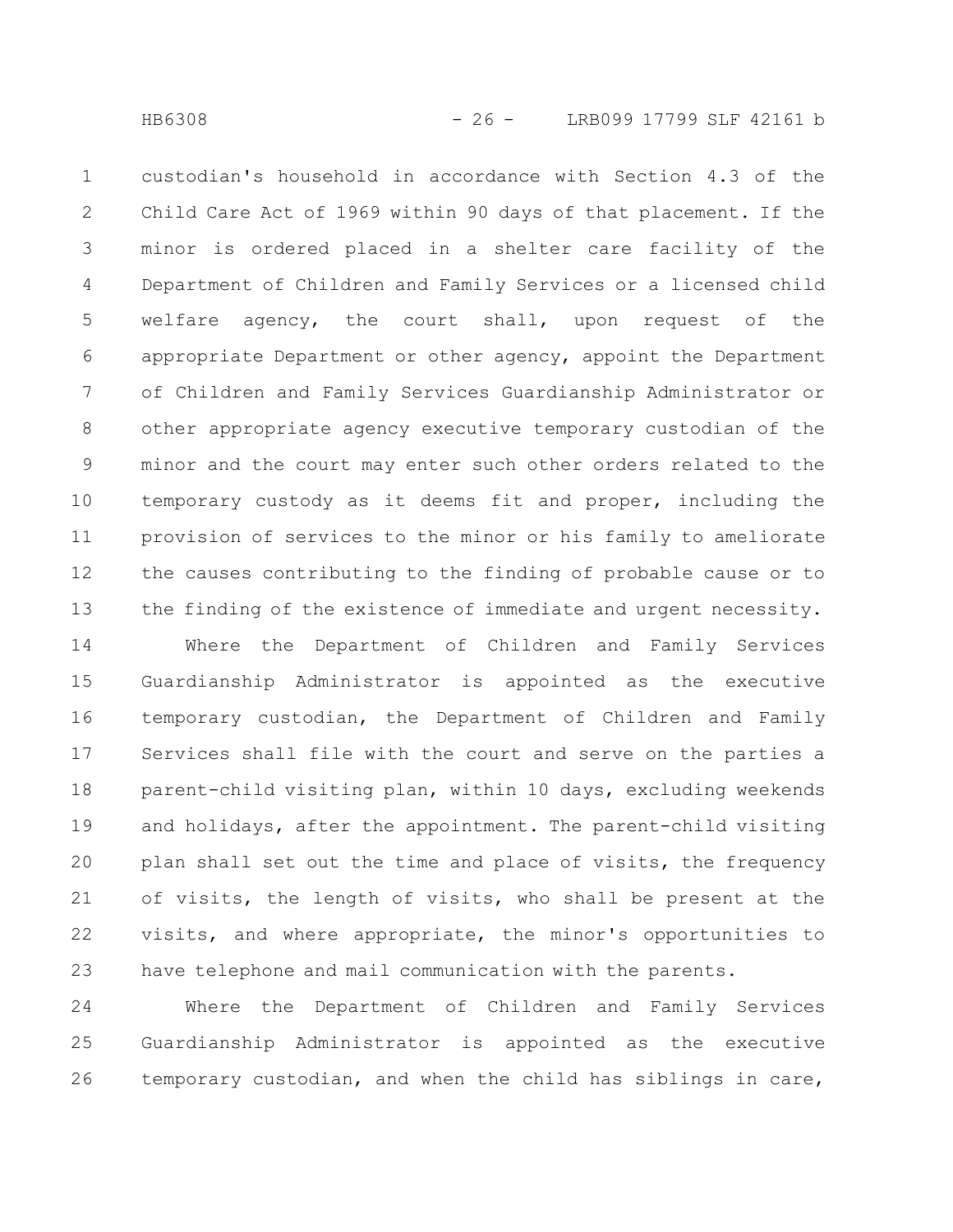the Department of Children and Family Services shall file with the court and serve on the parties a sibling placement and contact plan within 10 days, excluding weekends and holidays, after the appointment. The sibling placement and contact plan shall set forth whether the siblings are placed together, and if they are not placed together, what, if any, efforts are being made to place them together. If the Department has determined that it is not in a child's best interest to be placed with a sibling, the Department shall document in the sibling placement and contact plan the basis for its determination. For siblings placed separately, the sibling placement and contact plan shall set the time and place for visits, the frequency of the visits, the length of visits, who shall be present for the visits, and where appropriate, the child's opportunities to have contact with their siblings in addition to in person contact. If the Department determines it is not in the best interest of a sibling to have contact with a sibling, the Department shall document in the sibling placement and contact plan the basis for its determination. The sibling placement and contact plan shall specify a date for development of the Sibling Contact Support Plan, under subsection (f) of Section 7.4 of the Children and Family Services Act, and shall remain in effect until the Sibling Contact Support Plan is developed. 1 2 3 4 5 6 7 8 9 10 11 12 13 14 15 16 17 18 19 20 21 22 23 24

For good cause, the court may waive the requirement to file the parent-child visiting plan or the sibling placement 25 26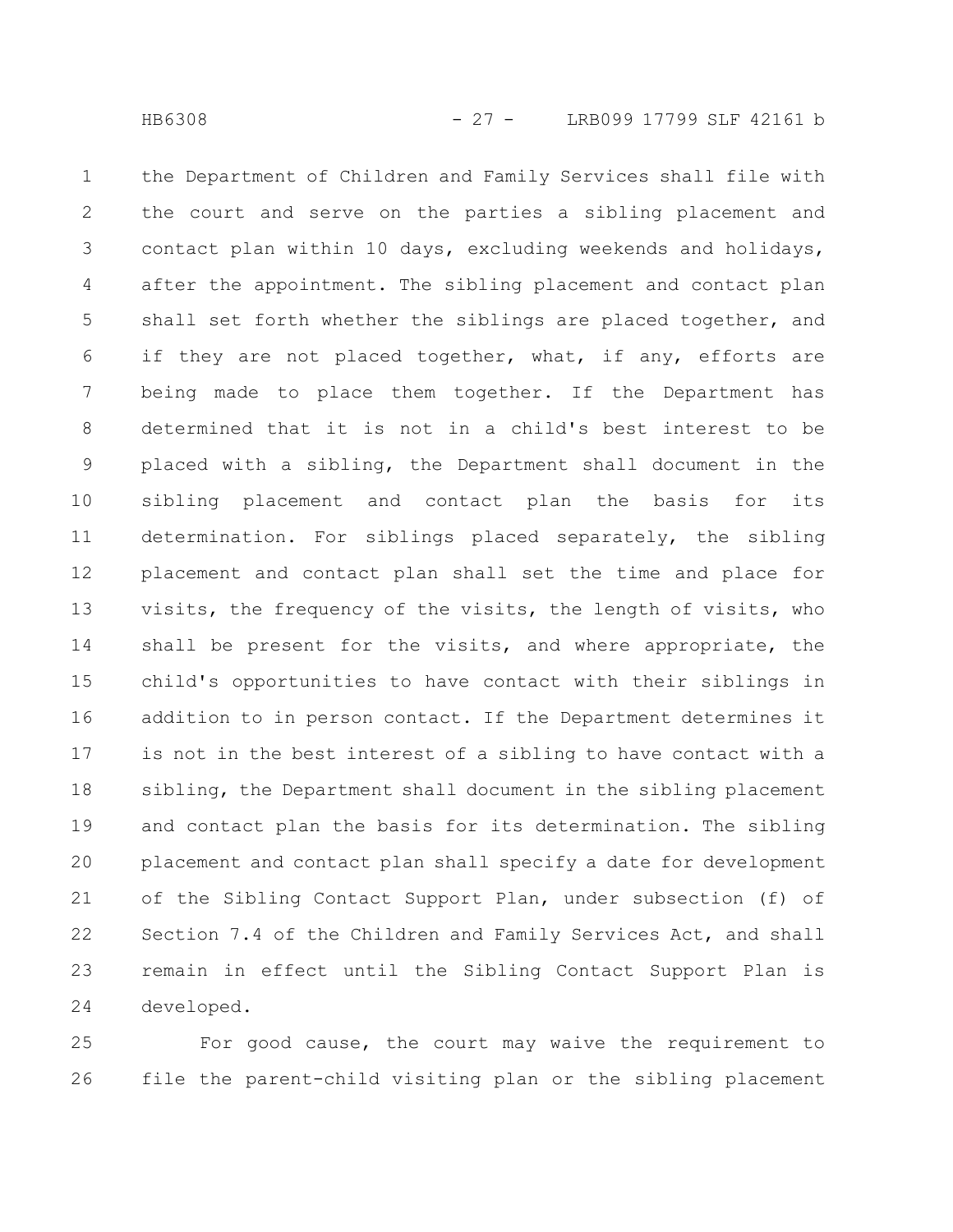and contact plan, or extend the time for filing either plan. Any party may, by motion, request the court to review the parent-child visiting plan to determine whether it is reasonably calculated to expeditiously facilitate the achievement of the permanency goal. A party may, by motion, request the court to review the parent-child visiting plan or the sibling placement and contact plan to determine whether it is consistent with the minor's best interest. The court may refer the parties to mediation where available. The frequency, duration, and locations of visitation shall be measured by the needs of the child and family, and not by the convenience of Department personnel. Child development principles shall be considered by the court in its analysis of how frequent visitation should be, how long it should last, where it should take place, and who should be present. If upon motion of the party to review either plan and after receiving evidence, the court determines that the parent-child visiting plan is not reasonably calculated to expeditiously facilitate the achievement of the permanency goal or that the restrictions placed on parent-child contact or sibling placement or contact are contrary to the child's best interests, the court shall put in writing the factual basis supporting the determination and enter specific findings based on the evidence. The court shall enter an order for the Department to implement changes to the parent-child visiting plan or sibling placement or contact plan, consistent with the court's findings. At any stage of 1 2 3 4 5 6 7 8 9 10 11 12 13 14 15 16 17 18 19 20 21 22 23 24 25 26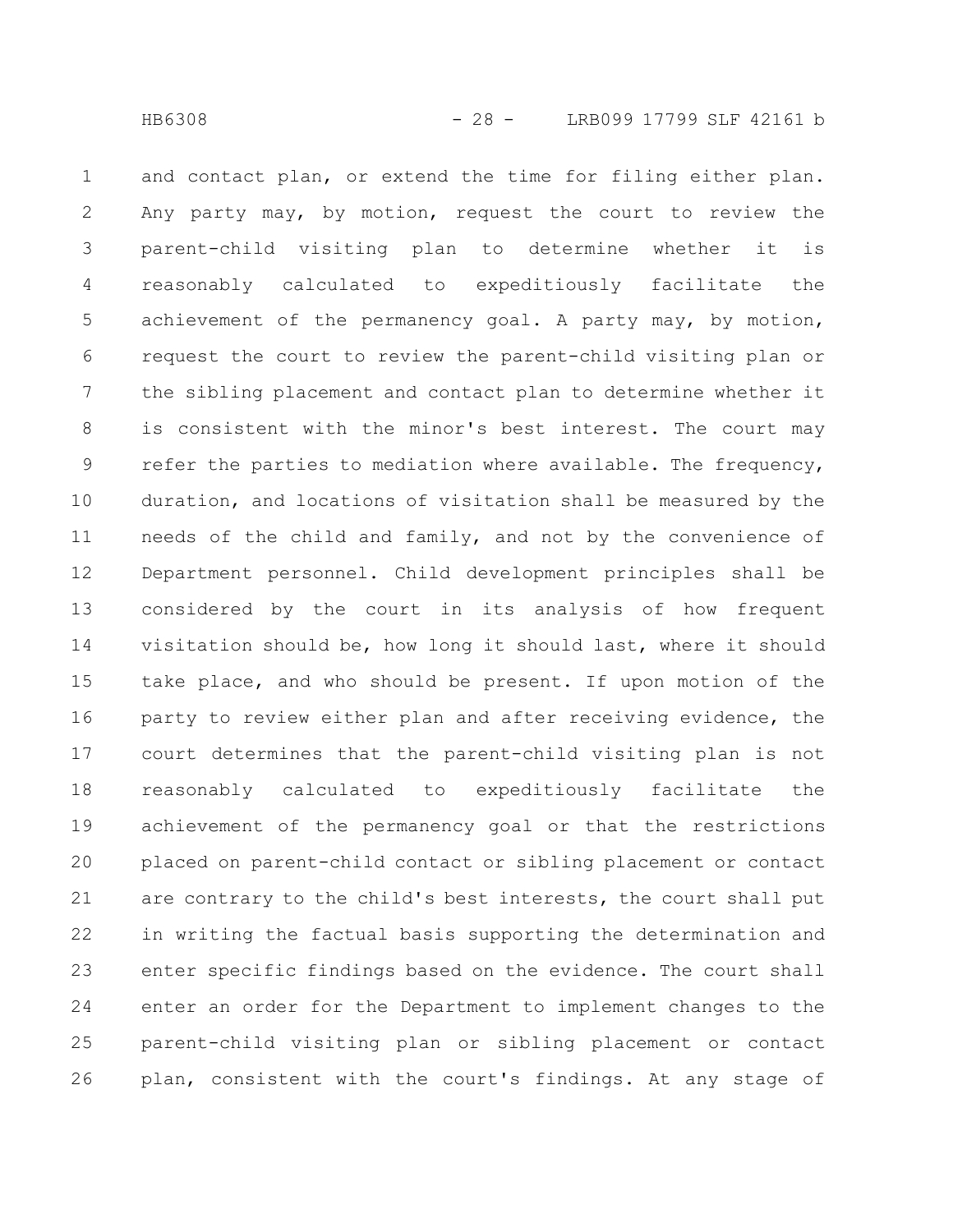proceeding, any party may by motion request the court to enter any orders necessary to implement the parent-child visiting plan, sibling placement or contact plan or subsequently developed Sibling Contact Support Plan. Nothing under this subsection (2) shall restrict the court from granting discretionary authority to the Department to increase opportunities for additional parent-child contacts or sibling contacts, without further court orders. Nothing in this subsection (2) shall restrict the Department from immediately restricting or terminating parent-child contact or sibling contacts, without either amending the parent-child visiting plan or the sibling contact plan or obtaining a court order, where the Department or its assigns reasonably believe that continuation of the contact, as set out in the plan, would be contrary to the child's health, safety, and welfare. The Department shall file with the court and serve on the parties any amendments to the plan within 10 days, excluding weekends and holidays, of the change of the visitation. 1 2 3 4 5 6 7 8 9 10 11 12 13 14 15 16 17 18

Acceptance of services shall not be considered an admission of any allegation in a petition made pursuant to this Act, nor may a referral of services be considered as evidence in any proceeding pursuant to this Act, except where the issue is whether the Department has made reasonable efforts to reunite the family. In making its findings that it is consistent with the health, safety and best interests of the minor to prescribe shelter care, the court shall state in writing (i) the factual 19 20 21 22 23 24 25 26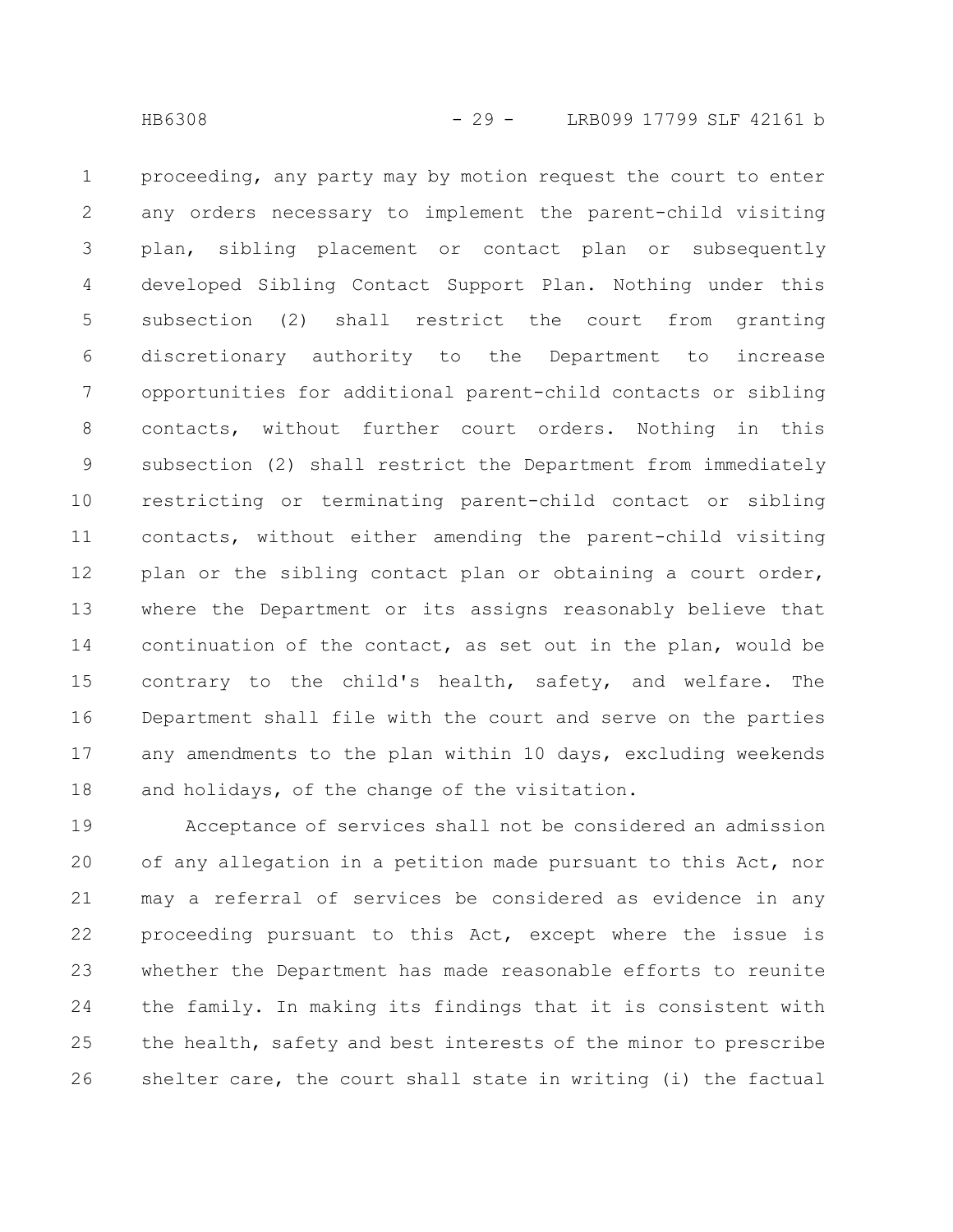basis supporting its findings concerning the immediate and urgent necessity for the protection of the minor or of the person or property of another and (ii) the factual basis supporting its findings that reasonable efforts were made to prevent or eliminate the removal of the minor from his or her home or that no efforts reasonably could be made to prevent or eliminate the removal of the minor from his or her home. The parents, guardian, custodian, temporary custodian and minor shall each be furnished a copy of such written findings. The temporary custodian shall maintain a copy of the court order and written findings in the case record for the child. The order together with the court's findings of fact in support thereof shall be entered of record in the court. 1 2 3 4 5 6 7 8 9 10 11 12 13

Once the court finds that it is a matter of immediate and urgent necessity for the protection of the minor that the minor be placed in a shelter care facility, the minor shall not be returned to the parent, custodian or guardian until the court finds that such placement is no longer necessary for the protection of the minor. 14 15 16 17 18 19

If the child is placed in the temporary custody of the Department of Children and Family Services for his or her protection, the court shall admonish the parents, guardian, custodian or responsible relative that the parents must cooperate with the Department of Children and Family Services, comply with the terms of the service plans, and correct the conditions which require the child to be in care, or risk 20 21 22 23 24 25 26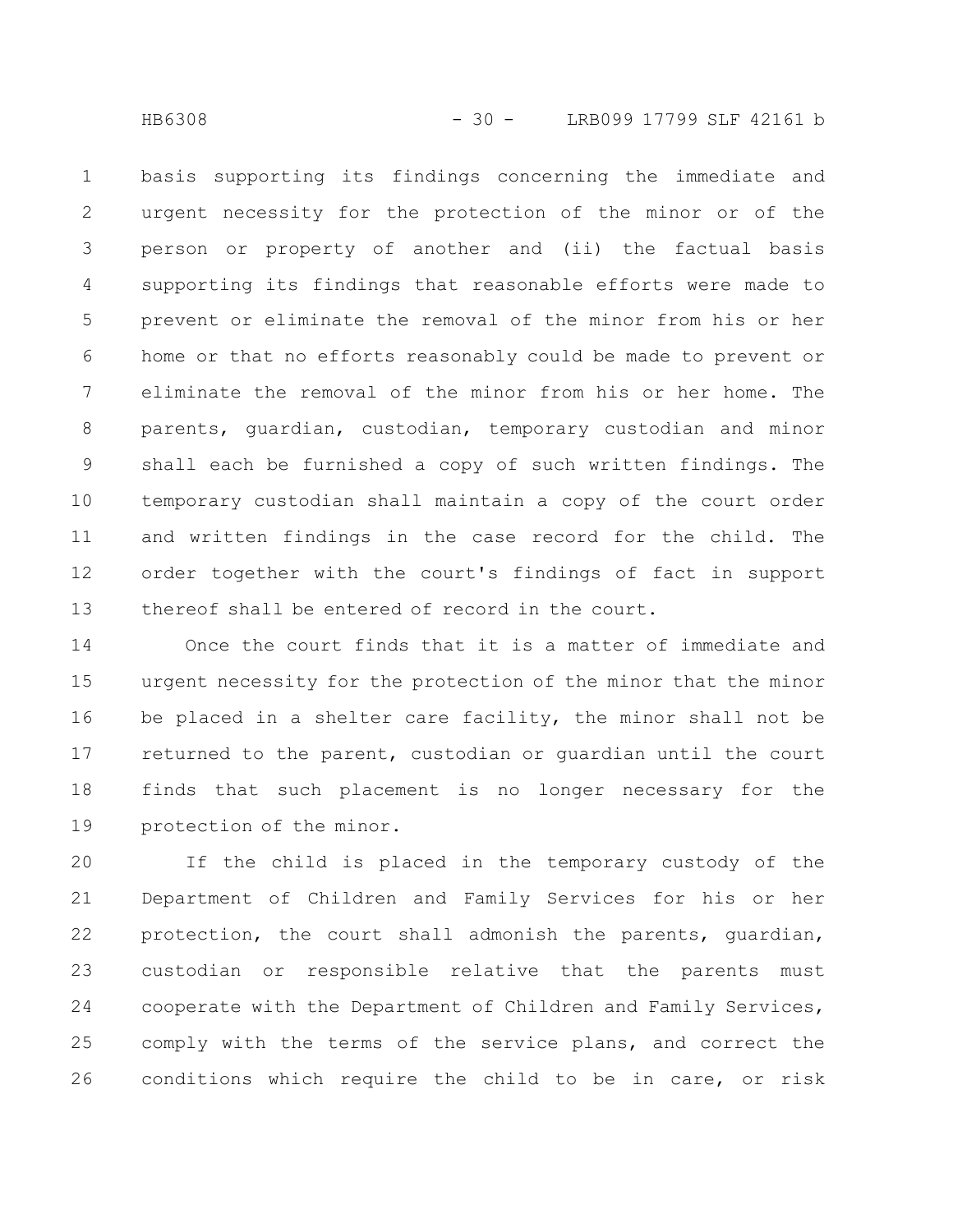termination of their parental rights. 1

(3) If prior to the shelter care hearing for a minor described in Sections 2-3, 2-4, 3-3, and 4-3 the moving party is unable to serve notice on the party respondent, the shelter care hearing may proceed ex parte ex parte. A shelter care order from an ex parte ex parte hearing shall be endorsed with the date and hour of issuance and shall be filed with the clerk's office and entered of record. The order shall expire after 10 days from the time it is issued unless before its expiration it is renewed, at a hearing upon appearance of the party respondent, or upon an affidavit of the moving party as to all diligent efforts to notify the party respondent by notice as herein prescribed. The notice prescribed shall be in writing and shall be personally delivered to the minor or the minor's attorney and to the last known address of the other person or persons entitled to notice. The notice shall also state the nature of the allegations, the nature of the order sought by the State, including whether temporary custody is sought, and the consequences of failure to appear and shall contain a notice that the parties will not be entitled to further written notices or publication notices of proceedings in this case, including the filing of an amended petition or a motion to terminate parental rights, except as required by Supreme Court Rule 11; and shall explain the right of the parties and the procedures to vacate or modify a shelter care order as provided in this Section. The notice for a shelter 2 3 4 5 6 7 8 9 10 11 12 13 14 15 16 17 18 19 20 21 22 23 24 25 26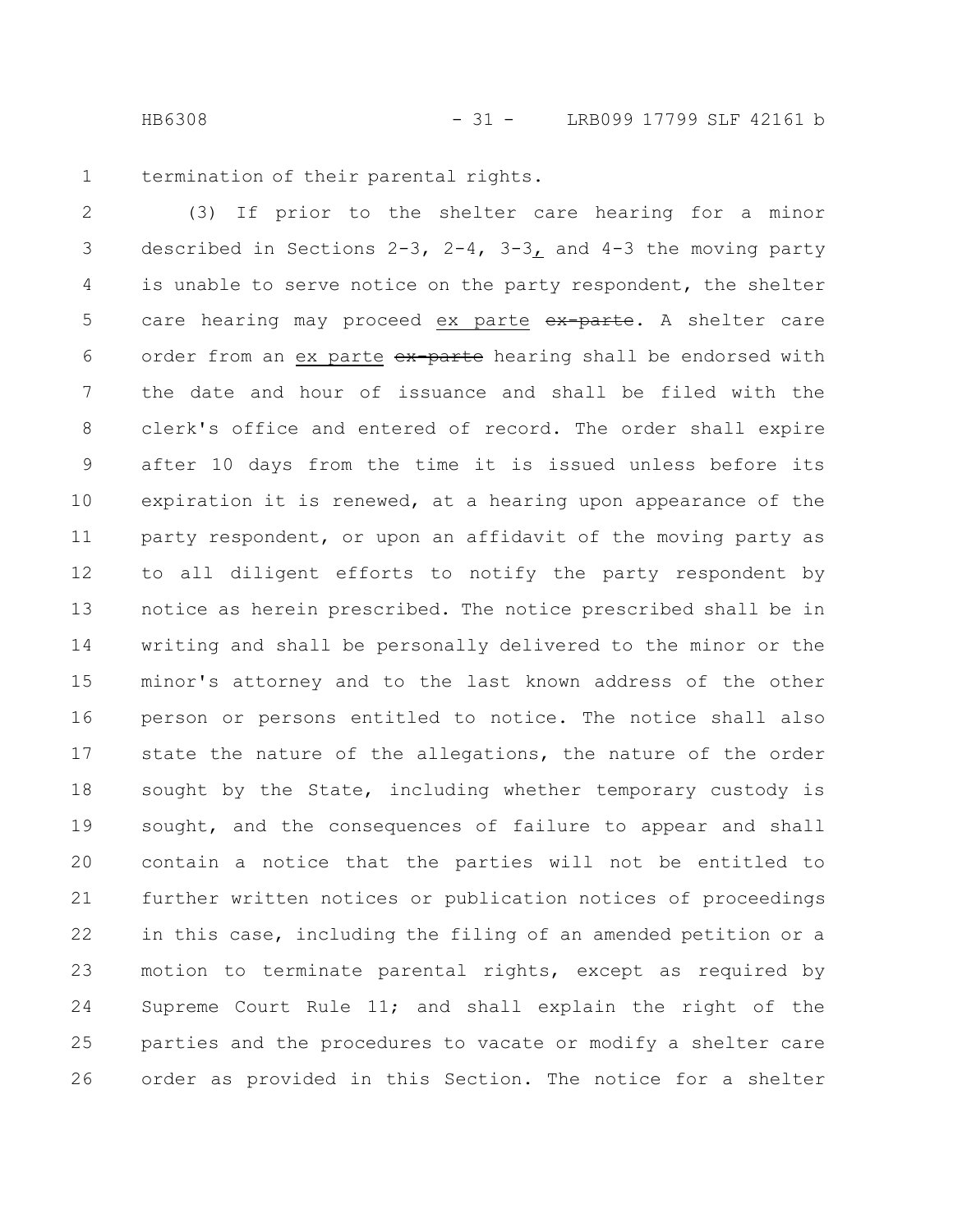### HB6308 - 32 - LRB099 17799 SLF 42161 b

| $\mathbf 1$   | care hearing shall be substantially as follows:             |
|---------------|-------------------------------------------------------------|
| 2             | NOTICE TO PARENTS AND CHILDREN                              |
| 3             | OF SHELTER CARE HEARING                                     |
| 4             | On  at , before the Honorable                               |
| 5             | , (address:) , the State                                    |
| 6             | of Illinois will present evidence (1) that (name of child   |
| 7             | or children)  are abused, neglected                         |
| 8             | or dependent for the following reasons:                     |
| $\mathcal{G}$ | (2)<br>and                                                  |
| 10            | whether there is "immediate and urgent necessity" to remove |
| 11            | the child or children from the responsible relative.        |
| 12            | YOUR FAILURE TO APPEAR AT THE HEARING MAY RESULT IN         |
| 13            | PLACEMENT of the child or children in foster care until a   |
| 14            | trial can be held. A trial may not be held for up to 90     |
| 15            | days. You will not be entitled to further notices of        |
| 16            | proceedings in this case, including the filing of an        |
| 17            | amended petition or a motion to terminate parental rights.  |
| 18            | At the shelter care hearing, parents have the following     |
| 19            | rights:                                                     |
| 20            | To ask the court to appoint a lawyer if they<br>$\perp$ .   |
| 21            | cannot afford one.                                          |
| 22            | 2. To ask the court to continue the hearing to              |
| 23            | allow them time to prepare.                                 |
| 24            | 3. To present evidence concerning:                          |
| 25            | a. Whether or not the child or children were                |
| 26            | abused, neglected or dependent.                             |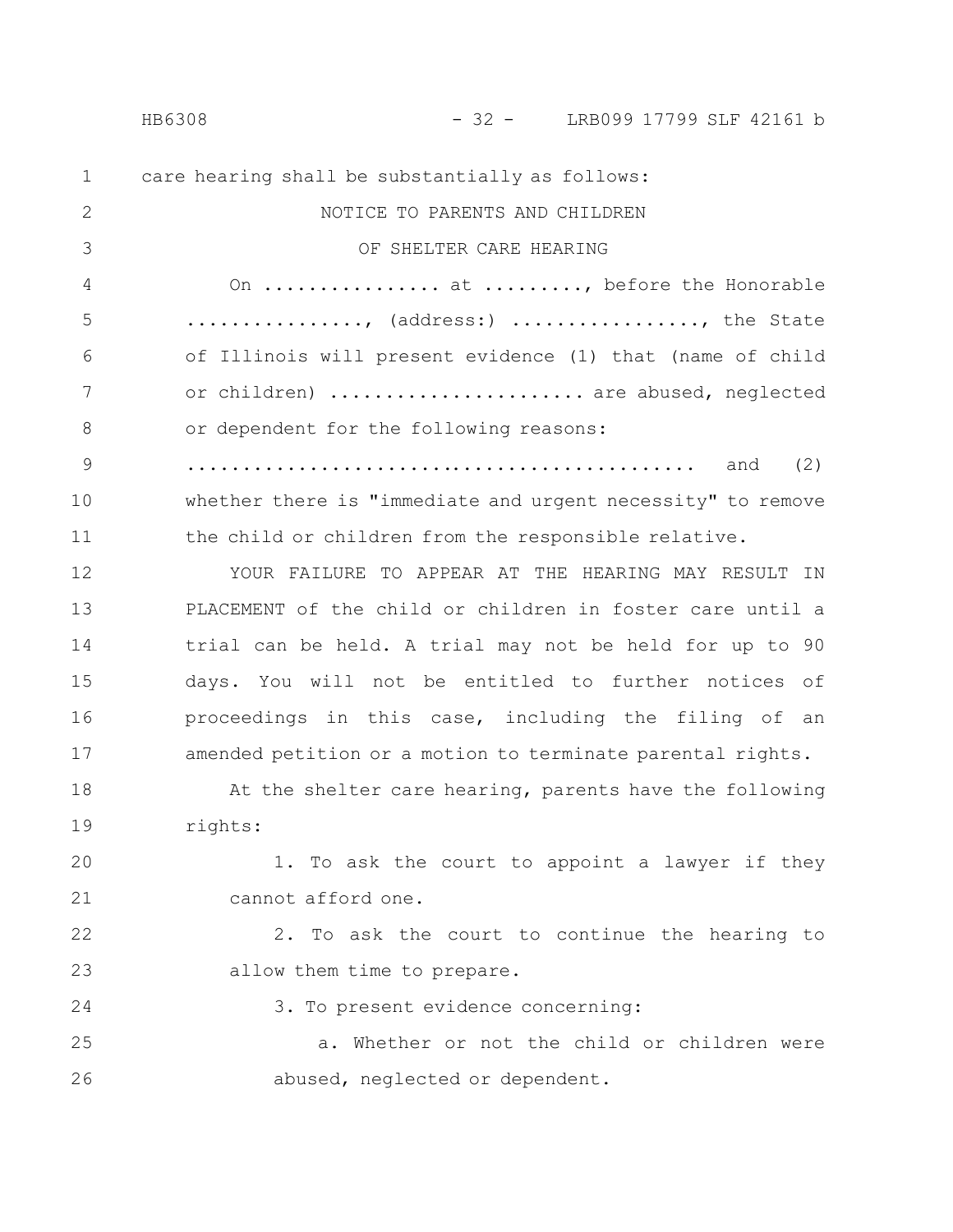| 1              | Whether or not there is "immediate and<br>b.           |
|----------------|--------------------------------------------------------|
| $\mathbf{2}$   | urgent necessity" to remove the child from home        |
| 3              | (including: their ability to care for the child,       |
| $\overline{4}$ | conditions in the home, alternative means of           |
| 5              | protecting the child other than removal).              |
| 6              | c. The best interests of the child.                    |
| 7              | 4. To cross examine the State's witnesses.             |
| 8              | Notice for rehearings shall be substantially as<br>The |
| 9              | follows:                                               |
| 10             | NOTICE OF PARENT'S AND CHILDREN'S RIGHTS               |
| 11             | TO REHEARING ON TEMPORARY CUSTODY                      |
| 12             | If you were not present at and did not have adequate   |
| 13             | notice of the Shelter Care Hearing at which temporary  |
| 14             | custody of  was awarded to                             |
| 15             | , you have the right to request a full                 |
| 16             | rehearing on whether the State should have temporary   |
| 17             | custody of  To request this rehearing,                 |
| 18             | you must file with the Clerk of the Juvenile Court     |
| 19             | (address): , in person or by                           |
| 20             | mailing a statement (affidavit) setting forth the      |
| 21             | following:                                             |
| 22             | 1. That you were not present at the shelter care       |
| 23             | hearing.                                               |
| 24             | 2. That you did not get adequate notice (explaining    |

how the notice was inadequate). 25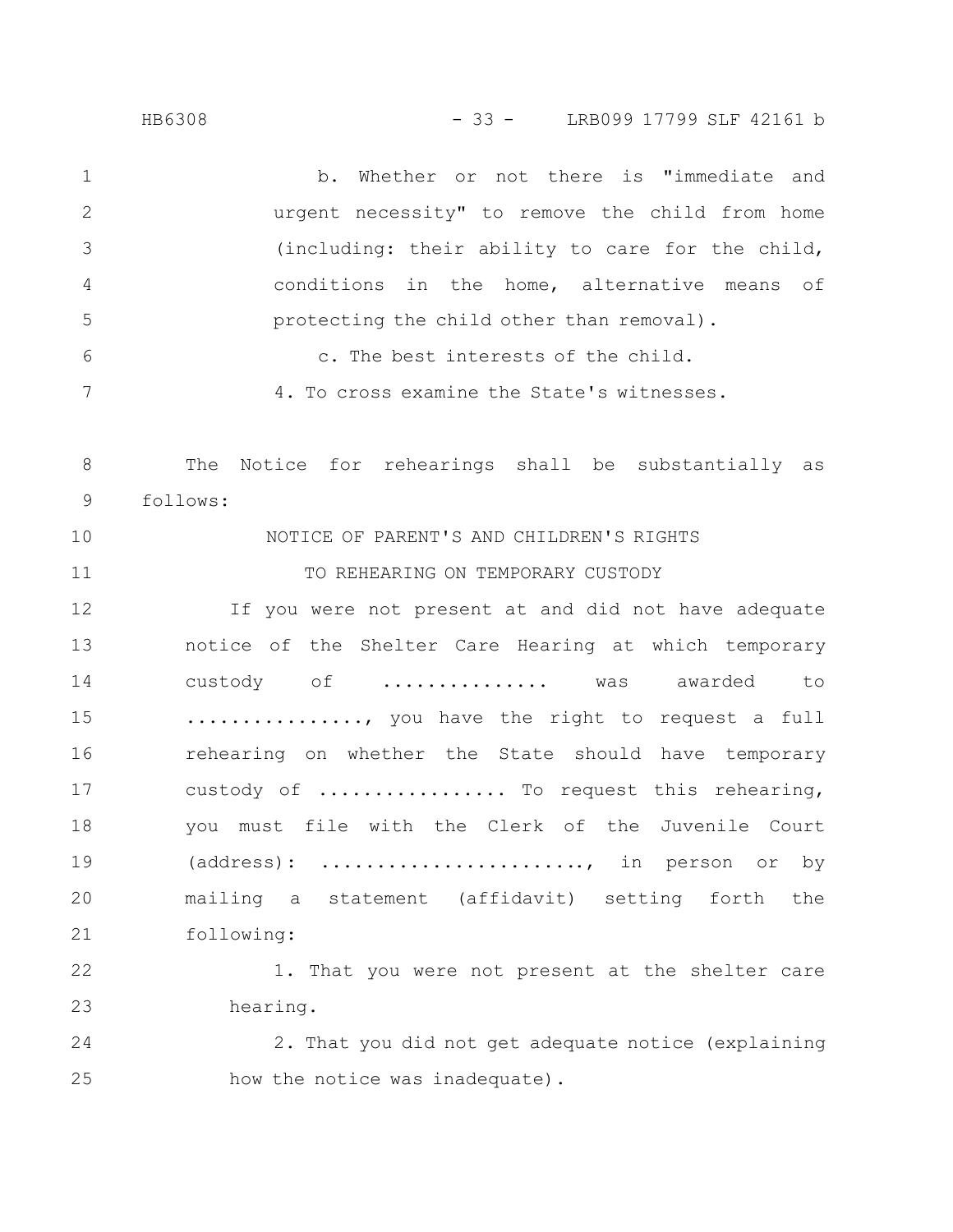| $\mathbf{1}$ | 3. Your signature.                                             |
|--------------|----------------------------------------------------------------|
| 2            | 4. Signature must be notarized.                                |
| 3            | The rehearing should be scheduled within 48 hours of           |
| 4            | your filing this affidavit.                                    |
| 5            | At the rehearing, your rights are the same as at the           |
| 6            | initial shelter care hearing. The enclosed notice explains     |
| 7            | those rights.                                                  |
| 8            | At the Shelter Care Hearing, children have the                 |
| 9            | following rights:                                              |
| 10           | 1. To have a guardian ad litem appointed.                      |
| 11           | 2. To be declared competent as a witness and to                |
| 12           | present testimony concerning:                                  |
| 13           | Whether they are abused, neglected or<br>а.                    |
| 14           | dependent.                                                     |
| 15           | b. Whether there is "immediate and urgent                      |
| 16           | necessity" to be removed from home.                            |
| 17           | c. Their best interests.                                       |
| 18           | 3. To cross examine witnesses for other parties.               |
| 19           | 4. To obtain an explanation of any proceedings and             |
| 20           | orders of the court.                                           |
| 21           | (4) If the parent, guardian, legal custodian, responsible      |
| 22           | relative, minor age 8 or over, or counsel of the minor did not |
| 23           | have actual notice of or was not present at the shelter care   |
| 24           | hearing, he or she may file an affidavit setting forth these   |
| 25           | facts, and the clerk shall set the matter for rehearing not    |
| 26           | later than 48 hours, excluding Sundays and legal holidays,     |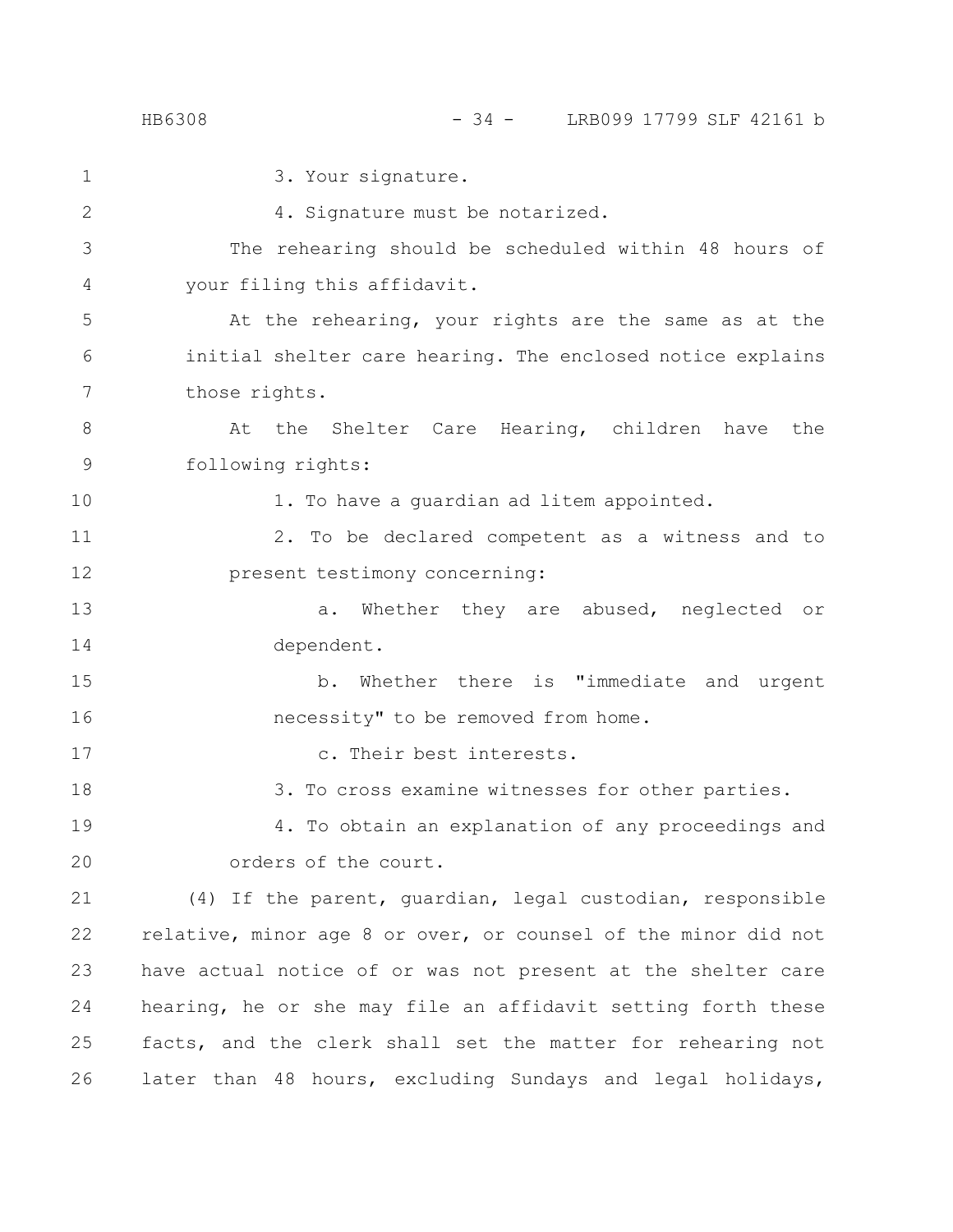after the filing of the affidavit. At the rehearing, the court shall proceed in the same manner as upon the original hearing. 1 2

(5) Only when there is reasonable cause to believe that the minor taken into custody is a person described in subsection (3) of Section 5-105 may the minor be kept or detained in a detention home or county or municipal jail. This Section shall in no way be construed to limit subsection (6). 3 4 5 6 7

(6) No minor under 16 years of age may be confined in a jail or place ordinarily used for the confinement of prisoners in a police station. Minors under 21 years of age for a misdemeanor offense or 18 years of age for a felony offense must be kept separate from confined adults and may not at any time be kept in the same cell, room, or yard with adults confined pursuant to the criminal law. 8 9 10 11 12 13 14

(7) If the minor is not brought before a judicial officer within the time period as specified in Section 2-9, the minor must immediately be released from custody. 15 16 17

(8) If neither the parent, guardian or custodian appears within 24 hours to take custody of a minor released upon request pursuant to subsection (2) of this Section, then the clerk of the court shall set the matter for rehearing not later than 7 days after the original order and shall issue a summons directed to the parent, guardian or custodian to appear. At the same time the probation department shall prepare a report on the minor. If a parent, guardian or custodian does not appear at such rehearing, the judge may enter an order prescribing 18 19 20 21 22 23 24 25 26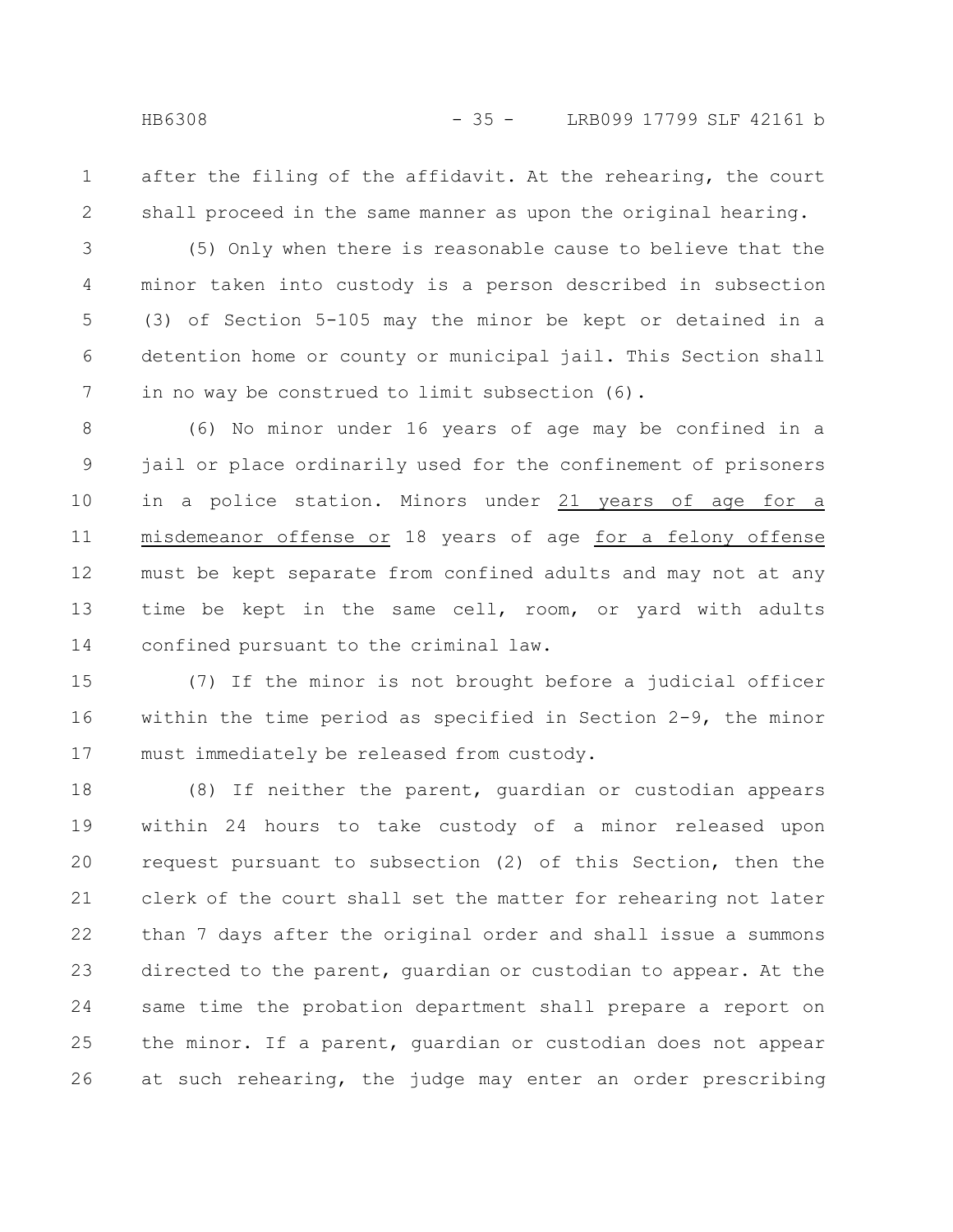that the minor be kept in a suitable place designated by the Department of Children and Family Services or a licensed child welfare agency. 1 2 3

(9) Notwithstanding any other provision of this Section any interested party, including the State, the temporary custodian, an agency providing services to the minor or family under a service plan pursuant to Section 8.2 of the Abused and Neglected Child Reporting Act, foster parent, or any of their representatives, on notice to all parties entitled to notice, may file a motion that it is in the best interests of the minor to modify or vacate a temporary custody order on any of the following grounds: 4 5 6 7 8 9 10 11 12

(a) It is no longer a matter of immediate and urgent necessity that the minor remain in shelter care; or 13 14

(b) There is a material change in the circumstances of the natural family from which the minor was removed and the child can be cared for at home without endangering the child's health or safety; or 15 16 17 18

(c) A person not a party to the alleged abuse, neglect or dependency, including a parent, relative or legal guardian, is capable of assuming temporary custody of the minor; or 19 20 21 22

(d) Services provided by the Department of Children and Family Services or a child welfare agency or other service provider have been successful in eliminating the need for temporary custody and the child can be cared for at home 23 24 25 26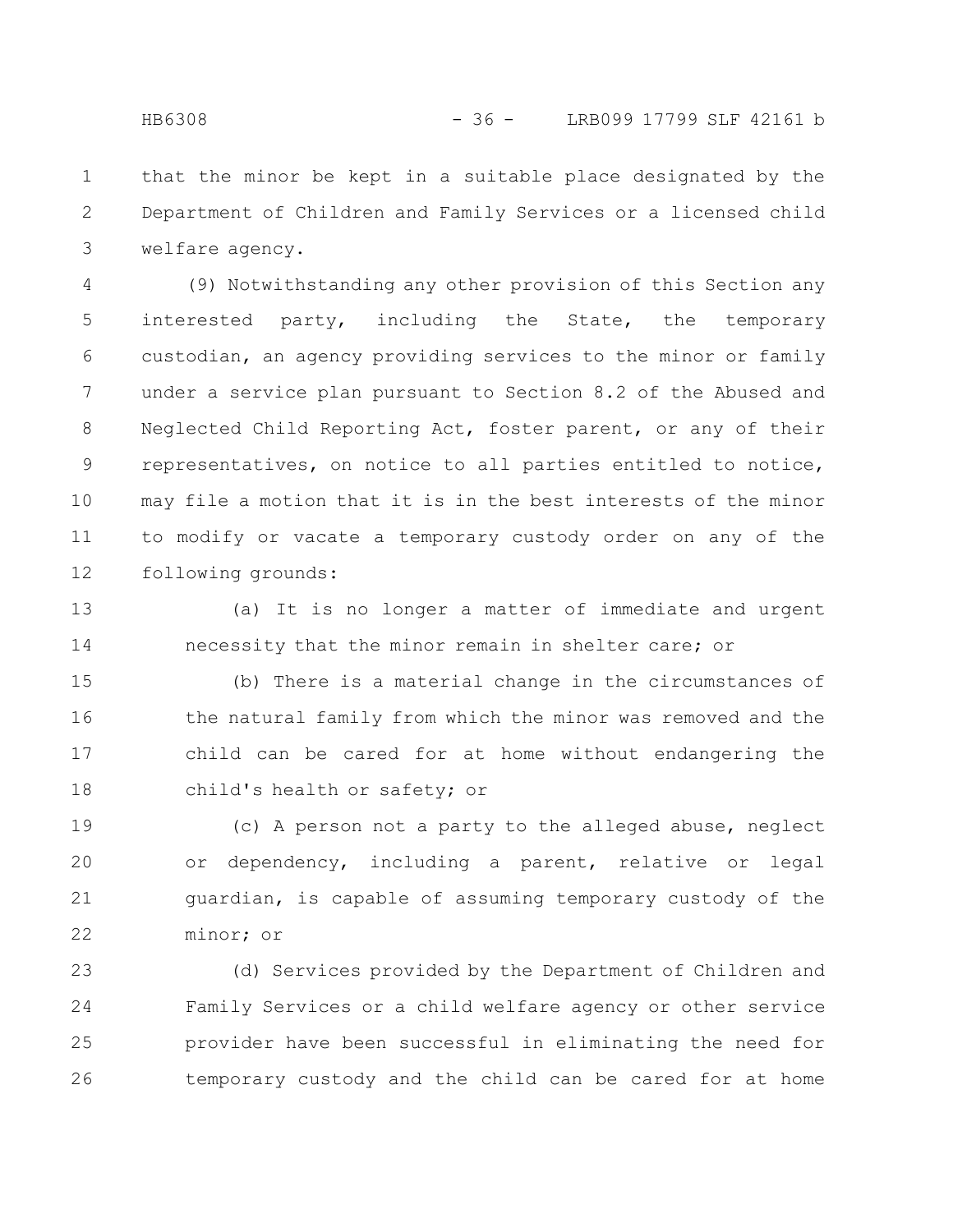- 
- 1

without endangering the child's health or safety.

In ruling on the motion, the court shall determine whether it is consistent with the health, safety and best interests of the minor to modify or vacate a temporary custody order. 2 3 4

The clerk shall set the matter for hearing not later than 14 days after such motion is filed. In the event that the court modifies or vacates a temporary custody order but does not vacate its finding of probable cause, the court may order that appropriate services be continued or initiated in behalf of the minor and his or her family. 5 6 7 8 9 10

(10) When the court finds or has found that there is probable cause to believe a minor is an abused minor as described in subsection (2) of Section 2-3 and that there is an immediate and urgent necessity for the abused minor to be placed in shelter care, immediate and urgent necessity shall be presumed for any other minor residing in the same household as the abused minor provided: 11 12 13 14 15 16 17

(a) Such other minor is the subject of an abuse or neglect petition pending before the court; and 18 19

(b) A party to the petition is seeking shelter care for such other minor. 20 21

Once the presumption of immediate and urgent necessity has been raised, the burden of demonstrating the lack of immediate and urgent necessity shall be on any party that is opposing shelter care for the other minor. 22 23 24 25

26

(11) The changes made to this Section by Public Act 98-61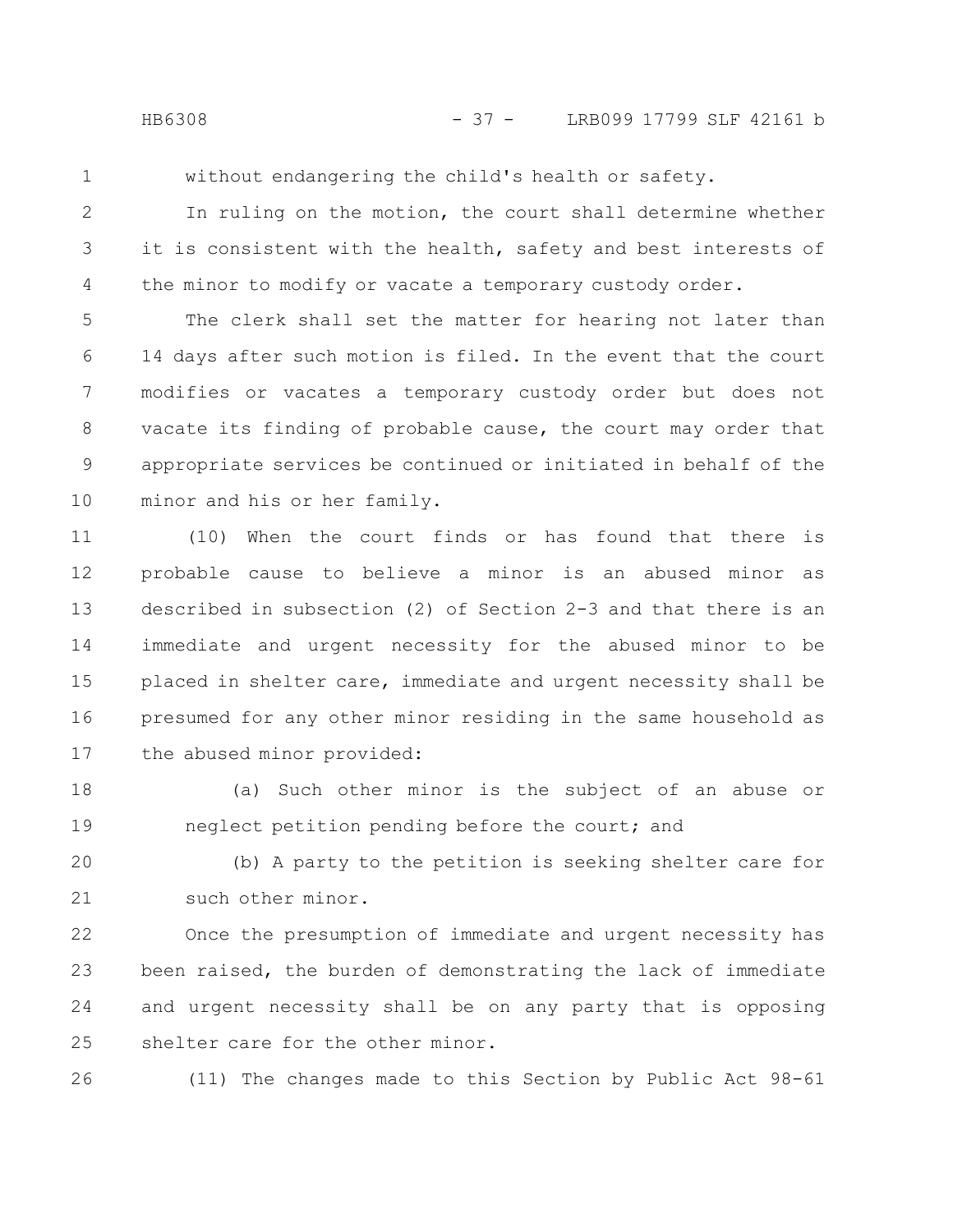apply to a minor who has been arrested or taken into custody on or after January 1, 2014 (the effective date of Public Act 98-61). 1 2 3

(Source: P.A. 97-1076, eff. 8-24-12; 97-1150, eff. 1-25-13; 98-61, eff. 1-1-14; 98-756, eff. 7-16-14; 98-803, eff. 1-1-15; revised 10-16-15.) 4 5 6

(705 ILCS 405/3-12) (from Ch. 37, par. 803-12) 7

Sec. 3-12. Shelter care hearing. At the appearance of the minor before the court at the shelter care hearing, all witnesses present shall be examined before the court in relation to any matter connected with the allegations made in the petition. 8 9 10 11 12

(1) If the court finds that there is not probable cause to believe that the minor is a person requiring authoritative intervention, it shall release the minor and dismiss the petition. 13 14 15 16

(2) If the court finds that there is probable cause to believe that the minor is a person requiring authoritative intervention, the minor, his or her parent, guardian, custodian and other persons able to give relevant testimony shall be examined before the court. After such testimony, the court may enter an order that the minor shall be released upon the request of a parent, guardian or custodian if the parent, guardian or custodian appears to take custody. Custodian shall include any agency of the State which has been given custody or 17 18 19 20 21 22 23 24 25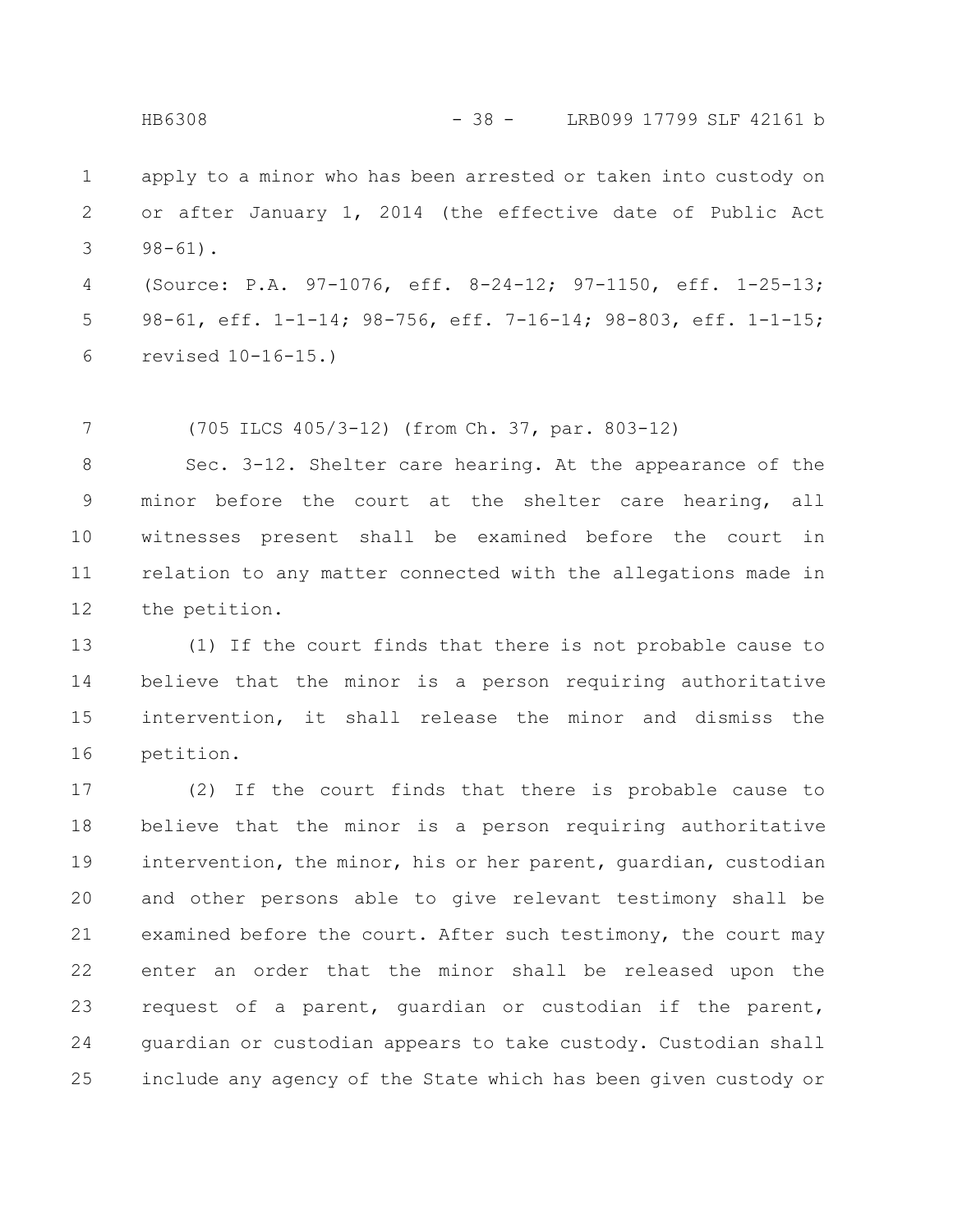wardship of the child. The Court shall require documentation by representatives of the Department of Children and Family Services or the probation department as to the reasonable efforts that were made to prevent or eliminate the necessity of removal of the minor from his or her home, and shall consider the testimony of any person as to those reasonable efforts. If the court finds that it is a matter of immediate and urgent necessity for the protection of the minor or of the person or property of another that the minor be placed in a shelter care facility, or that he or she is likely to flee the jurisdiction of the court, and further finds that reasonable efforts have been made or good cause has been shown why reasonable efforts cannot prevent or eliminate the necessity of removal of the minor from his or her home, the court may prescribe shelter care and order that the minor be kept in a suitable place designated by the court or in a shelter care facility designated by the Department of Children and Family Services or a licensed child welfare agency; otherwise it shall release the minor from custody. If the court prescribes shelter care, then in placing the minor, the Department or other agency shall, to the extent compatible with the court's order, comply with Section 7 of the Children and Family Services Act. If the minor is ordered placed in a shelter care facility of the Department of Children and Family Services or a licensed child welfare agency, the court shall, upon request of the Department or other agency, appoint the Department of Children and Family 1 2 3 4 5 6 7 8 9 10 11 12 13 14 15 16 17 18 19 20 21 22 23 24 25 26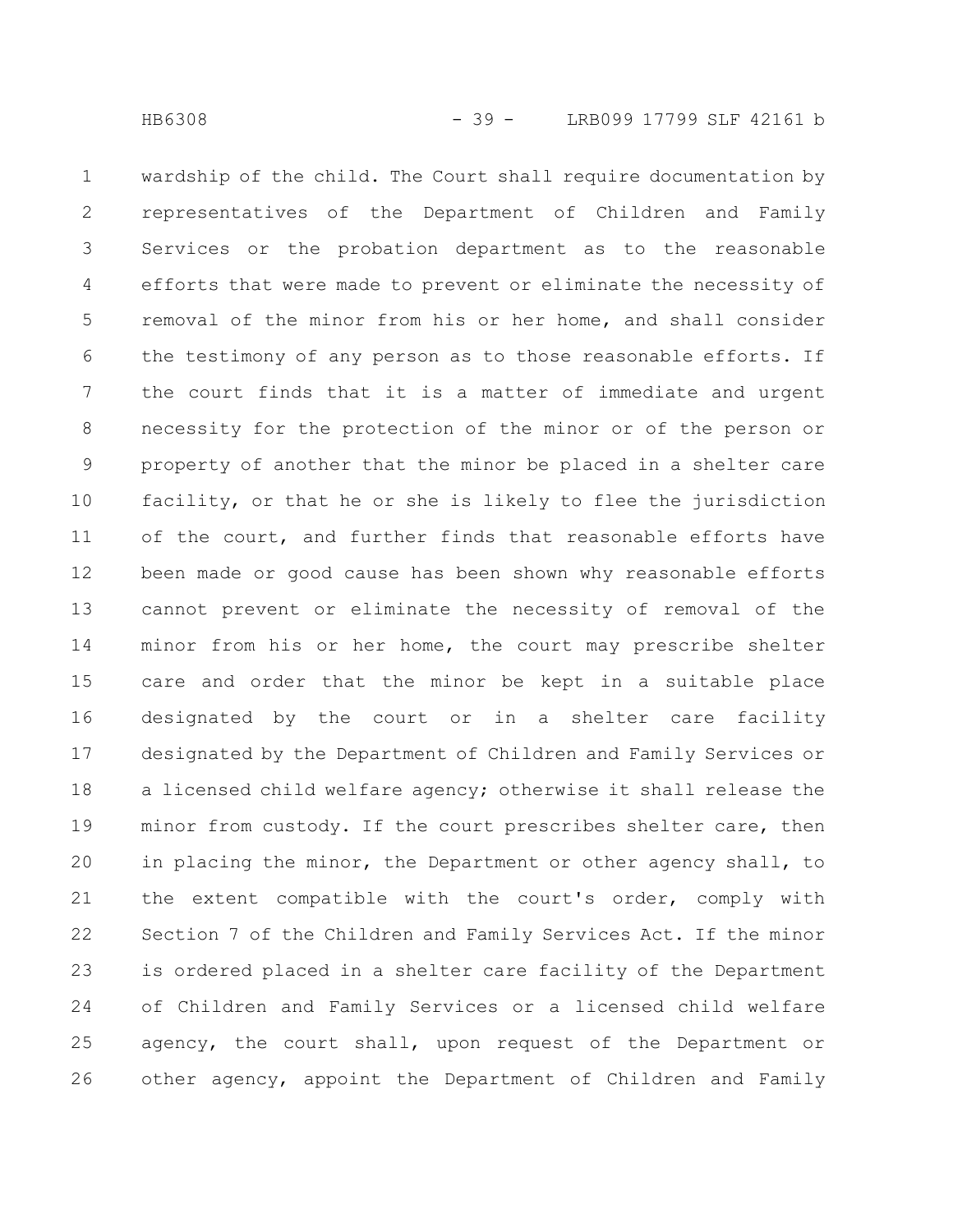Services Guardianship Administrator or other appropriate agency executive temporary custodian of the minor and the court may enter such other orders related to the temporary custody as it deems fit and proper, including the provision of services to the minor or his family to ameliorate the causes contributing to the finding of probable cause or to the finding of the existence of immediate and urgent necessity. Acceptance of services shall not be considered an admission of any allegation in a petition made pursuant to this Act, nor may a referral of services be considered as evidence in any proceeding pursuant to this Act, except where the issue is whether the Department has made reasonable efforts to reunite the family. In making its findings that reasonable efforts have been made or that good cause has been shown why reasonable efforts cannot prevent or eliminate the necessity of removal of the minor from his or her home, the court shall state in writing its findings concerning the nature of the services that were offered or the efforts that were made to prevent removal of the child and the apparent reasons that such services or efforts could not prevent the need for removal. The parents, guardian, custodian, temporary custodian and minor shall each be furnished a copy of such written findings. The temporary custodian shall maintain a copy of the court order and written findings in the case record for the child. 1 2 3 4 5 6 7 8 9 10 11 12 13 14 15 16 17 18 19 20 21 22 23 24

The order together with the court's findings of fact and support thereof shall be entered of record in the court. 25 26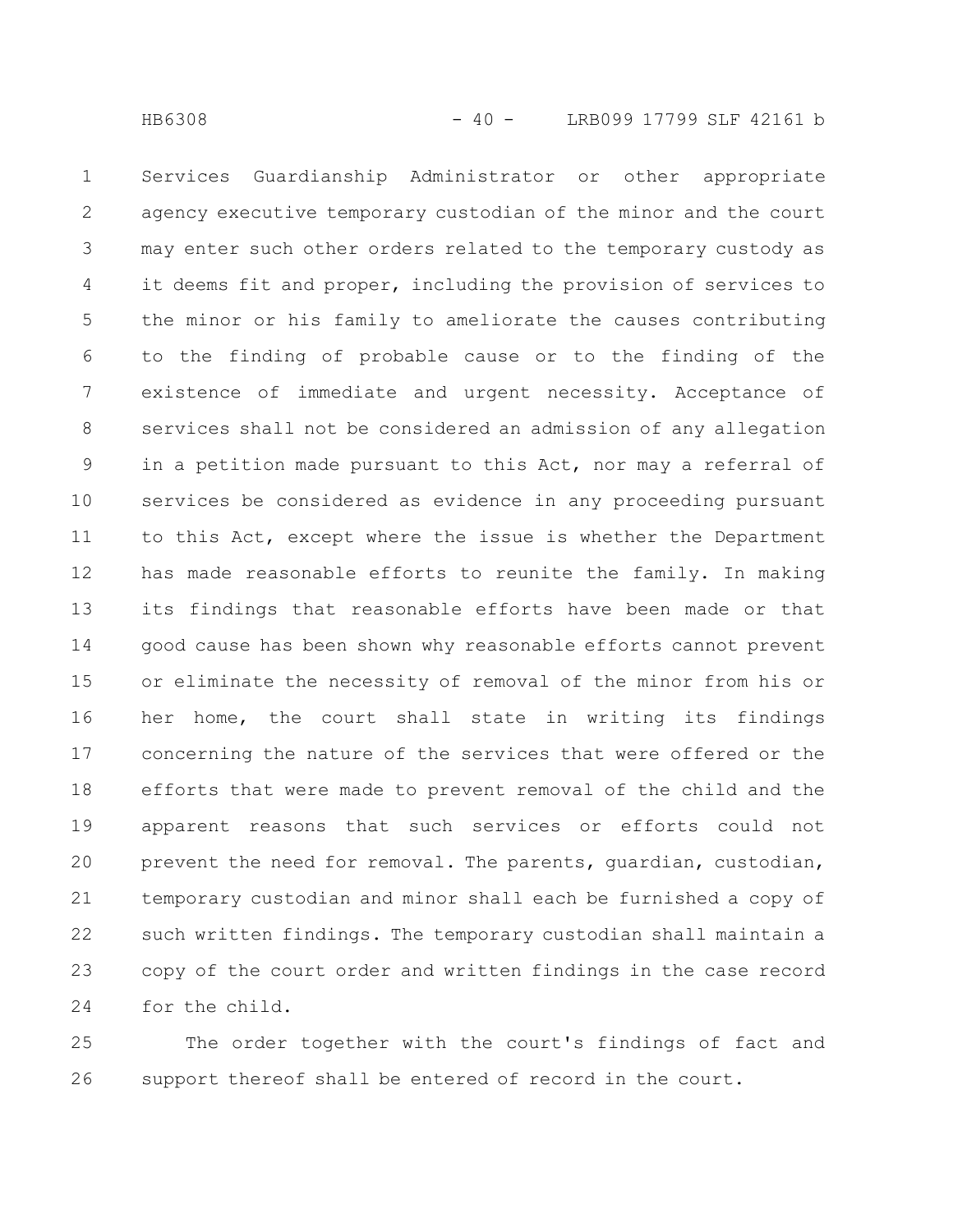Once the court finds that it is a matter of immediate and urgent necessity for the protection of the minor that the minor be placed in a shelter care facility, the minor shall not be returned to the parent, custodian or guardian until the court finds that such placement is no longer necessary for the protection of the minor. 1 2 3 4 5 6

(3) If prior to the shelter care hearing for a minor described in Sections 2-3, 2-4, 3-3, and 4-3 the petitioner is unable to serve notice on the party respondent, the shelter care hearing may proceed ex parte ex parte. A shelter care order from an ex parte ex-parte hearing shall be endorsed with the date and hour of issuance and shall be filed with the clerk's office and entered of record. The order shall expire after 10 days from the time it is issued unless before its expiration it is renewed, at a hearing upon appearance of the party respondent, or upon an affidavit of the moving party as to all diligent efforts to notify the party respondent by notice as herein prescribed. The notice prescribed shall be in writing and shall be personally delivered to the minor or the minor's attorney and to the last known address of the other person or persons entitled to notice. The notice shall also state the nature of the allegations, the nature of the order sought by the State, including whether temporary custody is sought, and the consequences of failure to appear; and shall explain the right of the parties and the procedures to vacate or modify a shelter care order as provided in this Section. The 7 8 9 10 11 12 13 14 15 16 17 18 19 20 21 22 23 24 25 26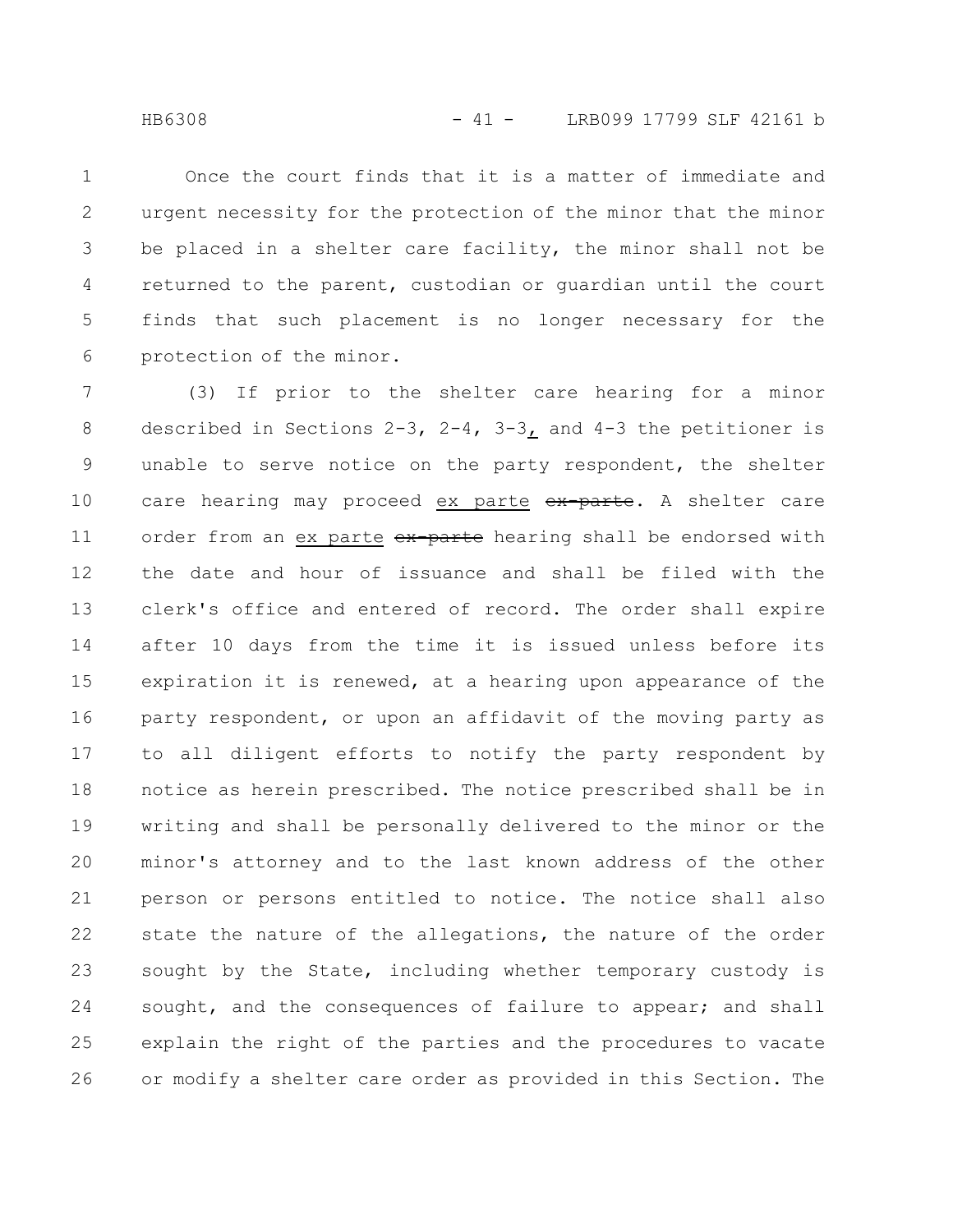notice for a shelter care hearing shall be substantially as follows: 1 2

NOTICE TO PARENTS AND CHILDREN OF SHELTER CARE HEARING On ................. at ........., before the Honorable ................, (address:) ................., the State of Illinois will present evidence (1) that (name of child or children) ...................... are abused, neglected or dependent for the following reasons: ............................................................. and (2) that there is "immediate and urgent necessity" to remove the child or children from the responsible relative. YOUR FAILURE TO APPEAR AT THE HEARING MAY RESULT IN PLACEMENT of the child or children in foster care until a trial can be held. A trial may not be held for up to 90 days. At the shelter care hearing, parents have the following rights: 1. To ask the court to appoint a lawyer if they cannot afford one. 2. To ask the court to continue the hearing to allow them time to prepare. 3. To present evidence concerning: a. Whether or not the child or children were abused, neglected or dependent. b. Whether or not there is "immediate and urgent necessity" to remove the child from home (including: their ability to care for the child, conditions in the 3 4 5 6 7 8 9 10 11 12 13 14 15 16 17 18 19 20 21 22 23 24 25 26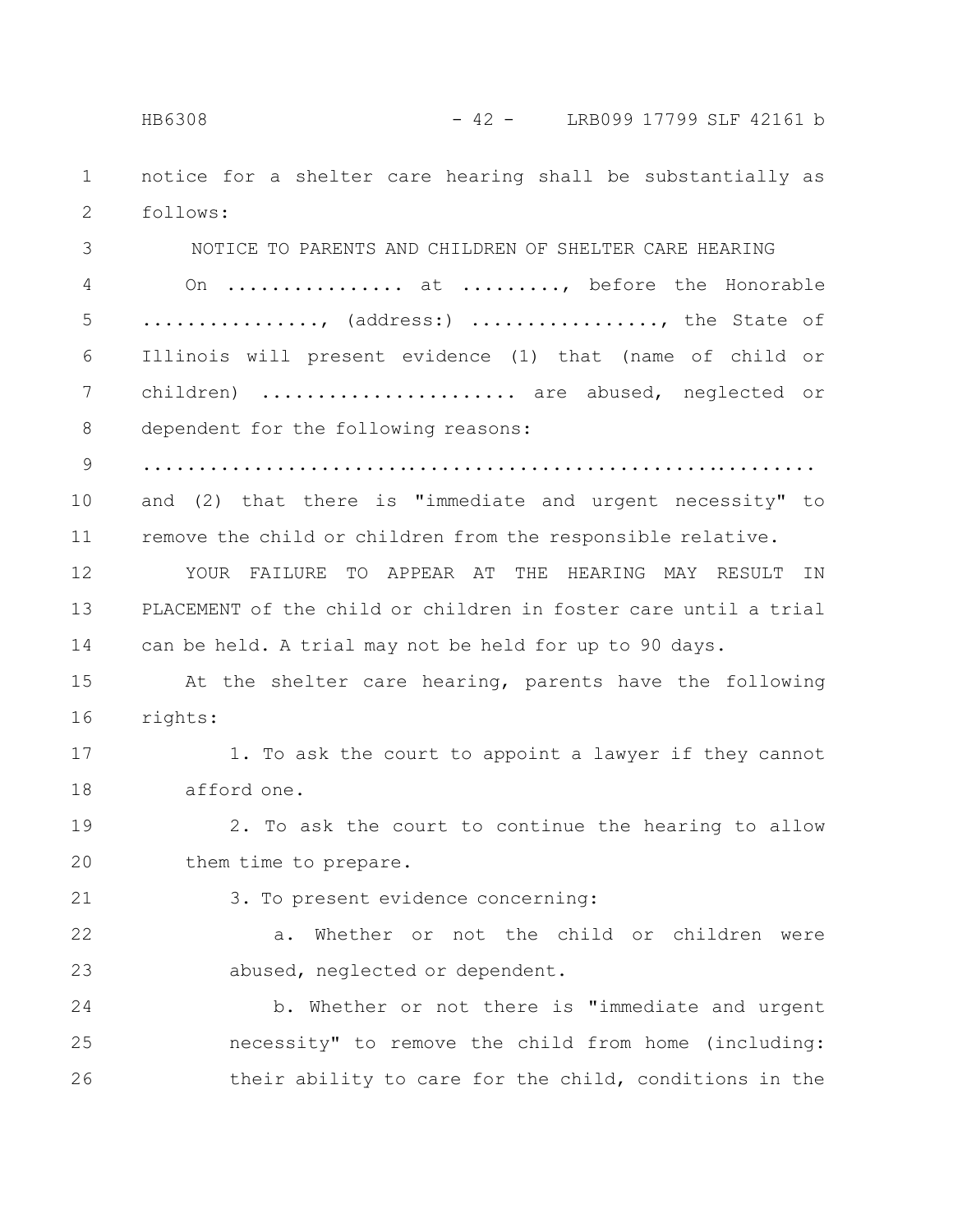home, alternative means of protecting the child other than removal). c. The best interests of the child. 4. To cross examine the State's witnesses. The Notice for rehearings shall be substantially as follows: NOTICE OF PARENT'S AND CHILDREN'S RIGHTS TO REHEARING ON TEMPORARY CUSTODY If you were not present at and did not have adequate notice of the Shelter Care Hearing at which temporary custody of .............. was awarded to ................, you have the right to request a full rehearing on whether the State should have temporary custody of ................. To request this rehearing, you must file with the Clerk of the Juvenile Court (address): ........................, in person or by mailing a statement (affidavit) setting forth the following: 1. That you were not present at the shelter care hearing. 2. That you did not get adequate notice (explaining how the notice was inadequate). 3. Your signature. 4. Signature must be notarized. The rehearing should be scheduled within one day of your filing this affidavit. At the rehearing, your rights are the same as at the initial shelter care hearing. The enclosed notice explains 1 2 3 4 5 6 7 8 9 10 11 12 13 14 15 16 17 18 19 20 21 22 23 24 25 26 HB6308 - 43 - LRB099 17799 SLF 42161 b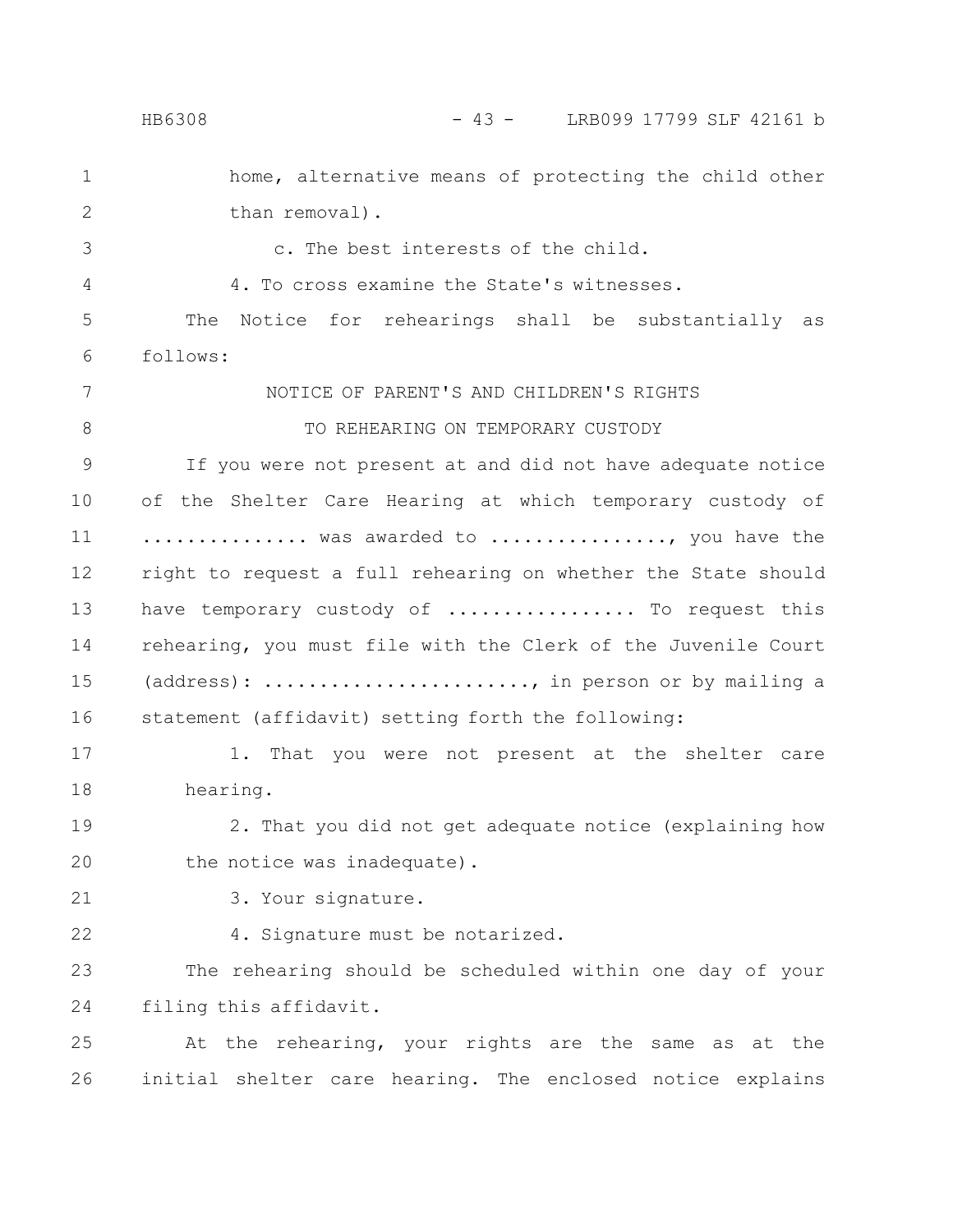those rights. 1

4

At the Shelter Care Hearing, children have the following rights: 2 3

1. To have a guardian ad litem appointed.

2. To be declared competent as a witness and to present testimony concerning: 5 6

a. Whether they are abused, neglected or dependent. 7 8

b. Whether there is "immediate and urgent necessity" to be removed from home. 9 10

c. Their best interests. 11

3. To cross examine witnesses for other parties. 12

4. To obtain an explanation of any proceedings and orders of the court. 13 14

(4) If the parent, guardian, legal custodian, responsible relative, or counsel of the minor did not have actual notice of or was not present at the shelter care hearing, he or she may file an affidavit setting forth these facts, and the clerk shall set the matter for rehearing not later than 48 hours, excluding Sundays and legal holidays, after the filing of the affidavit. At the rehearing, the court shall proceed in the same manner as upon the original hearing. 15 16 17 18 19 20 21 22

(5) Only when there is reasonable cause to believe that the minor taken into custody is a person described in subsection (3) of Section 5-105 may the minor be kept or detained in a detention home or county or municipal jail. This Section shall 23 24 25 26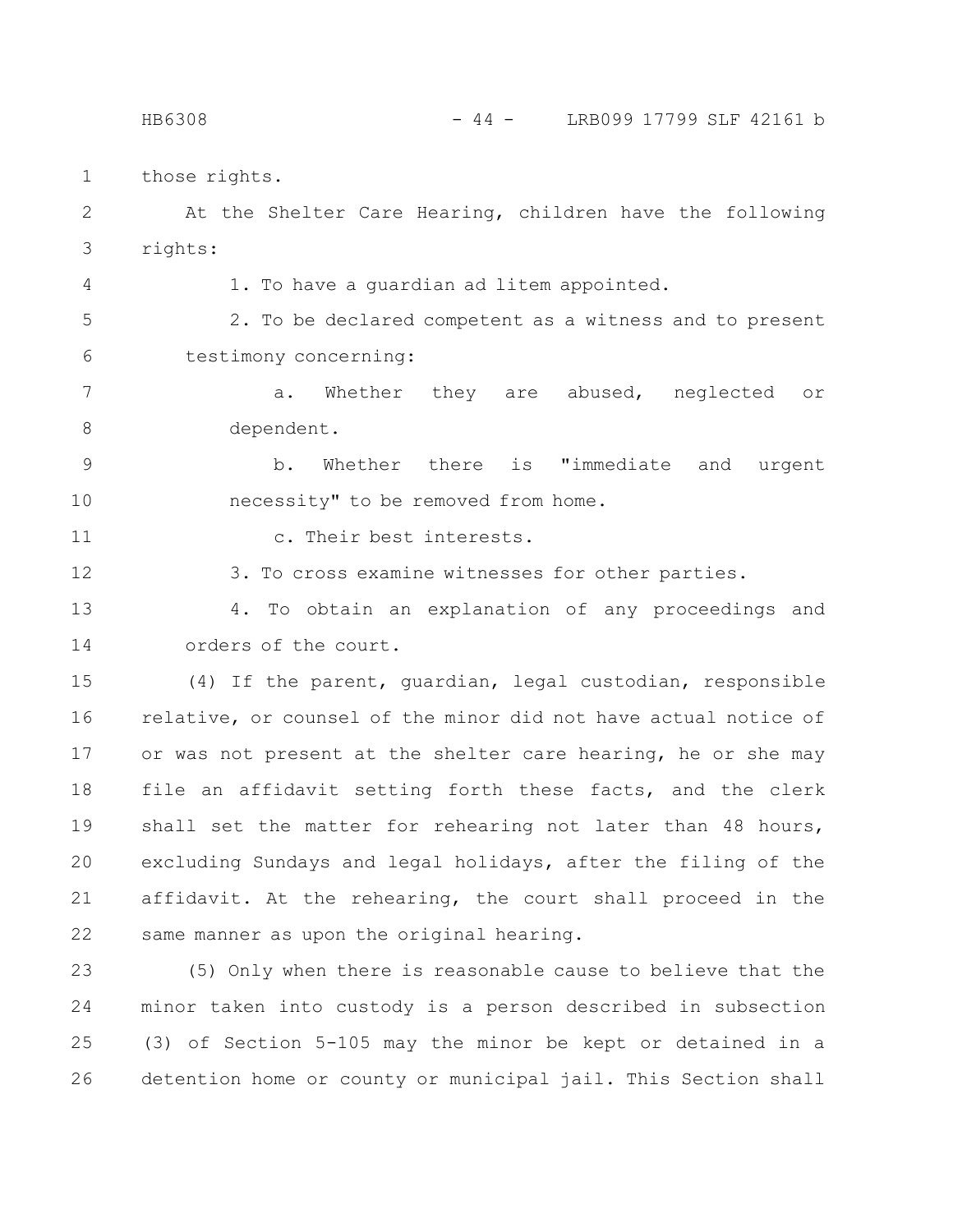HB6308 - 45 - LRB099 17799 SLF 42161 b

in no way be construed to limit subsection (6). 1

(6) No minor under 16 years of age may be confined in a jail or place ordinarily used for the confinement of prisoners in a police station. Minors under 21 years of age for a misdemeanor offense, or 18 years of age for a felony offense must be kept separate from confined adults and may not at any time be kept in the same cell, room, or yard with adults confined pursuant to the criminal law. 2 3 4 5 6 7 8

(7) If the minor is not brought before a judicial officer within the time period specified in Section 3-11, the minor must immediately be released from custody. 9 10 11

(8) If neither the parent, guardian or custodian appears within 24 hours to take custody of a minor released upon request pursuant to subsection (2) of this Section, then the clerk of the court shall set the matter for rehearing not later than 7 days after the original order and shall issue a summons directed to the parent, guardian or custodian to appear. At the same time the probation department shall prepare a report on the minor. If a parent, guardian or custodian does not appear at such rehearing, the judge may enter an order prescribing that the minor be kept in a suitable place designated by the Department of Children and Family Services or a licensed child welfare agency. 12 13 14 15 16 17 18 19 20 21 22 23

(9) Notwithstanding any other provision of this Section, any interested party, including the State, the temporary custodian, an agency providing services to the minor or family 24 25 26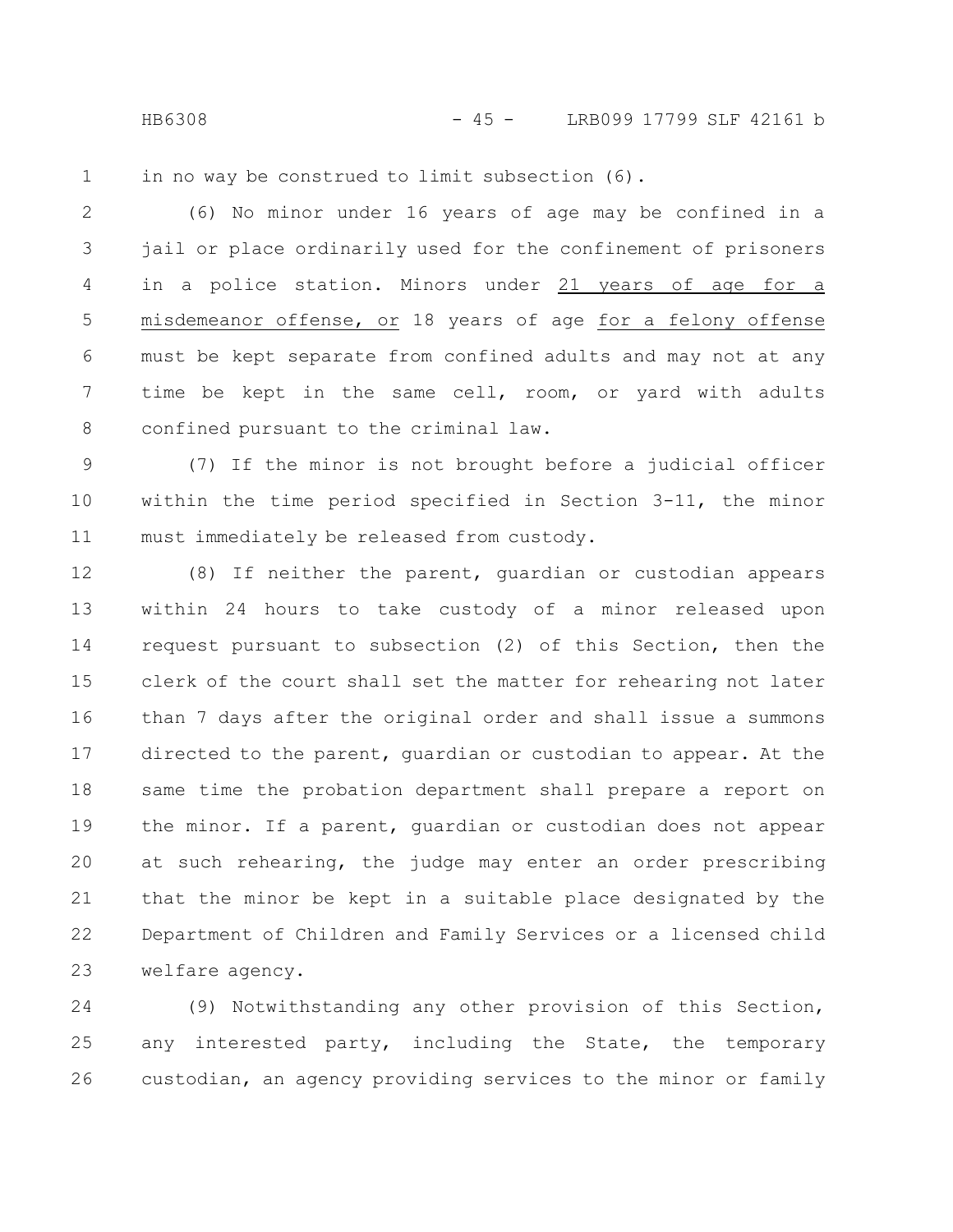under a service plan pursuant to Section 8.2 of the Abused and Neglected Child Reporting Act, foster parent, or any of their representatives, on notice to all parties entitled to notice, may file a motion to modify or vacate a temporary custody order on any of the following grounds: 1 2 3 4 5

(a) It is no longer a matter of immediate and urgent necessity that the minor remain in shelter care; or

(b) There is a material change in the circumstances of the natural family from which the minor was removed; or 8 9

(c) A person, including a parent, relative or legal guardian, is capable of assuming temporary custody of the minor; or 10 11 12

(d) Services provided by the Department of Children and Family Services or a child welfare agency or other service provider have been successful in eliminating the need for temporary custody. 13 14 15 16

The clerk shall set the matter for hearing not later than 14 days after such motion is filed. In the event that the court modifies or vacates a temporary custody order but does not vacate its finding of probable cause, the court may order that appropriate services be continued or initiated in behalf of the minor and his or her family. 17 18 19 20 21 22

(10) The changes made to this Section by Public Act 98-61 apply to a minor who has been arrested or taken into custody on or after January 1, 2014 (the effective date of Public Act 98-61). 23 24 25 26

6

7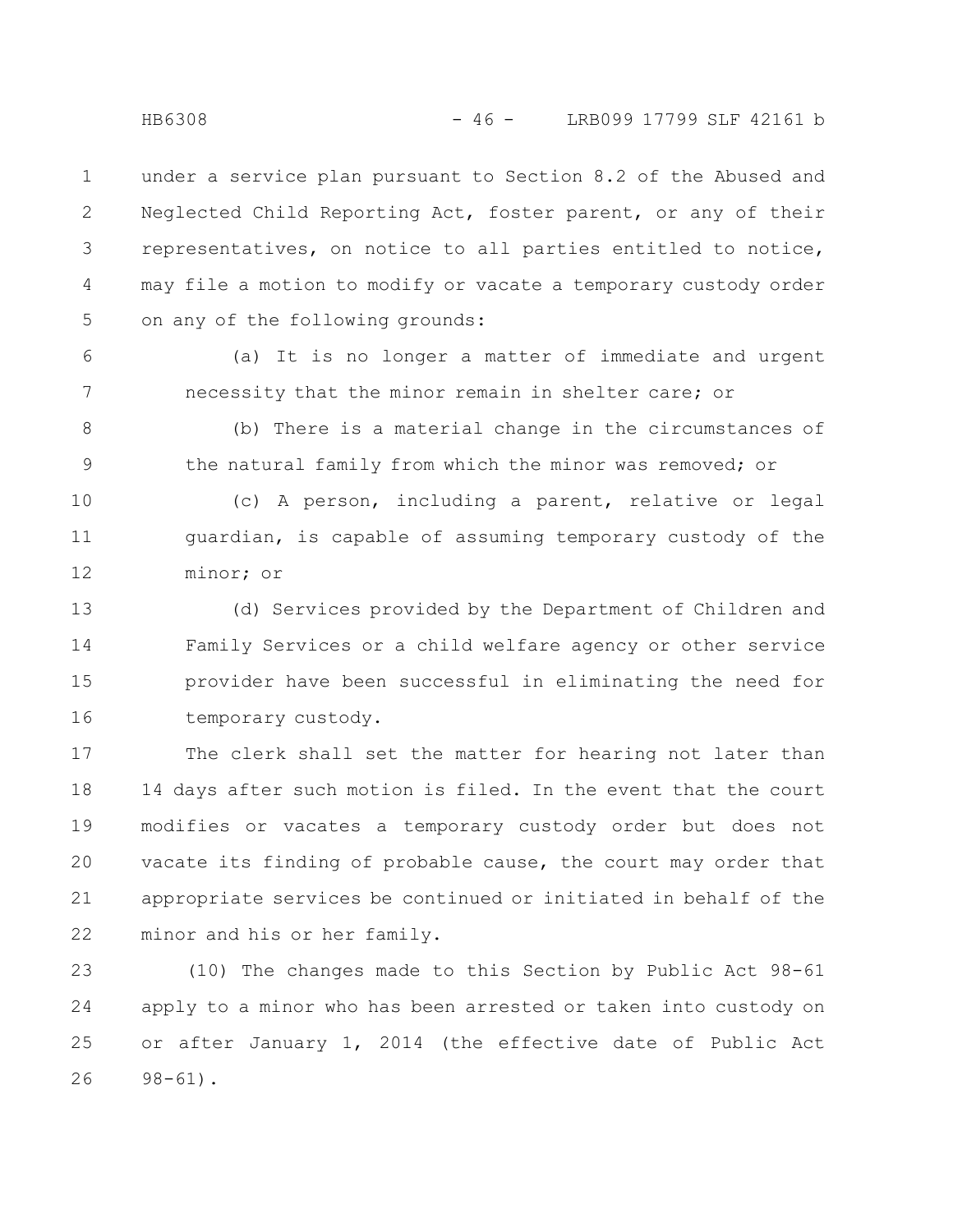3

(Source: P.A. 98-61, eff. 1-1-14; 98-756, eff. 7-16-14; revised  $10-16-15.$ 1 2

(705 ILCS 405/4-9) (from Ch. 37, par. 804-9)

Sec. 4-9. Shelter care hearing. At the appearance of the minor before the court at the shelter care hearing, all witnesses present shall be examined before the court in relation to any matter connected with the allegations made in the petition. 4 5 6 7 8

(1) If the court finds that there is not probable cause to believe that the minor is addicted, it shall release the minor and dismiss the petition. 9 10 11

(2) If the court finds that there is probable cause to believe that the minor is addicted, the minor, his or her parent, guardian, custodian and other persons able to give relevant testimony shall be examined before the court. After such testimony, the court may enter an order that the minor shall be released upon the request of a parent, guardian or custodian if the parent, guardian or custodian appears to take custody and agrees to abide by a court order which requires the minor and his or her parent, guardian, or legal custodian to complete an evaluation by an entity licensed by the Department of Human Services, as the successor to the Department of Alcoholism and Substance Abuse, and complete any treatment recommendations indicated by the assessment. Custodian shall include any agency of the State which has been given custody or 12 13 14 15 16 17 18 19 20 21 22 23 24 25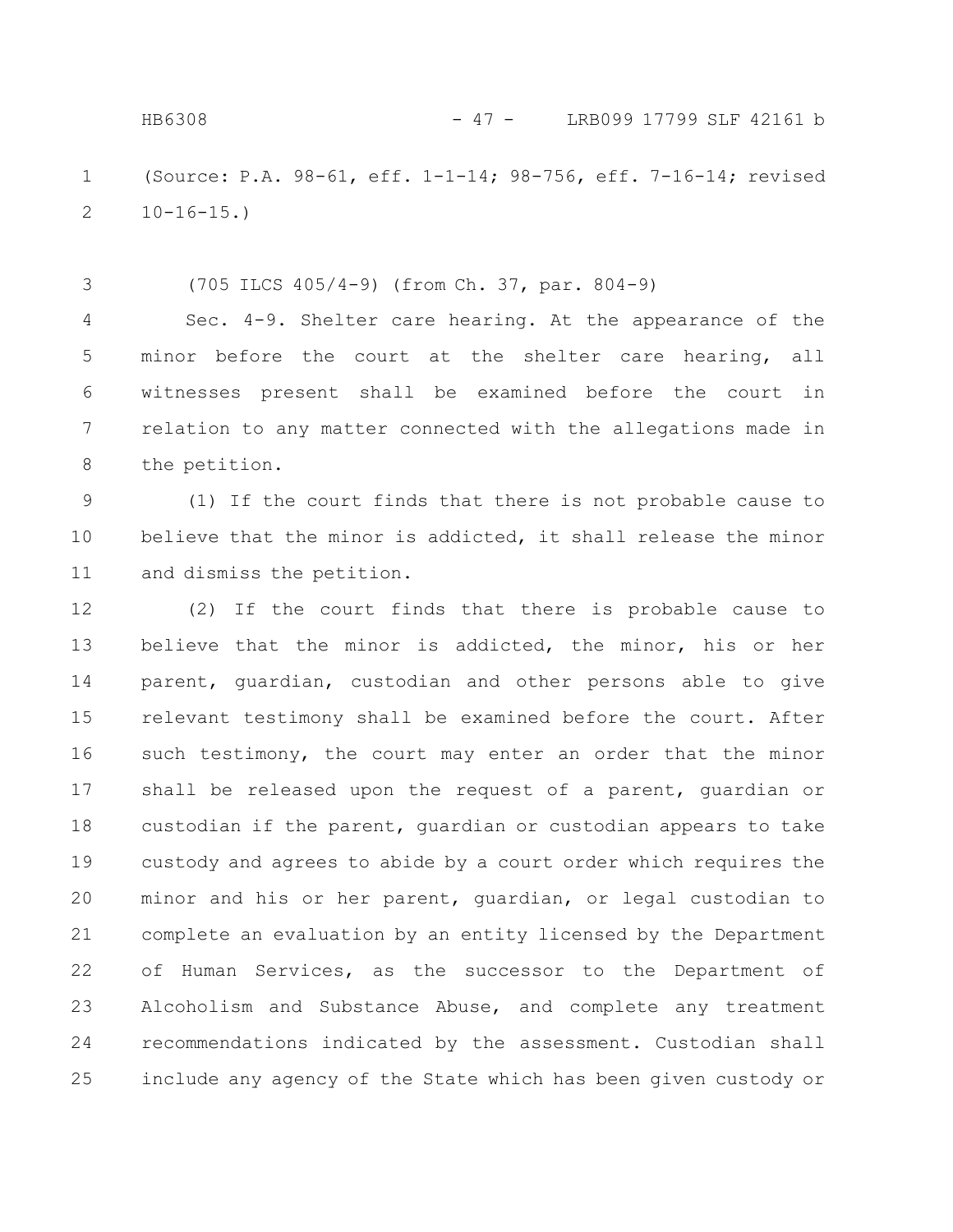wardship of the child. 1

The Court shall require documentation by representatives of the Department of Children and Family Services or the probation department as to the reasonable efforts that were made to prevent or eliminate the necessity of removal of the minor from his or her home, and shall consider the testimony of any person as to those reasonable efforts. If the court finds that it is a matter of immediate and urgent necessity for the protection of the minor or of the person or property of another that the minor be or placed in a shelter care facility or that he or she is likely to flee the jurisdiction of the court, and further, finds that reasonable efforts have been made or good cause has been shown why reasonable efforts cannot prevent or eliminate the necessity of removal of the minor from his or her home, the court may prescribe shelter care and order that the minor be kept in a suitable place designated by the court or in a shelter care facility designated by the Department of Children and Family Services or a licensed child welfare agency, or in a facility or program licensed by the Department of Human Services for shelter and treatment services; otherwise it shall release the minor from custody. If the court prescribes shelter care, then in placing the minor, the Department or other agency shall, to the extent compatible with the court's order, comply with Section 7 of the Children and Family Services Act. If the minor is ordered placed in a shelter care facility of the Department of Children and Family 2 3 4 5 6 7 8 9 10 11 12 13 14 15 16 17 18 19 20 21 22 23 24 25 26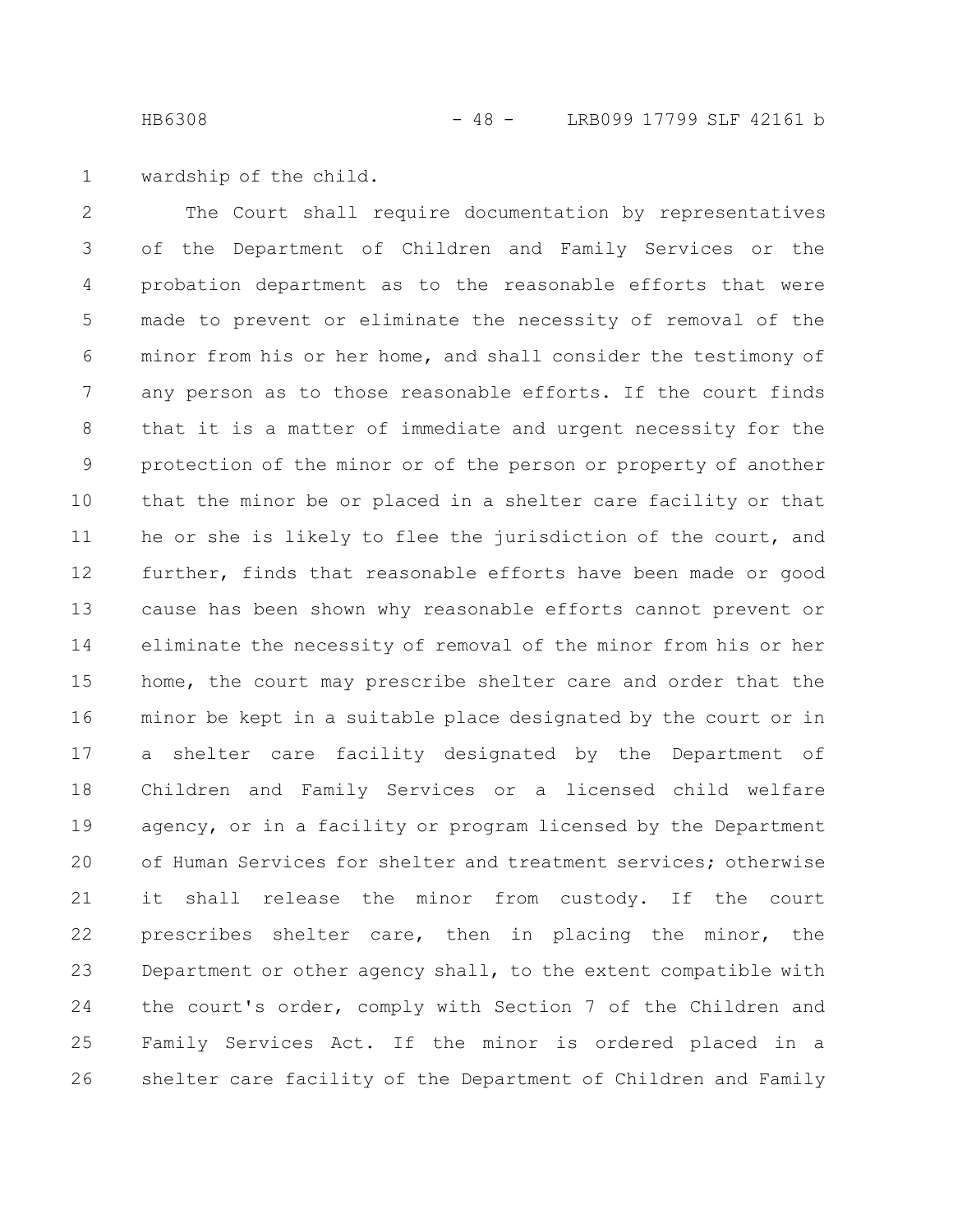Services or a licensed child welfare agency, or in a facility or program licensed by the Department of Human Services for shelter and treatment services, the court shall, upon request of the appropriate Department or other agency, appoint the Department of Children and Family Services Guardianship Administrator or other appropriate agency executive temporary custodian of the minor and the court may enter such other orders related to the temporary custody as it deems fit and proper, including the provision of services to the minor or his family to ameliorate the causes contributing to the finding of probable cause or to the finding of the existence of immediate and urgent necessity. Acceptance of services shall not be considered an admission of any allegation in a petition made pursuant to this Act, nor may a referral of services be considered as evidence in any proceeding pursuant to this Act, except where the issue is whether the Department has made reasonable efforts to reunite the family. In making its findings that reasonable efforts have been made or that good cause has been shown why reasonable efforts cannot prevent or eliminate the necessity of removal of the minor from his or her home, the court shall state in writing its findings concerning the nature of the services that were offered or the efforts that were made to prevent removal of the child and the apparent reasons that such services or efforts could not prevent the need for removal. The parents, guardian, custodian, temporary custodian and minor shall each be furnished a copy of such 1 2 3 4 5 6 7 8 9 10 11 12 13 14 15 16 17 18 19 20 21 22 23 24 25 26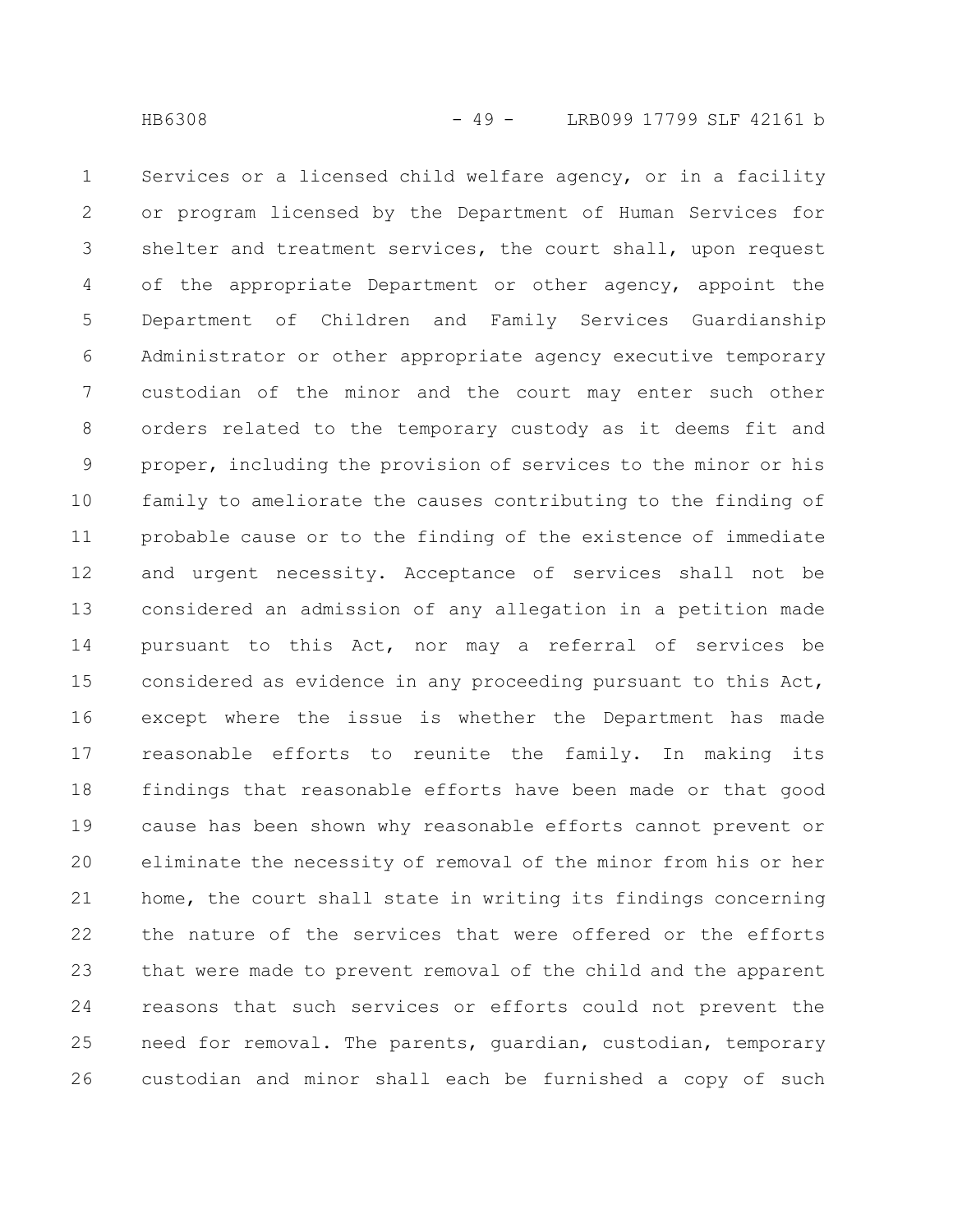written findings. The temporary custodian shall maintain a copy of the court order and written findings in the case record for the child. The order together with the court's findings of fact in support thereof shall be entered of record in the court. 1 2 3 4

Once the court finds that it is a matter of immediate and urgent necessity for the protection of the minor that the minor be placed in a shelter care facility, the minor shall not be returned to the parent, custodian or guardian until the court finds that such placement is no longer necessary for the protection of the minor. 5 6 7 8 9 10

(3) If neither the parent, guardian, legal custodian, responsible relative nor counsel of the minor has had actual notice of or is present at the shelter care hearing, he or she may file his or her affidavit setting forth these facts, and the clerk shall set the matter for rehearing not later than 24 hours, excluding Sundays and legal holidays, after the filing of the affidavit. At the rehearing, the court shall proceed in the same manner as upon the original hearing. 11 12 13 14 15 16 17 18

(4) If the minor is not brought before a judicial officer within the time period as specified in Section 4-8, the minor must immediately be released from custody. 19 20 21

(5) Only when there is reasonable cause to believe that the minor taken into custody is a person described in subsection (3) of Section 5-105 may the minor be kept or detained in a detention home or county or municipal jail. This Section shall in no way be construed to limit subsection (6). 22 23 24 25 26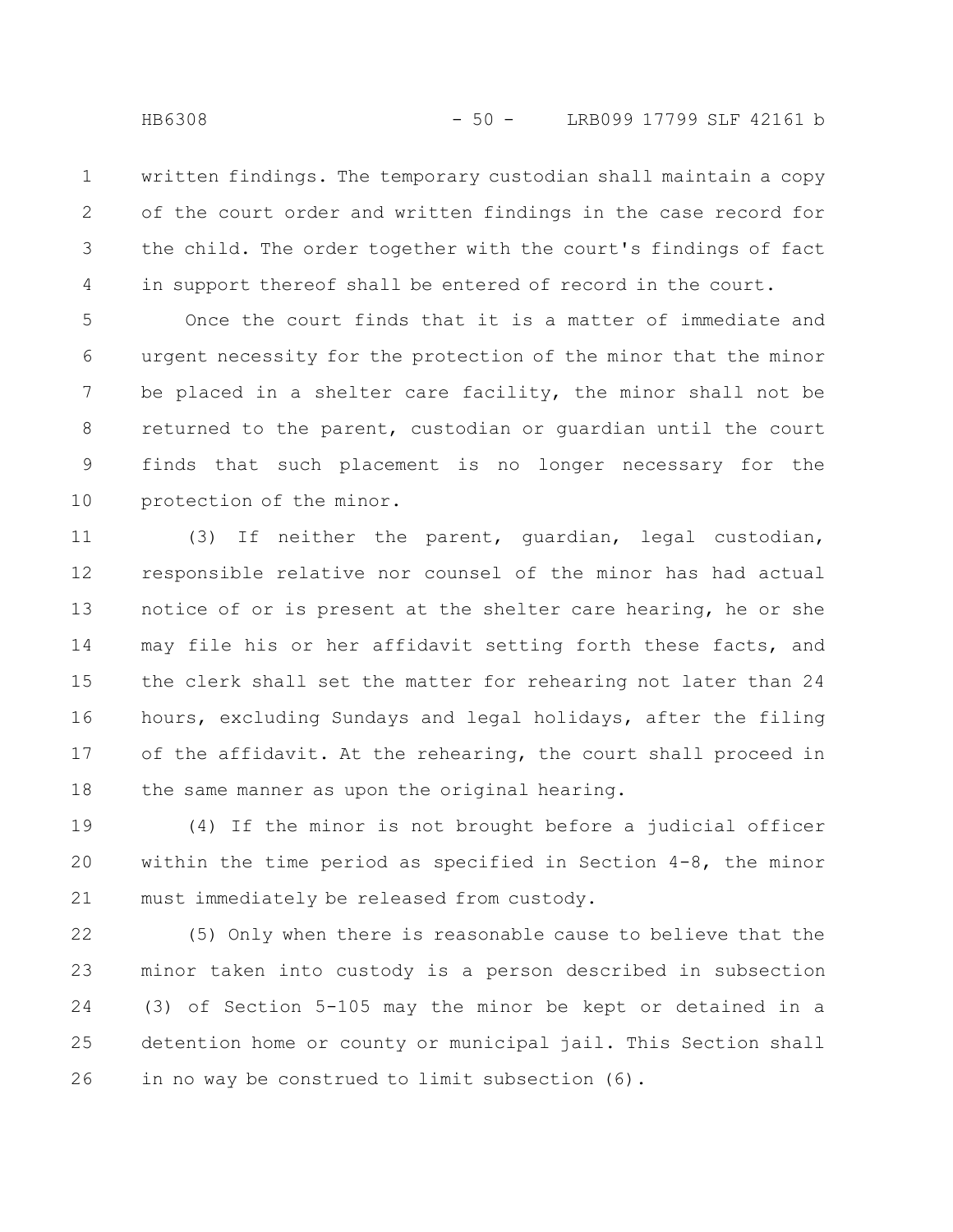HB6308 - 51 - LRB099 17799 SLF 42161 b

26

(6) No minor under 16 years of age may be confined in a jail or place ordinarily used for the confinement of prisoners in a police station. Minors under 21 years of age for a misdemeanor offense or 18 years of age for a felony offense must be kept separate from confined adults and may not at any time be kept in the same cell, room or yard with adults confined pursuant to the criminal law. 1 2 3 4 5 6 7

(7) If neither the parent, guardian or custodian appears within 24 hours to take custody of a minor released upon request pursuant to subsection (2) of this Section, then the clerk of the court shall set the matter for rehearing not later than 7 days after the original order and shall issue a summons directed to the parent, guardian or custodian to appear. At the same time the probation department shall prepare a report on the minor. If a parent, guardian or custodian does not appear at such rehearing, the judge may enter an order prescribing that the minor be kept in a suitable place designated by the Department of Children and Family Services or a licensed child welfare agency. 8 9 10 11 12 13 14 15 16 17 18 19

(8) Any interested party, including the State, the temporary custodian, an agency providing services to the minor or family under a service plan pursuant to Section 8.2 of the Abused and Neglected Child Reporting Act, foster parent, or any of their representatives, may file a motion to modify or vacate a temporary custody order on any of the following grounds: 20 21 22 23 24 25

(a) It is no longer a matter of immediate and urgent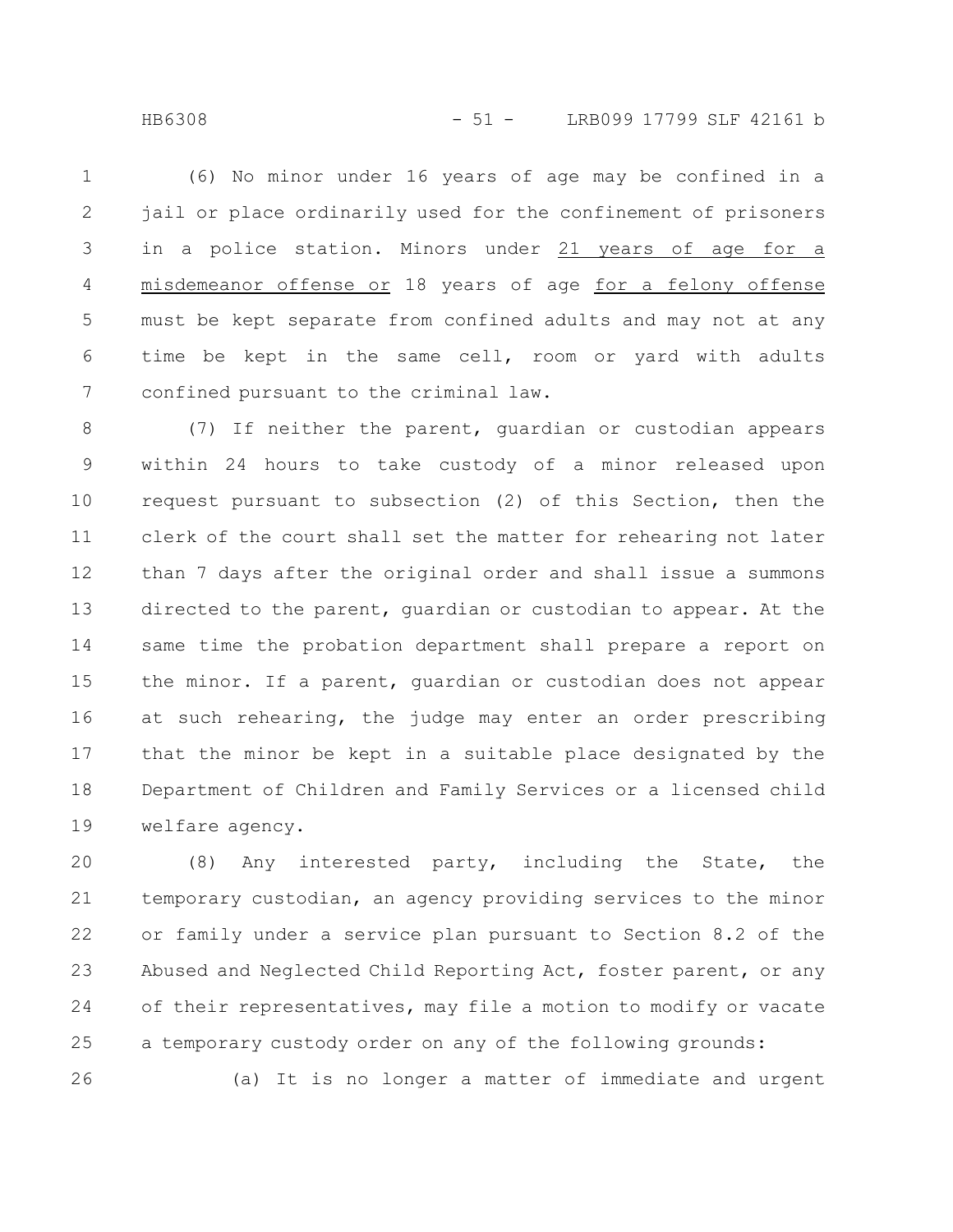1

necessity that the minor remain in shelter care; or

2

3

(b) There is a material change in the circumstances of the natural family from which the minor was removed; or

(c) A person, including a parent, relative or legal guardian, is capable of assuming temporary custody of the minor; or 4 5 6

(d) Services provided by the Department of Children and Family Services or a child welfare agency or other service provider have been successful in eliminating the need for temporary custody. 7 8 9 10

The clerk shall set the matter for hearing not later than 14 days after such motion is filed. In the event that the court modifies or vacates a temporary custody order but does not vacate its finding of probable cause, the court may order that appropriate services be continued or initiated in behalf of the minor and his or her family. 11 12 13 14 15 16

(9) The changes made to this Section by Public Act 98-61 apply to a minor who has been arrested or taken into custody on or after January 1, 2014 (the effective date of Public Act  $98 - 61$ . 17 18 19 20

(Source: P.A. 98-61, eff. 1-1-14; 98-756, eff. 7-16-14.) 21

(705 ILCS 405/5-105) 22

Sec. 5-105. Definitions. As used in this Article: 23

(1) "Aftercare release" means the conditional and revocable release of an adjudicated delinquent juvenile 24 25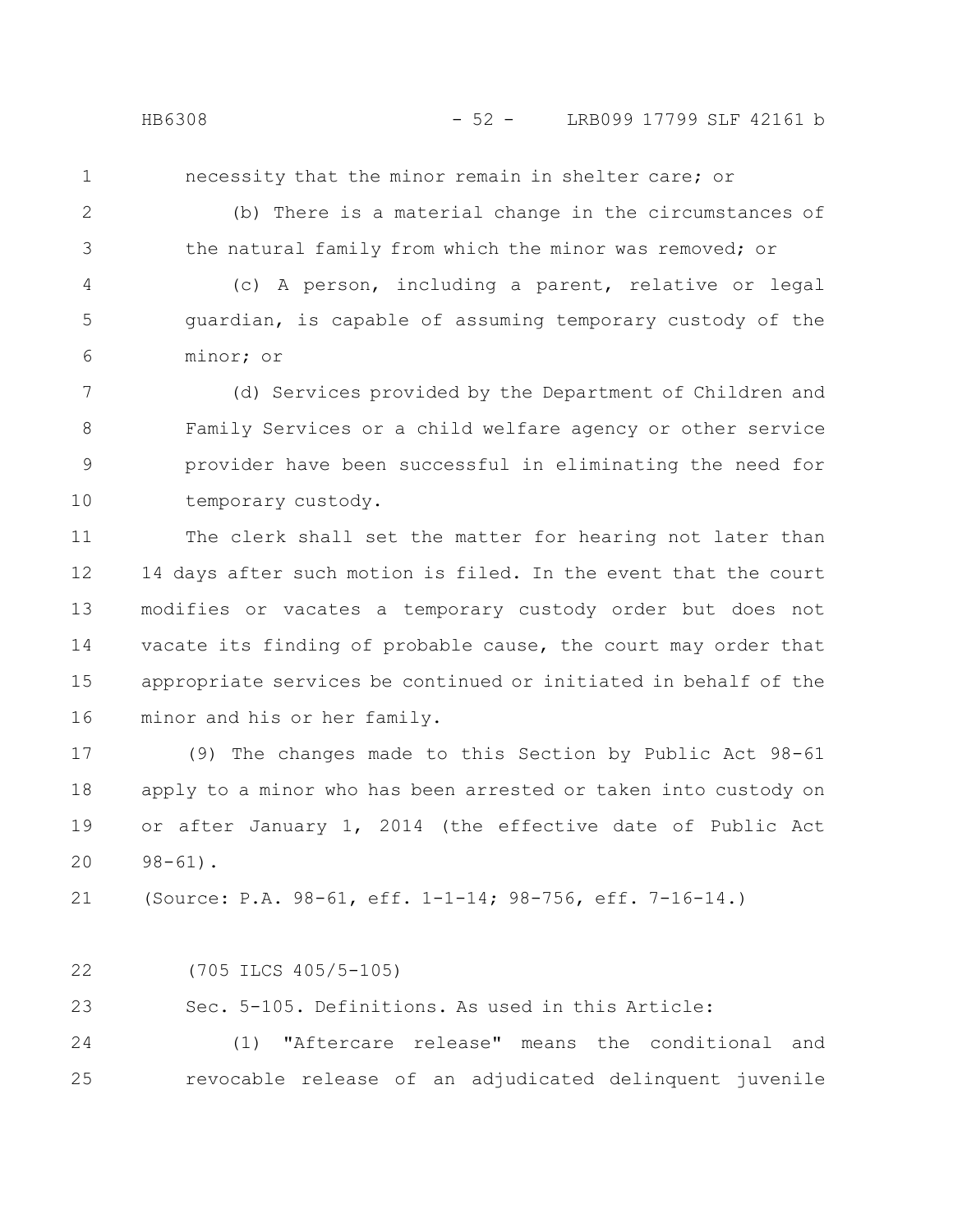1 2

26

committed to the Department of Juvenile Justice under the supervision of the Department of Juvenile Justice.

(1.5) "Court" means the circuit court in a session or division assigned to hear proceedings under this Act, and includes the term Juvenile Court. 3 4 5

(2) "Community service" means uncompensated labor for a community service agency as hereinafter defined. 6 7

(2.5) "Community service agency" means a not-for-profit organization, community organization, church, charitable organization, individual, public office, or other public body whose purpose is to enhance the physical or mental health of a delinquent minor or to rehabilitate the minor, or to improve the environmental quality or social welfare of the community which agrees to accept community service from juvenile delinquents and to report on the progress of the community service to the State's Attorney pursuant to an agreement or to the court or to any agency designated by the court or to the authorized diversion program that has referred the delinquent minor for community service. 8 9 10 11 12 13 14 15 16 17 18 19 20

(3) "Delinquent minor" means any minor who prior to his or her 21st birthday for a misdemeanor offense or 18th birthday for a felony offense who has violated or attempted to violate, regardless of where the act occurred, any federal, State, county or municipal law or ordinance. 21 22 23 24 25

(4) "Department" means the Department of Human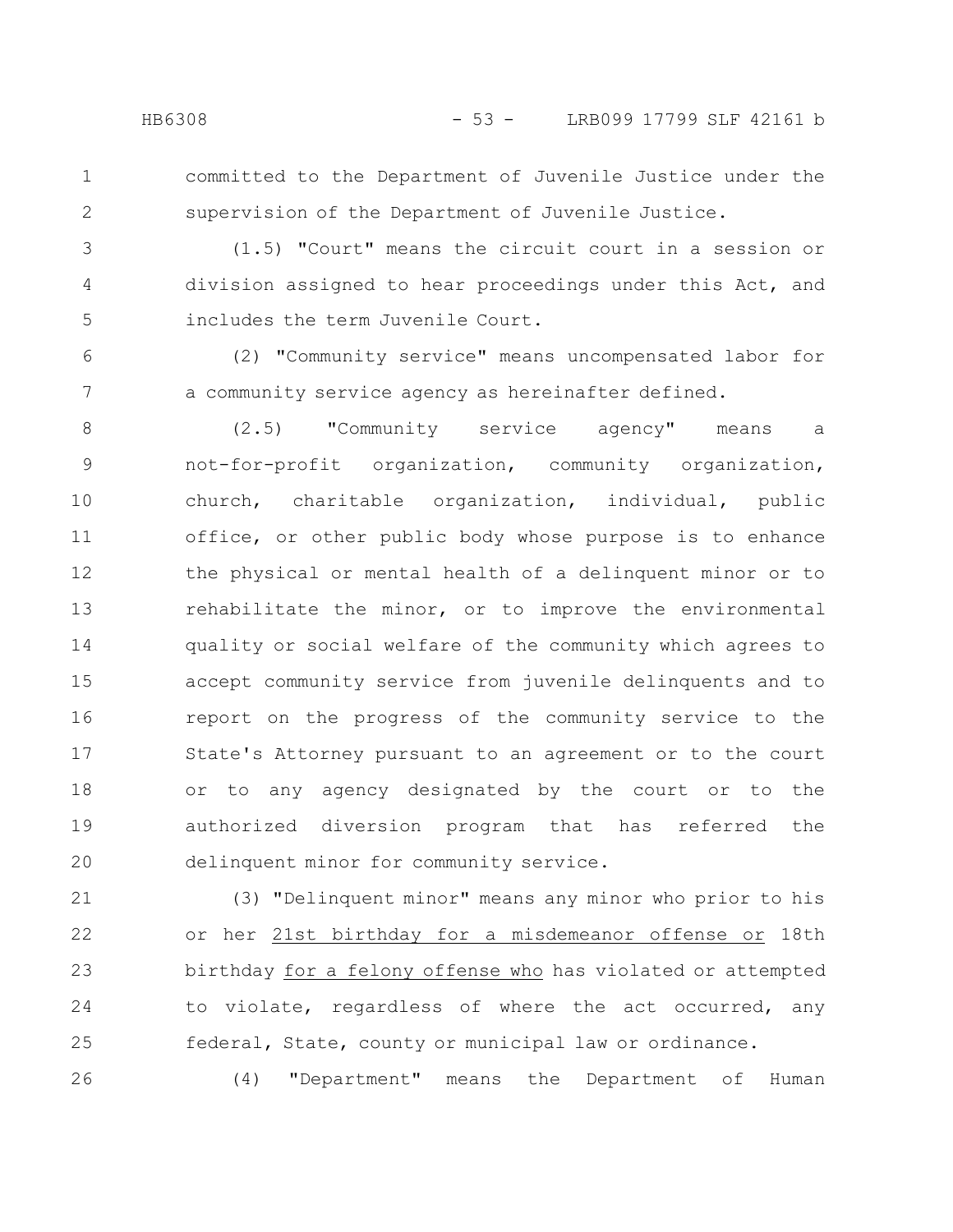Services unless specifically referenced as another department. 1 2

(5) "Detention" means the temporary care of a minor who is alleged to be or has been adjudicated delinquent and who requires secure custody for the minor's own protection or the community's protection in a facility designed to physically restrict the minor's movements, pending disposition by the court or execution of an order of the court for placement or commitment. Design features that physically restrict movement include, but are not limited to, locked rooms and the secure handcuffing of a minor to a rail or other stationary object. In addition, "detention" includes the court ordered care of an alleged or adjudicated delinquent minor who requires secure custody pursuant to Section 5-125 of this Act. 3 4 5 6 7 8 9 10 11 12 13 14 15

(6) "Diversion" means the referral of a juvenile, without court intervention, into a program that provides services designed to educate the juvenile and develop a productive and responsible approach to living in the community. 16 17 18 19 20

(7) "Juvenile detention home" means a public facility with specially trained staff that conforms to the county juvenile detention standards adopted by the Department of Juvenile Justice. 21 22 23 24

(8) "Juvenile justice continuum" means a set of delinquency prevention programs and services designed for 25 26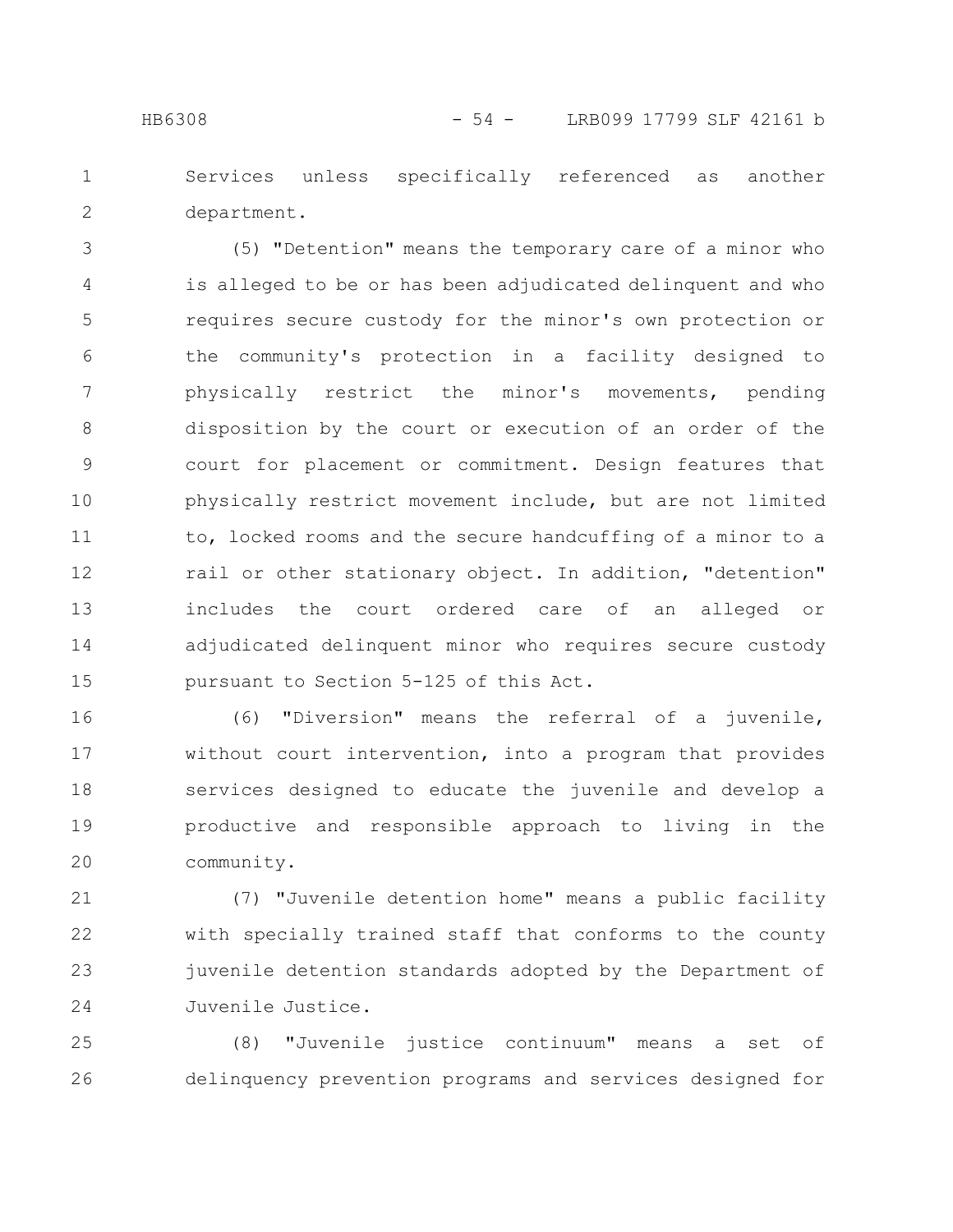the purpose of preventing or reducing delinquent acts, including criminal activity by youth gangs, as well as intervention, rehabilitation, and prevention services targeted at minors who have committed delinquent acts, and minors who have previously been committed to residential treatment programs for delinquents. The term includes children-in-need-of-services and families-in-need-of-services programs; aftercare and reentry services; substance abuse and mental health programs; community service programs; community service work programs; and alternative-dispute resolution programs serving youth-at-risk of delinquency and their families, whether offered or delivered by State or local governmental entities, public or private for-profit or not-for-profit organizations, or religious or charitable organizations. This term would also encompass any program or service consistent with the purpose of those programs and services enumerated in this subsection. 1 2 3 4 5 6 7 8 9 10 11 12 13 14 15 16 17 18

(9) "Juvenile police officer" means a sworn police officer who has completed a Basic Recruit Training Course, has been assigned to the position of juvenile police officer by his or her chief law enforcement officer and has completed the necessary juvenile officers training as prescribed by the Illinois Law Enforcement Training Standards Board, or in the case of a State police officer, juvenile officer training approved by the Director of State 19 20 21 22 23 24 25 26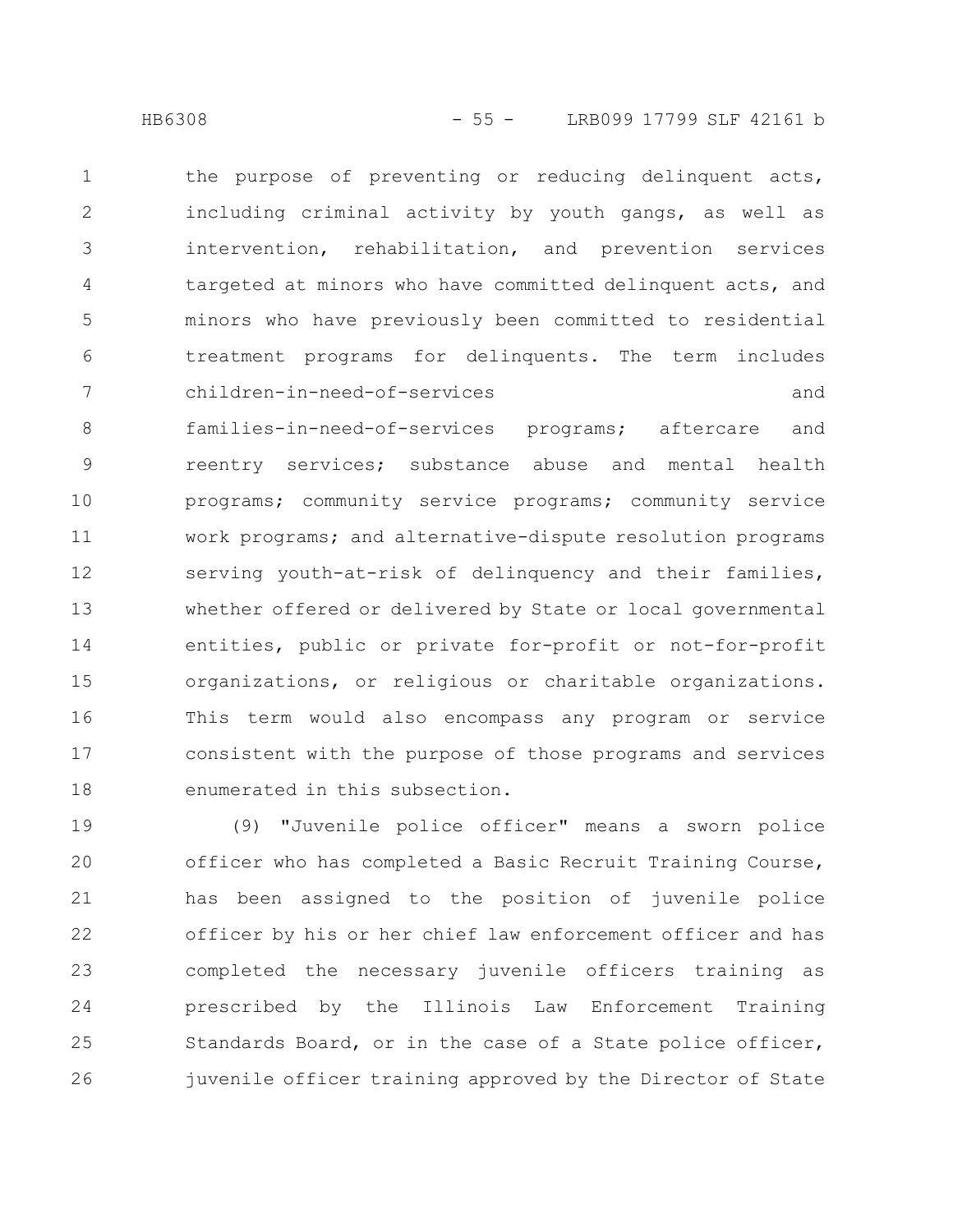Police.

1

(10) "Minor" means a person under the age of 21 years subject to this Act. 2 3

(11) "Non-secure custody" means confinement where the minor is not physically restricted by being placed in a locked cell or room, by being handcuffed to a rail or other stationary object, or by other means. Non-secure custody may include, but is not limited to, electronic monitoring, foster home placement, home confinement, group home placement, or physical restriction of movement or activity solely through facility staff. 4 5 6 7 8 9 10 11

(12) "Public or community service" means uncompensated labor for a not-for-profit organization or public body whose purpose is to enhance physical or mental stability of the offender, environmental quality or the social welfare and which agrees to accept public or community service from offenders and to report on the progress of the offender and the public or community service to the court or to the authorized diversion program that has referred the offender for public or community service. "Public or community service" does not include blood donation or assignment to labor at a blood bank. For the purposes of this Act, "blood bank" has the meaning ascribed to the term in Section 2-124 of the Illinois Clinical Laboratory and Blood Bank Act. 12 13 14 15 16 17 18 19 20 21 22 23 24 25

26

(13) "Sentencing hearing" means a hearing to determine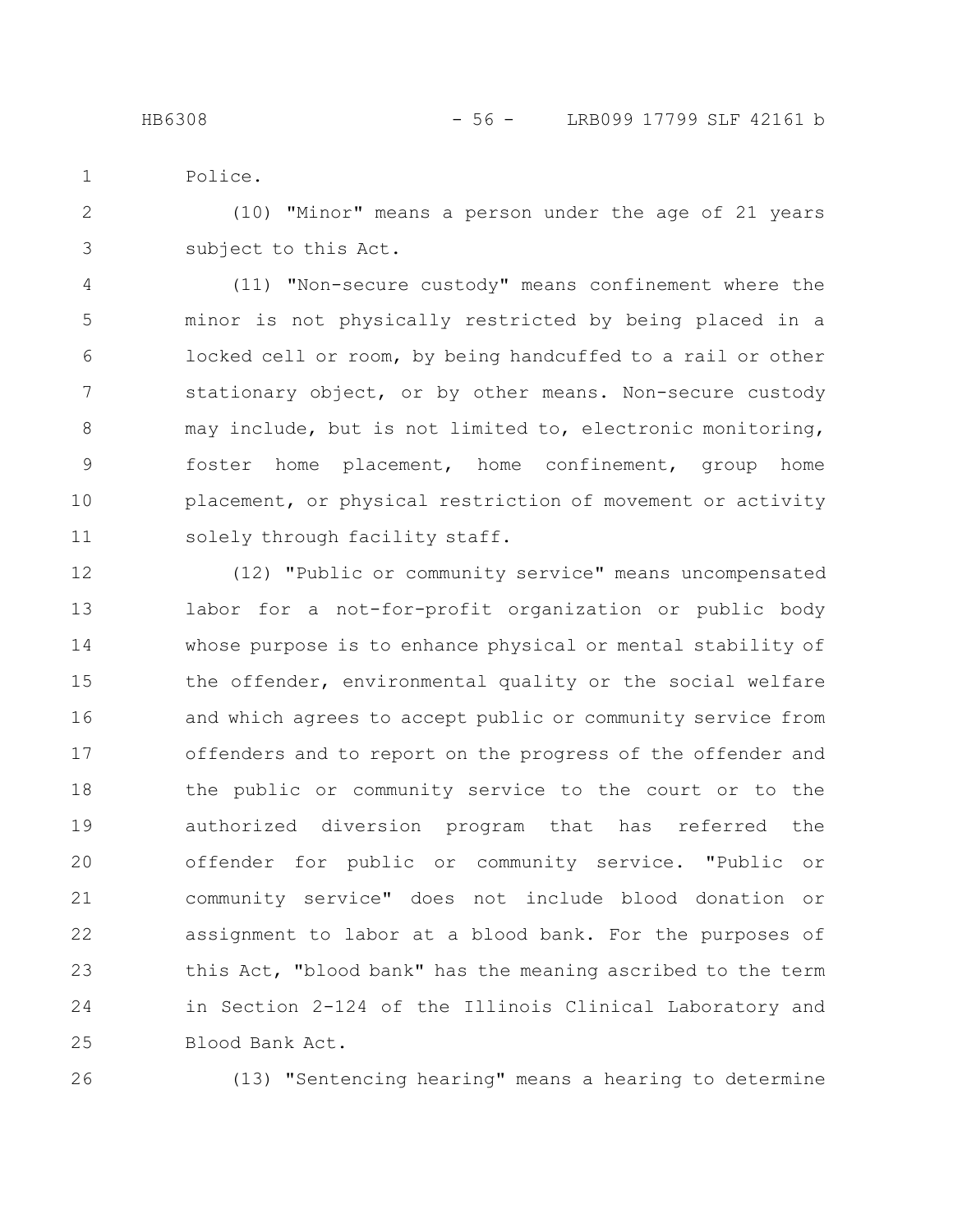whether a minor should be adjudged a ward of the court, and to determine what sentence should be imposed on the minor. It is the intent of the General Assembly that the term "sentencing hearing" replace the term "dispositional hearing" and be synonymous with that definition as it was 1 2 3 4 5

used in the Juvenile Court Act of 1987.

(14) "Shelter" means the temporary care of a minor in physically unrestricting facilities pending court disposition or execution of court order for placement. 7 8 9

(15) "Site" means a not-for-profit organization, public body, church, charitable organization, or individual agreeing to accept community service from offenders and to report on the progress of ordered or required public or community service to the court or to the authorized diversion program that has referred the offender for public or community service. 10 11 12 13 14 15 16

(16) "Station adjustment" means the informal or formal handling of an alleged offender by a juvenile police officer. 17 18 19

(17) "Trial" means a hearing to determine whether the allegations of a petition under Section 5-520 that a minor is delinquent are proved beyond a reasonable doubt. It is the intent of the General Assembly that the term "trial" replace the term "adjudicatory hearing" and be synonymous with that definition as it was used in the Juvenile Court Act of 1987. 20 21 22 23 24 25 26

6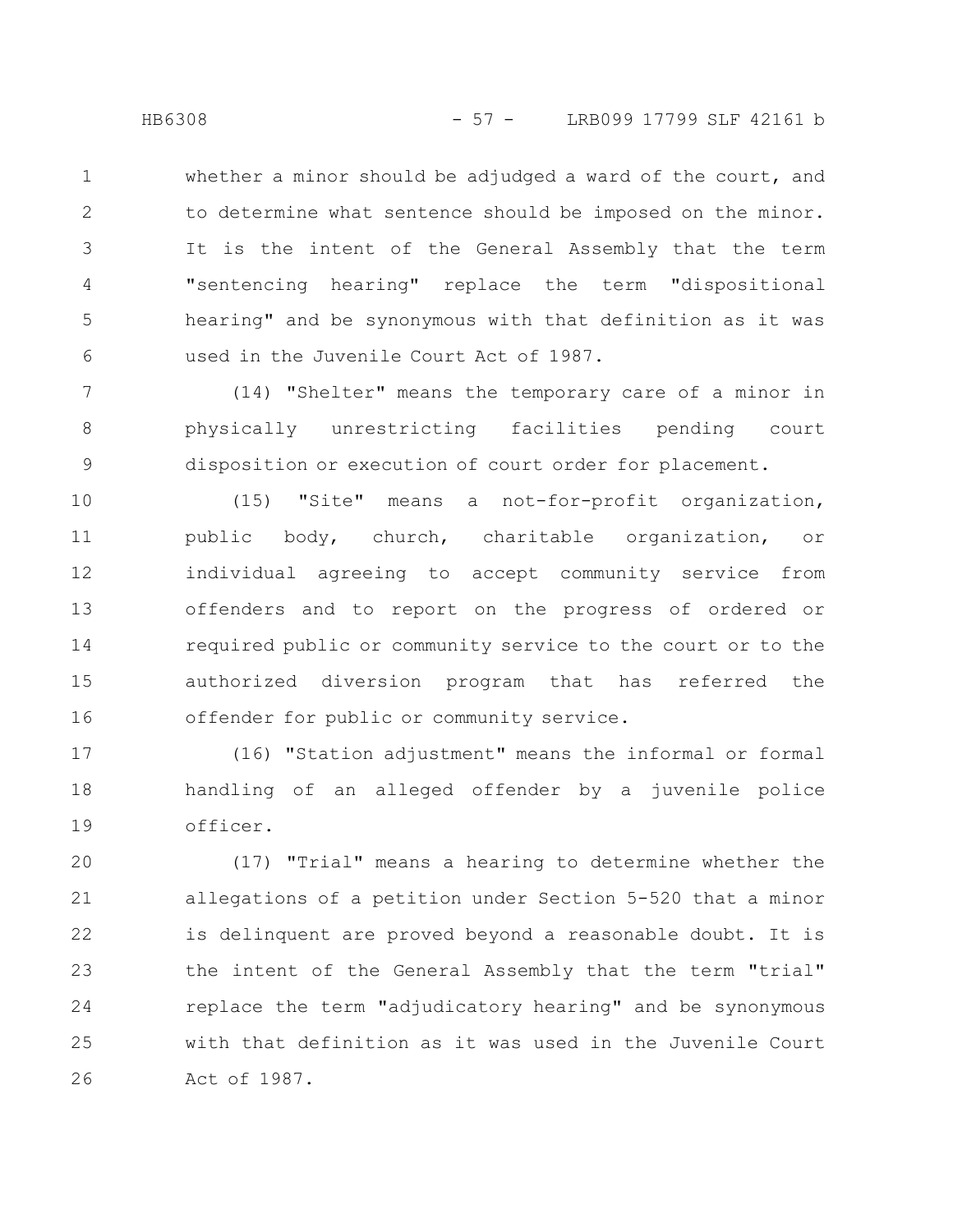The changes made to this Section by Public Act 98-61 apply to violations or attempted violations committed on or after January 1, 2014 (the effective date of Public Act 98-61). (Source: P.A. 98-61, eff. 1-1-14; 98-558, eff. 1-1-14; 98-685, eff. 1-1-15; 98-756, eff. 7-16-14; 98-824, eff. 1-1-15; 99-78, eff. 7-20-15.) 1 2 3 4 5 6

7

(705 ILCS 405/5-120)

Sec. 5-120. Exclusive jurisdiction. Proceedings may be instituted under the provisions of this Article concerning any minor who prior to his or her 21st birthday for a misdemeanor offense or 18th birthday for a felony offense who has violated or attempted to violate, regardless of where the act occurred, any federal, State, county or municipal law or ordinance. Except as provided in Sections 5-125, 5-130, 5-805, and 5-810 of this Article, no minor who was under 21 years of age for a misdemeanor offense or 18 years of age for a felony offense at the time of the alleged offense may be prosecuted under the criminal laws of this State. 8 9 10 11 12 13 14 15 16 17 18

The changes made to this Section by this amendatory Act of the 98th General Assembly apply to violations or attempted violations committed on or after the effective date of this amendatory Act. 19 20 21 22

The changes made to this Section by this amendatory Act of the 99th General Assembly apply to violations or attempted violations committed on or after the effective date of this 23 24 25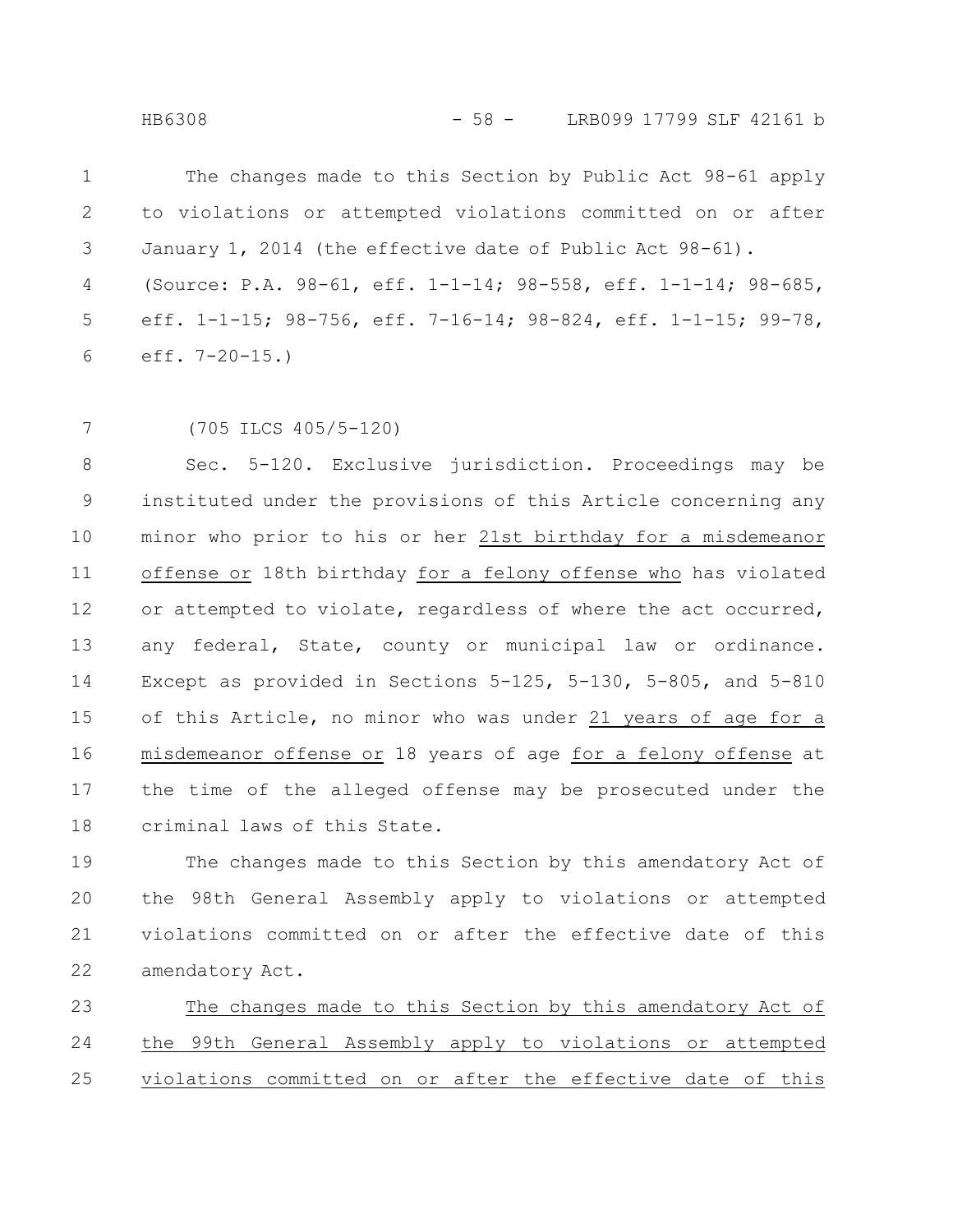HB6308 - 59 - LRB099 17799 SLF 42161 b

amendatory Act. 1

(Source: P.A. 98-61, eff. 1-1-14.) 2

(705 ILCS 405/5-130) 3

4

Sec. 5-130. Excluded jurisdiction.

(1)(a) The definition of delinquent minor under Section 5-120 of this Article shall not apply to any minor who at the time of an offense was at least 16 years of age and who is charged with: (i) first degree murder, (ii) aggravated criminal sexual assault, or (iii) aggravated battery with a firearm as described in Section  $12-4.2$  or subdivision (e)(1), (e)(2), (e)(3), or (e)(4) of Section 12-3.05 where the minor personally discharged a firearm as defined in Section 2-15.5 of the Criminal Code of 1961 or the Criminal Code of 2012. 5 6 7 8 9 10 11 12 13

These charges and all other charges arising out of the same incident shall be prosecuted under the criminal laws of this State. 14 15 16

(b)(i) If before trial or plea an information or indictment is filed that does not charge an offense specified in paragraph (a) of this subsection (1) the State's Attorney may proceed on any lesser charge or charges, but only in Juvenile Court under the provisions of this Article. The State's Attorney may proceed on a lesser charge if before trial the minor defendant knowingly and with advice of counsel waives, in writing, his or her right to have the matter proceed in Juvenile Court. 17 18 19 20 21 22 23 24

(ii) If before trial or plea an information or indictment 25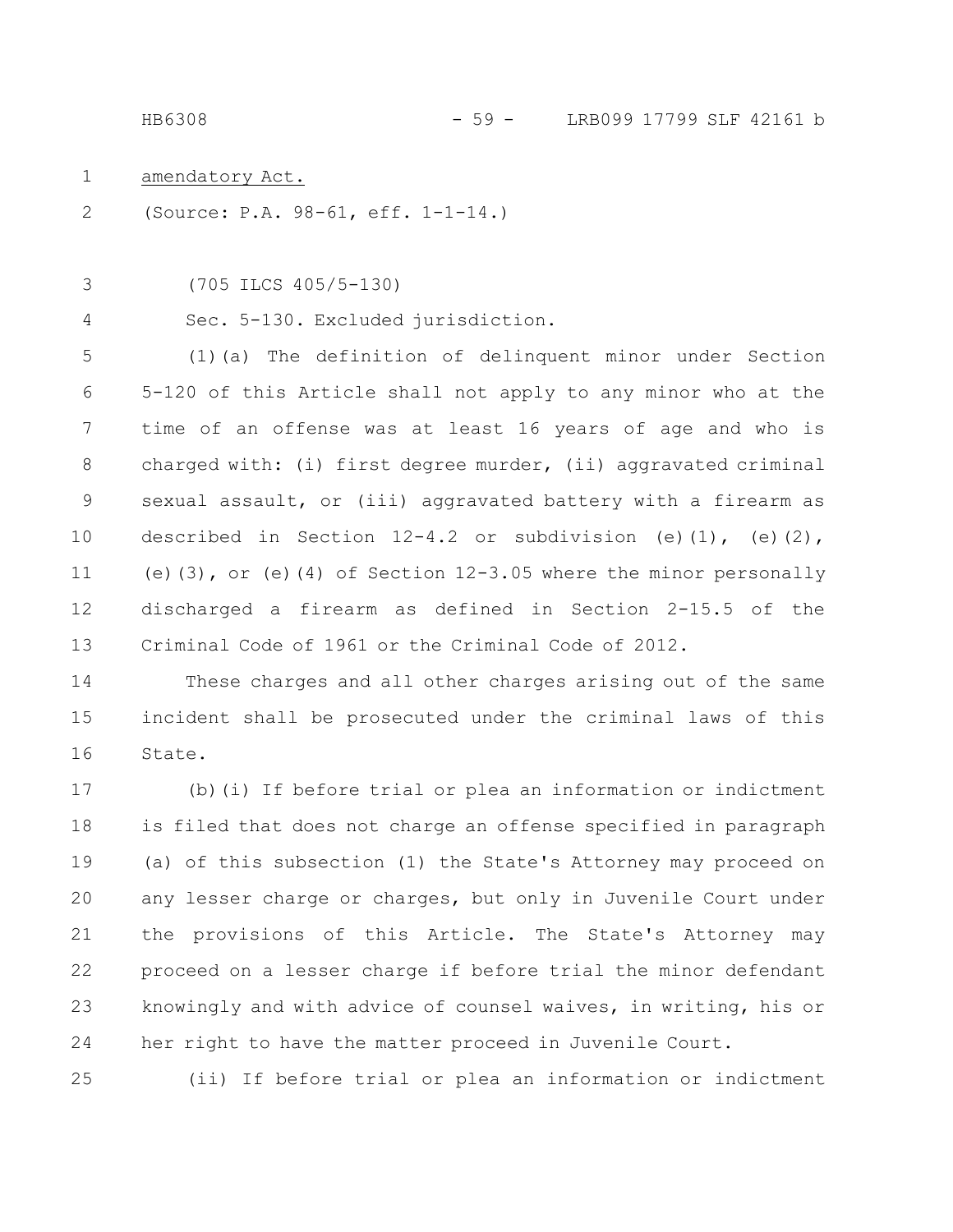is filed that includes one or more charges specified in paragraph (a) of this subsection (1) and additional charges that are not specified in that paragraph, all of the charges arising out of the same incident shall be prosecuted under the Criminal Code of 1961 or the Criminal Code of 2012. 1 2 3 4 5

(c)(i) If after trial or plea the minor is convicted of any offense covered by paragraph (a) of this subsection (1), then, in sentencing the minor, the court shall sentence the minor under Section 5-4.5-105 of the Unified Code of Corrections. 6 7 8 9

(ii) If after trial or plea the court finds that the minor committed an offense not covered by paragraph (a) of this subsection (1), that finding shall not invalidate the verdict or the prosecution of the minor under the criminal laws of the State; however, unless the State requests a hearing for the purpose of sentencing the minor under Chapter V of the Unified Code of Corrections, the Court must proceed under Sections 5-705 and 5-710 of this Article. To request a hearing, the State must file a written motion within 10 days following the entry of a finding or the return of a verdict. Reasonable notice of the motion shall be given to the minor or his or her counsel. If the motion is made by the State, the court shall conduct a hearing to determine if the minor should be sentenced under Chapter V of the Unified Code of Corrections. In making its determination, the court shall consider among other matters: (a) whether there is evidence that the offense was committed in an aggressive and premeditated manner; (b) the age 10 11 12 13 14 15 16 17 18 19 20 21 22 23 24 25 26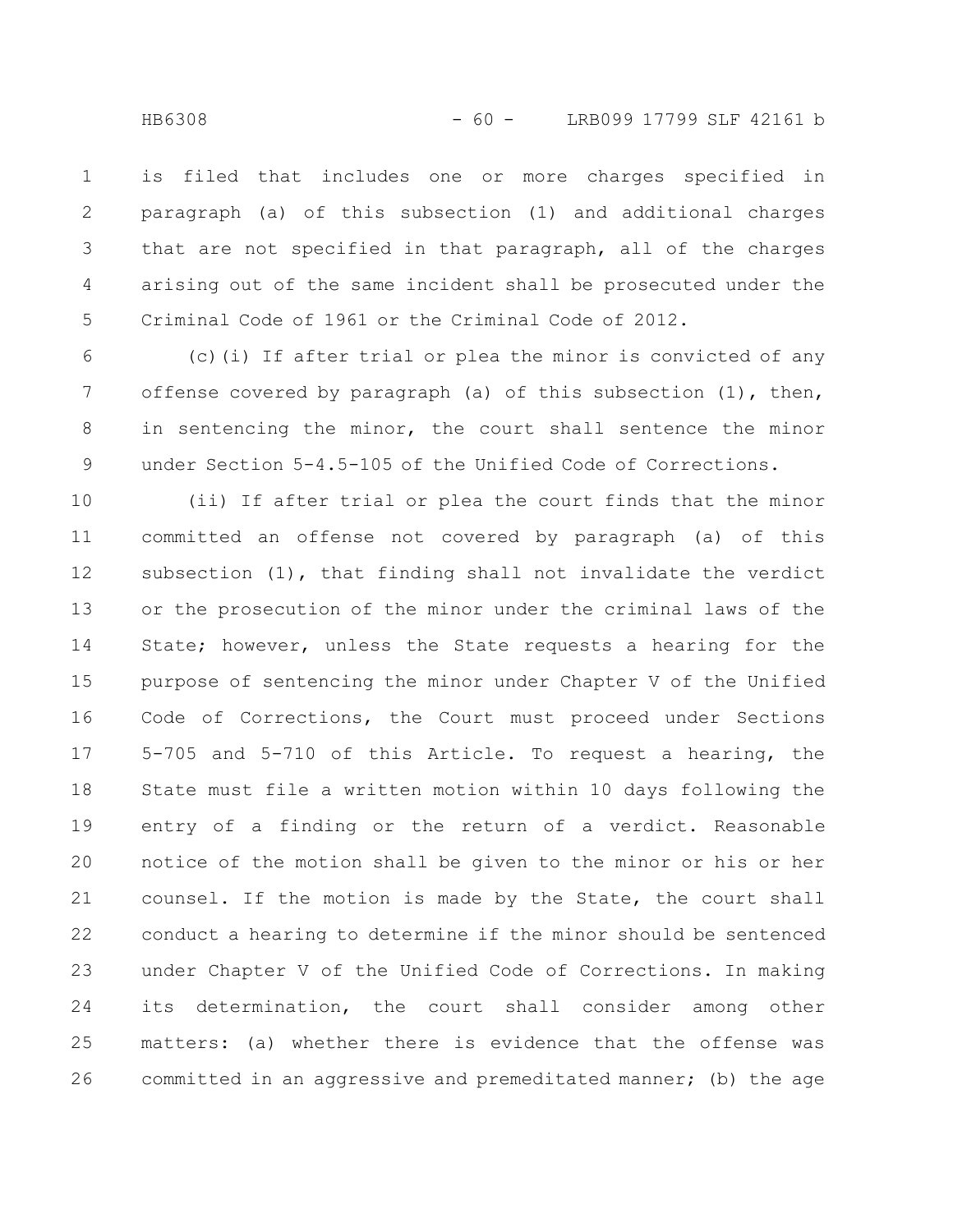of the minor; (c) the previous history of the minor; (d) whether there are facilities particularly available to the Juvenile Court or the Department of Juvenile Justice for the treatment and rehabilitation of the minor; (e) whether the security of the public requires sentencing under Chapter V of the Unified Code of Corrections; and (f) whether the minor possessed a deadly weapon when committing the offense. The rules of evidence shall be the same as if at trial. If after the hearing the court finds that the minor should be sentenced under Chapter V of the Unified Code of Corrections, then the court shall sentence the minor under Section 5-4.5-105 of the Unified Code of Corrections. 1 2 3 4 5 6 7 8 9 10 11 12

- (2) (Blank). 13
- (3) (Blank). 14
- (4) (Blank). 15
- (5) (Blank). 16
- (6) (Blank). 17

(7) The procedures set out in this Article for the investigation, arrest and prosecution of juvenile offenders shall not apply to minors who are excluded from jurisdiction of the Juvenile Court, except that minors under 21 years of age for a misdemeanor offense or 18 years of age for a felony offense shall be kept separate from confined adults. 18 19 20 21 22 23

(8) Nothing in this Act prohibits or limits the prosecution of any minor for an offense committed on or after his or her 21st birthday for a misdemeanor offense or 18th birthday for a 24 25 26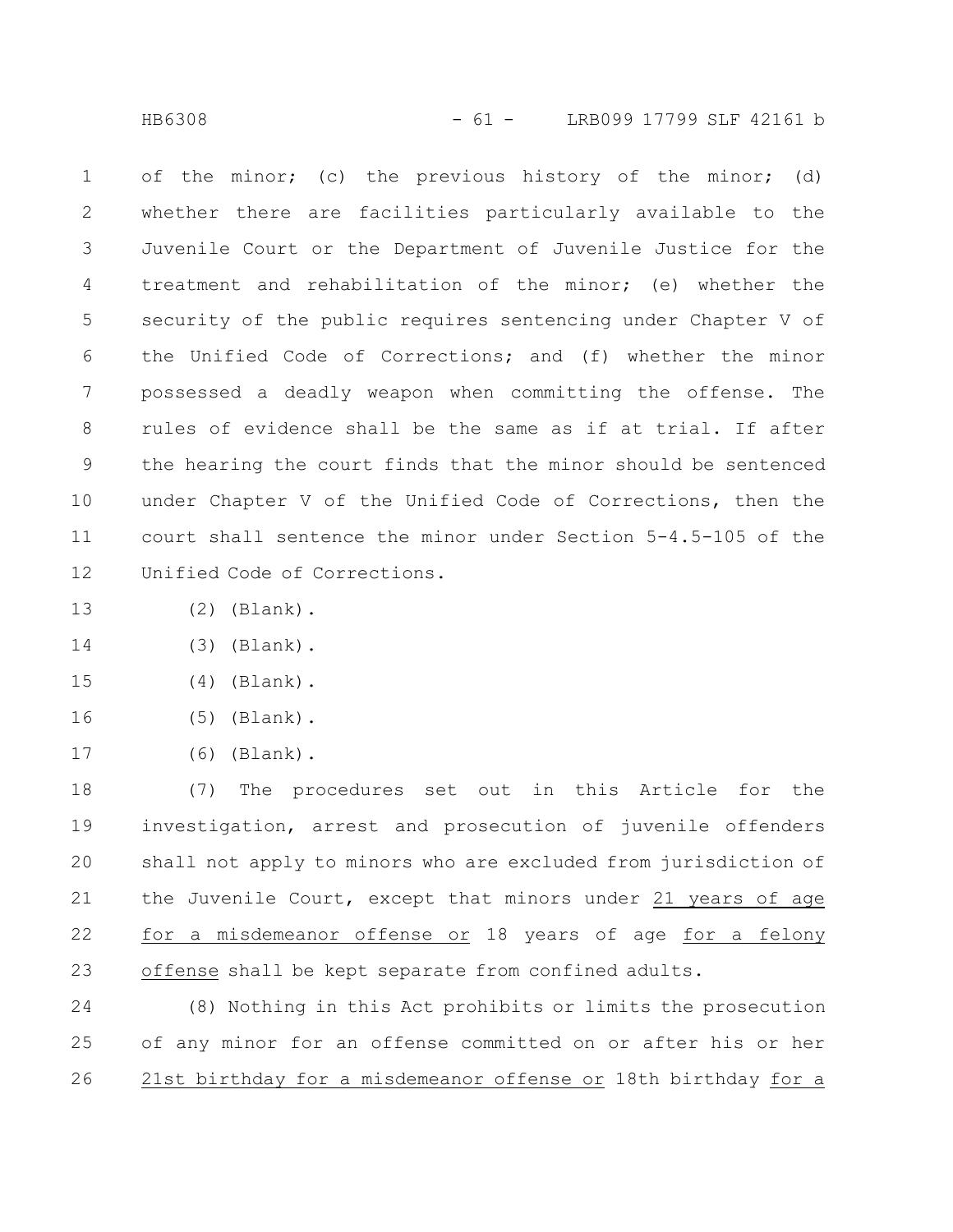felony offense even though he or she is at the time of the offense a ward of the court. 1 2

(9) If an original petition for adjudication of wardship alleges the commission by a minor 13 years of age or over of an act that constitutes a crime under the laws of this State, the minor, with the consent of his or her counsel, may, at any time before commencement of the adjudicatory hearing, file with the court a motion that criminal prosecution be ordered and that the petition be dismissed insofar as the act or acts involved in the criminal proceedings are concerned. If such a motion is filed as herein provided, the court shall enter its order accordingly. 3 4 5 6 7 8 9 10 11 12

(10) If, prior to August 12, 2005 (the effective date of Public Act 94-574), a minor is charged with a violation of Section 401 of the Illinois Controlled Substances Act under the criminal laws of this State, other than a minor charged with a Class X felony violation of the Illinois Controlled Substances Act or the Methamphetamine Control and Community Protection Act, any party including the minor or the court sua sponte may, before trial, move for a hearing for the purpose of trying and sentencing the minor as a delinquent minor. To request a hearing, the party must file a motion prior to trial. Reasonable notice of the motion shall be given to all parties. On its own motion or upon the filing of a motion by one of the parties including the minor, the court shall conduct a hearing to determine whether the minor should be tried and sentenced as 13 14 15 16 17 18 19 20 21 22 23 24 25 26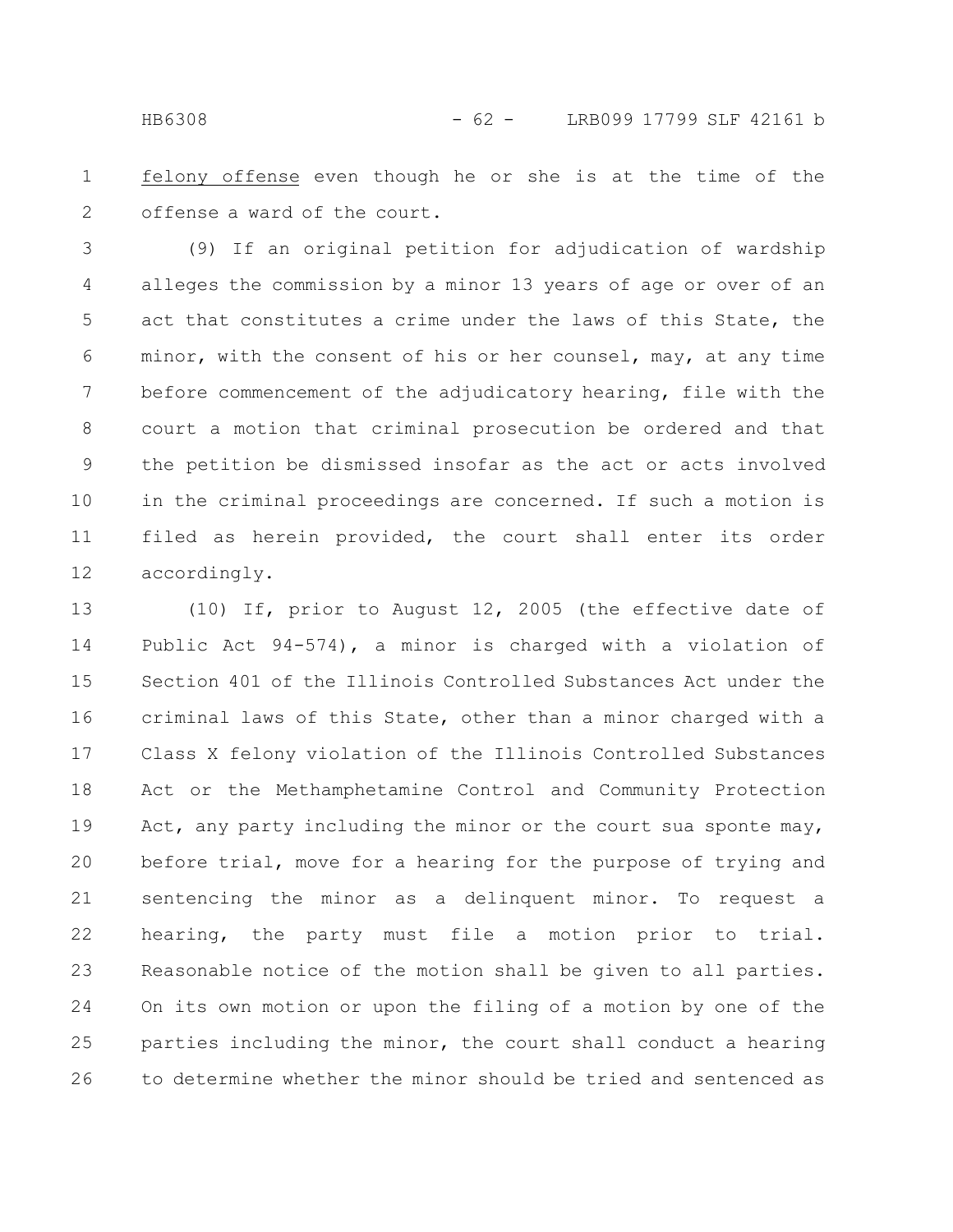a delinquent minor under this Article. In making its determination, the court shall consider among other matters: 1 2

3

(a) The age of the minor;

(b) Any previous delinquent or criminal history of the minor; 4 5

6

(c) Any previous abuse or neglect history of the minor;

(d) Any mental health or educational history of the minor, or both; and 7 8

(e) Whether there is probable cause to support the charge, whether the minor is charged through accountability, and whether there is evidence the minor possessed a deadly weapon or caused serious bodily harm during the offense. 9 10 11 12 13

Any material that is relevant and reliable shall be admissible at the hearing. In all cases, the judge shall enter an order permitting prosecution under the criminal laws of Illinois unless the judge makes a finding based on a preponderance of the evidence that the minor would be amenable to the care, treatment, and training programs available through the facilities of the juvenile court based on an evaluation of the factors listed in this subsection (10). 14 15 16 17 18 19 20 21

(11) The changes made to this Section by Public Act 98-61 apply to a minor who has been arrested or taken into custody on or after January 1, 2014 (the effective date of Public Act 98-61). 22 23 24 25

(Source: P.A. 98-61, eff. 1-1-14; 98-756, eff. 7-16-14; 99-258, 26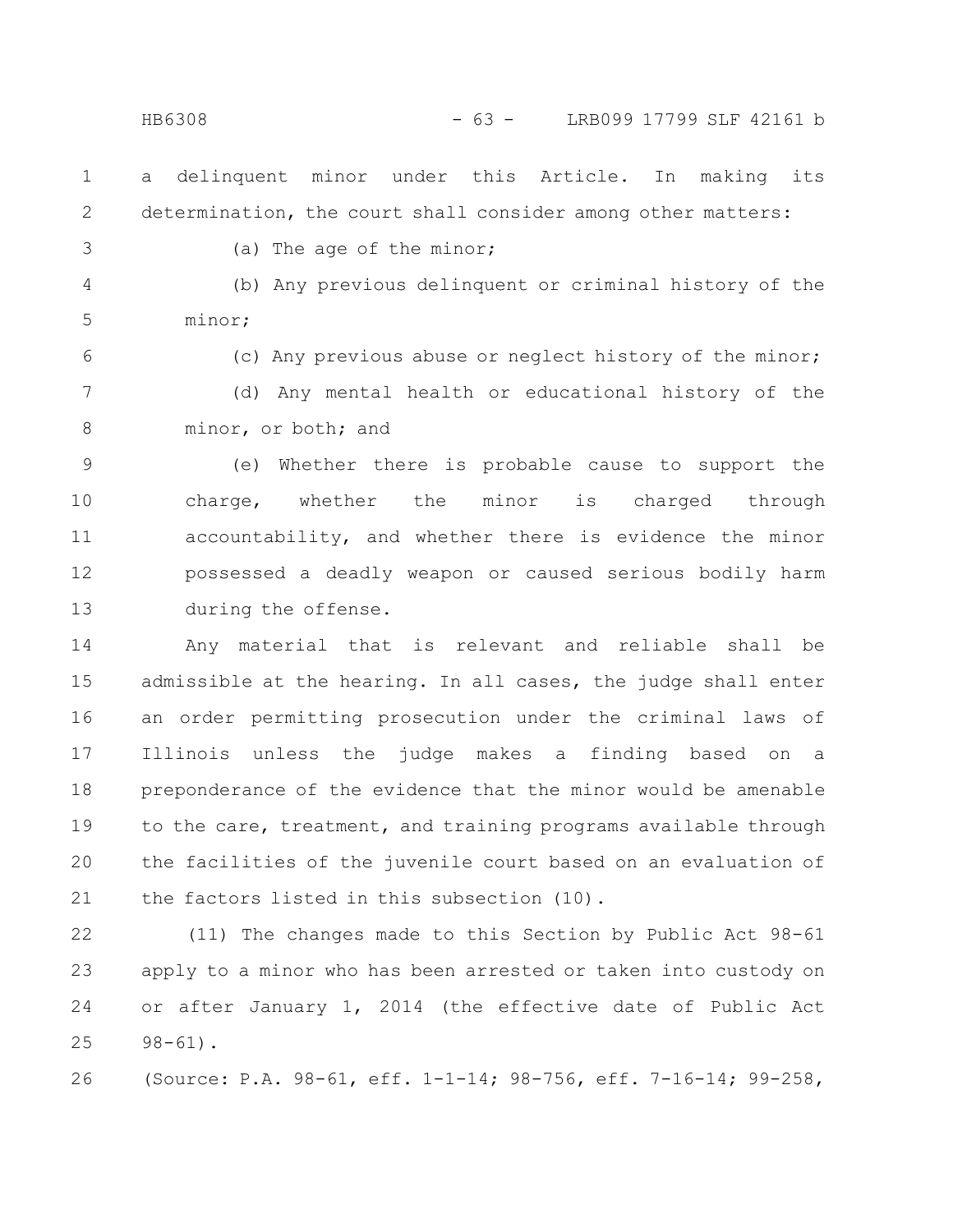HB6308 - 64 - LRB099 17799 SLF 42161 b

eff. 1-1-16.) 1

2

3

(705 ILCS 405/5-401.5)

Sec. 5-401.5. When statements by minor may be used.

(a) In this Section, "custodial interrogation" means any interrogation (i) during which a reasonable person in the subject's position would consider himself or herself to be in custody and (ii) during which a question is asked that is reasonably likely to elicit an incriminating response. 4 5 6 7 8

In this Section, "electronic recording" includes motion picture, audiotape, videotape, or digital recording. 9 10

In this Section, "place of detention" means a building or a police station that is a place of operation for a municipal police department or county sheriff department or other law enforcement agency at which persons are or may be held in detention in connection with criminal charges against those persons or allegations that those persons are delinquent minors. 11 12 13 14 15 16 17

(b) An oral, written, or sign language statement of a minor who, at the time of the commission of the offense was under the age of 21 for a misdemeanor offense or 18 years for a felony offense, made as a result of a custodial interrogation conducted at a police station or other place of detention on or after the effective date of this amendatory Act of the 93rd General Assembly and on or after the effective date of this amendatory Act of the 99th General Assembly shall be presumed 18 19 20 21 22 23 24 25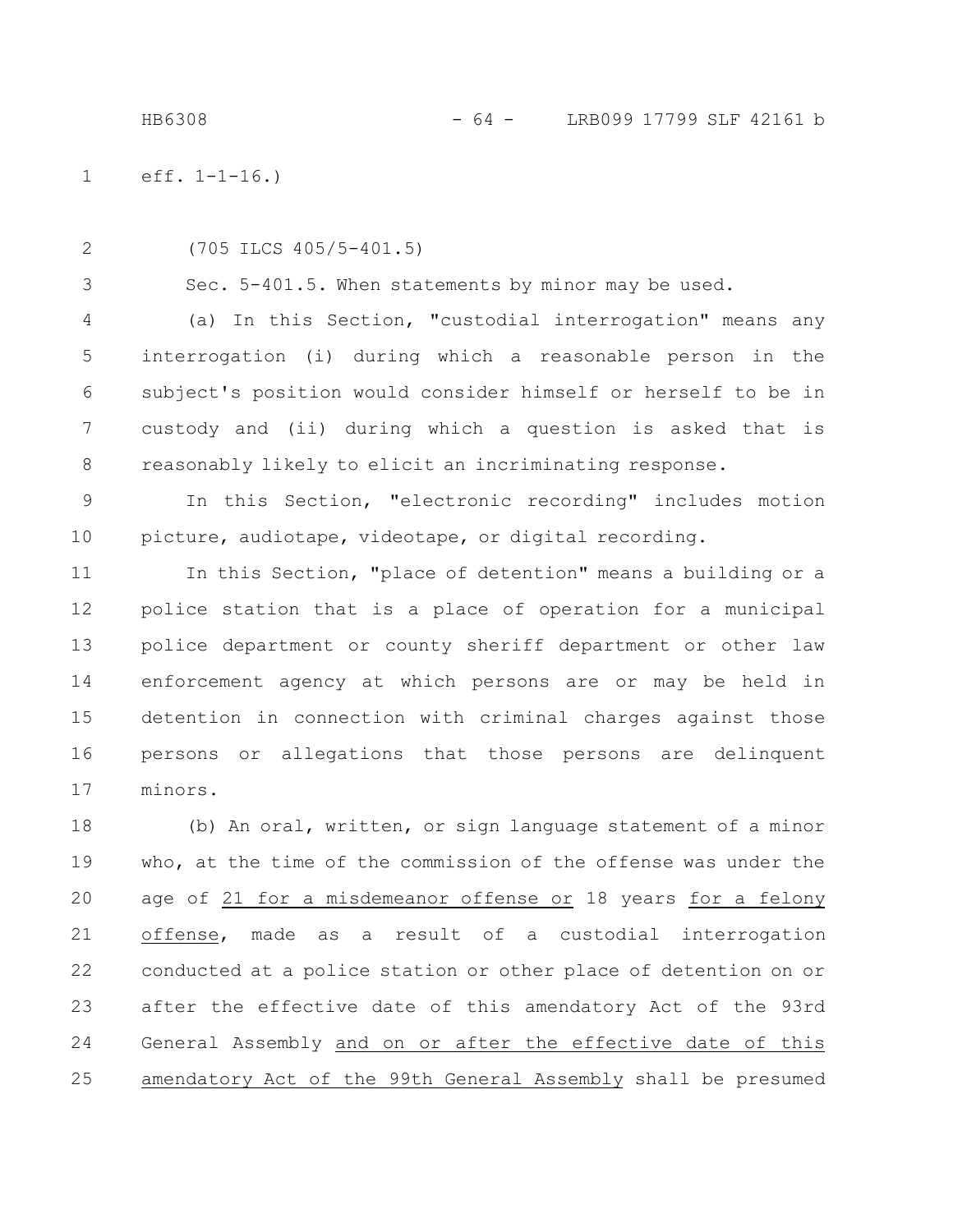to be inadmissible as evidence against the minor in any criminal proceeding or juvenile court proceeding, for an act that if committed by an adult would be brought under Section 9-1, 9-1.2, 9-2, 9-2.1, 9-3, 9-3.2, or 9-3.3, of the Criminal Code of 1961 or the Criminal Code of 2012, or under clause (d)(1)(F) of Section 11-501 of the Illinois Vehicle Code unless: 1 2 3 4 5 6 7

(1) an electronic recording is made of the custodial interrogation; and 8 9

(2) the recording is substantially accurate and not intentionally altered. 10 11

(b-5) Under the following circumstances, an oral, written, or sign language statement of a minor who, at the time of the commission of the offense was under the age of 21 for a misdemeanor offense or under 18 for a felony offense 17 years, made as a result of a custodial interrogation conducted at a police station or other place of detention shall be presumed to be inadmissible as evidence against the minor, unless an electronic recording is made of the custodial interrogation and the recording is substantially accurate and not intentionally altered: 12 13 14 15 16 17 18 19 20 21

(1) in any criminal proceeding or juvenile court proceeding, for an act that if committed by an adult would be brought under Section 11-1.40 or 20-1.1 of the Criminal Code of 1961 or the Criminal Code of 2012, if the custodial interrogation was conducted on or after June 1, 2014; 22 23 24 25 26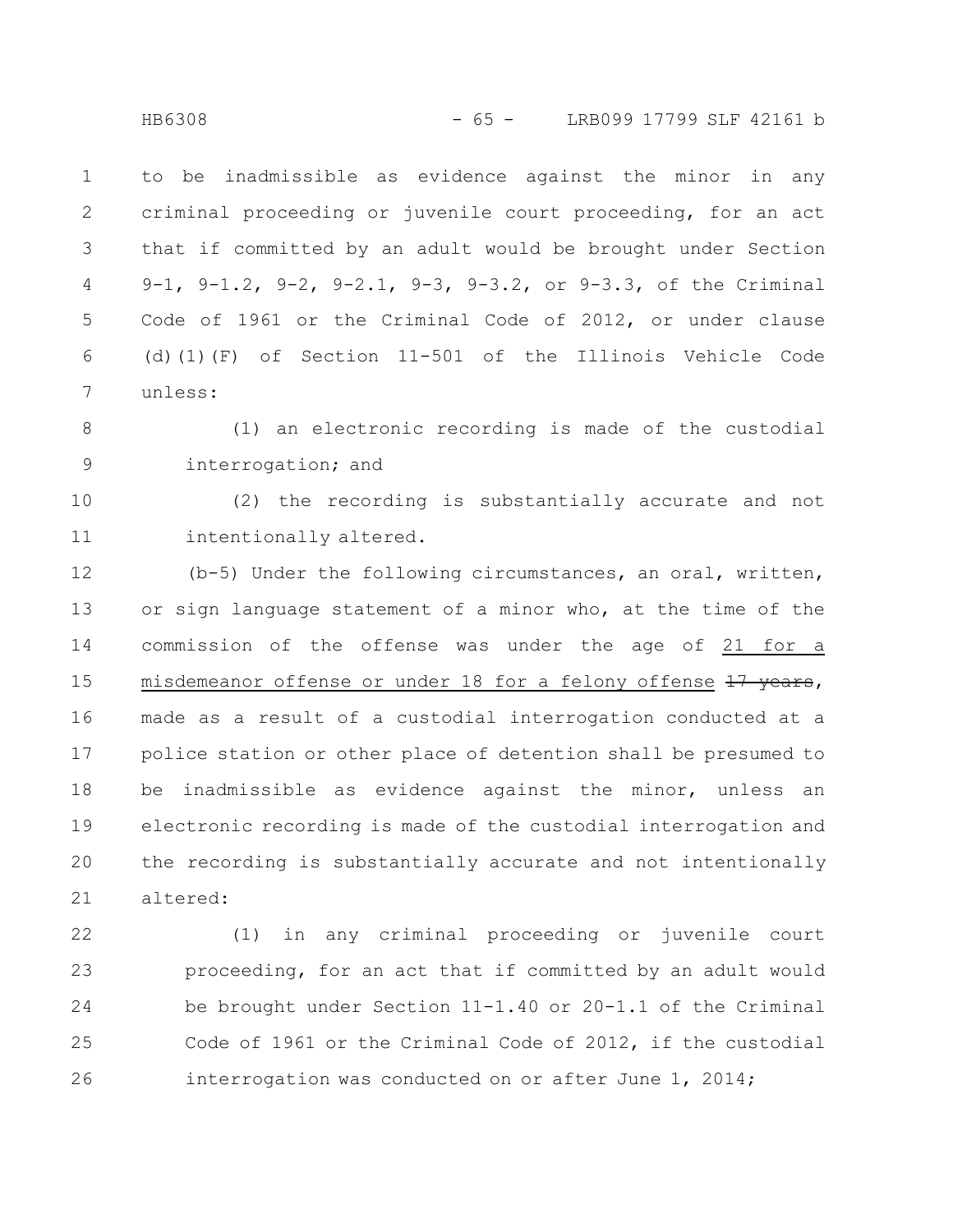(2) in any criminal proceeding or juvenile court proceeding, for an act that if committed by an adult would be brought under Section 10-2, 18-4, or 19-6 of the Criminal Code of 1961 or the Criminal Code of 2012, if the custodial interrogation was conducted on or after June 1, 2015; and 1 2 3 4 5 6

(3) in any criminal proceeding or juvenile court proceeding, for an act that if committed by an adult would be brought under Section 11-1.30 or 18-2 or subsection (e) of Section 12-3.05 of the Criminal Code of 1961 or the Criminal Code of 2012, if the custodial interrogation was conducted on or after June 1, 2016. 7 8 9 10 11 12

(b-10) If, during the course of an electronically recorded custodial interrogation conducted under this Section of a minor who, at the time of the commission of the offense was under the age of 21 years for a misdemeanor offense or 18  $\frac{17}{17}$  years for a felony offense, the minor makes a statement that creates a reasonable suspicion to believe the minor has committed an act that if committed by an adult would be an offense other than an offense required to be recorded under subsection (b) or  $(b-5)$ , the interrogators may, without the minor's consent, continue to record the interrogation as it relates to the other offense notwithstanding any provision of law to the contrary. Any oral, written, or sign language statement of a minor made as a result of an interrogation under this subsection shall be presumed to be inadmissible as evidence against the minor in any criminal 13 14 15 16 17 18 19 20 21 22 23 24 25 26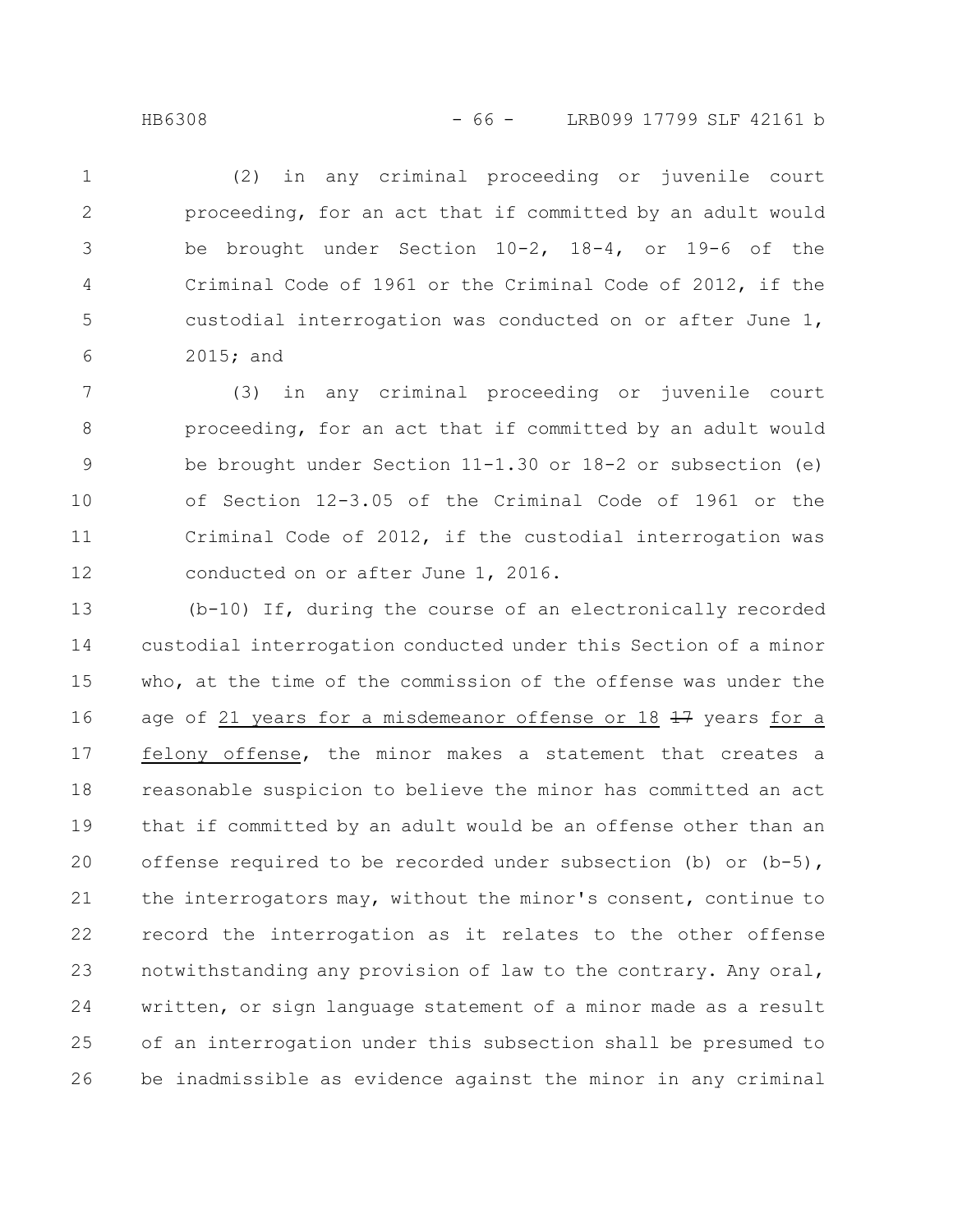proceeding or juvenile court proceeding, unless the recording is substantially accurate and not intentionally altered. 1 2

(c) Every electronic recording made under this Section must be preserved until such time as the minor's adjudication for any offense relating to the statement is final and all direct and habeas corpus appeals are exhausted, or the prosecution of such offenses is barred by law. 3 4 5 6 7

(d) If the court finds, by a preponderance of the evidence, that the minor was subjected to a custodial interrogation in violation of this Section, then any statements made by the minor during or following that non-recorded custodial interrogation, even if otherwise in compliance with this Section, are presumed to be inadmissible in any criminal proceeding or juvenile court proceeding against the minor except for the purposes of impeachment. 8 9 10 11 12 13 14 15

(e) Nothing in this Section precludes the admission (i) of a statement made by the minor in open court in any criminal proceeding or juvenile court proceeding, before a grand jury, or at a preliminary hearing, (ii) of a statement made during a custodial interrogation that was not recorded as required by this Section because electronic recording was not feasible, (iii) of a voluntary statement, whether or not the result of a custodial interrogation, that has a bearing on the credibility of the accused as a witness, (iv) of a spontaneous statement that is not made in response to a question, (v) of a statement made after questioning that is routinely asked during the 16 17 18 19 20 21 22 23 24 25 26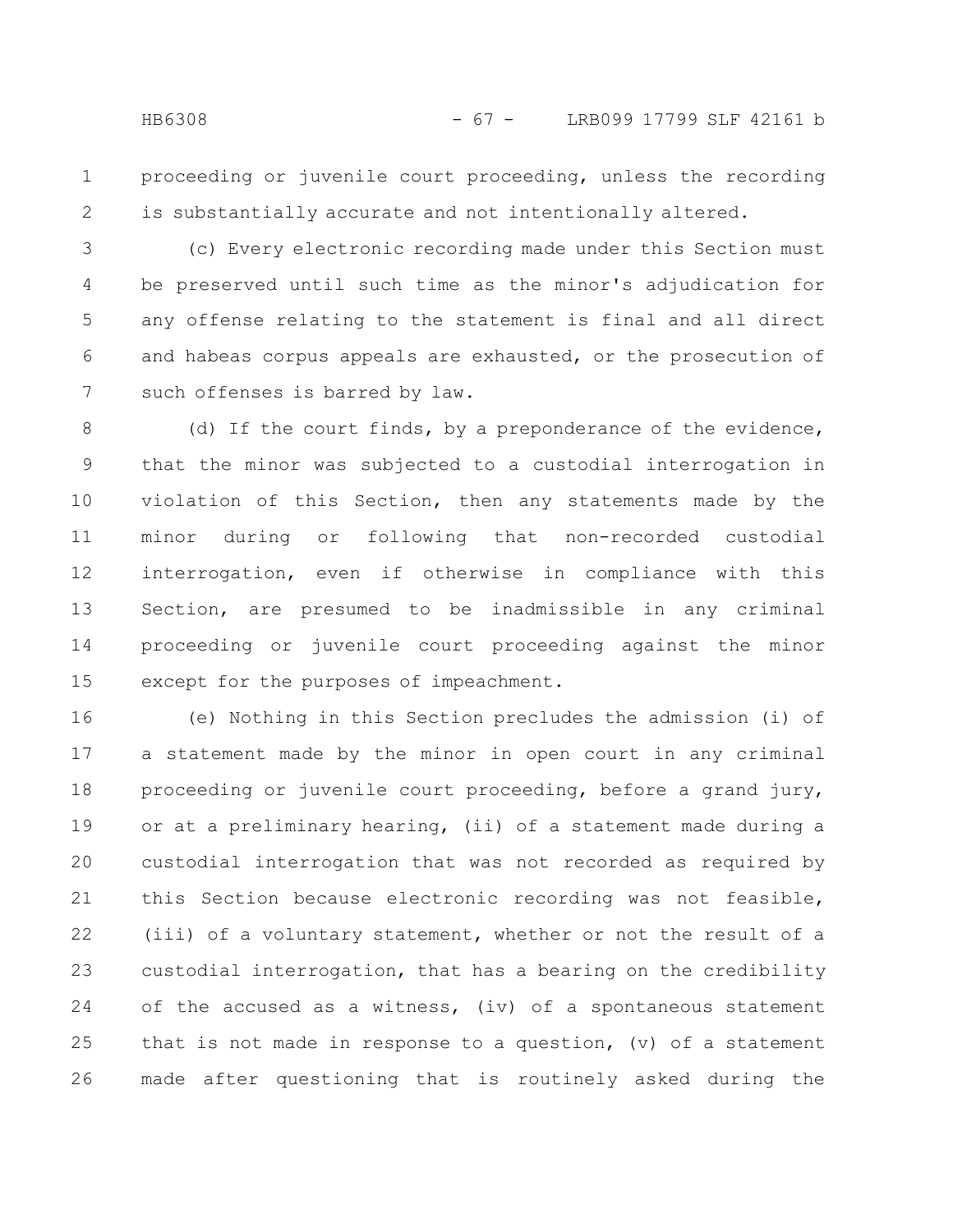processing of the arrest of the suspect, (vi) of a statement made during a custodial interrogation by a suspect who requests, prior to making the statement, to respond to the interrogator's questions only if an electronic recording is not made of the statement, provided that an electronic recording is made of the statement of agreeing to respond to the interrogator's question, only if a recording is not made of the statement, (vii) of a statement made during a custodial interrogation that is conducted out-of-state, (viii) of a statement given in violation of subsection (b) at a time when the interrogators are unaware that a death has in fact occurred, (ix) of a statement given in violation of subsection (b-5) at a time when the interrogators are unaware of facts and circumstances that would create probable cause to believe that the minor committed an act that if committed by an adult would be an offense required to be recorded under subsection  $(b-5)$ , or (x) of any other statement that may be admissible under law. The State shall bear the burden of proving, by a preponderance of the evidence, that one of the exceptions described in this subsection (e) is applicable. Nothing in this Section precludes the admission of a statement, otherwise inadmissible under this Section, that is used only for impeachment and not as substantive evidence. 1 2 3 4 5 6 7 8 9 10 11 12 13 14 15 16 17 18 19 20 21 22 23

(f) The presumption of inadmissibility of a statement made by a suspect at a custodial interrogation at a police station or other place of detention may be overcome by a preponderance 24 25 26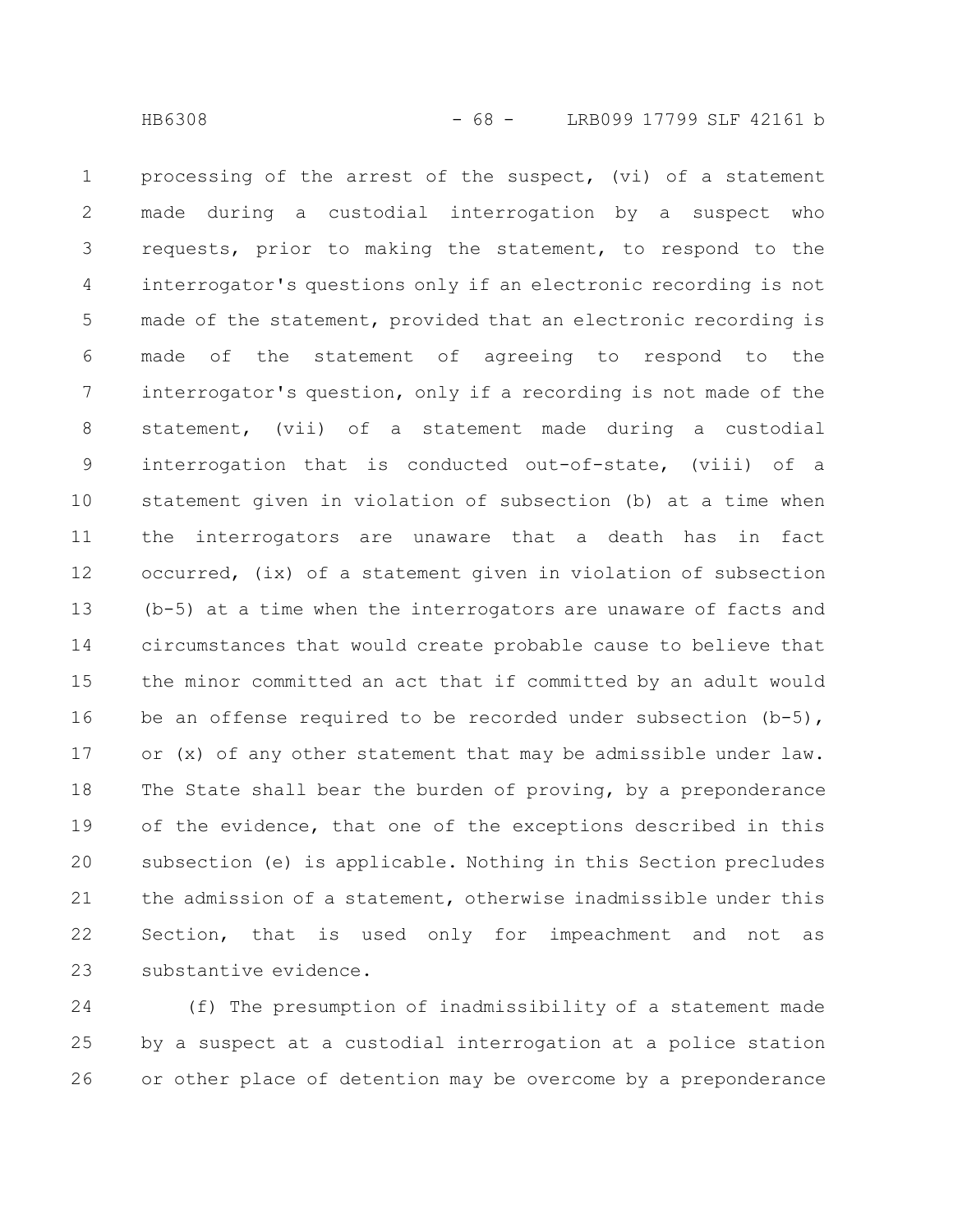of the evidence that the statement was voluntarily given and is reliable, based on the totality of the circumstances. 1 2

(g) Any electronic recording of any statement made by a minor during a custodial interrogation that is compiled by any law enforcement agency as required by this Section for the purposes of fulfilling the requirements of this Section shall be confidential and exempt from public inspection and copying, as provided under Section 7 of the Freedom of Information Act, and the information shall not be transmitted to anyone except as needed to comply with this Section. 3 4 5 6 7 8 9 10

(h) A statement, admission, confession, or incriminating information made by or obtained from a minor related to the instant offense, as part of any behavioral health screening, assessment, evaluation, or treatment, whether or not court-ordered, shall not be admissible as evidence against the minor on the issue of guilt only in the instant juvenile court proceeding. The provisions of this subsection (h) are in addition to and do not override any existing statutory and constitutional prohibition on the admission into evidence in delinquency proceedings of information obtained during screening, assessment, or treatment. 11 12 13 14 15 16 17 18 19 20 21

(i) The changes made to this Section by Public Act 98-61 apply to statements of a minor made on or after January 1, 2014 (the effective date of Public Act 98-61). 22 23 24

(Source: P.A. 97-1150, eff. 1-25-13; 98-61, eff. 1-1-14; 98-547, eff. 1-1-14; 98-756, eff. 7-16-14.) 25 26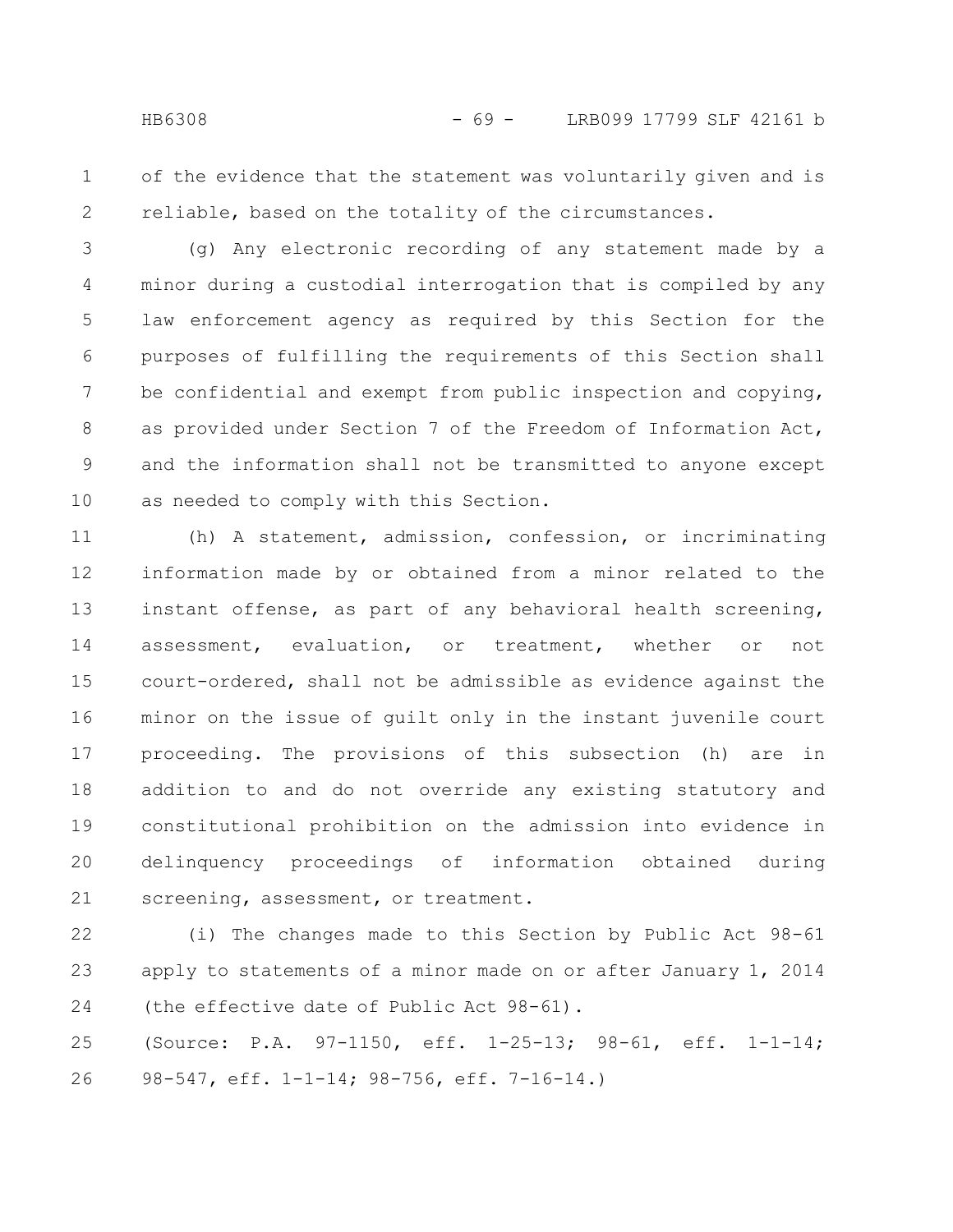1

2

(705 ILCS 405/5-410)

Sec. 5-410. Non-secure custody or detention.

(1) Any minor arrested or taken into custody pursuant to this Act who requires care away from his or her home but who does not require physical restriction shall be given temporary care in a foster family home or other shelter facility designated by the court. 3 4 5 6 7

(2) (a) Any minor 10 years of age or older arrested pursuant to this Act where there is probable cause to believe that the minor is a delinquent minor and that (i) secured custody is a matter of immediate and urgent necessity for the protection of the minor or of the person or property of another, (ii) the minor is likely to flee the jurisdiction of the court, or (iii) the minor was taken into custody under a warrant, may be kept or detained in an authorized detention facility. A minor under 13 years of age shall not be admitted, kept, or detained in a detention facility unless a local youth service provider, including a provider through the Comprehensive Community Based Youth Services network, has been contacted and has not been able to accept the minor. No minor under 12 years of age shall be detained in a county jail or a municipal lockup for more than 6 hours. 8 9 10 11 12 13 14 15 16 17 18 19 20 21 22

(b) The written authorization of the probation officer or detention officer (or other public officer designated by the court in a county having 3,000,000 or more inhabitants) 23 24 25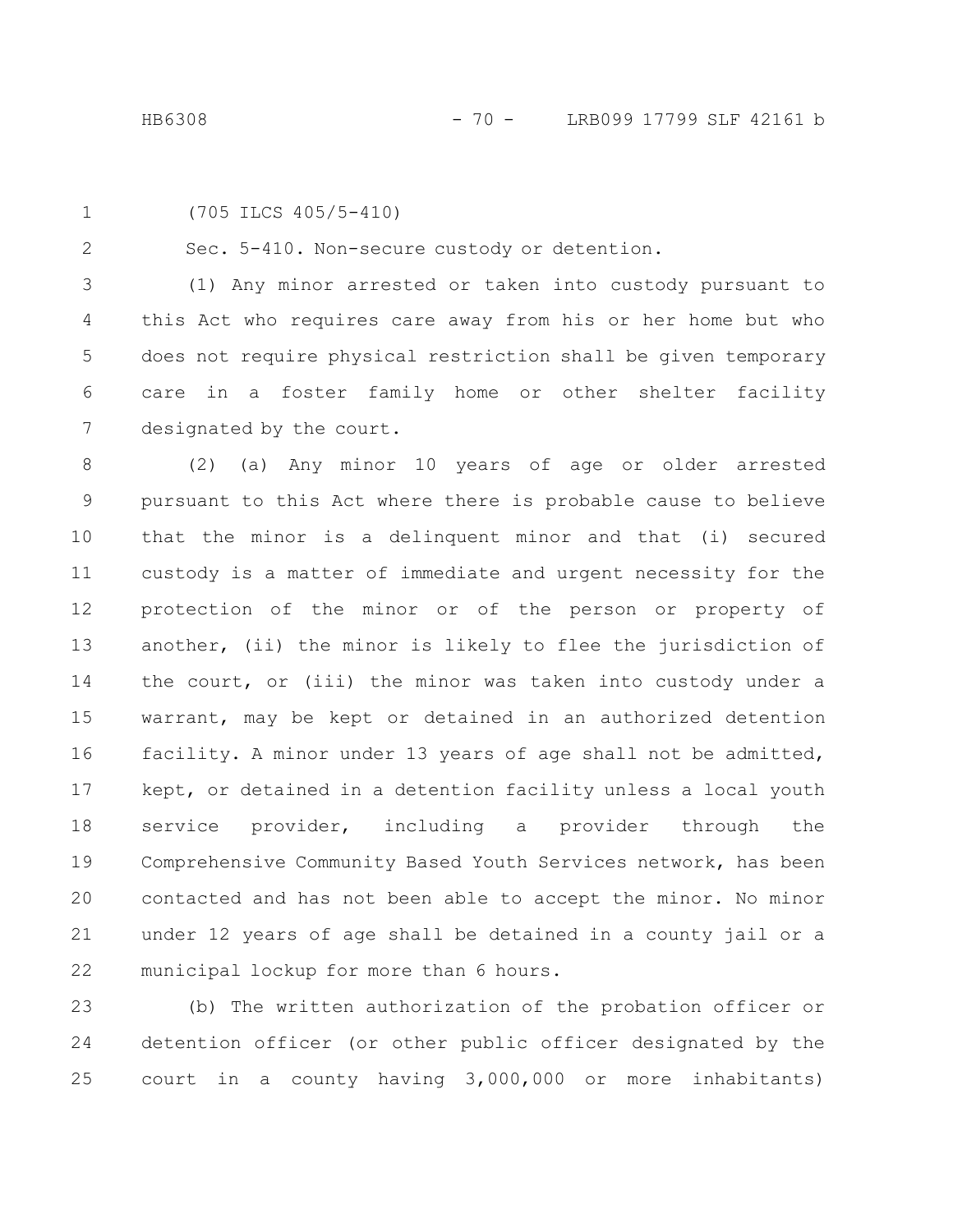constitutes authority for the superintendent of any juvenile detention home to detain and keep a minor for up to 40 hours, excluding Saturdays, Sundays and court-designated holidays. These records shall be available to the same persons and pursuant to the same conditions as are law enforcement records as provided in Section 5-905. 1 2 3 4 5 6

(b-4) The consultation required by subsection (b-5) shall not be applicable if the probation officer or detention officer (or other public officer designated by the court in a county having 3,000,000 or more inhabitants) utilizes a scorable detention screening instrument, which has been developed with input by the State's Attorney, to determine whether a minor should be detained, however, subsection (b-5) shall still be applicable where no such screening instrument is used or where the probation officer, detention officer (or other public officer designated by the court in a county having 3,000,000 or more inhabitants) deviates from the screening instrument. 7 8 9 10 11 12 13 14 15 16 17

(b-5) Subject to the provisions of subsection  $(b-4)$ , if a probation officer or detention officer (or other public officer designated by the court in a county having 3,000,000 or more inhabitants) does not intend to detain a minor for an offense which constitutes one of the following offenses he or she shall consult with the State's Attorney's Office prior to the release of the minor: first degree murder, second degree murder, involuntary manslaughter, criminal sexual assault, aggravated criminal sexual assault, aggravated battery with a firearm as 18 19 20 21 22 23 24 25 26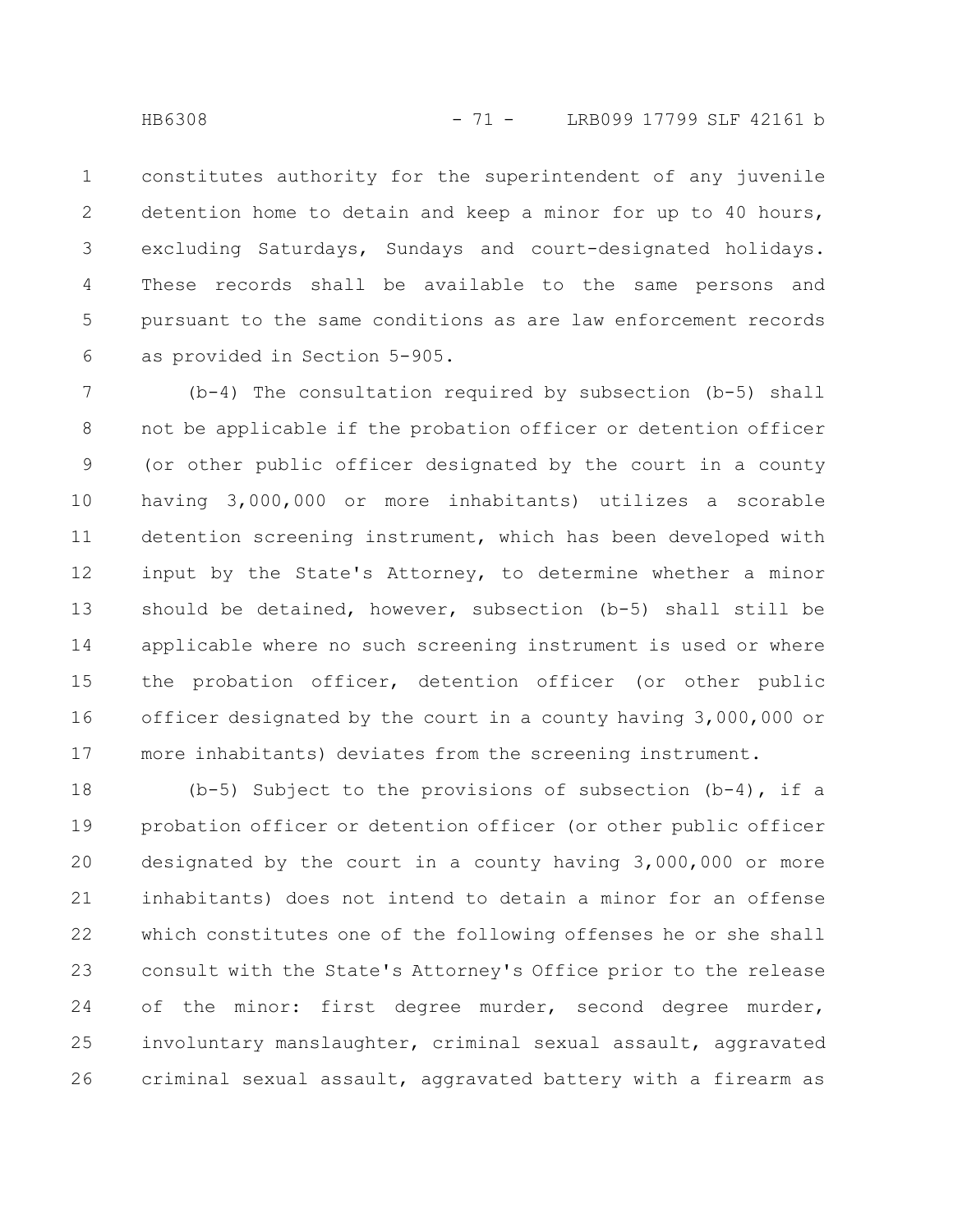described in Section  $12-4.2$  or subdivision (e)(1), (e)(2), (e)(3), or (e)(4) of Section 12-3.05, aggravated or heinous battery involving permanent disability or disfigurement or great bodily harm, robbery, aggravated robbery, armed robbery, vehicular hijacking, aggravated vehicular hijacking, vehicular invasion, arson, aggravated arson, kidnapping, aggravated kidnapping, home invasion, burglary, or residential burglary. 1 2 3 4 5 6 7

(c) Except as otherwise provided in paragraph (a), (d), or (e), no minor shall be detained in a county jail or municipal lockup for more than 12 hours, unless the offense is a crime of violence in which case the minor may be detained up to 24 hours. For the purpose of this paragraph, "crime of violence" has the meaning ascribed to it in Section 1-10 of the Alcoholism and Other Drug Abuse and Dependency Act. 8 9 10 11 12 13 14

(i) The period of detention is deemed to have begun once the minor has been placed in a locked room or cell or handcuffed to a stationary object in a building housing a county jail or municipal lockup. Time spent transporting a minor is not considered to be time in detention or secure custody. 15 16 17 18 19 20

(ii) Any minor so confined shall be under periodic supervision and shall not be permitted to come into or remain in contact with adults in custody in the building. 21 22 23

(iii) Upon placement in secure custody in a jail or lockup, the minor shall be informed of the purpose of the detention, the time it is expected to last and the fact 24 25 26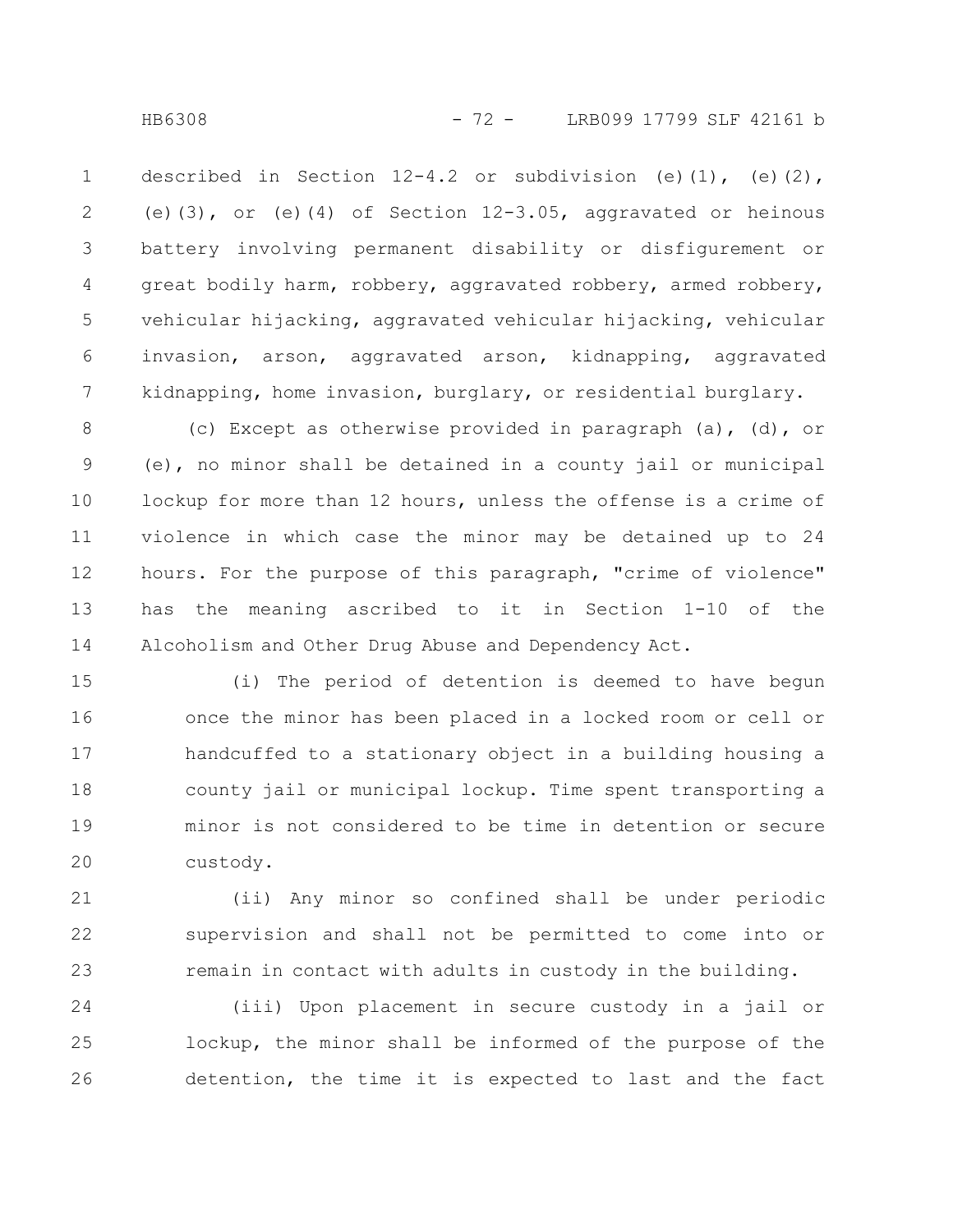that it cannot exceed the time specified under this Act.

2 3

4

5

1

(iv) A log shall be kept which shows the offense which is the basis for the detention, the reasons and circumstances for the decision to detain and the length of time the minor was in detention.

(v) Violation of the time limit on detention in a county jail or municipal lockup shall not, in and of itself, render inadmissible evidence obtained as a result of the violation of this time limit. Minors under 21 years of age for a misdemeanor offense or 18 years of age for a felony offense shall be kept separate from confined adults and may not at any time be kept in the same cell, room or yard with adults confined pursuant to criminal law. Persons 18 years of age and older who have a petition of delinquency filed against them for a felony offense may be confined in an adult detention facility. In making a determination whether to confine a person 18 years of age or older who has a petition of delinquency filed against the person, these factors, among other matters, shall be considered: 6 7 8 9 10 11 12 13 14 15 16 17 18 19 20

21

26

(A) The age of the person;

(B) Any previous delinquent or criminal history of the person; 22 23

(C) Any previous abuse or neglect history of the person; and 24 25

(D) Any mental health or educational history of the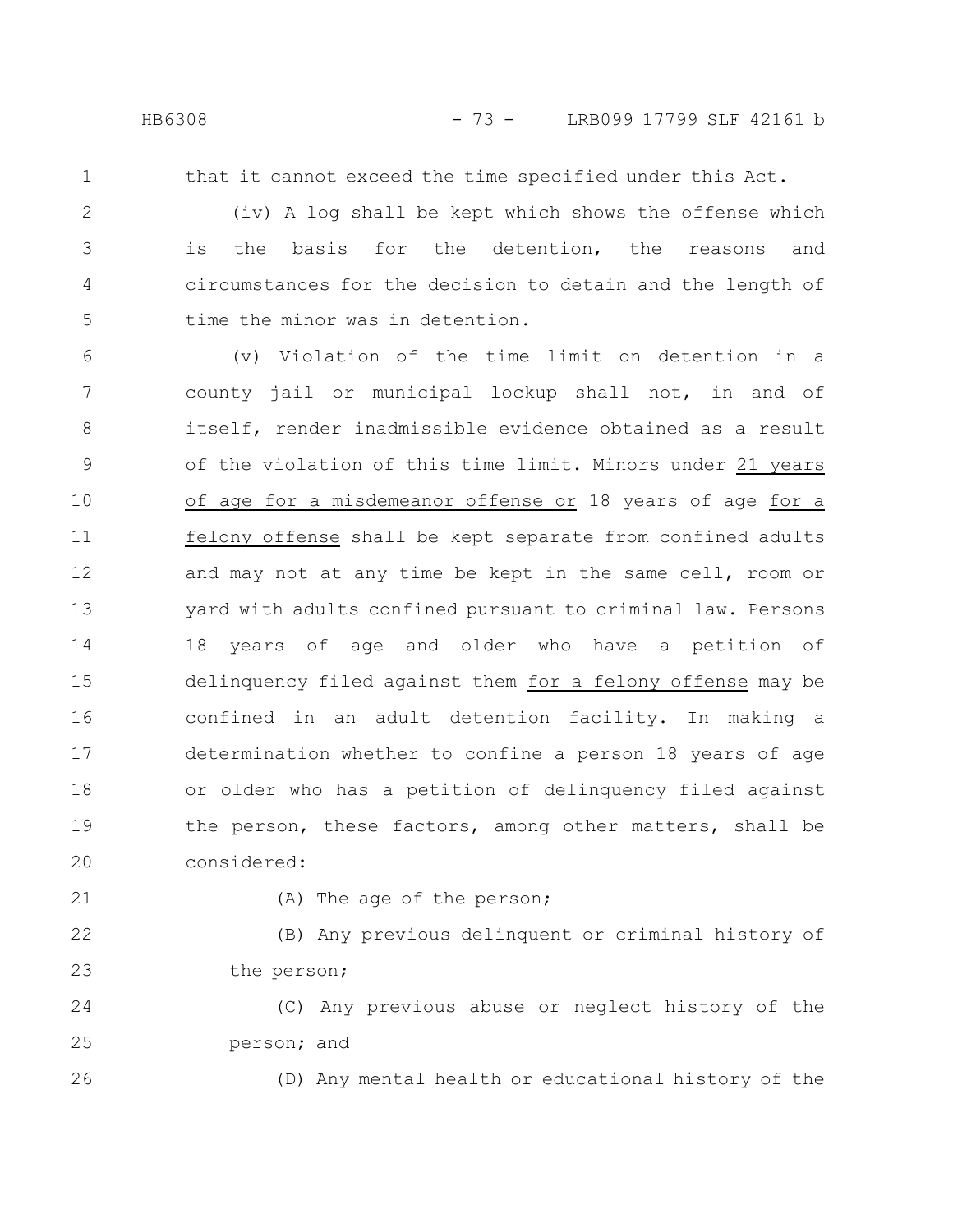HB6308 - 74 - LRB099 17799 SLF 42161 b

1

person, or both.

(d) (i) If a minor 12 years of age or older is confined in a county jail in a county with a population below 3,000,000 inhabitants, then the minor's confinement shall be implemented in such a manner that there will be no contact by sight, sound or otherwise between the minor and adult prisoners. Minors 12 years of age or older must be kept separate from confined adults and may not at any time be kept in the same cell, room, or yard with confined adults. This paragraph (d)(i) shall only apply to confinement pending an adjudicatory hearing and shall not exceed 40 hours, excluding Saturdays, Sundays and court designated holidays. To accept or hold minors during this time period, county jails shall comply with all monitoring standards adopted by the Department of Corrections and training standards approved by the Illinois Law Enforcement Training Standards Board. 2 3 4 5 6 7 8 9 10 11 12 13 14 15 16

(ii) To accept or hold minors, 12 years of age or older, after the time period prescribed in paragraph (d)(i) of this subsection (2) of this Section but not exceeding 7 days including Saturdays, Sundays and holidays pending an adjudicatory hearing, county jails shall comply with all temporary detention standards adopted by the Department of Corrections and training standards approved by the Illinois Law Enforcement Training Standards Board. 17 18 19 20 21 22 23 24

(iii) To accept or hold minors 12 years of age or older, after the time period prescribed in paragraphs (d)(i) and 25 26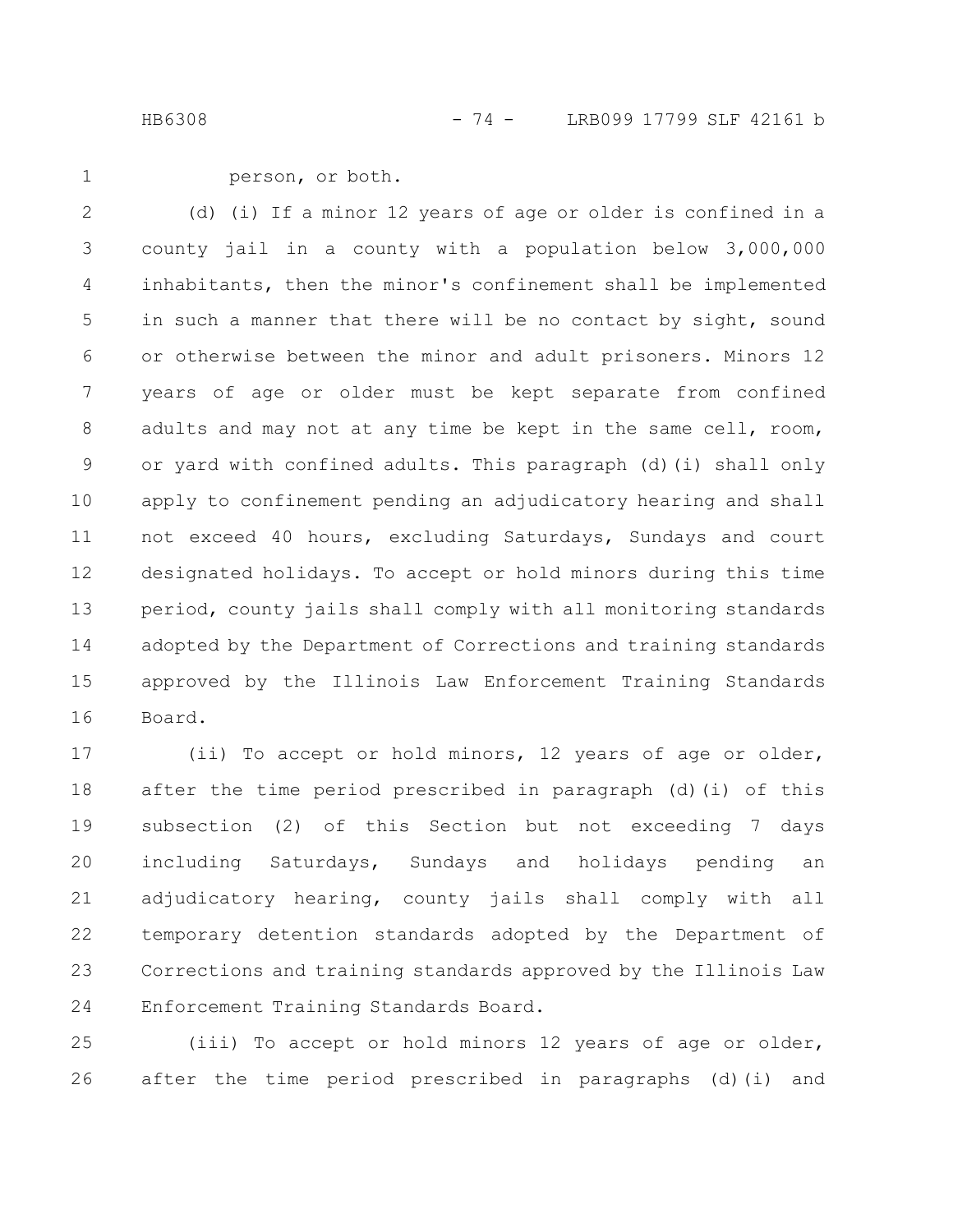(d)(ii) of this subsection (2) of this Section, county jails shall comply with all county juvenile detention standards adopted by the Department of Juvenile Justice. 1 2 3

(e) When a minor who is at least 15 years of age is prosecuted under the criminal laws of this State, the court may enter an order directing that the juvenile be confined in the county jail. However, any juvenile confined in the county jail under this provision shall be separated from adults who are confined in the county jail in such a manner that there will be no contact by sight, sound or otherwise between the juvenile and adult prisoners. 4 5 6 7 8 9 10 11

(f) For purposes of appearing in a physical lineup, the minor may be taken to a county jail or municipal lockup under the direct and constant supervision of a juvenile police officer. During such time as is necessary to conduct a lineup, and while supervised by a juvenile police officer, the sight and sound separation provisions shall not apply. 12 13 14 15 16 17

(g) For purposes of processing a minor, the minor may be taken to a County Jail or municipal lockup under the direct and constant supervision of a law enforcement officer or correctional officer. During such time as is necessary to process the minor, and while supervised by a law enforcement officer or correctional officer, the sight and sound separation provisions shall not apply. 18 19 20 21 22 23 24

(3) If the probation officer or State's Attorney (or such other public officer designated by the court in a county having 25 26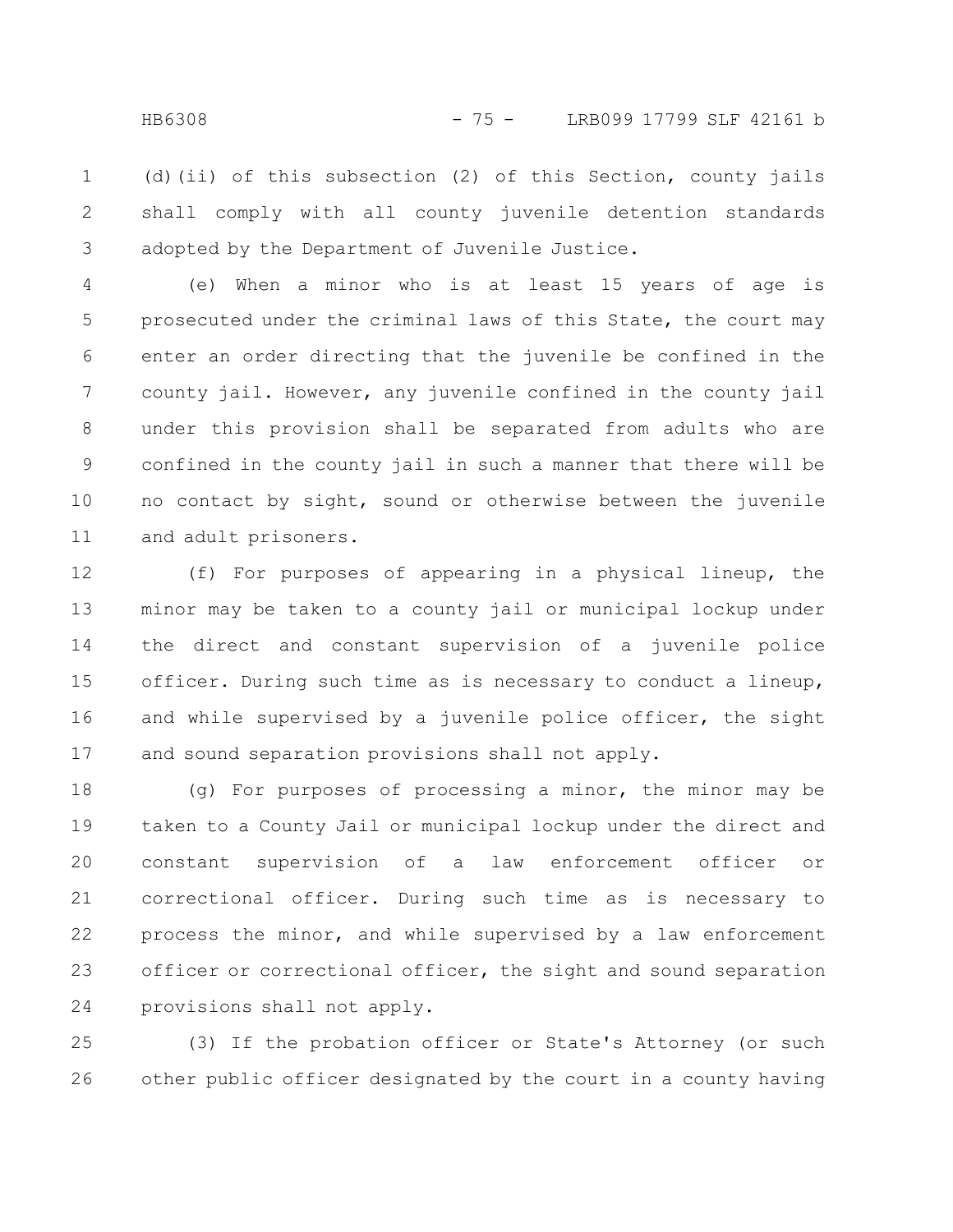3,000,000 or more inhabitants) determines that the minor may be a delinquent minor as described in subsection (3) of Section 5-105, and should be retained in custody but does not require physical restriction, the minor may be placed in non-secure custody for up to 40 hours pending a detention hearing. 1 2 3 4 5

(4) Any minor taken into temporary custody, not requiring secure detention, may, however, be detained in the home of his or her parent or guardian subject to such conditions as the court may impose. 6 7 8 9

(5) The changes made to this Section by Public Act 98-61 apply to a minor who has been arrested or taken into custody on or after January 1, 2014 (the effective date of Public Act  $98 - 61$ . 10 11 12 13

(Source: P.A. 98-61, eff. 1-1-14; 98-685, eff. 1-1-15; 98-756, eff. 7-16-14; 99-254, eff. 1-1-16.) 14 15

(705 ILCS 405/5-901) 16

Sec. 5-901. Court file. 17

(1) The Court file with respect to proceedings under this Article shall consist of the petitions, pleadings, victim impact statements, process, service of process, orders, writs and docket entries reflecting hearings held and judgments and decrees entered by the court. The court file shall be kept separate from other records of the court. 18 19 20 21 22 23

(a) The file, including information identifying the victim or alleged victim of any sex offense, shall be 24 25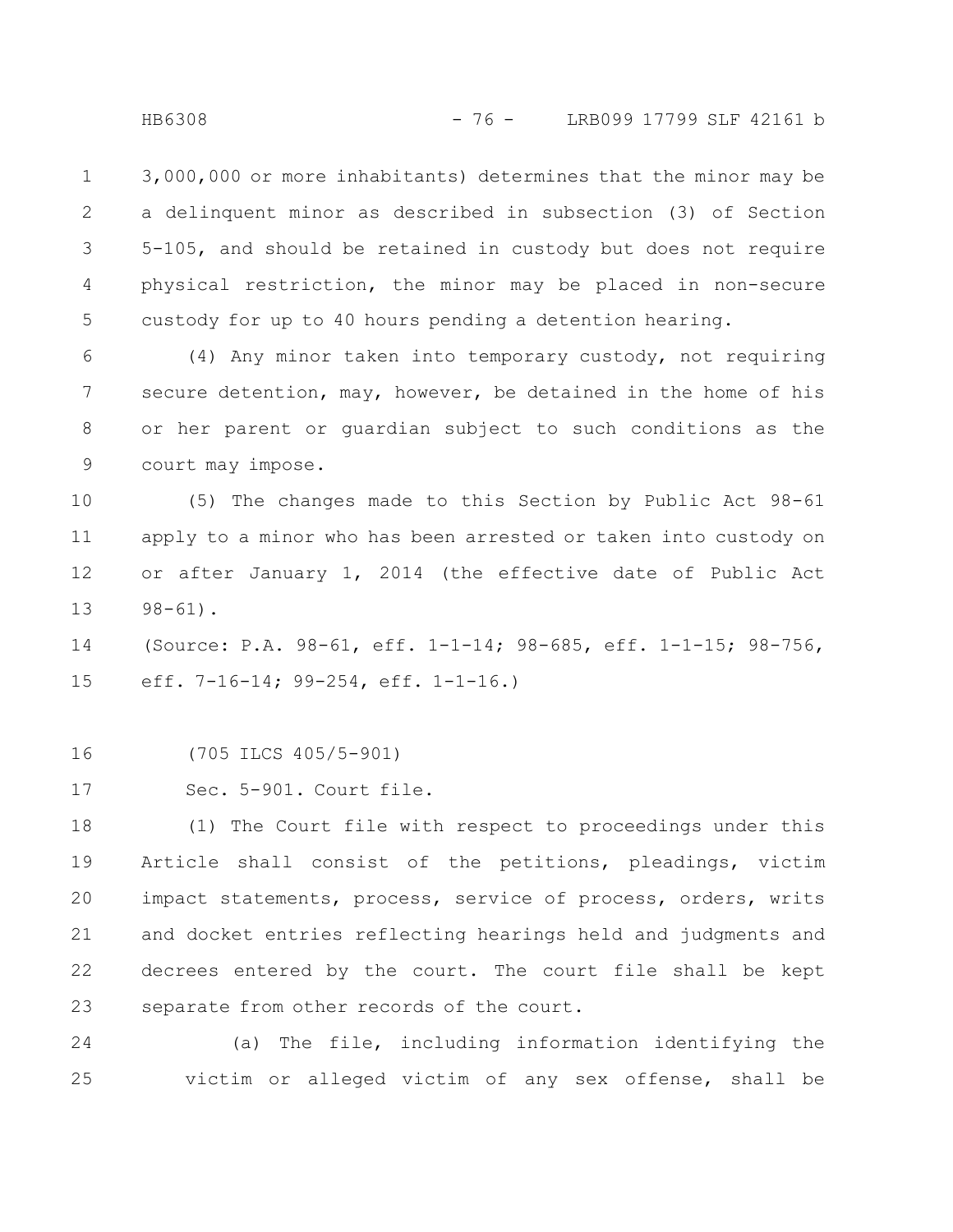disclosed only to the following parties when necessary for discharge of their official duties: 1 2

(i) A judge of the circuit court and members of the staff of the court designated by the judge; 3 4

(ii) Parties to the proceedings and their attorneys; 5 6

(iii) Victims and their attorneys, except in cases of multiple victims of sex offenses in which case the information identifying the nonrequesting victims shall be redacted; 7 8 9 10

(iv) Probation officers, law enforcement officers or prosecutors or their staff; 11 12

(v) Adult and juvenile Prisoner Review Boards. 13

(b) The Court file redacted to remove any information identifying the victim or alleged victim of any sex offense shall be disclosed only to the following parties when necessary for discharge of their official duties: 14 15 16 17

(i) Authorized military personnel;

(ii) Persons engaged in bona fide research, with the permission of the judge of the juvenile court and the chief executive of the agency that prepared the particular recording: provided that publication of such research results in no disclosure of a minor's identity and protects the confidentiality of the record; 19 20 21 22 23 24 25

26

18

(iii) The Secretary of State to whom the Clerk of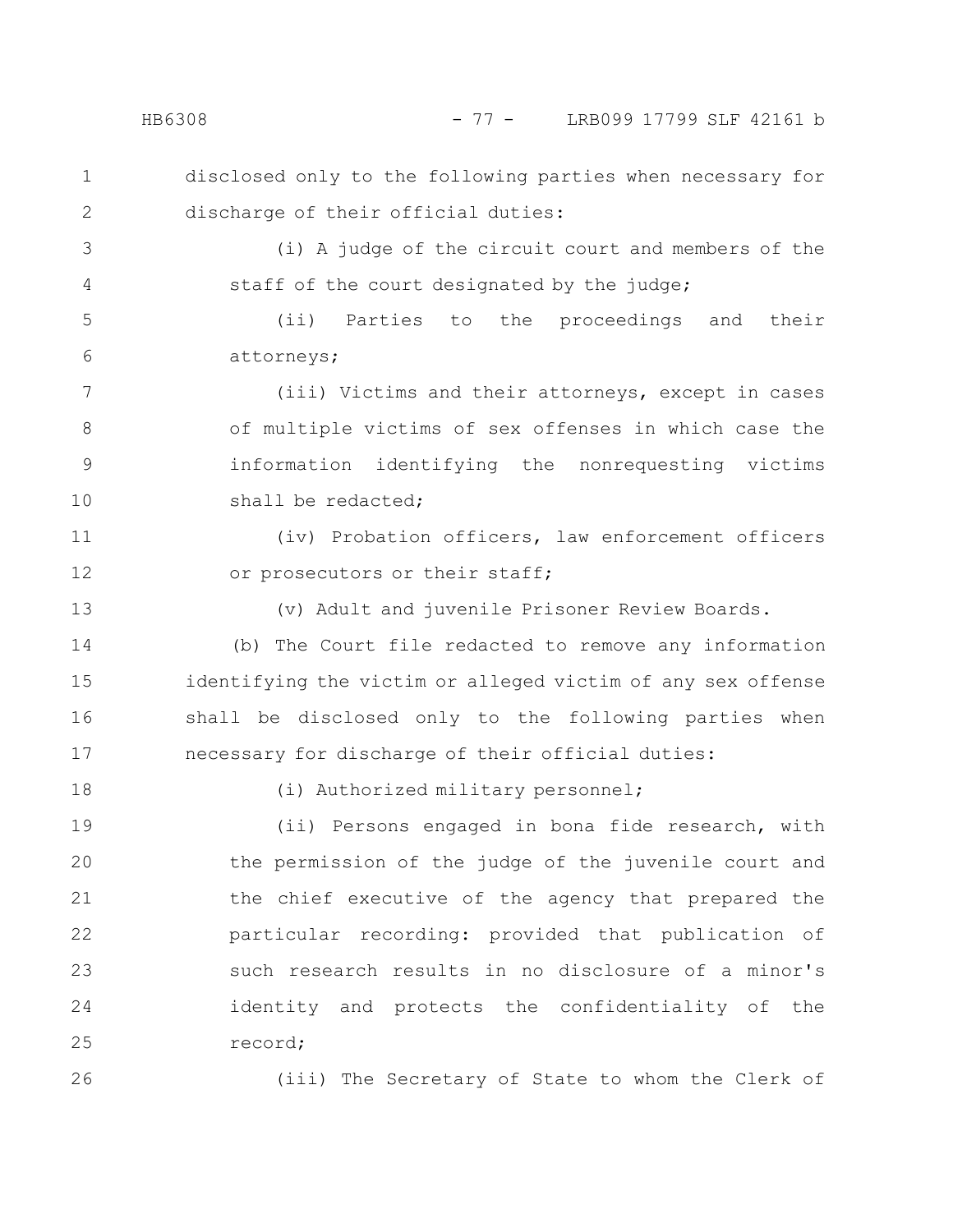the Court shall report the disposition of all cases, as required in Section 6-204 or Section 6-205.1 of the Illinois Vehicle Code. However, information reported relative to these offenses shall be privileged and available only to the Secretary of State, courts, and police officers; 1 2 3 4 5 6

(iv) The administrator of a bonafide substance abuse student assistance program with the permission of the presiding judge of the juvenile court; 7 8 9

(v) Any individual, or any public or private agency or institution, having custody of the juvenile under court order or providing educational, medical or mental health services to the juvenile or a court-approved advocate for the juvenile or any placement provider or potential placement provider as determined by the court. 10 11 12 13 14 15 16

(3) A minor who is the victim or alleged victim in a juvenile proceeding shall be provided the same confidentiality regarding disclosure of identity as the minor who is the subject of record. Information identifying victims and alleged victims of sex offenses, shall not be disclosed or open to public inspection under any circumstances. Nothing in this Section shall prohibit the victim or alleged victim of any sex offense from voluntarily disclosing his or her identity. 17 18 19 20 21 22 23 24

(4) Relevant information, reports and records shall be made available to the Department of Juvenile Justice when a juvenile 25 26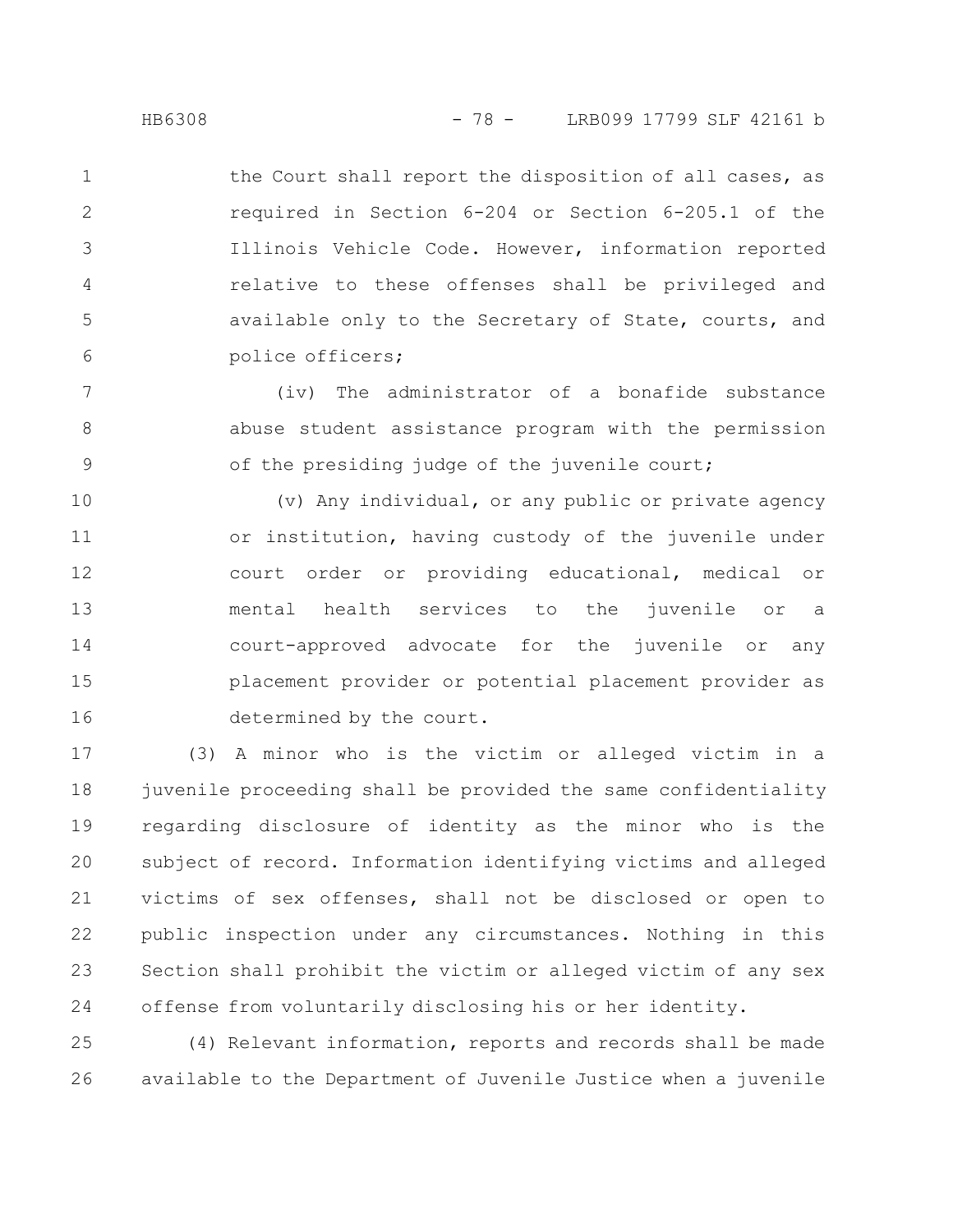offender has been placed in the custody of the Department of Juvenile Justice. 1 2

(5) Except as otherwise provided in this subsection (5), juvenile court records shall not be made available to the general public but may be inspected by representatives of agencies, associations and news media or other properly interested persons by general or special order of the court. The State's Attorney, the minor, his or her parents, quardian and counsel shall at all times have the right to examine court files and records. 3 4 5 6 7 8 9 10

(a) The court shall allow the general public to have access to the name, address, and offense of a minor who is adjudicated a delinquent minor under this Act under either of the following circumstances: 11 12 13 14

(i) The adjudication of delinquency was based upon the minor's commission of first degree murder, attempt to commit first degree murder, aggravated criminal sexual assault, or criminal sexual assault; or 15 16 17 18

(ii) The court has made a finding that the minor was at least 13 years of age at the time the act was committed and the adjudication of delinquency was based upon the minor's commission of: (A) an act in furtherance of the commission of a felony as a member of or on behalf of a criminal street gang, (B) an act involving the use of a firearm in the commission of a felony, (C) an act that would be a Class X felony 19 20 21 22 23 24 25 26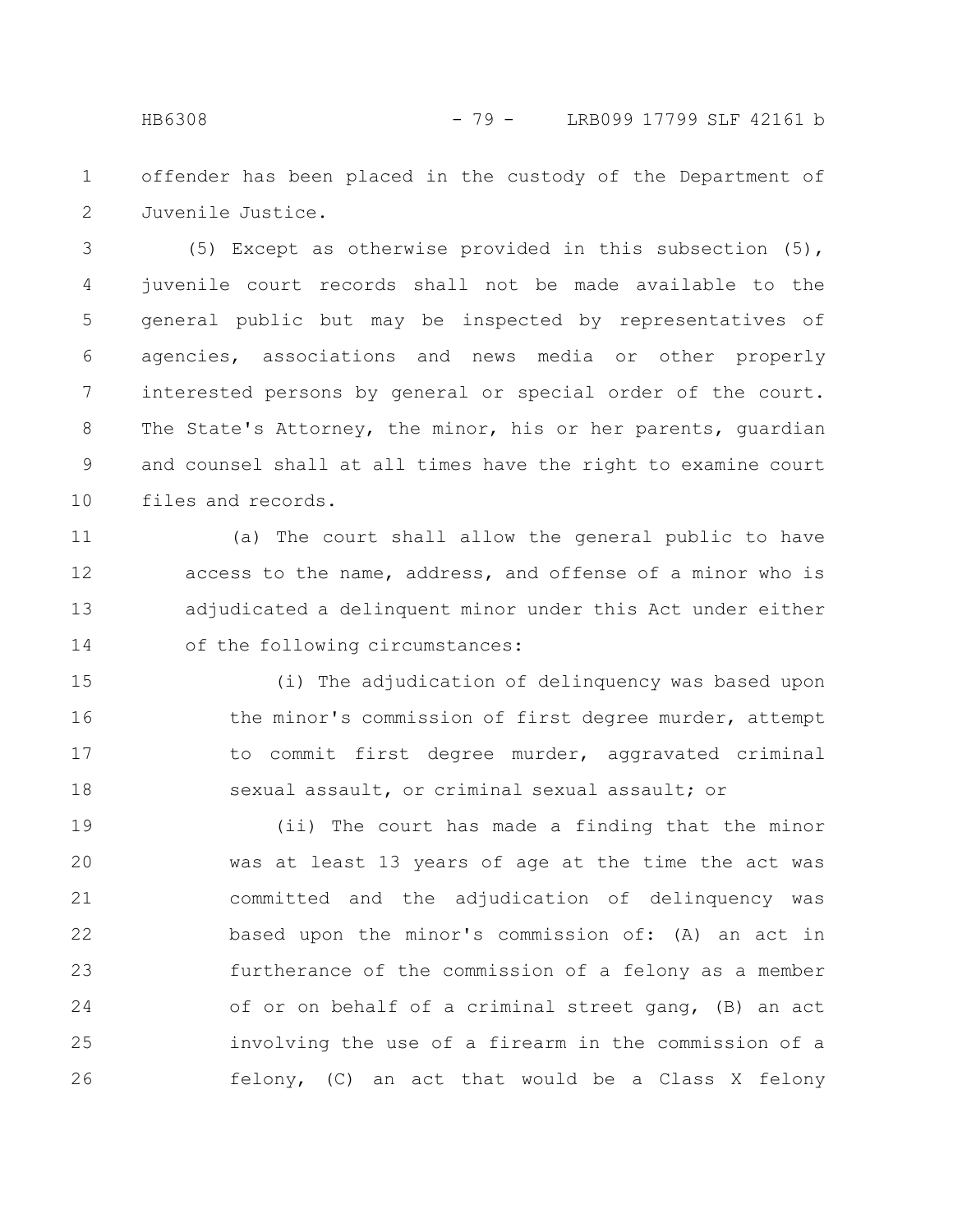offense under or the minor's second or subsequent Class 2 or greater felony offense under the Cannabis Control Act if committed by an adult, (D) an act that would be a second or subsequent offense under Section 402 of the Illinois Controlled Substances Act if committed by an adult, (E) an act that would be an offense under Section 401 of the Illinois Controlled Substances Act if committed by an adult, or (F) an act that would be an offense under the Methamphetamine Control and Community Protection Act if committed by an adult. 1 2 3 4 5 6 7 8 9 10

(b) The court shall allow the general public to have access to the name, address, and offense of a minor who is at least 13 years of age at the time the offense is committed and who is convicted, in criminal proceedings permitted or required under Section 5-805, under either of the following circumstances: 11 12 13 14 15 16

(i) The minor has been convicted of first degree murder, attempt to commit first degree murder, aggravated criminal sexual assault, or criminal sexual assault, 17 18 19 20

(ii) The court has made a finding that the minor was at least 13 years of age at the time the offense was committed and the conviction was based upon the minor's commission of: (A) an offense in furtherance of the commission of a felony as a member of or on behalf of a criminal street gang, (B) an offense involving the 21 22 23 24 25 26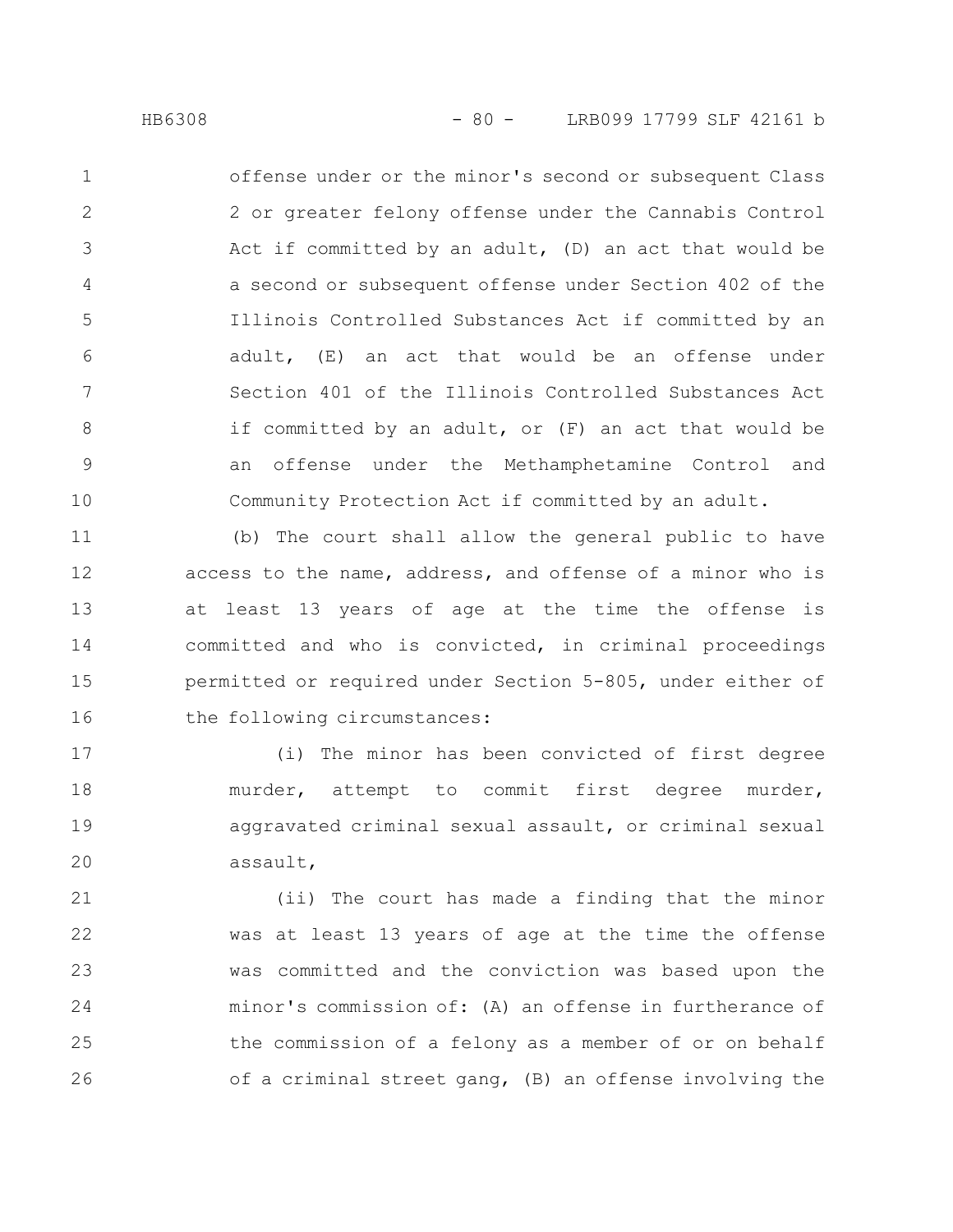use of a firearm in the commission of a felony, (C) a Class X felony offense under the Cannabis Control Act or a second or subsequent Class 2 or greater felony offense under the Cannabis Control Act, (D) a second or subsequent offense under Section 402 of the Illinois Controlled Substances Act, (E) an offense under Section 401 of the Illinois Controlled Substances Act, or (F) an offense under the Methamphetamine Control and Community Protection Act. 1 2 3 4 5 6 7 8 9

(6) Nothing in this Section shall be construed to limit the use of a adjudication of delinquency as evidence in any juvenile or criminal proceeding, where it would otherwise be admissible under the rules of evidence, including but not limited to, use as impeachment evidence against any witness, including the minor if he or she testifies. 10 11 12 13 14 15

(7) Nothing in this Section shall affect the right of a Civil Service Commission or appointing authority examining the character and fitness of an applicant for a position as a law enforcement officer to ascertain whether that applicant was ever adjudicated to be a delinquent minor and, if so, to examine the records or evidence which were made in proceedings under this Act. 16 17 18 19 20 21 22

(8) Following any adjudication of delinquency for a crime which would be a felony if committed by an adult, or following any adjudication of delinquency for a violation of Section 24-1, 24-3, 24-3.1, or 24-5 of the Criminal Code of 1961 or the 23 24 25 26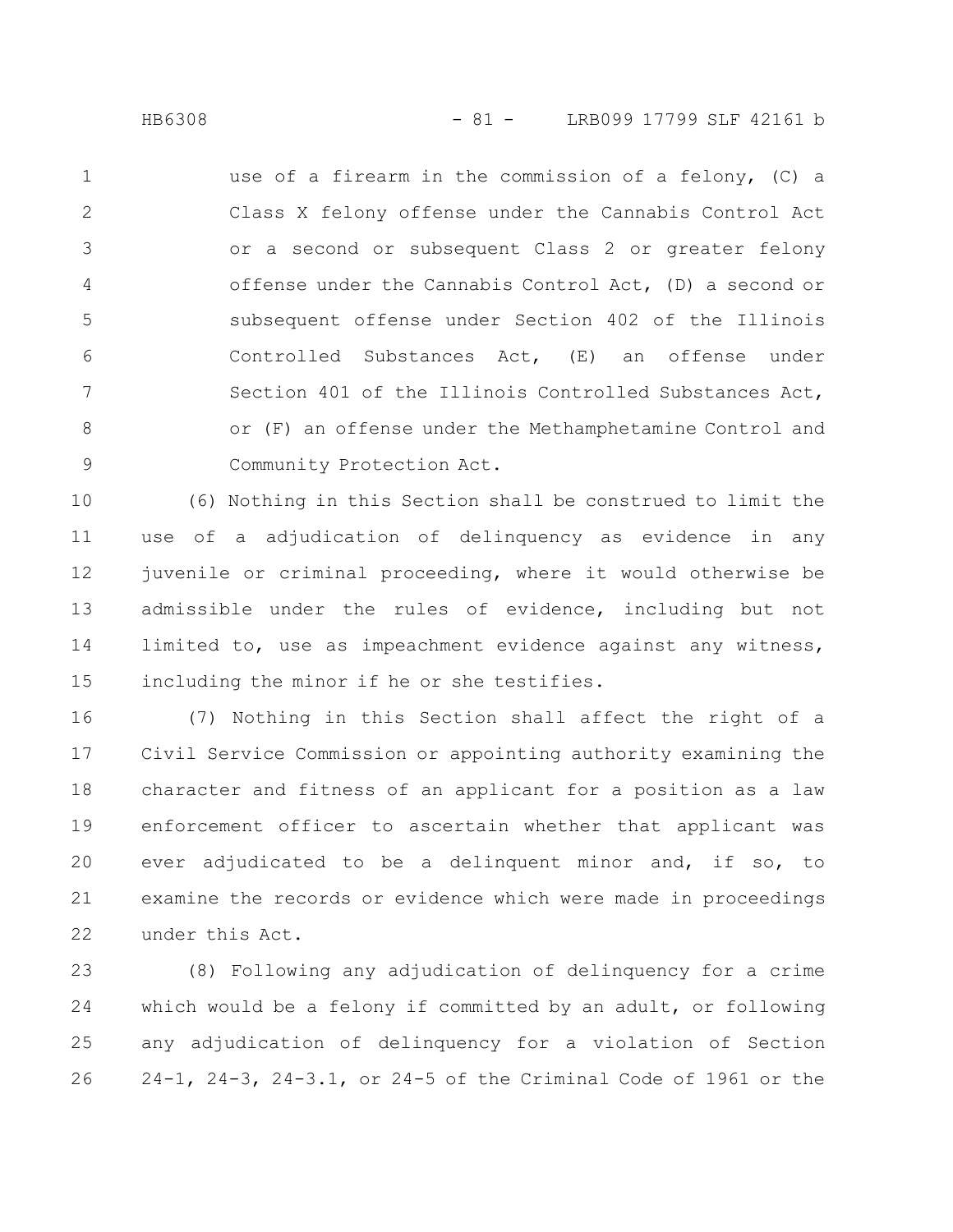Criminal Code of 2012, the State's Attorney shall ascertain whether the minor respondent is enrolled in school and, if so, shall provide a copy of the sentencing order to the principal or chief administrative officer of the school. Access to such juvenile records shall be limited to the principal or chief administrative officer of the school and any guidance counselor designated by him or her. 1 2 3 4 5 6 7

(9) Nothing contained in this Act prevents the sharing or disclosure of information or records relating or pertaining to juveniles subject to the provisions of the Serious Habitual Offender Comprehensive Action Program when that information is used to assist in the early identification and treatment of habitual juvenile offenders. 8 9 10 11 12 13

(11) The Clerk of the Circuit Court shall report to the Department of State Police, in the form and manner required by the Department of State Police, the final disposition of each minor who has been arrested or taken into custody before his or her 21st birthday for a misdemeanor offense or 18th birthday for a felony offense for those offenses required to be reported under Section 5 of the Criminal Identification Act. Information reported to the Department under this Section may be maintained with records that the Department files under Section 2.1 of the Criminal Identification Act. 14 15 16 17 18 19 20 21 22 23

(12) Information or records may be disclosed to the general public when the court is conducting hearings under Section 5-805 or 5-810. 24 25 26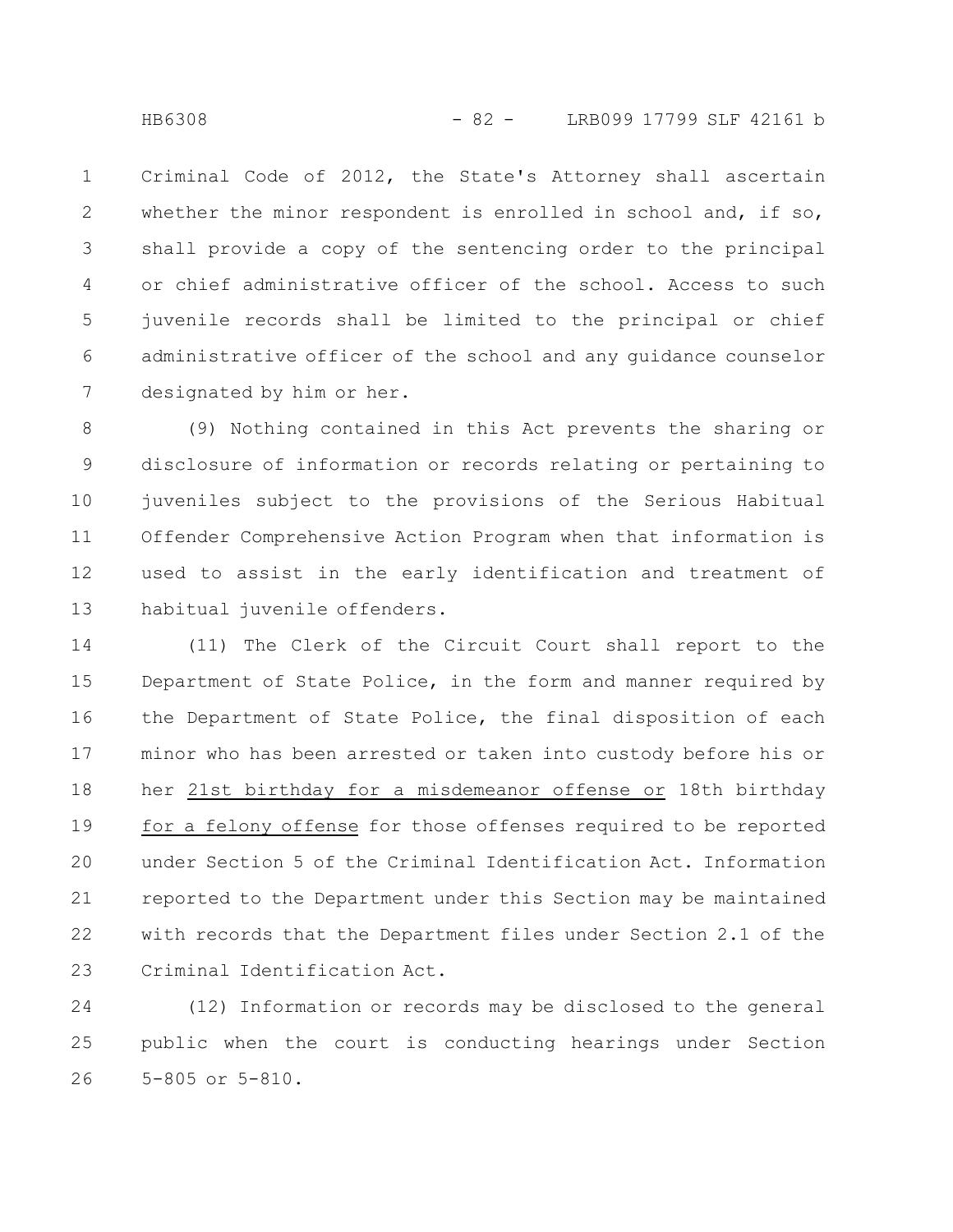HB6308 - 83 - LRB099 17799 SLF 42161 b

(13) The changes made to this Section by Public Act 98-61 apply to juvenile court records of a minor who has been arrested or taken into custody on or after January 1, 2014 (the effective date of Public Act 98-61). 1 2 3 4

(Source: P.A. 97-1150, eff. 1-25-13; 98-61, eff. 1-1-14; 98-756, eff. 7-16-14.) 5 6

(705 ILCS 405/5-905) 7

Sec. 5-905. Law enforcement records. 8

(1) Law Enforcement Records. Inspection and copying of law enforcement records maintained by law enforcement agencies that relate to a minor who has been investigated, arrested, or taken into custody before his or her 21st birthday for a misdemeanor offense or 18th birthday for a felony offense shall be restricted to the following and when necessary for the discharge of their official duties: 9 10 11 12 13 14 15

16

(a) A judge of the circuit court and members of the staff of the court designated by the judge; 17

(b) Law enforcement officers, probation officers or prosecutors or their staff, or, when necessary for the discharge of its official duties in connection with a particular investigation of the conduct of a law enforcement officer, an independent agency or its staff created by ordinance and charged by a unit of local government with the duty of investigating the conduct of law enforcement officers: 18 19 20 21 22 23 24 25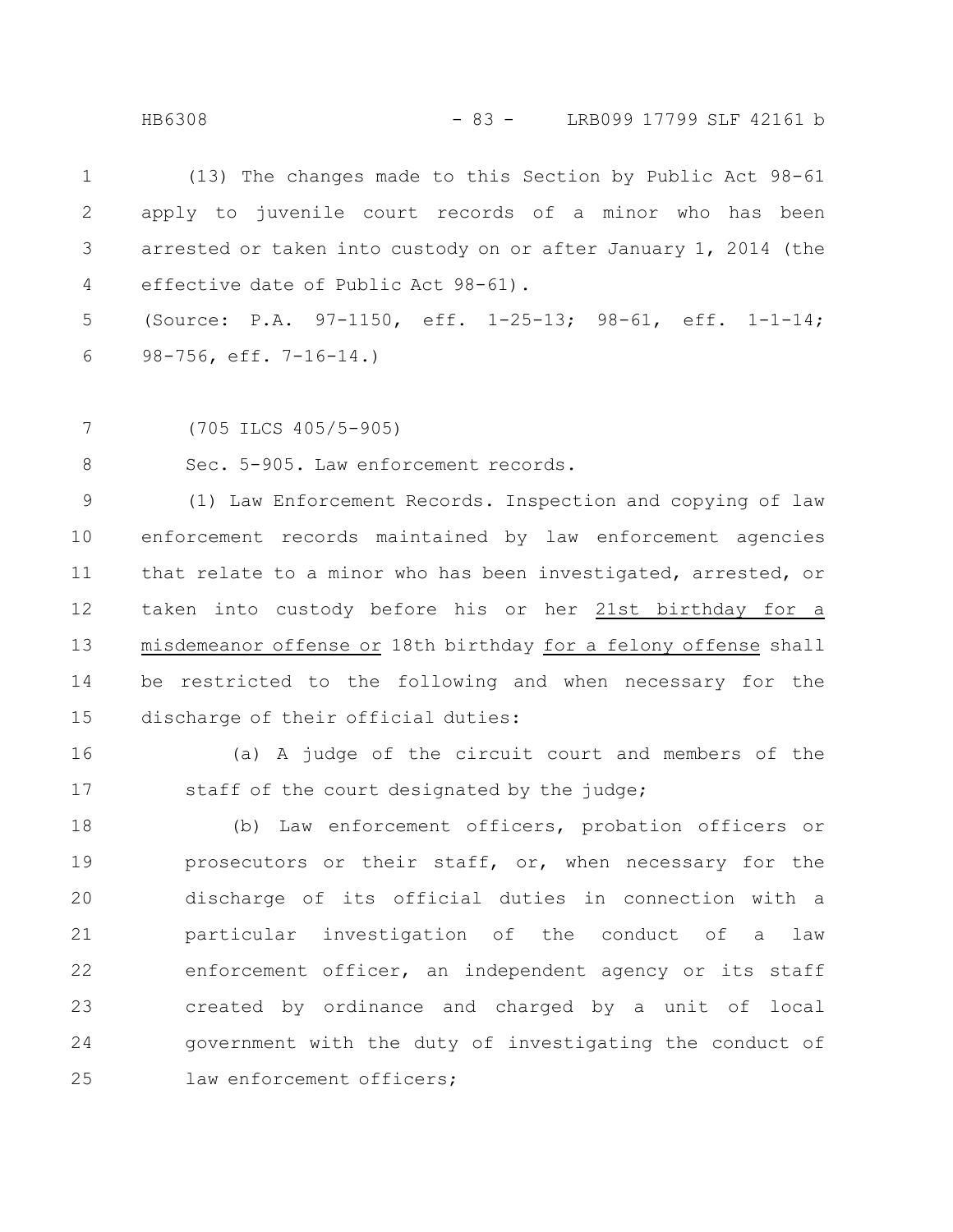(c) The minor, the minor's parents or legal guardian and their attorneys, but only when the juvenile has been charged with an offense; 1 2 3

4

5

(d) Adult and Juvenile Prisoner Review Boards;

(e) Authorized military personnel;

(f) Persons engaged in bona fide research, with the permission of the judge of juvenile court and the chief executive of the agency that prepared the particular recording: provided that publication of such research results in no disclosure of a minor's identity and protects the confidentiality of the record; 6 7 8 9 10 11

(g) Individuals responsible for supervising or providing temporary or permanent care and custody of minors pursuant to orders of the juvenile court or directives from officials of the Department of Children and Family Services or the Department of Human Services who certify in writing that the information will not be disclosed to any other party except as provided under law or order of court; 12 13 14 15 16 17 18

(h) The appropriate school official only if the agency or officer believes that there is an imminent threat of physical harm to students, school personnel, or others who are present in the school or on school grounds. 19 20 21 22

(A) Inspection and copying shall be limited to law enforcement records transmitted to the appropriate school official or officials whom the school has determined to have a legitimate educational or safety 23 24 25 26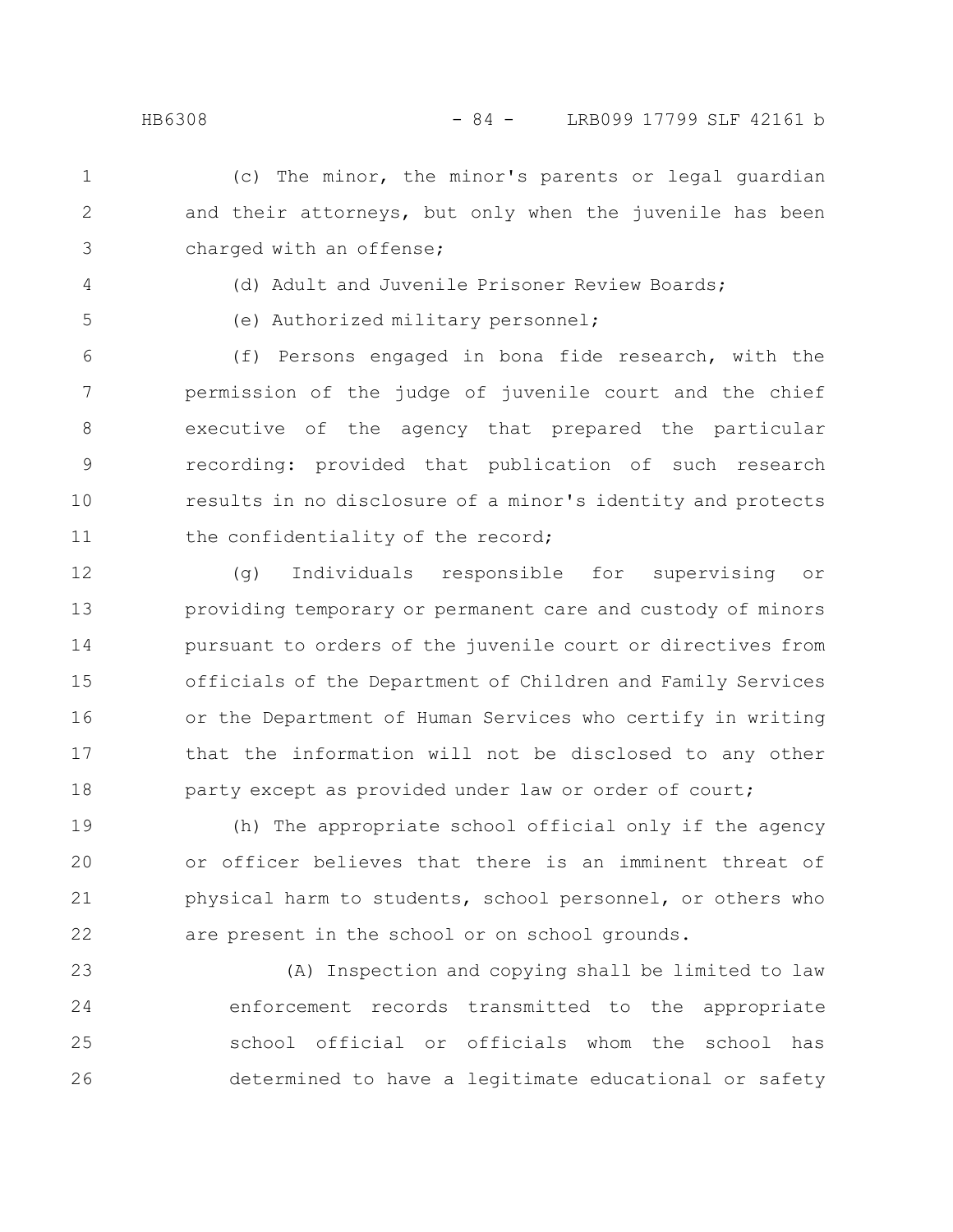interest by a local law enforcement agency under a reciprocal reporting system established and maintained between the school district and the local law enforcement agency under Section 10-20.14 of the School Code concerning a minor enrolled in a school within the school district who has been arrested or taken into custody for any of the following offenses: (i) any violation of Article 24 of the Criminal Code of 1961 or the Criminal Code of 2012; (ii) a violation of the Illinois Controlled Substances Act; 1 2 3 4 5 6 7 8 9 10 11

(iii) a violation of the Cannabis Control Act;

(iv) a forcible felony as defined in Section 2-8 of the Criminal Code of 1961 or the Criminal Code of 2012;

(v) a violation of the Methamphetamine Control and Community Protection Act; 16 17

(vi) a violation of Section 1-2 of the Harassing and Obscene Communications Act; 18 19

(vii) a violation of the Hazing Act; or

(viii) a violation of Section 12-1, 12-2, 12-3, 12-3.05, 12-3.1, 12-3.2, 12-3.4, 12-3.5, 12-5, 12-7.3, 12-7.4, 12-7.5, 25-1, or 25-5 of the Criminal Code of 1961 or the Criminal Code of 2012. The information derived from the law enforcement records shall be kept separate from and shall not 21 22 23 24 25 26

12

13

14

15

20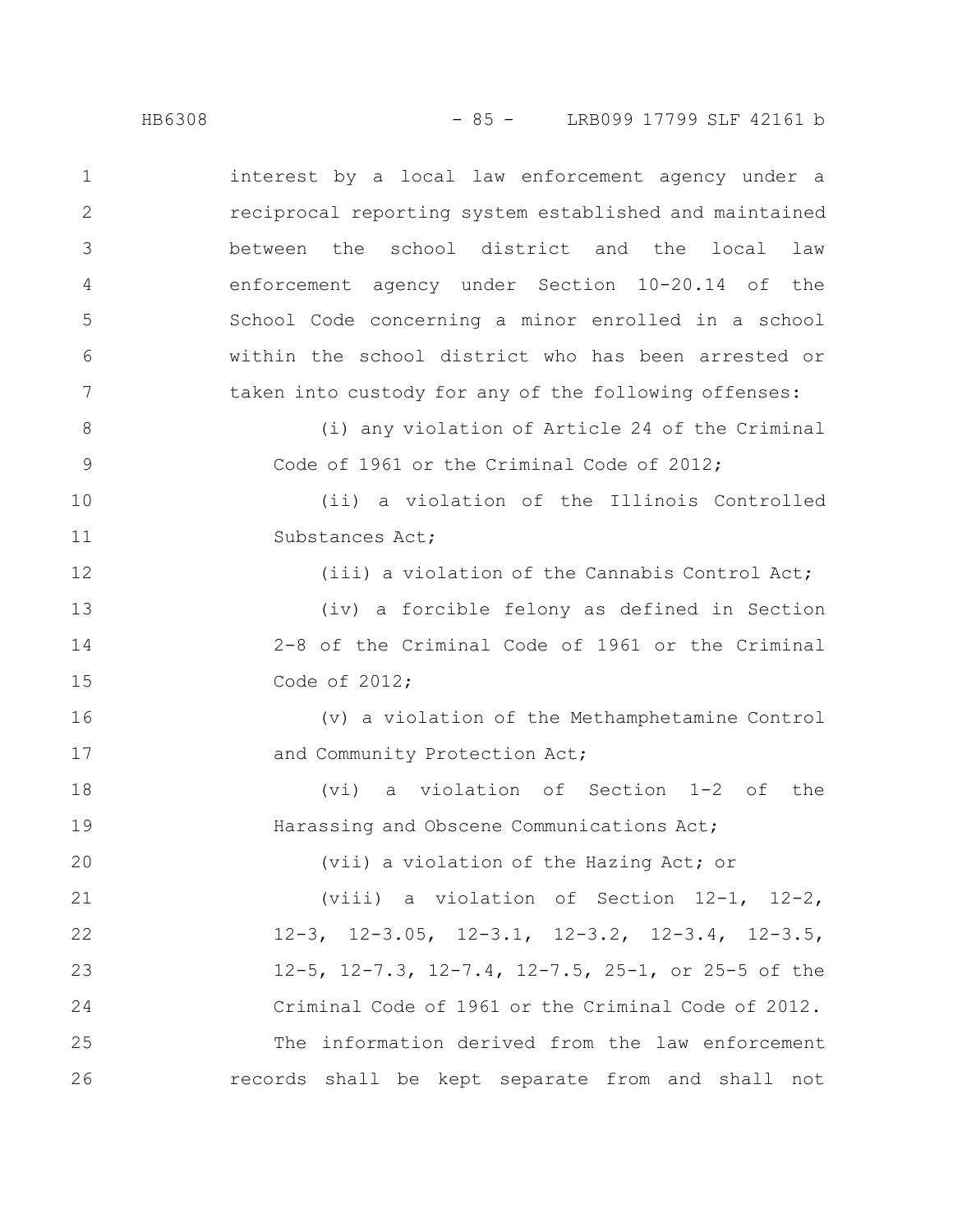become a part of the official school record of that child and shall not be a public record. The information shall be used solely by the appropriate school official or officials whom the school has determined to have a legitimate educational or safety interest to aid in the proper rehabilitation of the child and to protect the safety of students and employees in the school. If the designated law enforcement and school officials deem it to be in the best interest of the minor, the student may be referred to in-school or community based social services if those services are available. "Rehabilitation services" may include interventions by school support personnel, evaluation for eligibility for special education, referrals to community-based agencies such as youth services, behavioral healthcare service providers, drug and alcohol prevention or treatment programs, and other interventions as deemed appropriate for the student. 1 2 3 4 5 6 7 8 9 10 11 12 13 14 15 16 17 18

(B) Any information provided to appropriate school officials whom the school has determined to have a legitimate educational or safety interest by local law enforcement officials about a minor who is the subject of a current police investigation that is directly related to school safety shall consist of oral information only, and not written law enforcement records, and shall be used solely by the appropriate 19 20 21 22 23 24 25 26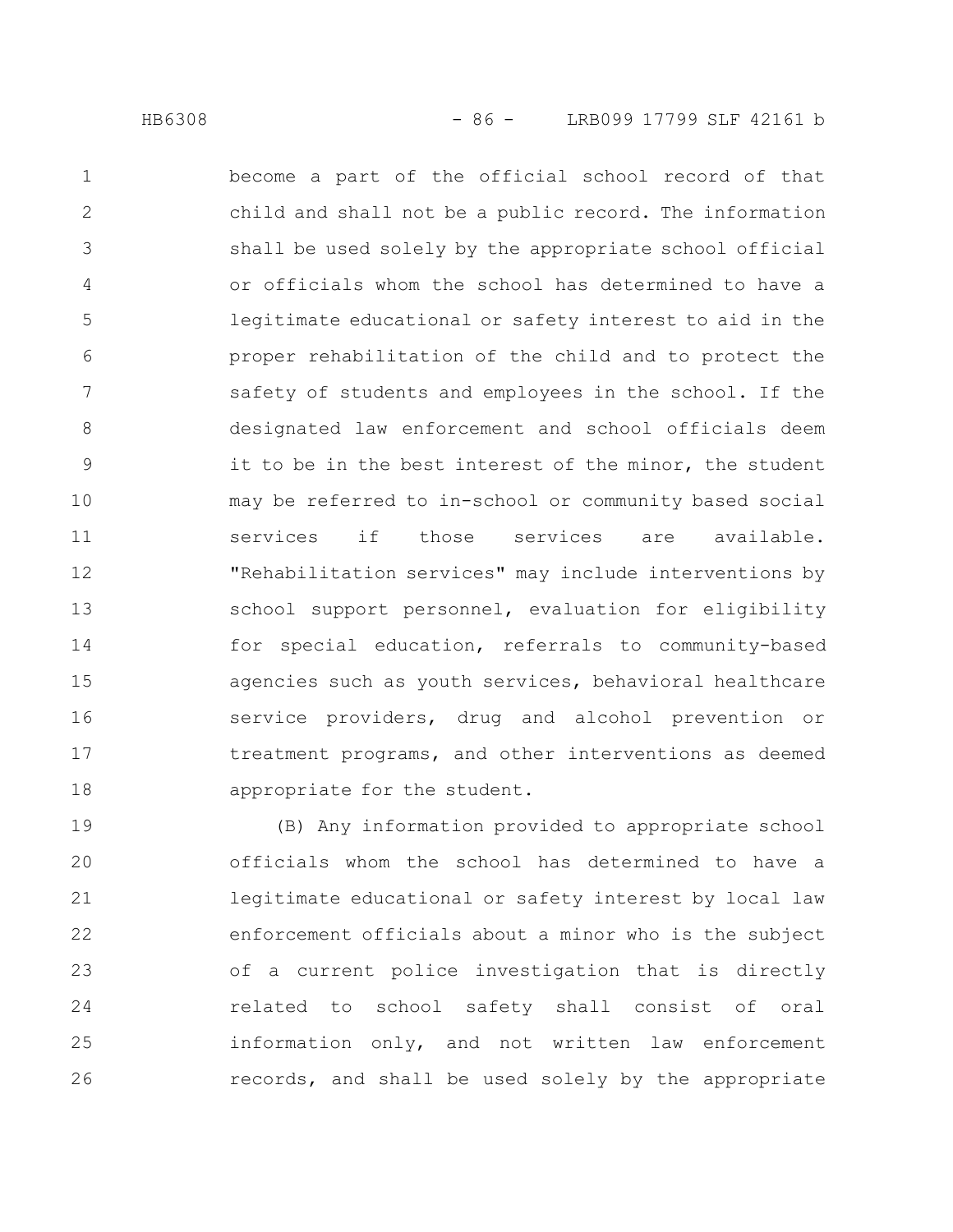school official or officials to protect the safety of students and employees in the school and aid in the proper rehabilitation of the child. The information derived orally from the local law enforcement officials shall be kept separate from and shall not become a part of the official school record of the child and shall not be a public record. This limitation on the use of information about a minor who is the subject of a current police investigation shall in no way limit the use of this information by prosecutors in pursuing criminal charges arising out of the information disclosed during a police investigation of the minor. For purposes of this paragraph, "investigation" means an official systematic inquiry by a law enforcement agency into actual or suspected criminal activity; 1 2 3 4 5 6 7 8 9 10 11 12 13 14 15 16

(i) The president of a park district. Inspection and copying shall be limited to law enforcement records transmitted to the president of the park district by the Illinois State Police under Section 8-23 of the Park District Code or Section 16a-5 of the Chicago Park District Act concerning a person who is seeking employment with that park district and who has been adjudicated a juvenile delinquent for any of the offenses listed in subsection (c) of Section 8-23 of the Park District Code or subsection (c) of Section 16a-5 of the Chicago Park District Act. 17 18 19 20 21 22 23 24 25 26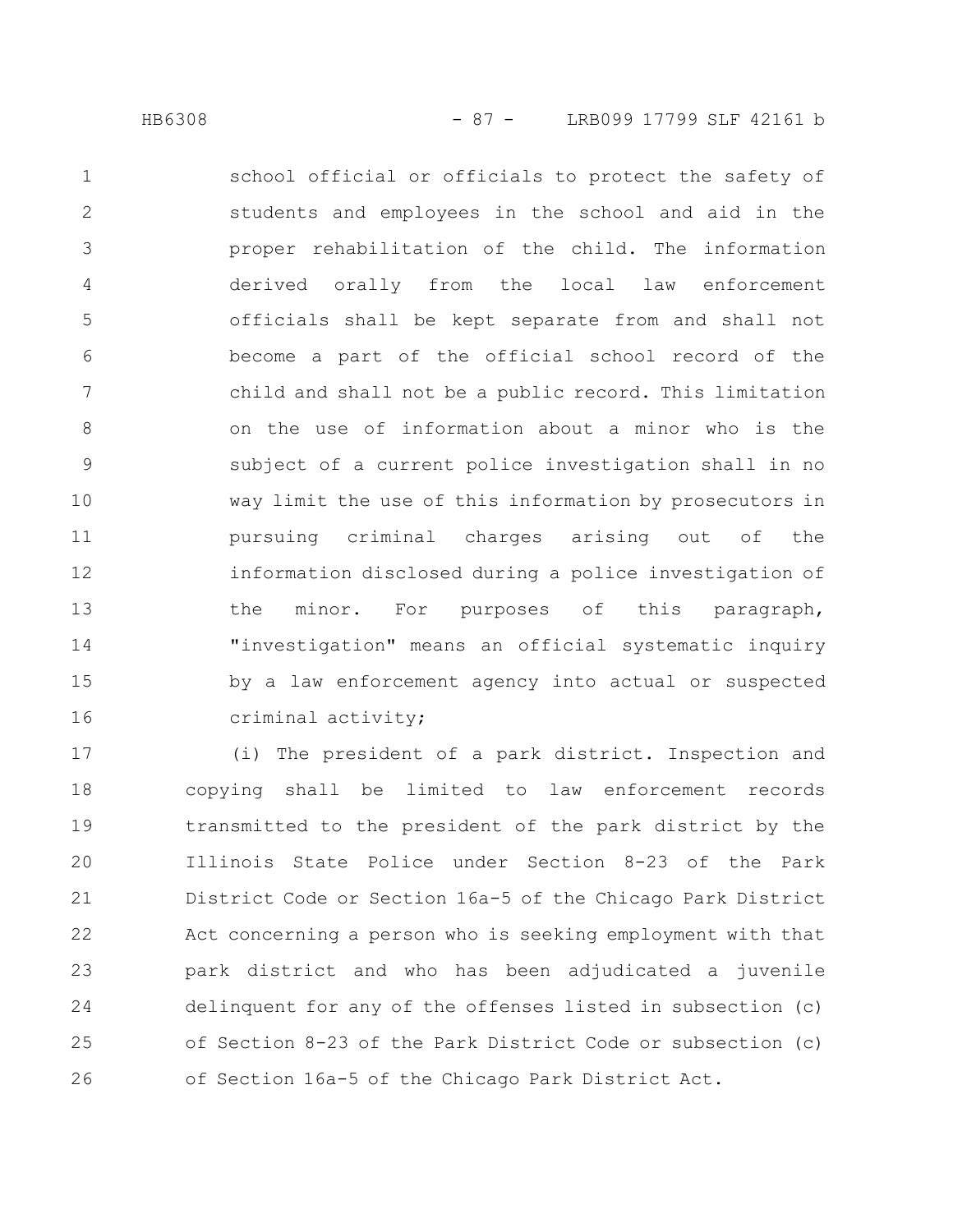HB6308 - 88 - LRB099 17799 SLF 42161 b

(2) Information identifying victims and alleged victims of sex offenses, shall not be disclosed or open to public inspection under any circumstances. Nothing in this Section shall prohibit the victim or alleged victim of any sex offense from voluntarily disclosing his or her identity. 1 2 3 4 5

(2.5) If the minor is a victim of aggravated battery, battery, attempted first degree murder, or other non-sexual violent offense, the identity of the victim may be disclosed to appropriate school officials, for the purpose of preventing foreseeable future violence involving minors, by a local law enforcement agency pursuant to an agreement established between the school district and a local law enforcement agency subject to the approval by the presiding judge of the juvenile court. 6 7 8 9 10 11 12 13 14

(3) Relevant information, reports and records shall be made available to the Department of Juvenile Justice when a juvenile offender has been placed in the custody of the Department of Juvenile Justice. 15 16 17 18

(4) Nothing in this Section shall prohibit the inspection or disclosure to victims and witnesses of photographs contained in the records of law enforcement agencies when the inspection or disclosure is conducted in the presence of a law enforcement officer for purposes of identification or apprehension of any person in the course of any criminal investigation or prosecution. 19 20 21 22 23 24 25

26

(5) The records of law enforcement officers, or of an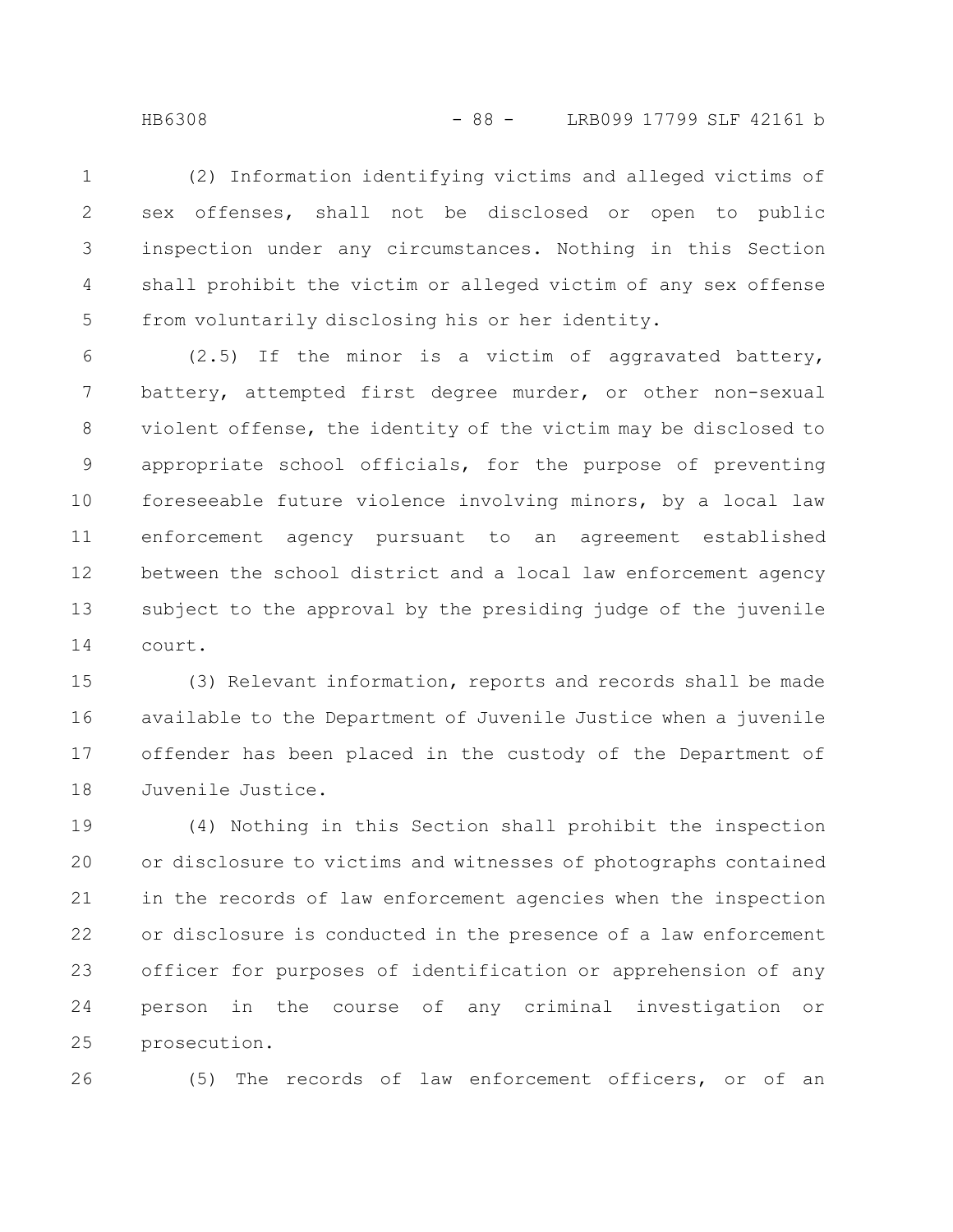independent agency created by ordinance and charged by a unit of local government with the duty of investigating the conduct of law enforcement officers, concerning all minors under 21 18 years of age must be maintained separate from the records of adults and may not be open to public inspection or their contents disclosed to the public except by order of the court or when the institution of criminal proceedings has been permitted under Section 5-130 or 5-805 or required under Section 5-130 or 5-805 or such a person has been convicted of a crime and is the subject of pre-sentence investigation or when provided by law. 1 2 3 4 5 6 7 8 9 10 11

(6) Except as otherwise provided in this subsection (6), law enforcement officers, and personnel of an independent agency created by ordinance and charged by a unit of local government with the duty of investigating the conduct of law enforcement officers, may not disclose the identity of any minor in releasing information to the general public as to the arrest, investigation or disposition of any case involving a minor. Any victim or parent or legal guardian of a victim may petition the court to disclose the name and address of the minor and the minor's parents or legal guardian, or both. Upon a finding by clear and convincing evidence that the disclosure is either necessary for the victim to pursue a civil remedy against the minor or the minor's parents or legal guardian, or both, or to protect the victim's person or property from the minor, then the court may order the disclosure of the 12 13 14 15 16 17 18 19 20 21 22 23 24 25 26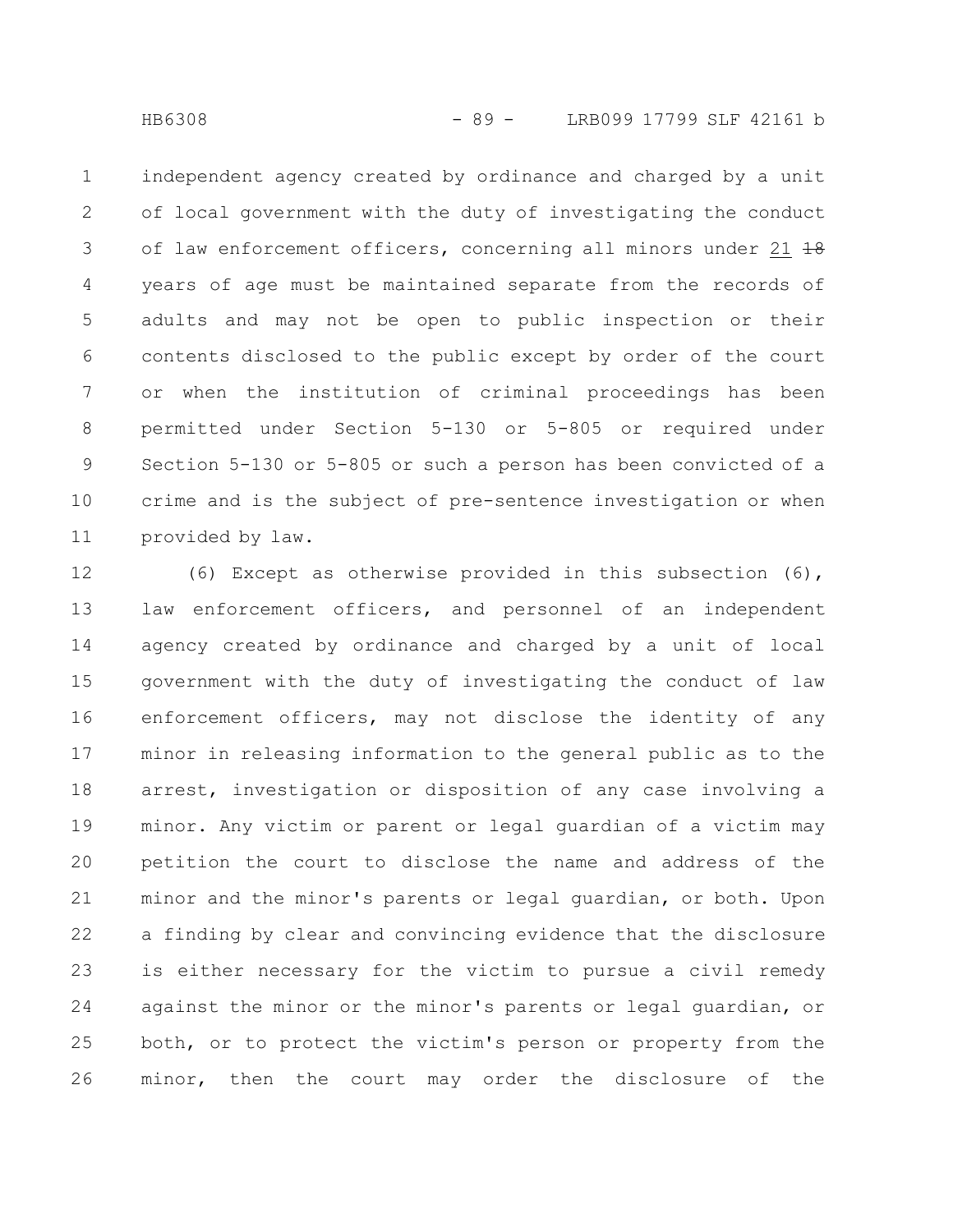information to the victim or to the parent or legal guardian of the victim only for the purpose of the victim pursuing a civil remedy against the minor or the minor's parents or legal guardian, or both, or to protect the victim's person or property from the minor. 1 2 3 4 5

(7) Nothing contained in this Section shall prohibit law enforcement agencies when acting in their official capacity from communicating with each other by letter, memorandum, teletype or intelligence alert bulletin or other means the identity or other relevant information pertaining to a person under 21 years of age for a misdemeanor offense or 18 years of age for a felony offense. The information provided under this subsection (7) shall remain confidential and shall not be publicly disclosed, except as otherwise allowed by law. 6 7 8 9 10 11 12 13 14

(8) No person shall disclose information under this Section except when acting in his or her official capacity and as provided by law or order of court. 15 16 17

(9) The changes made to this Section by Public Act 98-61 apply to law enforcement records of a minor who has been arrested or taken into custody on or after January 1, 2014 (the effective date of Public Act 98-61). 18 19 20 21

(Source: P.A. 98-61, eff. 1-1-14; 98-756, eff. 7-16-14; 99-298, eff. 8-6-15.) 22 23

(705 ILCS 405/5-915) 24

Sec. 5-915. Expungement of juvenile law enforcement and 25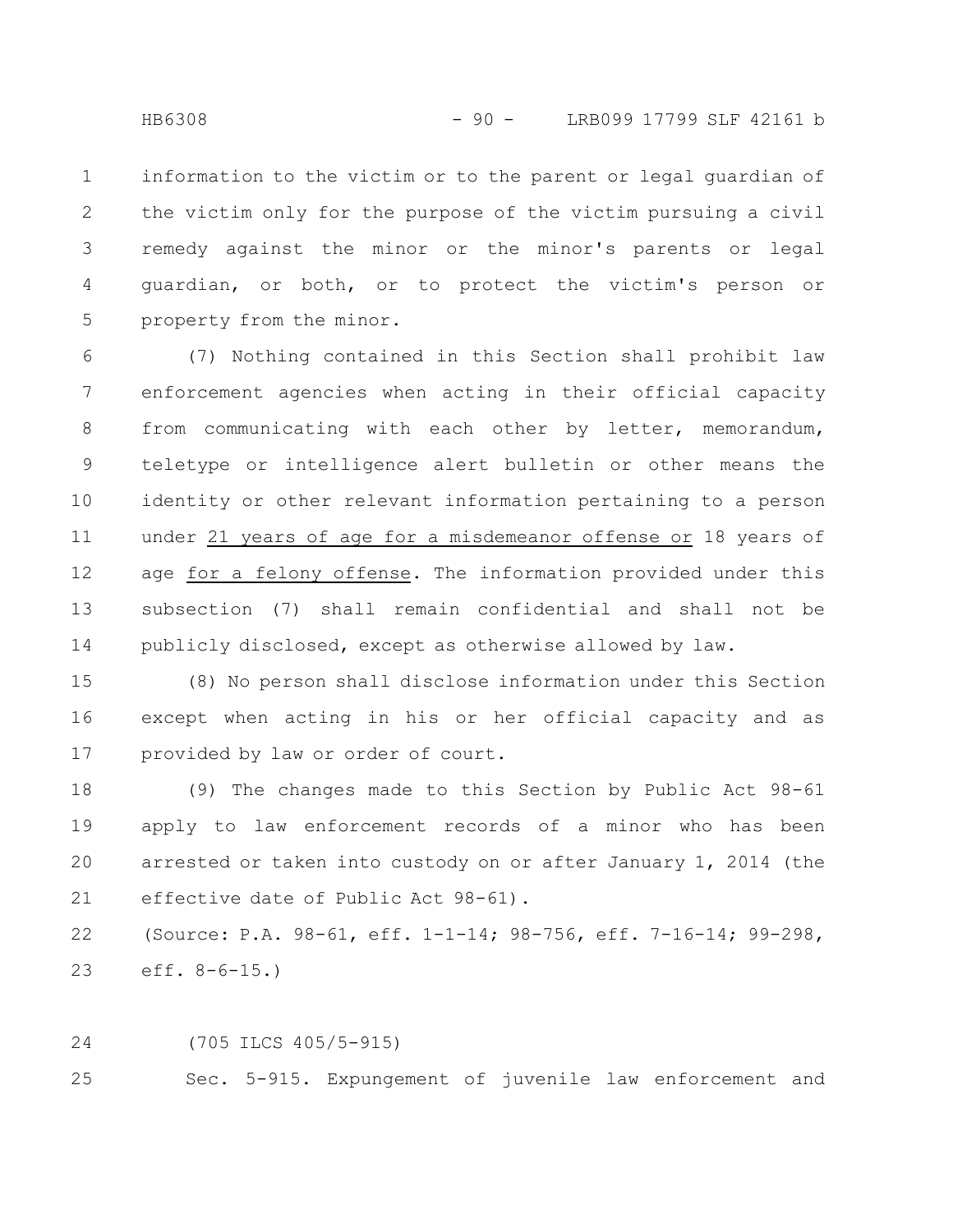court records. 1

2

(0.05) For purposes of this Section and Section 5-622:

"Expunge" means to physically destroy the records and to obliterate the minor's name from any official index or public record, or both. Nothing in this Act shall require the physical destruction of the internal office records, files, or databases maintained by a State's Attorney's Office or other prosecutor. 3 4 5 6 7 8

"Law enforcement record" includes but is not limited to records of arrest, station adjustments, fingerprints, probation adjustments, the issuance of a notice to appear, or any other records maintained by a law enforcement agency relating to a minor suspected of committing an offense. 9 10 11 12 13

(1) Whenever any person has attained the age of 18 or whenever all juvenile court proceedings relating to that person have been terminated, whichever is later, the person may petition the court to expunge law enforcement records relating to incidents under this Act occurring before the filing date of his or her petition his or her 18th birthday or his or her juvenile court records, or both, but only in the following circumstances: 14 15 16 17 18 19 20 21

22

23

24

(a) the minor was arrested and no petition for delinquency was filed with the clerk of the circuit court; or

(b) the minor was charged with an offense and was found not delinquent of that offense; or 25 26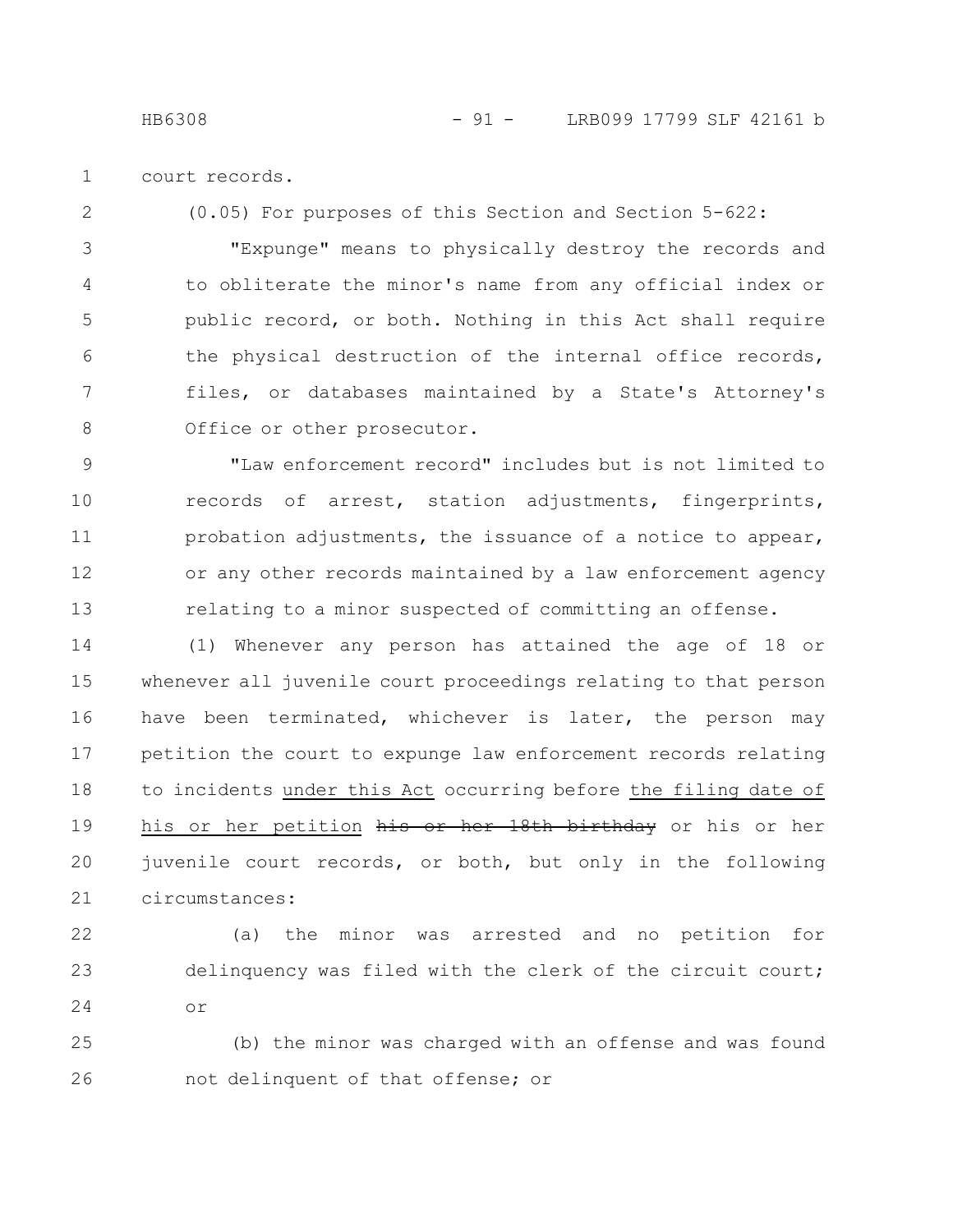- (c) the minor was placed under supervision pursuant to Section 5-615, and the order of supervision has since been successfully terminated; or 1 2 3
- (d) the minor was adjudicated for an offense which would be a Class B misdemeanor, Class C misdemeanor, or a petty or business offense if committed by an adult. 4 5 6
- (1.5) Commencing 180 days after the effective date of this amendatory Act of the 98th General Assembly, the Department of State Police shall automatically expunge, on or before January 1 of each year, a person's law enforcement records relating to incidents occurring before his or her 21st birthday for a misdemeanor offense or 18th birthday for a felony offense in the Department's possession or control and which contains the final disposition which pertain to the person when arrested as a minor if: 7 8 9 10 11 12 13 14 15
- (a) the minor was arrested for an eligible offense and no petition for delinquency was filed with the clerk of the circuit court; and 16 17 18
- (b) the person attained the age of 21 years for a misdemeanor offense or 18 years for a felony offense during the last calendar year; and 19 20 21
- (c) since the date of the minor's most recent arrest, at least 6 months have elapsed without an additional arrest, filing of a petition for delinquency whether related or not to a previous arrest, or filing of charges not initiated by arrest. 22 23 24 25 26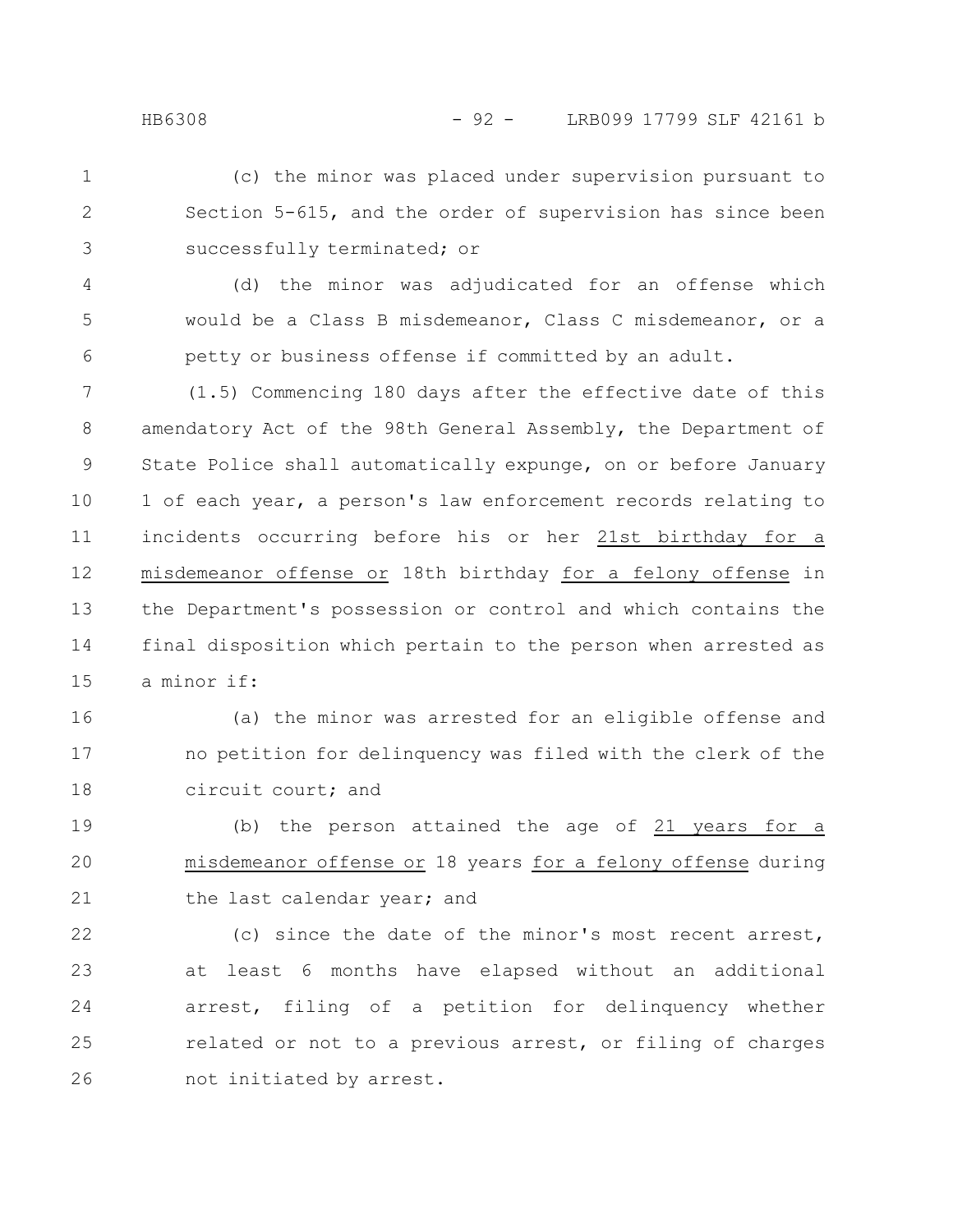The Department of State Police shall allow a person to use the Access and Review process, established in the Department of State Police, for verifying that his or her law enforcement records relating to incidents occurring before his or her 18th birthday eligible under this subsection have been expunged as provided in this subsection. 1 2 3 4 5 6

The Department of State Police shall provide by rule the process for access, review, and automatic expungement. 7 8

(1.6) Commencing on the effective date of this amendatory Act of the 98th General Assembly, a person whose law enforcement records are not subject to subsection (1.5) of this Section and who has attained the age of 21 years for a misdemeanor offense or 18 years for a felony offense may use the Access and Review process, established in the Department of State Police, for verifying his or her law enforcement records relating to incidents occurring before his or her 18th birthday in the Department's possession or control which pertain to the person when arrested as a minor, if the incident occurred no earlier than 30 years before the effective date of this amendatory Act of the 98th General Assembly. If the person identifies a law enforcement record of an eligible offense that meets the requirements of this subsection, paragraphs (a) and (c) of subsection (1.5) of this Section, and all juvenile court proceedings related to the person have been terminated, the person may file a Request for Expungement of Juvenile Law Enforcement Records, in the form and manner prescribed by the 9 10 11 12 13 14 15 16 17 18 19 20 21 22 23 24 25 26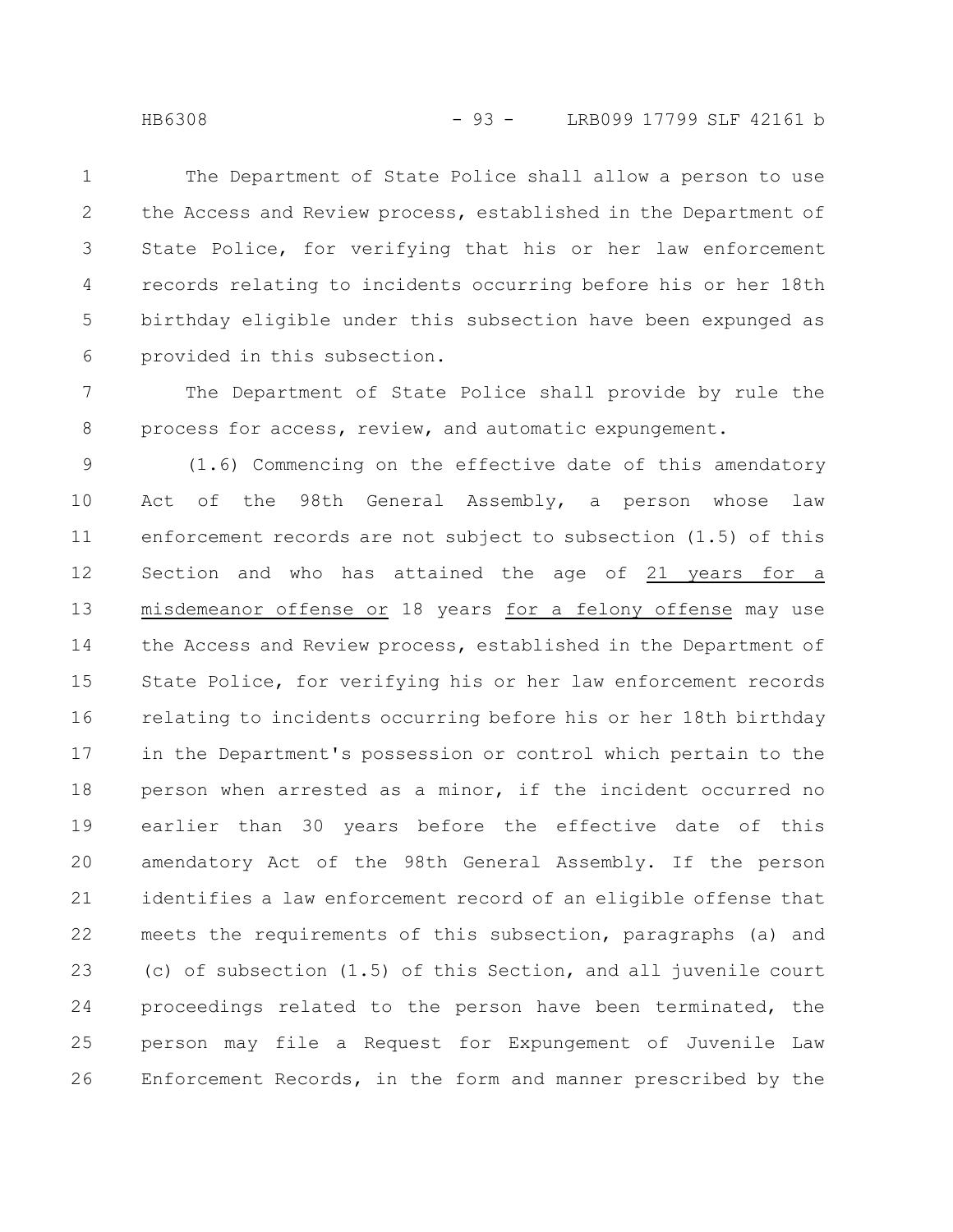Department of State Police, with the Department and the Department shall consider expungement of the record as otherwise provided for automatic expungement under subsection (1.5) of this Section. The person shall provide notice and a copy of the Request for Expungement of Juvenile Law Enforcement Records to the arresting agency, prosecutor charged with the prosecution of the minor, or the State's Attorney of the county that prosecuted the minor. The Department of State Police shall provide by rule the process for access, review, and Request for Expungement of Juvenile Law Enforcement Records. 1 2 3 4 5 6 7 8 9 10

(1.7) Nothing in subsections (1.5) and (1.6) of this Section precludes a person from filing a petition under subsection (1) for expungement of records subject to automatic expungement under subsection (1.5) or (1.6) of this Section. 11 12 13 14

 $(1.8)$  For the purposes of subsections  $(1.5)$  and  $(1.6)$  of this Section, "eligible offense" means records relating to an arrest or incident occurring before the person's 21st birthday for a misdemeanor offense or 18th birthday for a felony offense that if committed by an adult is not an offense classified as a Class 2 felony or higher offense, an offense under Article 11 of the Criminal Code of 1961 or the Criminal Code of 2012, or an offense under Section 12-13, 12-14, 12-14.1, 12-15, or 12-16 of the Criminal Code of 1961. 15 16 17 18 19 20 21 22 23

(2) Any person may petition the court to expunge all law enforcement records relating to any incidents occurring before his or her 21st birthday for a misdemeanor offense or 18th 24 25 26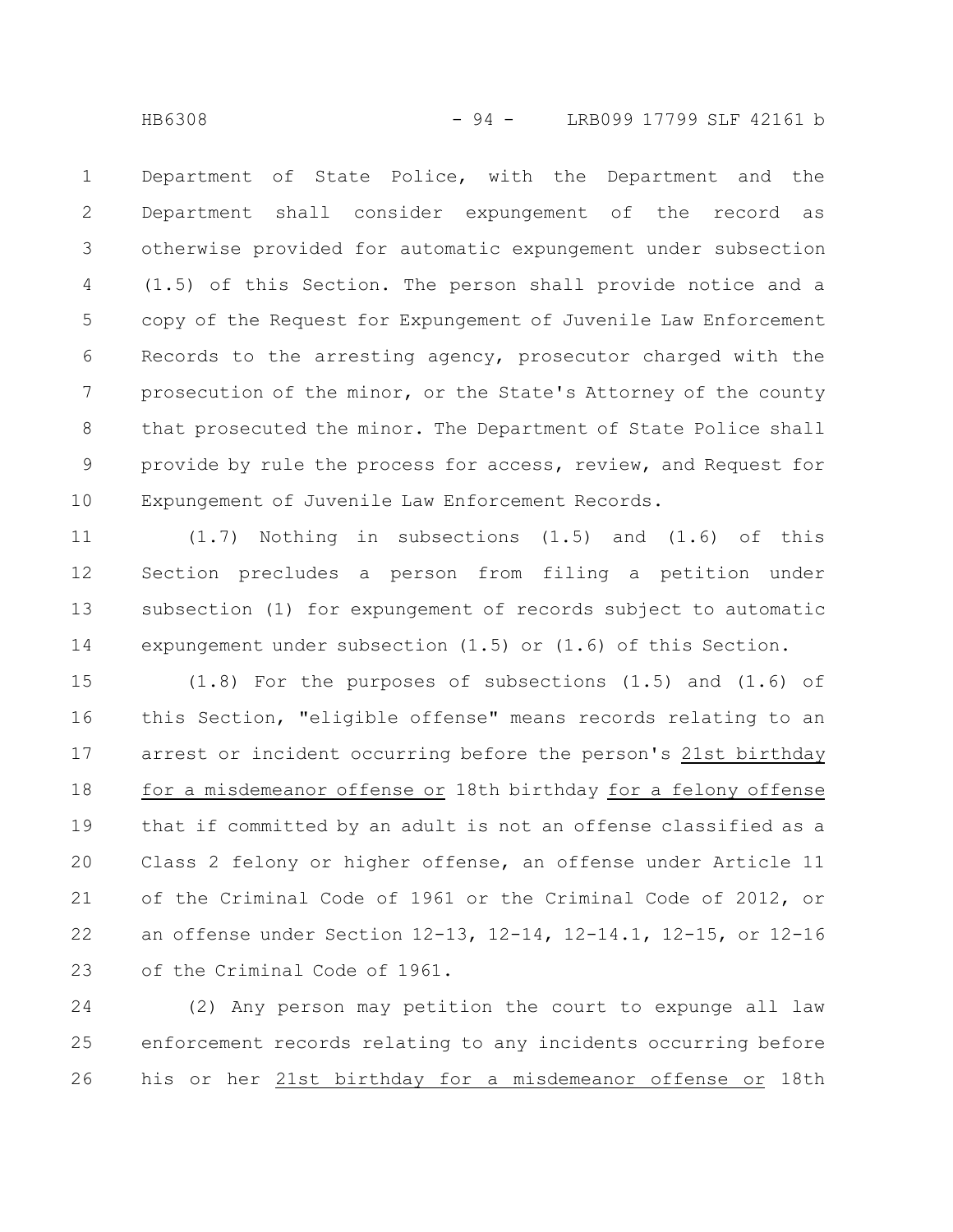birthday for a felony offense which did not result in proceedings in criminal court and all juvenile court records with respect to any adjudications except those based upon first degree murder and sex offenses which would be felonies if committed by an adult, if the person for whom expungement is sought has had no convictions for any crime since his or her 21st birthday for a misdemeanor offense or 18th birthday for a felony offense and: 1 2 3 4 5 6 7 8

9

(a) has attained the age of 21 years; or

(b) 5 years have elapsed since all juvenile court proceedings relating to him or her have been terminated or his or her commitment to the Department of Juvenile Justice pursuant to this Act has been terminated; 10 11 12 13

whichever is later of (a) or (b). Nothing in this Section 5-915 precludes a minor from obtaining expungement under Section 5-622. 14 15 16

(2.5) If a minor is arrested and no petition for delinquency is filed with the clerk of the circuit court as provided in paragraph (a) of subsection (1) at the time the minor is released from custody, the youth officer, if applicable, or other designated person from the arresting agency, shall notify verbally and in writing to the minor or the minor's parents or guardians that if the State's Attorney does not file a petition for delinquency, the minor has a right to petition to have his or her arrest record expunged when the minor attains the age of 18 or when all juvenile court 17 18 19 20 21 22 23 24 25 26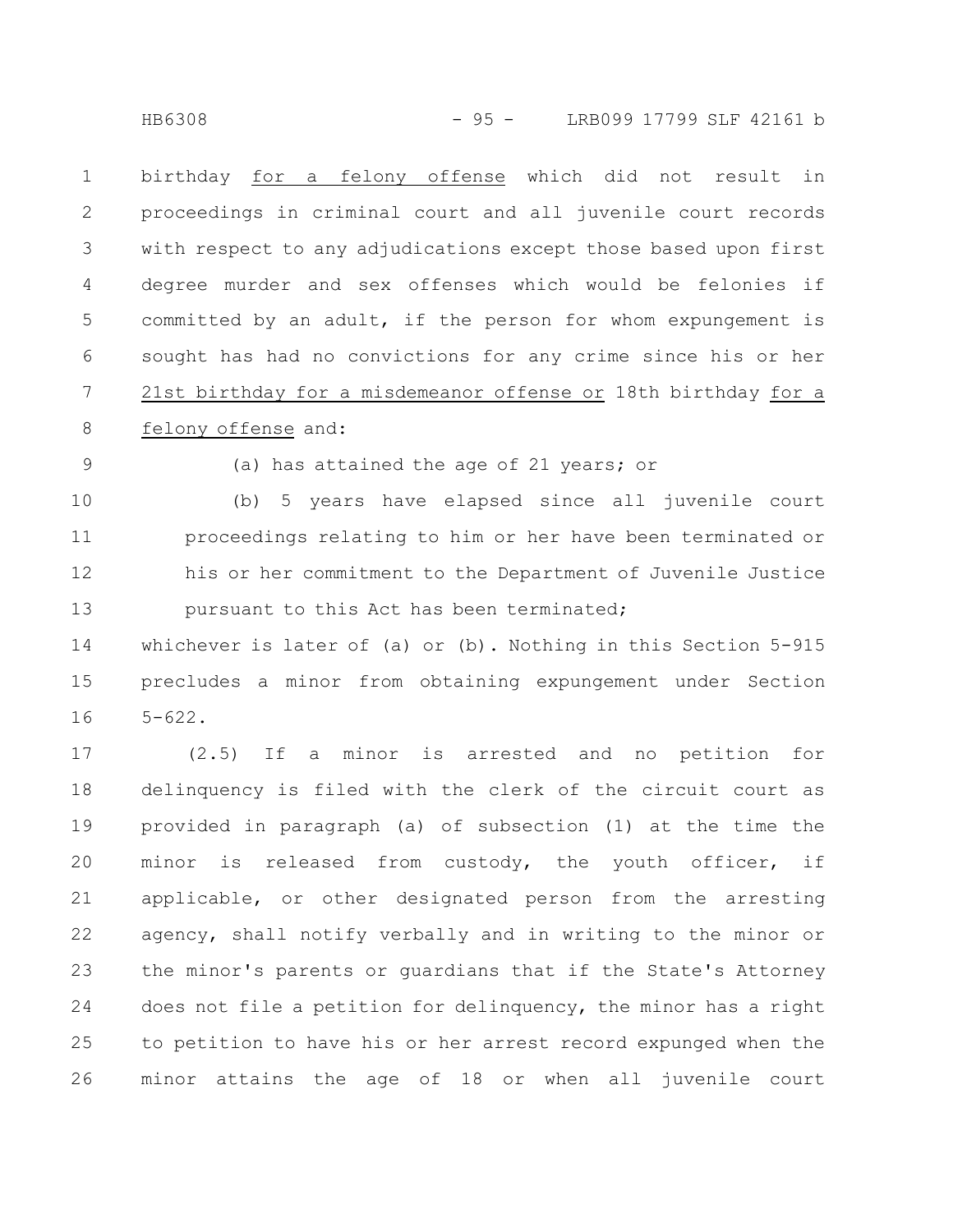proceedings relating to that minor have been terminated and that unless a petition to expunge is filed, the minor shall have an arrest record and shall provide the minor and the minor's parents or guardians with an expungement information packet, including a petition to expunge juvenile records obtained from the clerk of the circuit court. 1 2 3 4 5 6

(2.6) If a minor is charged with an offense and is found not delinquent of that offense; or if a minor is placed under supervision under Section 5-615, and the order of supervision is successfully terminated; or if a minor is adjudicated for an offense that would be a Class B misdemeanor, a Class C misdemeanor, or a business or petty offense if committed by an adult; or if a minor has incidents occurring before his or her 21st birthday for a misdemeanor offense or 18th birthday for a felony offense that have not resulted in proceedings in criminal court, or resulted in proceedings in juvenile court, and the adjudications were not based upon first degree murder or sex offenses that would be felonies if committed by an adult; then at the time of sentencing or dismissal of the case, the judge shall inform the delinquent minor of his or her right to petition for expungement as provided by law, and the clerk of the circuit court shall provide an expungement information packet to the delinquent minor, written in plain language, including a petition for expungement, a sample of a completed petition, expungement instructions that shall include information informing the minor that (i) once the case is 7 8 9 10 11 12 13 14 15 16 17 18 19 20 21 22 23 24 25 26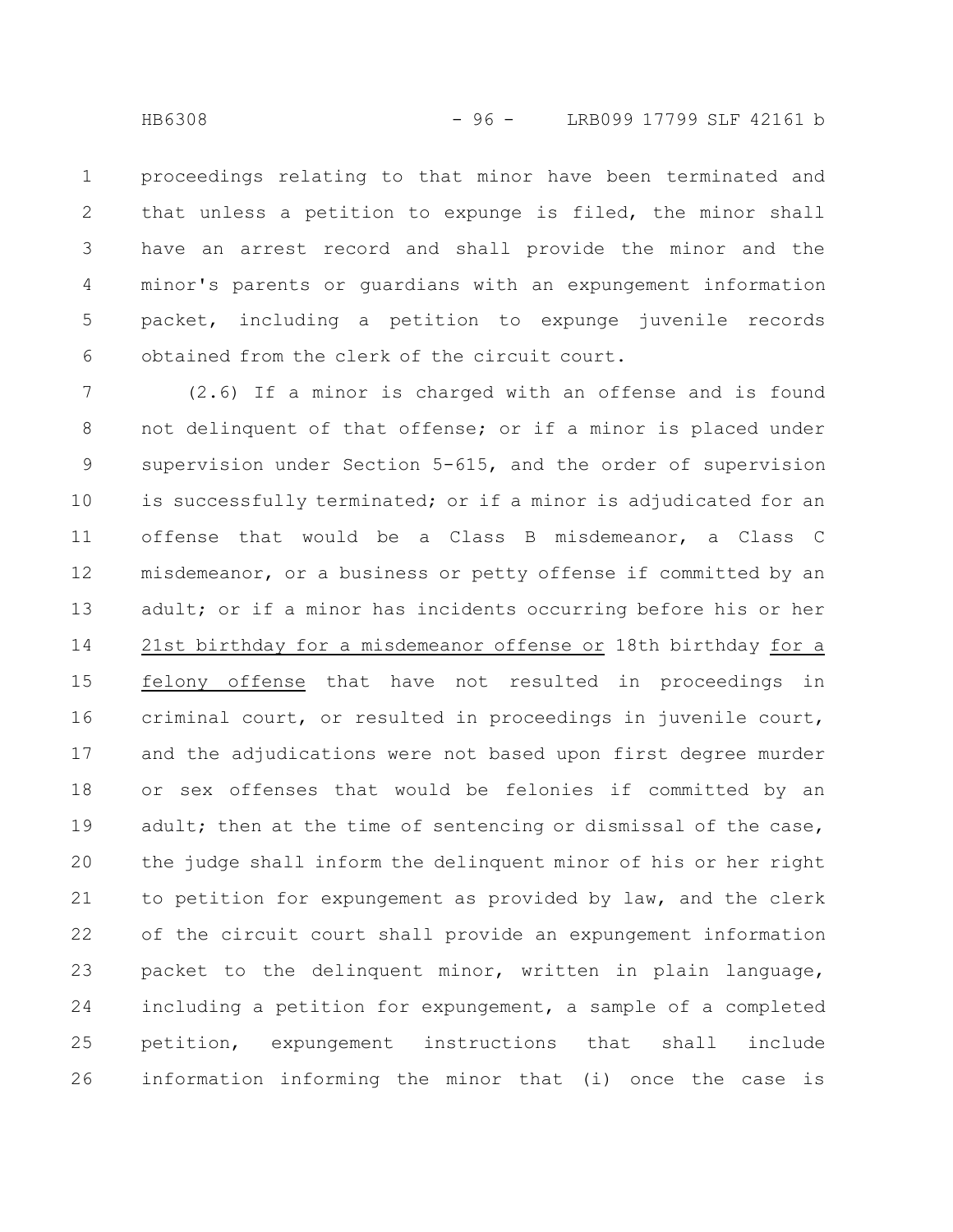expunged, it shall be treated as if it never occurred, (ii) he or she may apply to have petition fees waived, (iii) once he or she obtains an expungement, he or she may not be required to disclose that he or she had a juvenile record, and (iv) he or she may file the petition on his or her own or with the assistance of an attorney. The failure of the judge to inform the delinquent minor of his or her right to petition for expungement as provided by law does not create a substantive right, nor is that failure grounds for: (i) a reversal of an adjudication of delinquency, (ii) a new trial; or (iii) an appeal. 1 2 3 4 5 6 7 8 9 10 11

(2.7) For counties with a population over 3,000,000, the clerk of the circuit court shall send a "Notification of a Possible Right to Expungement" post card to the minor at the address last received by the clerk of the circuit court on the date that the minor attains the age of 21 for a misdemeanor offense or 18 for a felony offense based on the birthdate provided to the court by the minor or his or her guardian in cases under paragraphs  $(b)$ ,  $(c)$ , and  $(d)$  of subsection  $(1)$ ; and when the minor attains the age of 21 based on the birthdate provided to the court by the minor or his or her guardian in cases under subsection (2). 12 13 14 15 16 17 18 19 20 21 22

(2.8) The petition for expungement for subsection (1) may include multiple offenses on the same petition and shall be substantially in the following form: 23 24 25

IN THE CIRCUIT COURT OF ......, ILLINOIS 26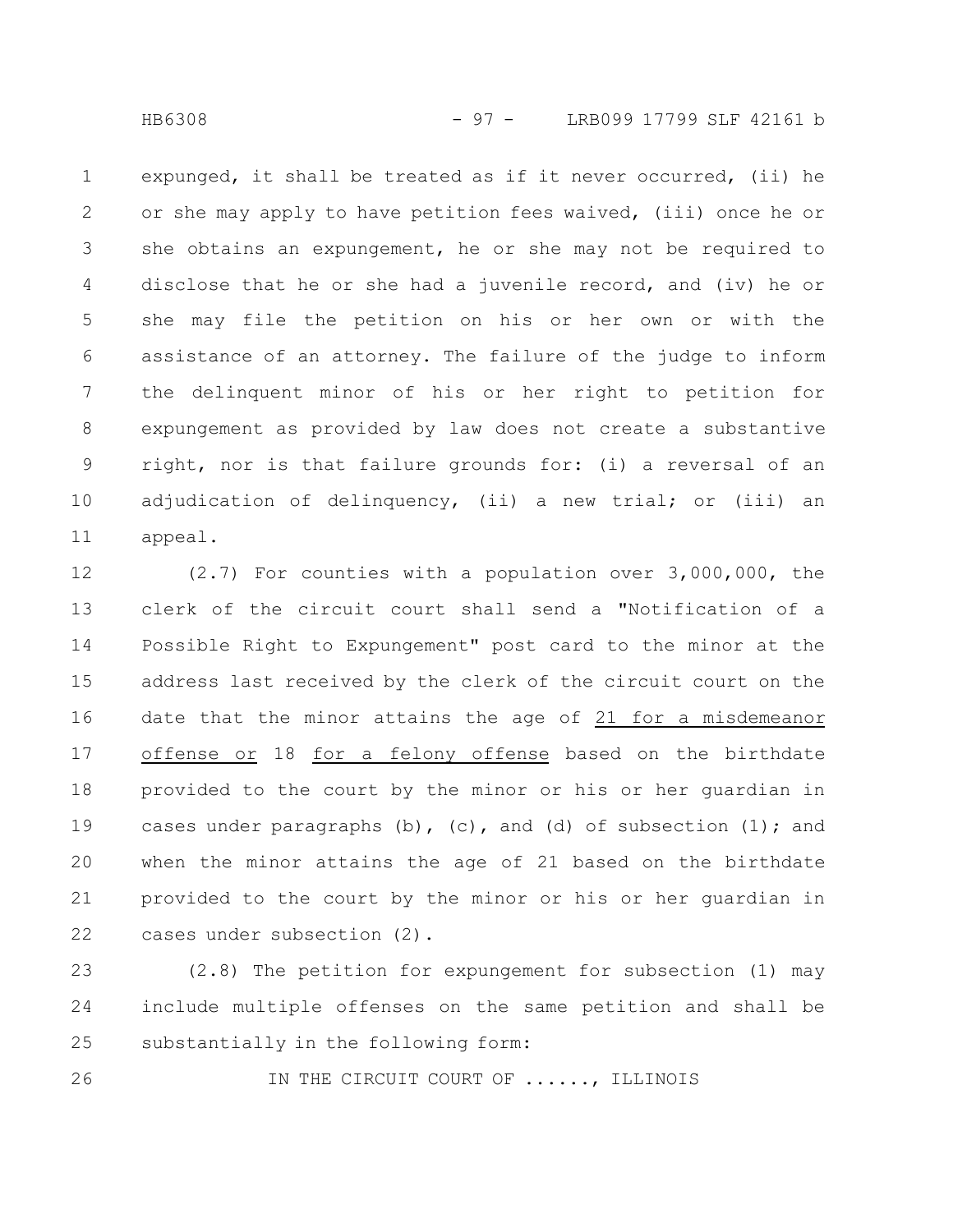| 1  | $\ldots \ldots$ . JUDICIAL CIRCUIT                              |
|----|-----------------------------------------------------------------|
| 2  | IN THE INTEREST OF ) NO.                                        |
| 3  | $\lambda$                                                       |
| 4  |                                                                 |
| 5  | . )                                                             |
| 6  | (Name of Petitioner)                                            |
|    |                                                                 |
| 7  | PETITION TO EXPUNGE JUVENILE RECORDS                            |
| 8  | (705 ILCS 405/5-915 (SUBSECTION 1))                             |
| 9  | Now comes , petitioner, and respectfully requests               |
| 10 | that this Honorable Court enter an order expunging all juvenile |
| 11 | law enforcement and court records of petitioner and in support  |
| 12 | thereof states that: Petitioner has attained the age of 18,     |
| 13 | his/her birth date being , or all Juvenile Court                |
| 14 | proceedings terminated as of , whichever occurred later.        |
| 15 | Petitioner was arrested on  by the  Police                      |
| 16 | Department for the offense or offenses of , and:                |
| 17 | (Check All That Apply:)                                         |
| 18 | () a. no petition or petitions were filed with the Clerk of     |
| 19 | the Circuit Court.                                              |
| 20 | () b. was charged with  and was found not delinquent of         |
| 21 | the offense or offenses.                                        |

HB6308 - 98 - LRB099 17799 SLF 42161 b

( ) c. a petition or petitions were filed and the petition or petitions were dismissed without a finding of delinquency on ..... 22 23 24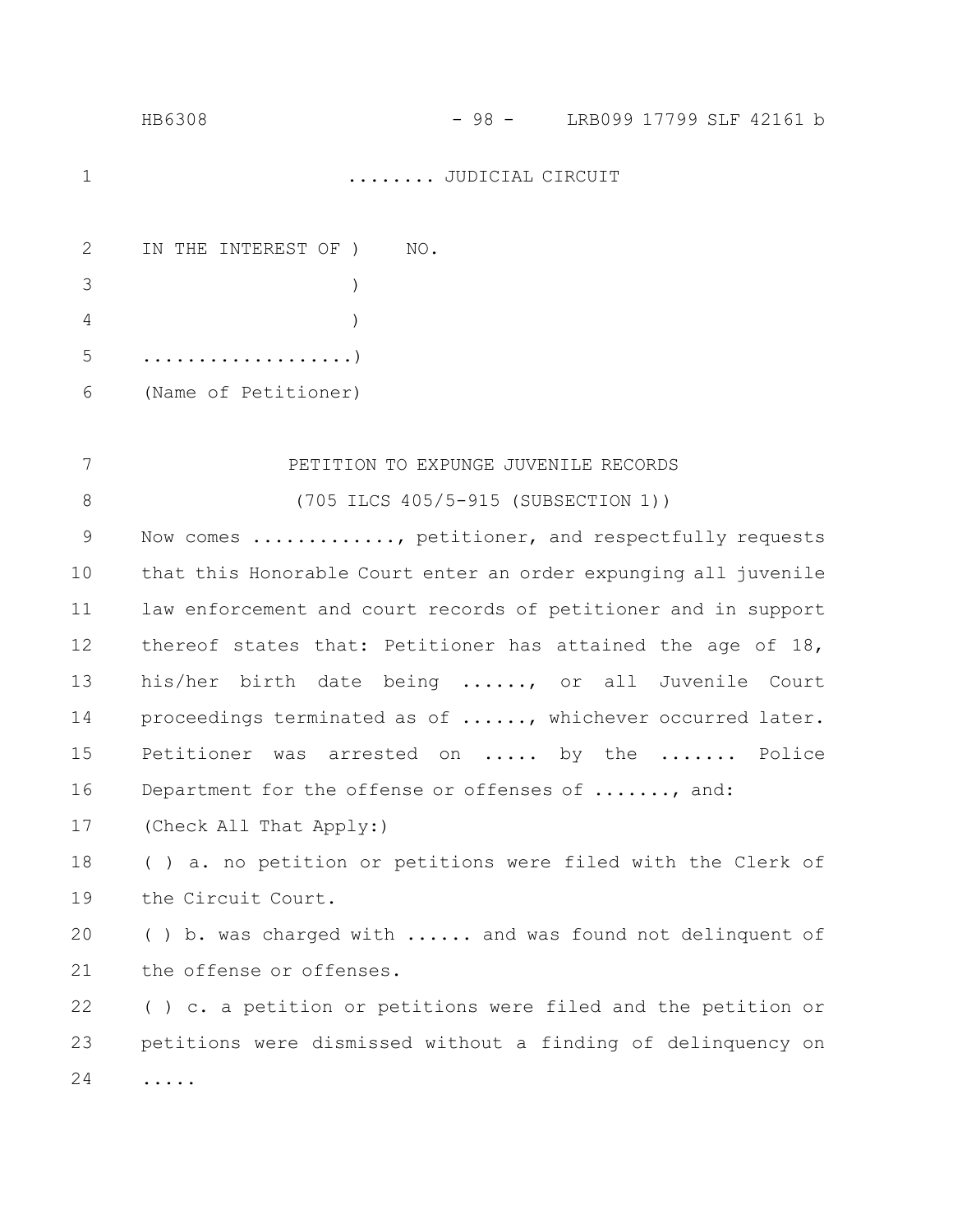( ) d. on ....... placed under supervision pursuant to Section 5-615 of the Juvenile Court Act of 1987 and such order of supervision successfully terminated on ....... 1 2 3

( ) e. was adjudicated for the offense or offenses, which would have been a Class B misdemeanor, a Class C misdemeanor, or a petty offense or business offense if committed by an adult. Petitioner .... has .... has not been arrested on charges in this or any county other than the charges listed above. If petitioner has been arrested on additional charges, please list the charges below: 4 5 6 7 8 9 10

Charge(s): ...... 11

Arresting Agency or Agencies: ........... 12

Disposition/Result: (choose from a. through e., above): ..... WHEREFORE, the petitioner respectfully requests this Honorable Court to (1) order all law enforcement agencies to expunge all records of petitioner to this incident or incidents, and (2) to order the Clerk of the Court to expunge all records concerning the petitioner regarding this incident or incidents. 13 14 15 16 17 18

|                             | 19 |
|-----------------------------|----|
| Petitioner (Signature)      | 20 |
|                             |    |
|                             | 21 |
| Petitioner's Street Address | 22 |
|                             |    |
| .                           | 23 |

.....................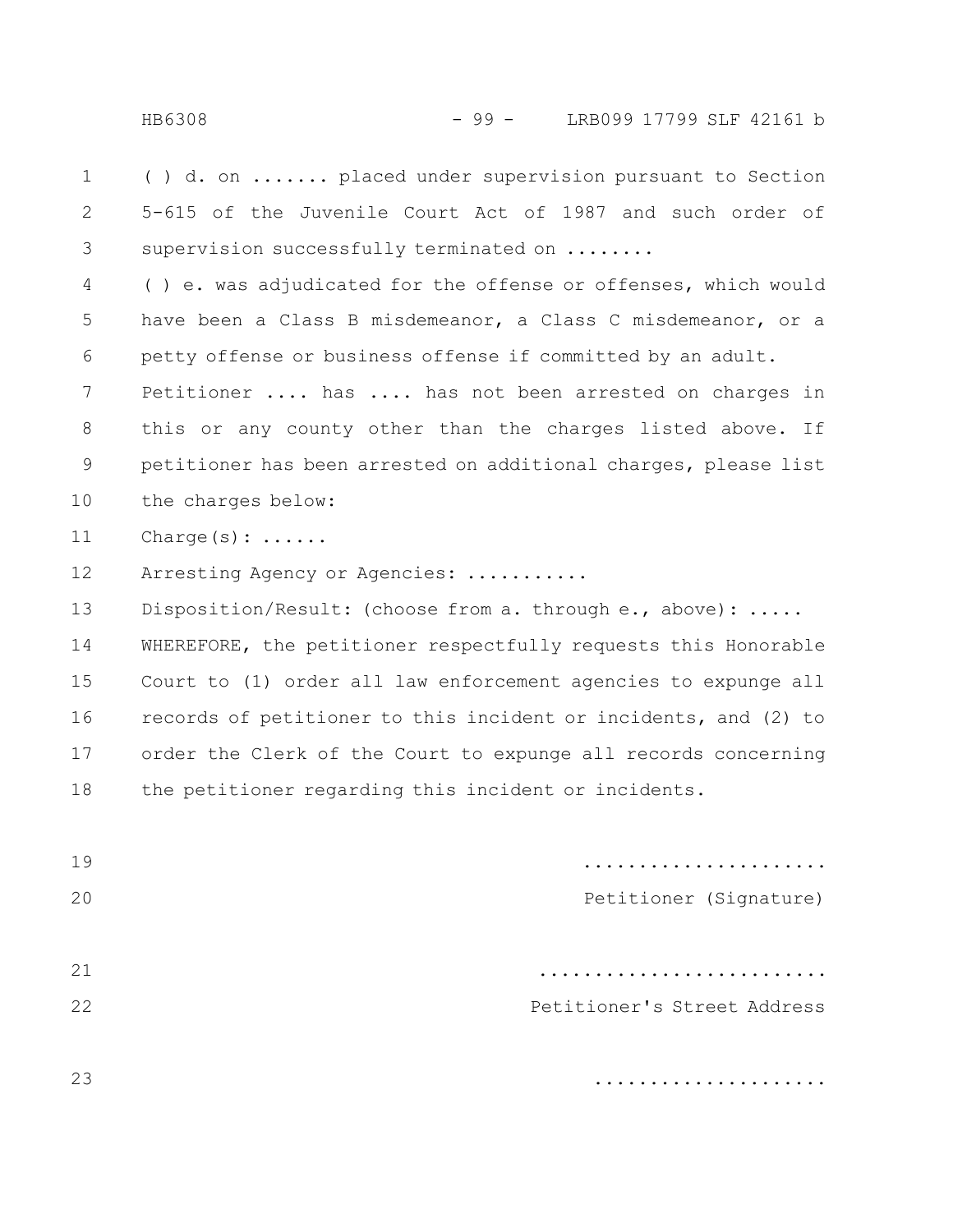|             | HB6308                                                       |  |  | $-100 -$ LRB099 17799 SLF 42161 b |  |
|-------------|--------------------------------------------------------------|--|--|-----------------------------------|--|
| $\mathbf 1$ |                                                              |  |  | City, State, Zip Code             |  |
| 2           |                                                              |  |  |                                   |  |
| 3           |                                                              |  |  | Petitioner's Telephone Number     |  |
| 4           | Pursuant to the penalties of perjury under the Code of Civil |  |  |                                   |  |
| 5           | Procedure, 735 ILCS 5/1-109, I hereby certify that the       |  |  |                                   |  |
| 6           | statements in this petition are true and correct, or on      |  |  |                                   |  |
| 7           | information and belief I believe the same to be true.        |  |  |                                   |  |
|             |                                                              |  |  |                                   |  |
| 8           |                                                              |  |  |                                   |  |
| $\mathsf 9$ |                                                              |  |  | Petitioner (Signature)            |  |
| 10          | The Petition for Expungement for subsection (2) shall be     |  |  |                                   |  |
| 11          | substantially in the following form:                         |  |  |                                   |  |
|             |                                                              |  |  |                                   |  |
| 12          | IN THE CIRCUIT COURT OF , ILLINOIS                           |  |  |                                   |  |
| 13          | JUDICIAL CIRCUIT                                             |  |  |                                   |  |
|             |                                                              |  |  |                                   |  |
| 14          | IN THE INTEREST OF )<br>NO.                                  |  |  |                                   |  |
| 15          |                                                              |  |  |                                   |  |
| 16          |                                                              |  |  |                                   |  |
| 17          | . )                                                          |  |  |                                   |  |
| 18          | (Name of Petitioner)                                         |  |  |                                   |  |
|             |                                                              |  |  |                                   |  |
| 19          | PETITION TO EXPUNGE JUVENILE RECORDS                         |  |  |                                   |  |
| 20          | (705 ILCS 405/5-915 (SUBSECTION 2))                          |  |  |                                   |  |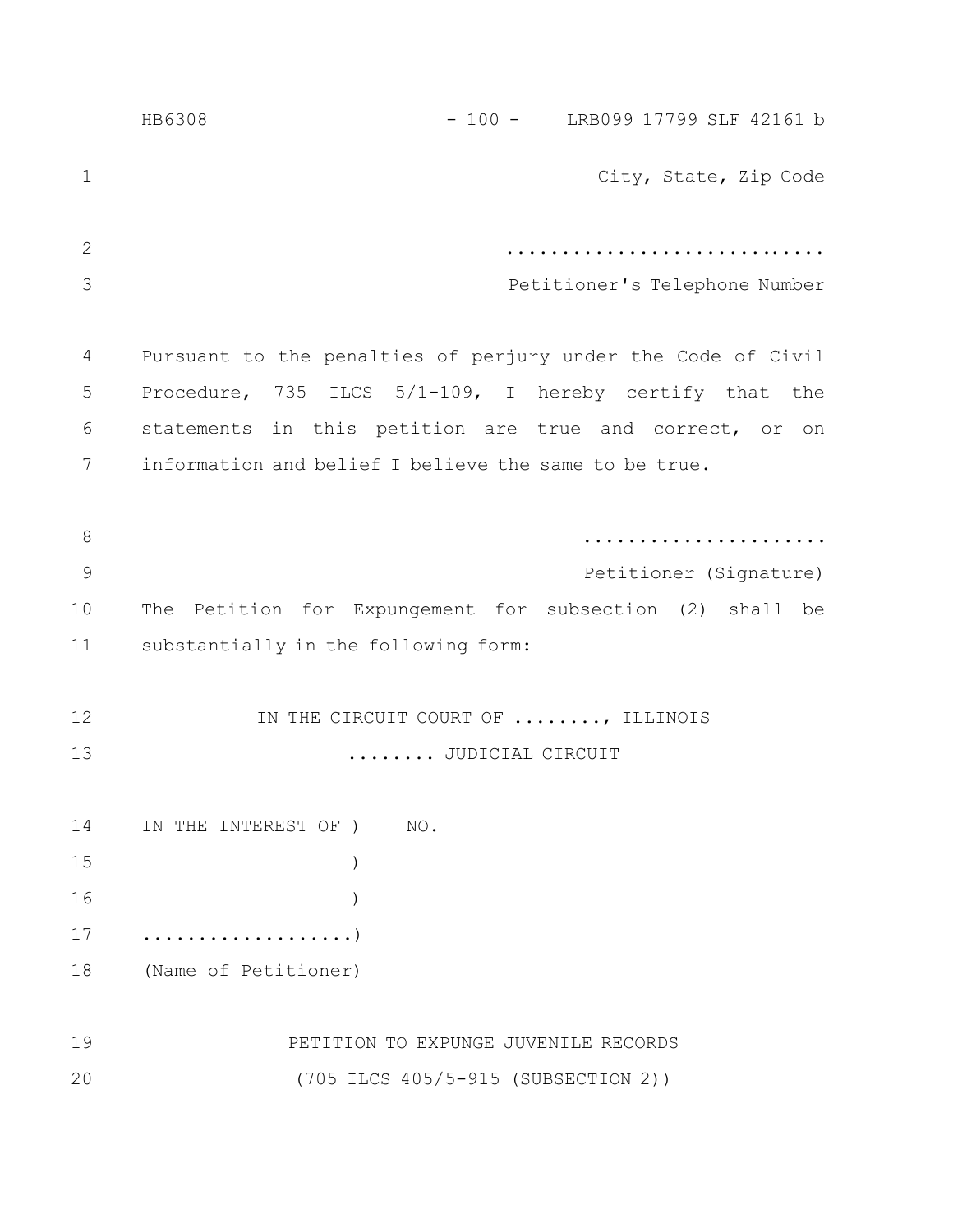(Please prepare a separate petition for each offense) Now comes .........., petitioner, and respectfully requests that this Honorable Court enter an order expunging all Juvenile Law Enforcement and Court records of petitioner and in support thereof states that: The incident for which the Petitioner seeks expungement occurred before the Petitioner's 21st birthday for a misdemeanor offense or 18th birthday for a felony offense and did not result in proceedings in criminal court and the Petitioner has not had any convictions for any crime since his or her 21st birthday for a misdemeanor offense or his/her 18th birthday for a felony offense; and The incident for which the Petitioner seeks expungement occurred before the Petitioner's 21st birthday for a misdemeanor offense or 18th birthday for a felony offense and the adjudication was not based upon first-degree murder or sex offenses which would be felonies if committed by an adult, and the Petitioner has not had any convictions for any crime since his or her 21st birthday for a misdemeanor offense or his/her 18th birthday for a felony offense. Petitioner was arrested on ...... by the ....... Police Department for the offense of ........, and: (Check whichever one occurred the latest:) ( ) a. The Petitioner has attained the age of 21 years, his/her birthday being .......; or ( ) b. 5 years have elapsed since all juvenile court 1 2 3 4 5 6 7 8 9 10 11 12 13 14 15 16 17 18 19 20 21 22 23 24 25 26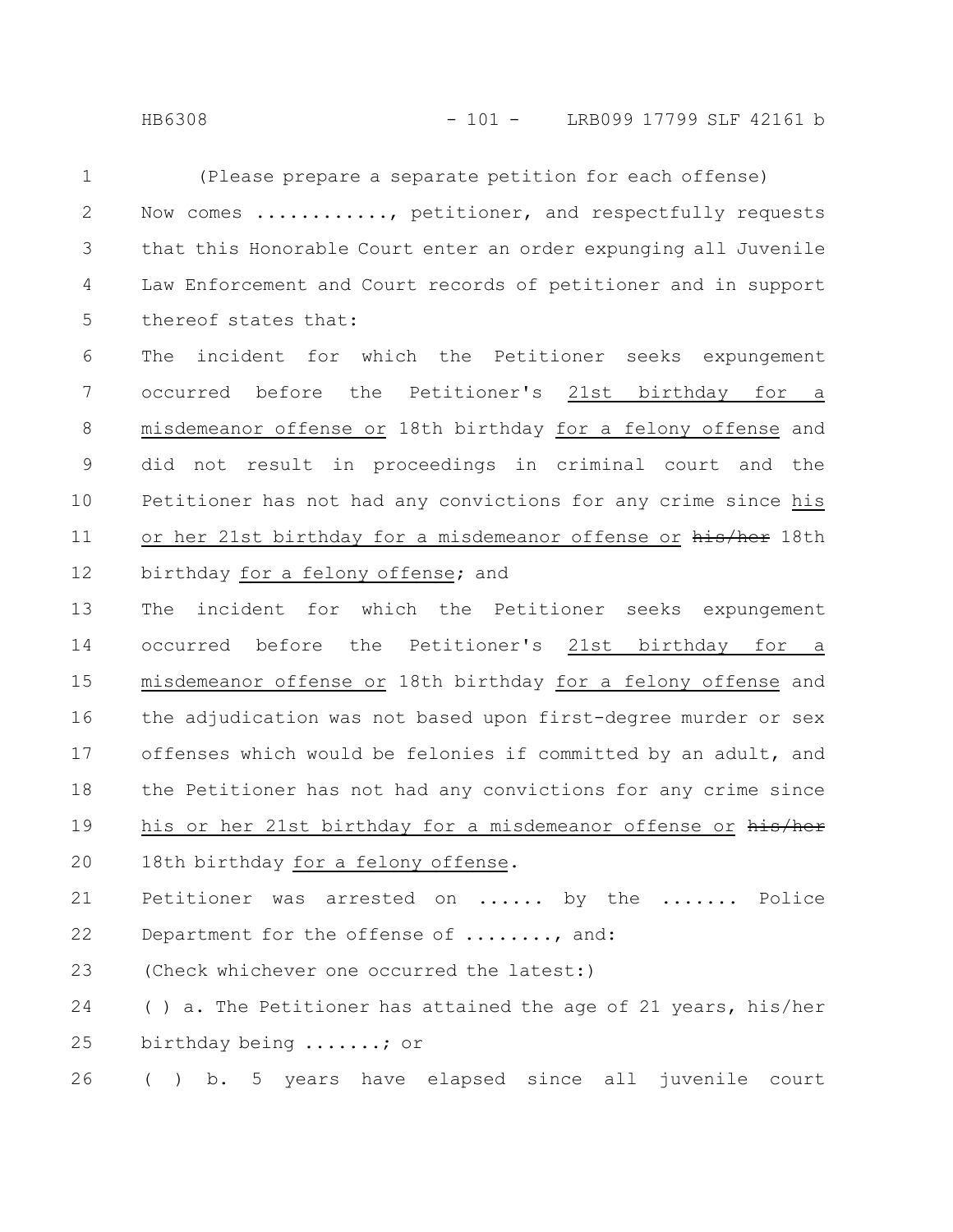proceedings relating to the Petitioner have been terminated; or the Petitioner's commitment to the Department of Juvenile Justice pursuant to the expungement of juvenile law enforcement and court records provisions of the Juvenile Court Act of 1987 has been terminated. Petitioner ...has ...has not been arrested on charges in this or any other county other than the charge listed above. If petitioner has been arrested on additional charges, please list the charges below: 1 2 3 4 5 6 7 8

Charge(s): ......... 9

Arresting Agency or Agencies: ....... 10

Disposition/Result: (choose from a or b, above): .......... 11

WHEREFORE, the petitioner respectfully requests this Honorable Court to (1) order all law enforcement agencies to expunge all records of petitioner related to this incident, and (2) to order the Clerk of the Court to expunge all records concerning the petitioner regarding this incident. 12 13 14 15 16

|                             | 17 |
|-----------------------------|----|
| Petitioner (Signature)      | 18 |
|                             |    |
|                             | 19 |
| Petitioner's Street Address | 20 |
|                             |    |
|                             | 21 |
| City, State, Zip Code       | 22 |
|                             | 23 |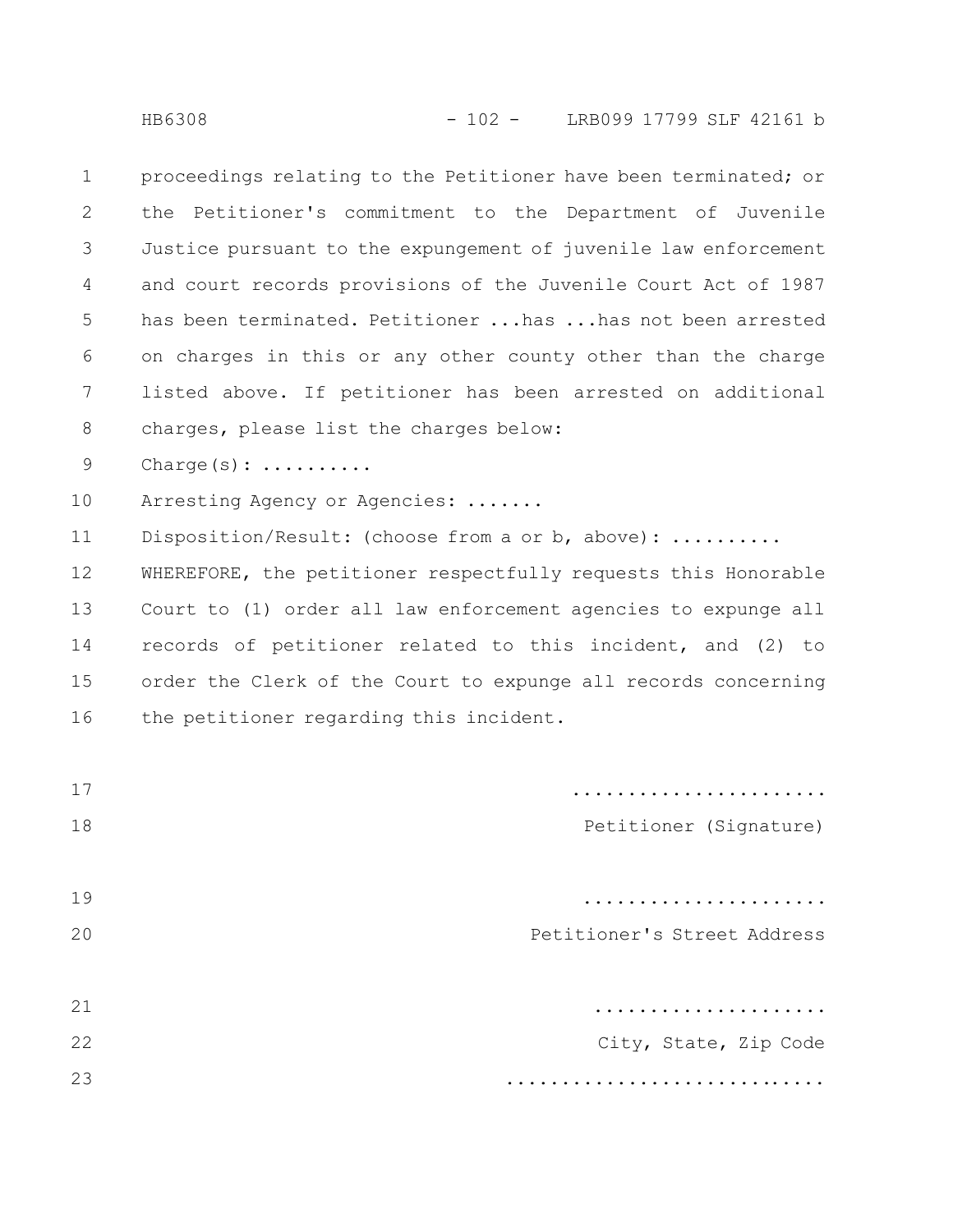## HB6308 - 103 - LRB099 17799 SLF 42161 b

## Petitioner's Telephone Number

Pursuant to the penalties of perjury under the Code of Civil Procedure, 735 ILCS 5/1-109, I hereby certify that the statements in this petition are true and correct, or on information and belief I believe the same to be true. 2 3 4 5

## ......................

Petitioner (Signature)

(3) The chief judge of the circuit in which an arrest was made or a charge was brought or any judge of that circuit designated by the chief judge may, upon verified petition of a person who is the subject of an arrest or a juvenile court proceeding under subsection (1) or (2) of this Section, order the law enforcement records or official court file, or both, to be expunged from the official records of the arresting authority, the clerk of the circuit court and the Department of State Police. The person whose records are to be expunged shall petition the court using the appropriate form containing his or her current address and shall promptly notify the clerk of the circuit court of any change of address. Notice of the petition shall be served upon the State's Attorney or prosecutor charged with the duty of prosecuting the offense, the Department of State Police, and the arresting agency or agencies by the clerk of the circuit court. If an objection is filed within 45 days of the notice of the petition, the clerk of the circuit court shall set a date for hearing after the 45 day objection period. 8 9 10 11 12 13 14 15 16 17 18 19 20 21 22 23 24 25

1

6

7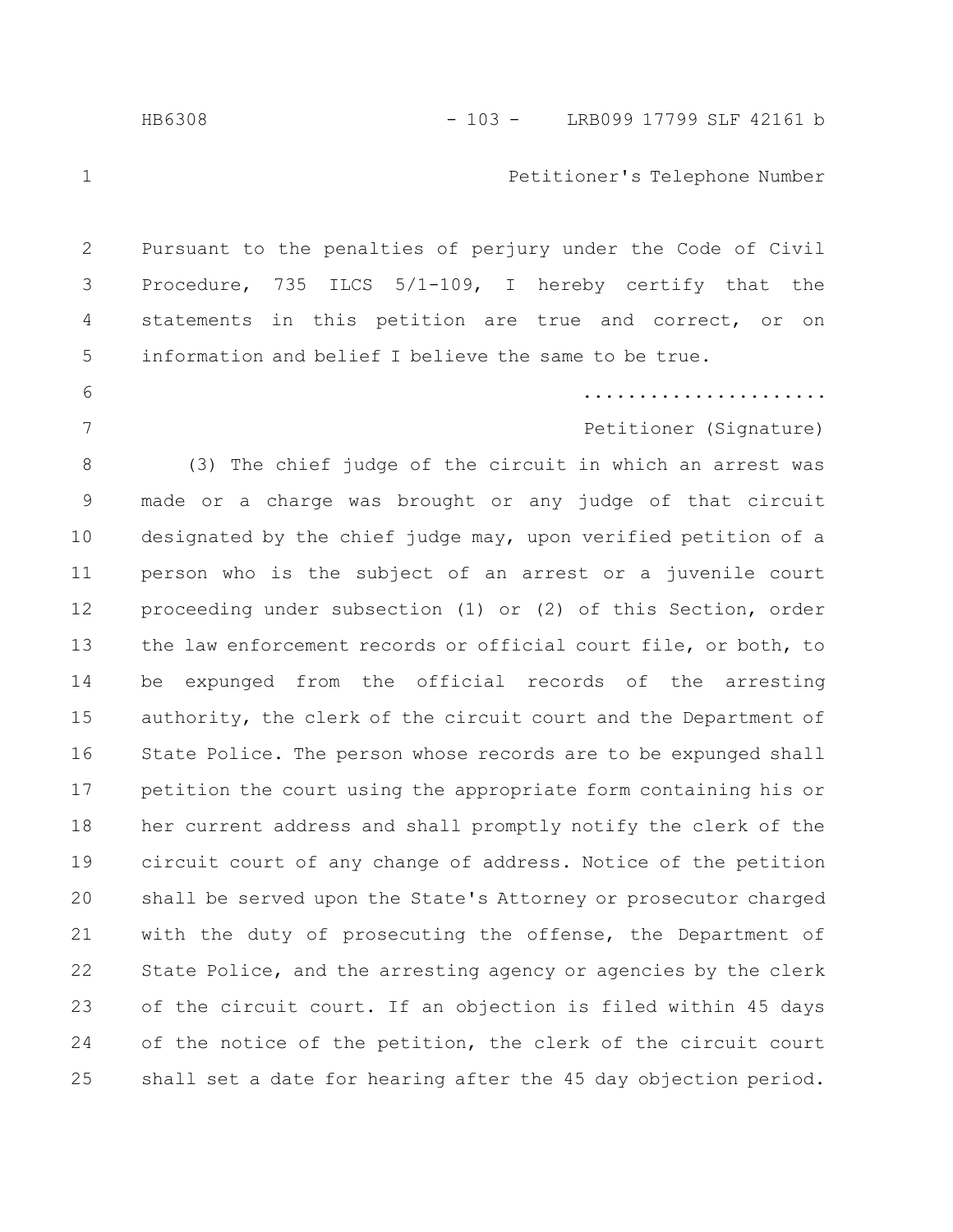At the hearing the court shall hear evidence on whether the expungement should or should not be granted. Unless the State's Attorney or prosecutor, the Department of State Police, or an arresting agency objects to the expungement within 45 days of the notice, the court may enter an order granting expungement. The person whose records are to be expunged shall pay the clerk of the circuit court a fee equivalent to the cost associated with expungement of records by the clerk and the Department of State Police. The clerk shall forward a certified copy of the order to the Department of State Police, the appropriate portion of the fee to the Department of State Police for processing, and deliver a certified copy of the order to the arresting agency. 1 2 3 4 5 6 7 8 9 10 11 12 13

(3.1) The Notice of Expungement shall be in substantially the following form: 14 15

IN THE CIRCUIT COURT OF ....., ILLINOIS .... JUDICIAL CIRCUIT 16 17

|    |  | 18 IN THE INTEREST OF ) NO. |  |  |
|----|--|-----------------------------|--|--|
| 19 |  |                             |  |  |
| 20 |  |                             |  |  |
| 21 |  |                             |  |  |

(Name of Petitioner) 22

23

NOTICE

TO: State's Attorney 24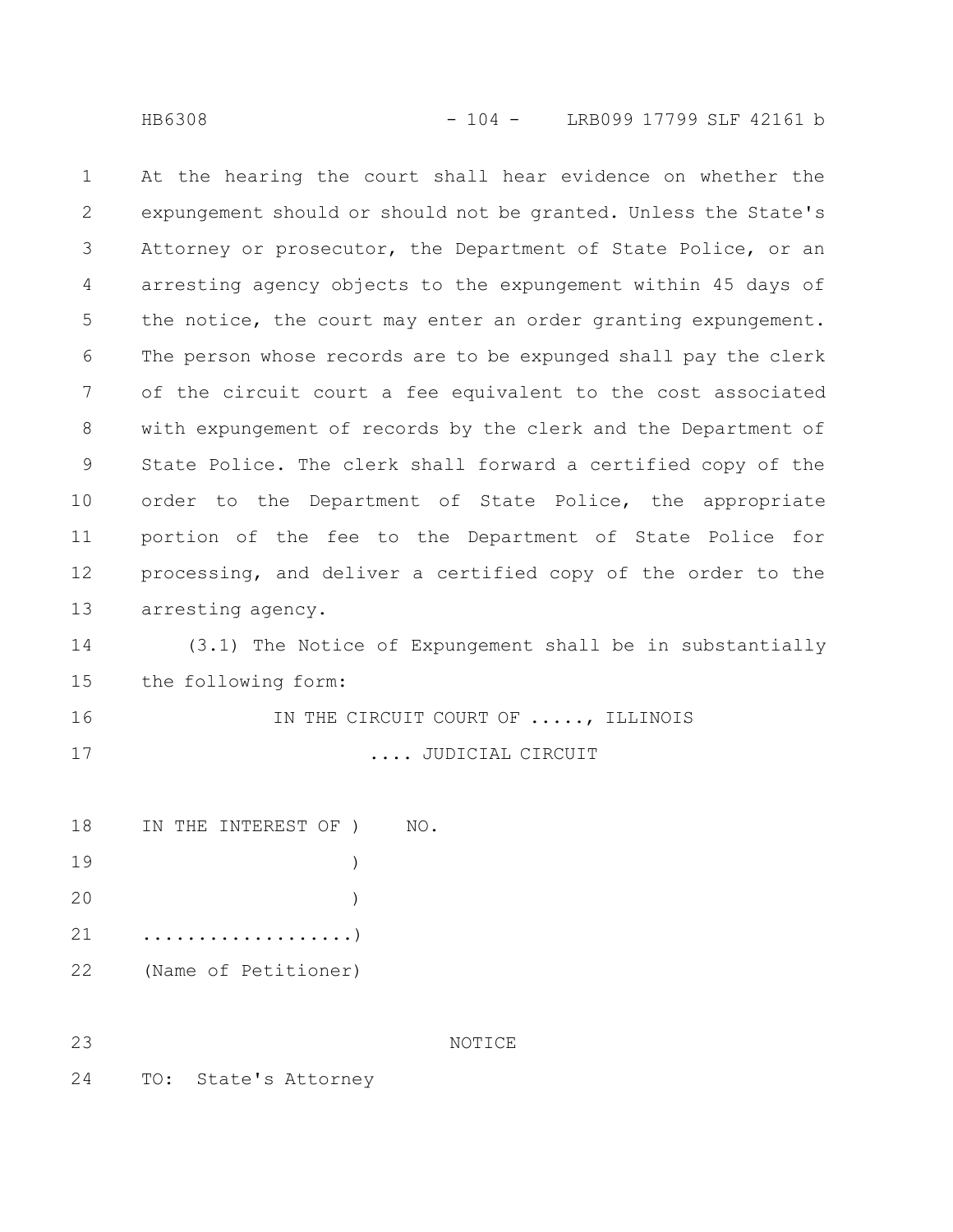|                | HB6308                                          | $-105 -$ LRB099 17799 SLF 42161 b                              |
|----------------|-------------------------------------------------|----------------------------------------------------------------|
| $\mathbf 1$    | TO: Arresting Agency                            |                                                                |
| $\overline{2}$ |                                                 |                                                                |
| 3              | .                                               |                                                                |
| 4              | .                                               |                                                                |
| 5              |                                                 |                                                                |
| 6              | .                                               |                                                                |
| 7              |                                                 |                                                                |
| $8\,$          | TO: Illinois State Police                       |                                                                |
| 9              |                                                 |                                                                |
| 10             | .                                               |                                                                |
| 11             |                                                 |                                                                |
| 12             | .                                               |                                                                |
| 13             | ATTENTION: Expungement                          |                                                                |
| 14             |                                                 | You are hereby notified that on , at , in courtroom            |
| 15             |                                                 | , located at , before the Honorable , Judge, or any            |
| 16             |                                                 | judge sitting in his/her stead, I shall then and there present |
| 17             |                                                 | a Petition to Expunge Juvenile records in the above-entitled   |
| 18             | matter, at which time and place you may appear. |                                                                |
| 19             |                                                 |                                                                |
| 20             |                                                 | Petitioner's Signature                                         |
| 21             |                                                 |                                                                |
| 22             |                                                 | Petitioner's Street Address                                    |
| 23             |                                                 |                                                                |
| 24             |                                                 | City, State, Zip Code                                          |
| 25             |                                                 |                                                                |
| 26             |                                                 | Petitioner's Telephone Number                                  |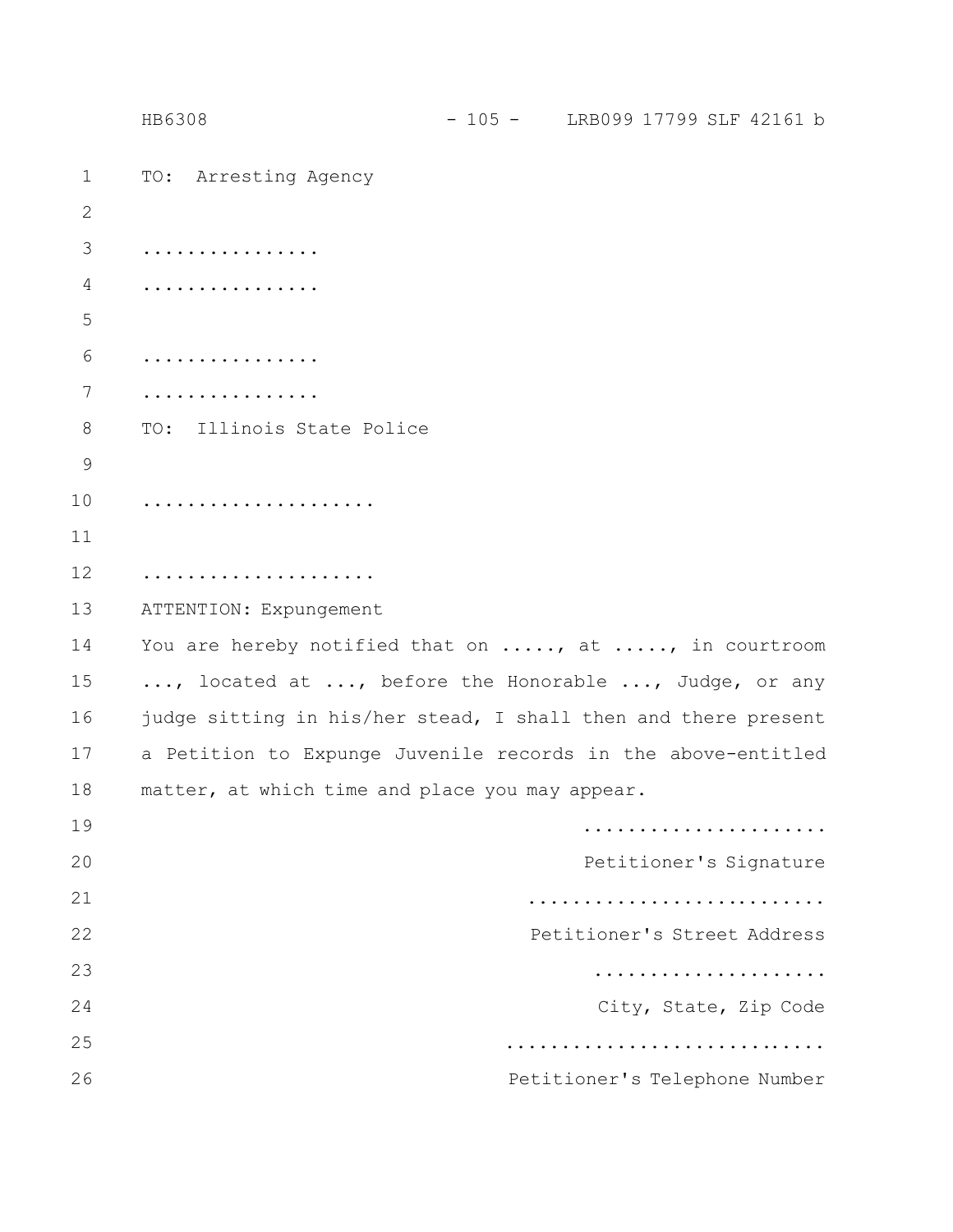PROOF OF SERVICE On the ....... day of ......, 20..., I on oath state that I served this notice and true and correct copies of the above-checked documents by: (Check One:) delivering copies personally to each entity to whom they are directed; or by mailing copies to each entity to whom they are directed by depositing the same in the U.S. Mail, proper postage fully prepaid, before the hour of 5:00 p.m., at the United States Postal Depository located at ................. ......................................... Signature Clerk of the Circuit Court or Deputy Clerk Printed Name of Delinquent Minor/Petitioner: .... Address: ........................................ Telephone Number: ................................ (3.2) The Order of Expungement shall be in substantially the following form: IN THE CIRCUIT COURT OF ....., ILLINOIS .... JUDICIAL CIRCUIT IN THE INTEREST OF ) NO. ) 1 2 3 4 5 6 7 8 9 10 11 12 13 14 15 16 17 18 19 20 21 22 23 24 25 HB6308 - 106 - LRB099 17799 SLF 42161 b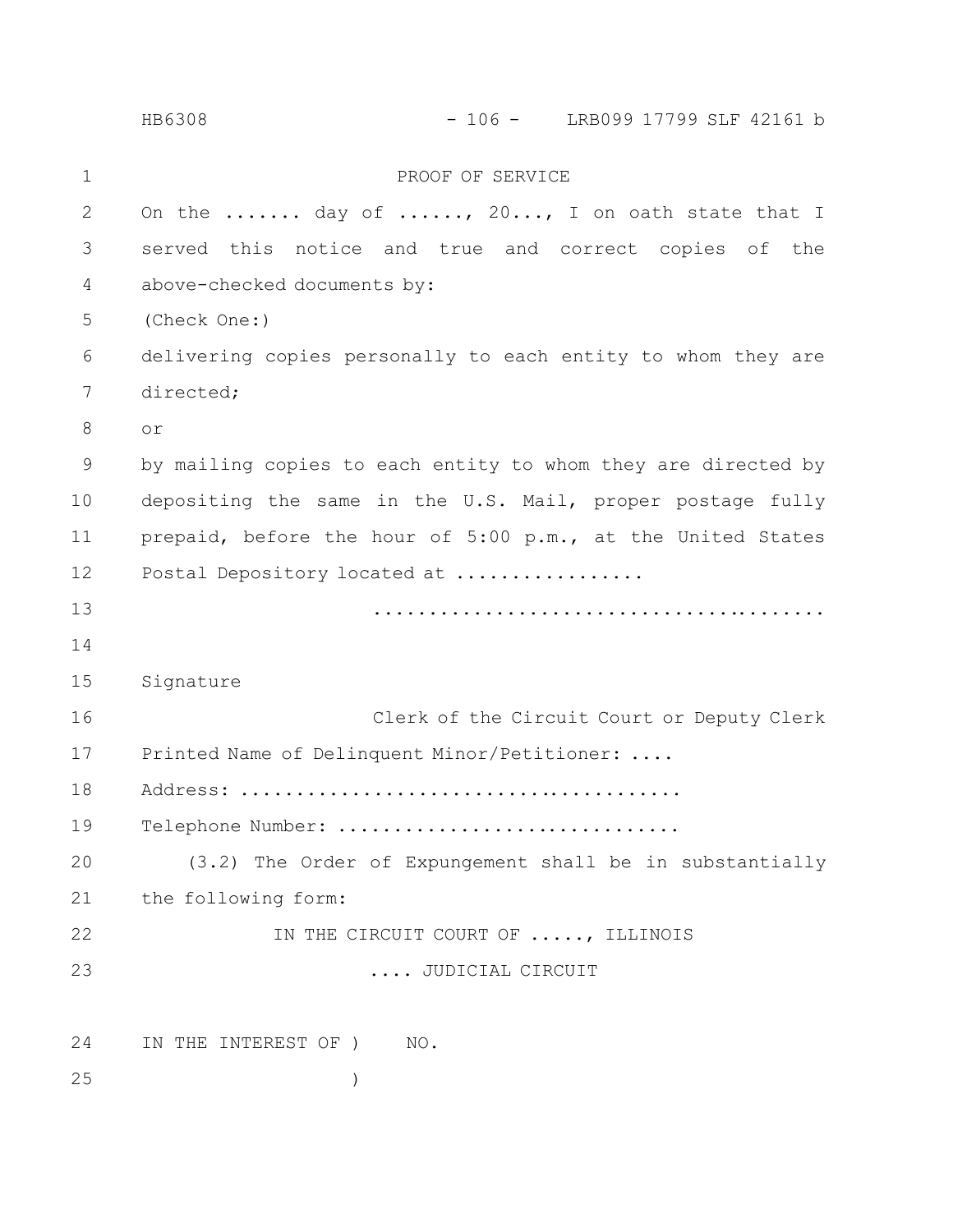|             | HB6308                                                          | $-107 -$ LRB099 17799 SLF 42161 b   |        |  |  |
|-------------|-----------------------------------------------------------------|-------------------------------------|--------|--|--|
| $\mathbf 1$ |                                                                 |                                     |        |  |  |
| 2           | . )                                                             |                                     |        |  |  |
| 3           | (Name of Petitioner)                                            |                                     |        |  |  |
|             |                                                                 |                                     |        |  |  |
| 4           | $DOB$                                                           |                                     |        |  |  |
| 5           | Arresting Agency/Agencies                                       |                                     |        |  |  |
| 6           |                                                                 | ORDER OF EXPUNGEMENT                |        |  |  |
| 7           |                                                                 | (705 ILCS 405/5-915 (SUBSECTION 3)) |        |  |  |
| 8           | This matter having been heard on the petitioner's motion and    |                                     |        |  |  |
| $\mathsf 9$ | the court being fully advised in the premises does find that    |                                     |        |  |  |
| 10          | the petitioner is indigent or has presented reasonable cause to |                                     |        |  |  |
| 11          | waive all costs in this matter, IT IS HEREBY ORDERED that:      |                                     |        |  |  |
| 12          | () 1. Clerk of Court and Department of State Police costs       |                                     |        |  |  |
| 13          | are hereby waived in this matter.                               |                                     |        |  |  |
| 14          | () 2. The Illinois State Police Bureau of Identification        |                                     |        |  |  |
| 15          | and the following law enforcement agencies expunge all records  |                                     |        |  |  |
| 16          | of petitioner relating to an arrest dated  for the              |                                     |        |  |  |
| 17          | offense of                                                      |                                     |        |  |  |
| 18          |                                                                 | Law Enforcement Agencies:           |        |  |  |
| 19          |                                                                 |                                     |        |  |  |
| 20          |                                                                 |                                     |        |  |  |
| 21          | () 3. IT IS FURTHER ORDERED that the Clerk of the Circuit       |                                     |        |  |  |
| 22          | Court expunge all records regarding the above-captioned case.   |                                     |        |  |  |
| 23          |                                                                 |                                     | ENTER: |  |  |
| 24          |                                                                 |                                     |        |  |  |
| 25          | JUDGE                                                           |                                     |        |  |  |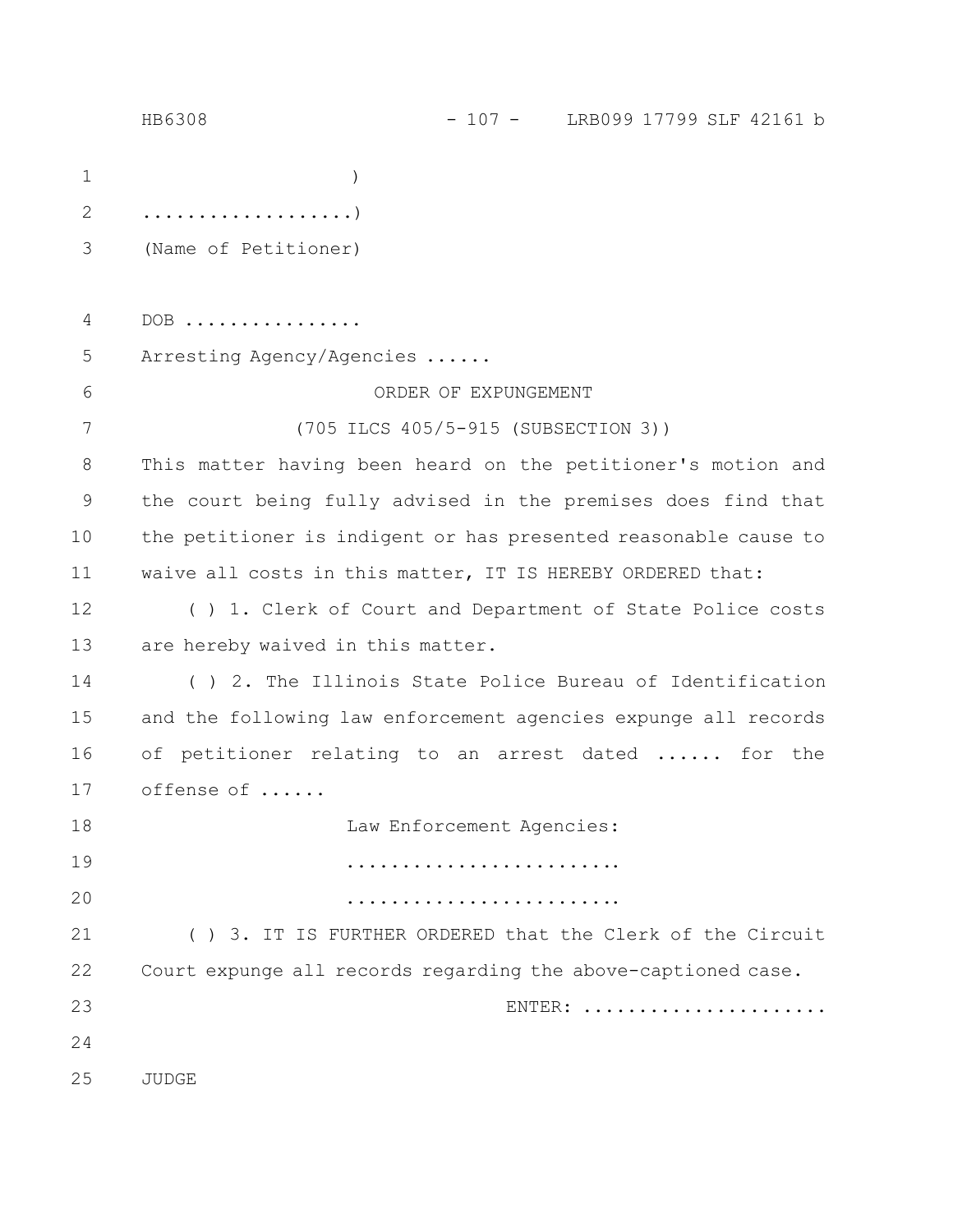|              | HB6308                                                      | $-108 -$ LRB099 17799 SLF 42161 b  |  |
|--------------|-------------------------------------------------------------|------------------------------------|--|
| $\mathbf{1}$ | DATED:                                                      |                                    |  |
| $\mathbf{2}$ | Name:                                                       |                                    |  |
| 3            | Attorney for:                                               |                                    |  |
| 4            | Address: City/State/Zip:                                    |                                    |  |
| 5            | Attorney Number:                                            |                                    |  |
| 6            | (3.3) The Notice of Objection shall be in substantially the |                                    |  |
| 7            | following form:                                             |                                    |  |
| 8            |                                                             | IN THE CIRCUIT COURT OF , ILLINOIS |  |
| $\mathsf 9$  |                                                             | JUDICIAL CIRCUIT                   |  |
|              |                                                             |                                    |  |
| 10           | IN THE INTEREST OF )<br>NO.                                 |                                    |  |
| 11           |                                                             |                                    |  |
| 12           |                                                             |                                    |  |
| 13           |                                                             |                                    |  |
| 14           | (Name of Petitioner)                                        |                                    |  |
|              |                                                             |                                    |  |
| 15           | NOTICE OF OBJECTION                                         |                                    |  |
| 16           | TO: (Attorney, Public Defender, Minor)                      |                                    |  |
| 17           |                                                             |                                    |  |
| 18           |                                                             |                                    |  |
| 19           | TO: (Illinois State Police)                                 |                                    |  |
| 20           |                                                             |                                    |  |
| 21           |                                                             |                                    |  |
| 22           | TO: (Clerk of the Court)                                    |                                    |  |
| 23           |                                                             |                                    |  |
| 24           |                                                             |                                    |  |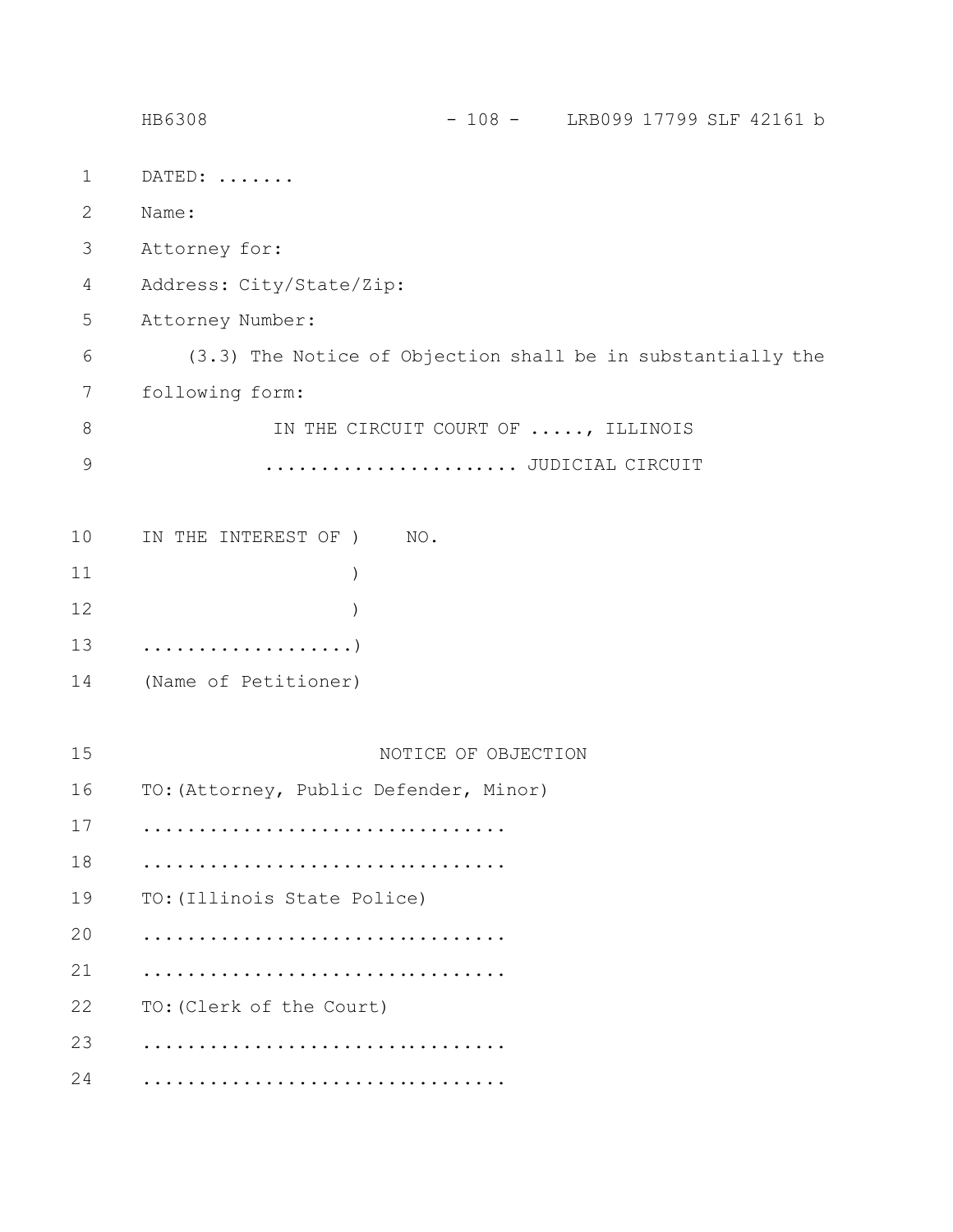TO:(Judge) ................................. ................................. TO:(Arresting Agency/Agencies) ................................. ................................. ATTENTION: You are hereby notified that an objection has been filed by the following entity regarding the above-named minor's petition for expungement of juvenile records: ( ) State's Attorney's Office; ( ) Prosecutor (other than State's Attorney's Office) charged with the duty of prosecuting the offense sought to be expunged; ( ) Department of Illinois State Police; or ( ) Arresting Agency or Agencies. The agency checked above respectfully requests that this case be continued and set for hearing on whether the expungement should or should not be granted. DATED: ....... Name: Attorney For: Address: City/State/Zip: Telephone: Attorney No.: FOR USE BY CLERK OF THE COURT PERSONNEL ONLY This matter has been set for hearing on the foregoing 1 2 3 4 5 6 7 8 9 10 11 12 13 14 15 16 17 18 19 20 21 22 23 24 25 26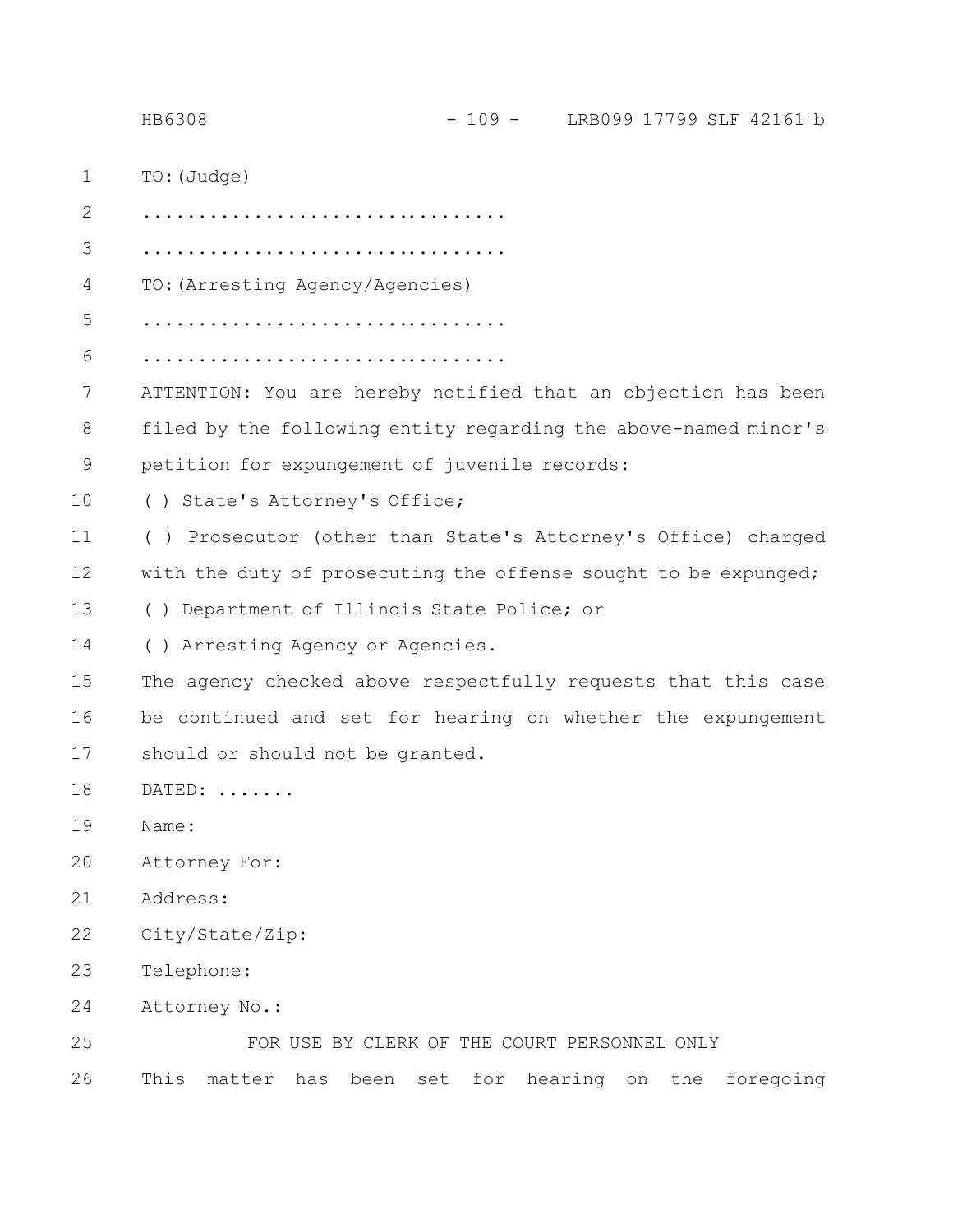objection, on ...... in room ...., located at ....., before the Honorable ....., Judge, or any judge sitting in his/her stead. (Only one hearing shall be set, regardless of the number of Notices of Objection received on the same case). 1 2 3 4

A copy of this completed Notice of Objection containing the court date, time, and location, has been sent via regular U.S. Mail to the following entities. (If more than one Notice of Objection is received on the same case, each one must be completed with the court date, time and location and mailed to the following entities): 5 6 7 8 9 10

( ) Attorney, Public Defender or Minor; 11

( ) State's Attorney's Office; 12

( ) Prosecutor (other than State's Attorney's Office) charged with the duty of prosecuting the offense sought to be expunged; ( ) Department of Illinois State Police; and 13 14 15

( ) Arresting agency or agencies. 16

Date: ...... 17

Initials of Clerk completing this section: ..... 18

(4) Upon entry of an order expunging records or files, the offense, which the records or files concern shall be treated as if it never occurred. Law enforcement officers and other public offices and agencies shall properly reply on inquiry that no record or file exists with respect to the person. 19 20 21 22 23

(5) Records which have not been expunged are sealed, and may be obtained only under the provisions of Sections 5-901, 5-905 and 5-915. 24 25 26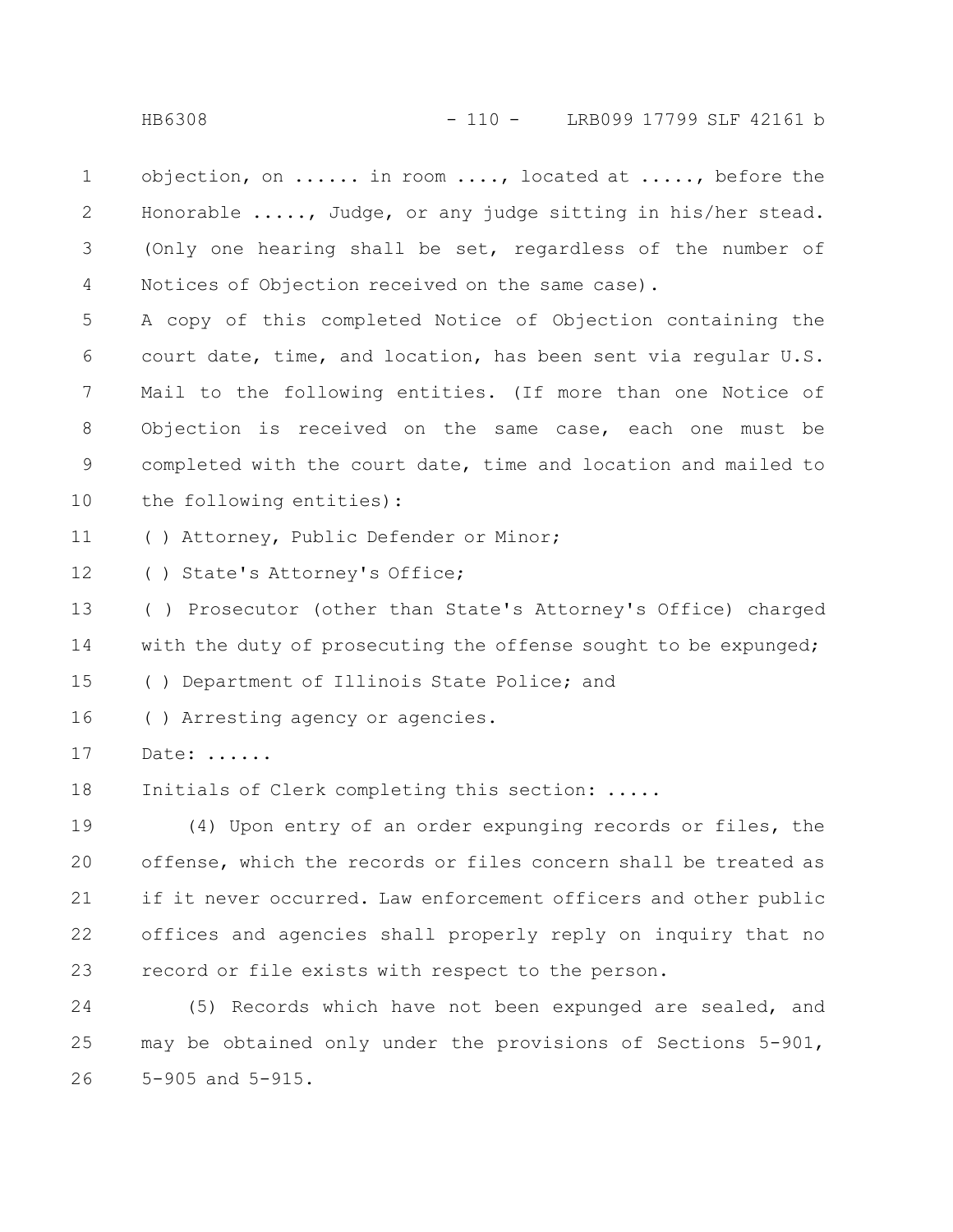(6) Nothing in this Section shall be construed to prohibit the maintenance of information relating to an offense after records or files concerning the offense have been expunged if the information is kept in a manner that does not enable identification of the offender. This information may only be used for statistical and bona fide research purposes. 1 2 3 4 5 6

(6.5) The Department of State Police or any employee of the Department shall be immune from civil or criminal liability for failure to expunge any records of arrest that are subject to expungement under subsection (1.5) or (1.6) of this Section because of inability to verify a record. Nothing in subsection (1.5) or (1.6) of this Section shall create Department of State Police liability or responsibility for the expungement of law enforcement records it does not possess. 7 8 9 10 11 12 13 14

(7)(a) The State Appellate Defender shall establish, maintain, and carry out, by December 31, 2004, a juvenile expungement program to provide information and assistance to minors eligible to have their juvenile records expunged. 15 16 17 18

(b) The State Appellate Defender shall develop brochures, pamphlets, and other materials in printed form and through the agency's World Wide Web site. The pamphlets and other materials shall include at a minimum the following information: 19 20 21 22

(i) An explanation of the State's juvenile expungement process; 23 24

(ii) The circumstances under which juvenile expungement may occur; 25 26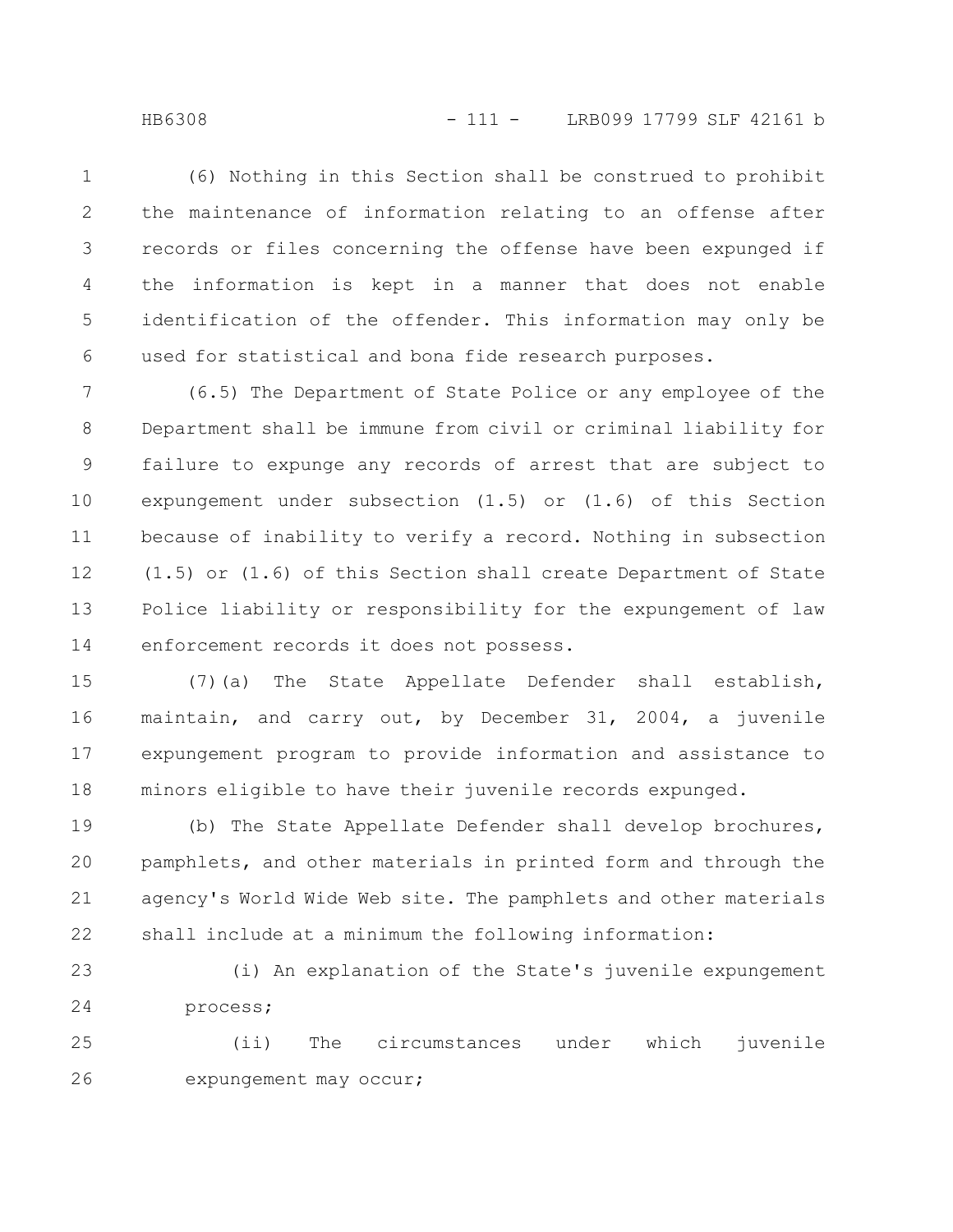1

(iii) The juvenile offenses that may be expunged;

2

(iv) The steps necessary to initiate and complete the juvenile expungement process; and

4

5

3

(v) Directions on how to contact the State Appellate Defender.

(c) The State Appellate Defender shall establish and maintain a statewide toll-free telephone number that a person may use to receive information or assistance concerning the expungement of juvenile records. The State Appellate Defender shall advertise the toll-free telephone number statewide. The State Appellate Defender shall develop an expungement information packet that may be sent to eligible persons seeking expungement of their juvenile records, which may include, but is not limited to, a pre-printed expungement petition with instructions on how to complete the petition and a pamphlet containing information that would assist individuals through the juvenile expungement process. 6 7 8 9 10 11 12 13 14 15 16 17

(d) The State Appellate Defender shall compile a statewide list of volunteer attorneys willing to assist eligible individuals through the juvenile expungement process. 18 19 20

(e) This Section shall be implemented from funds appropriated by the General Assembly to the State Appellate Defender for this purpose. The State Appellate Defender shall employ the necessary staff and adopt the necessary rules for implementation of this Section. 21 22 23 24 25

26

(8)(a) Except with respect to law enforcement agencies, the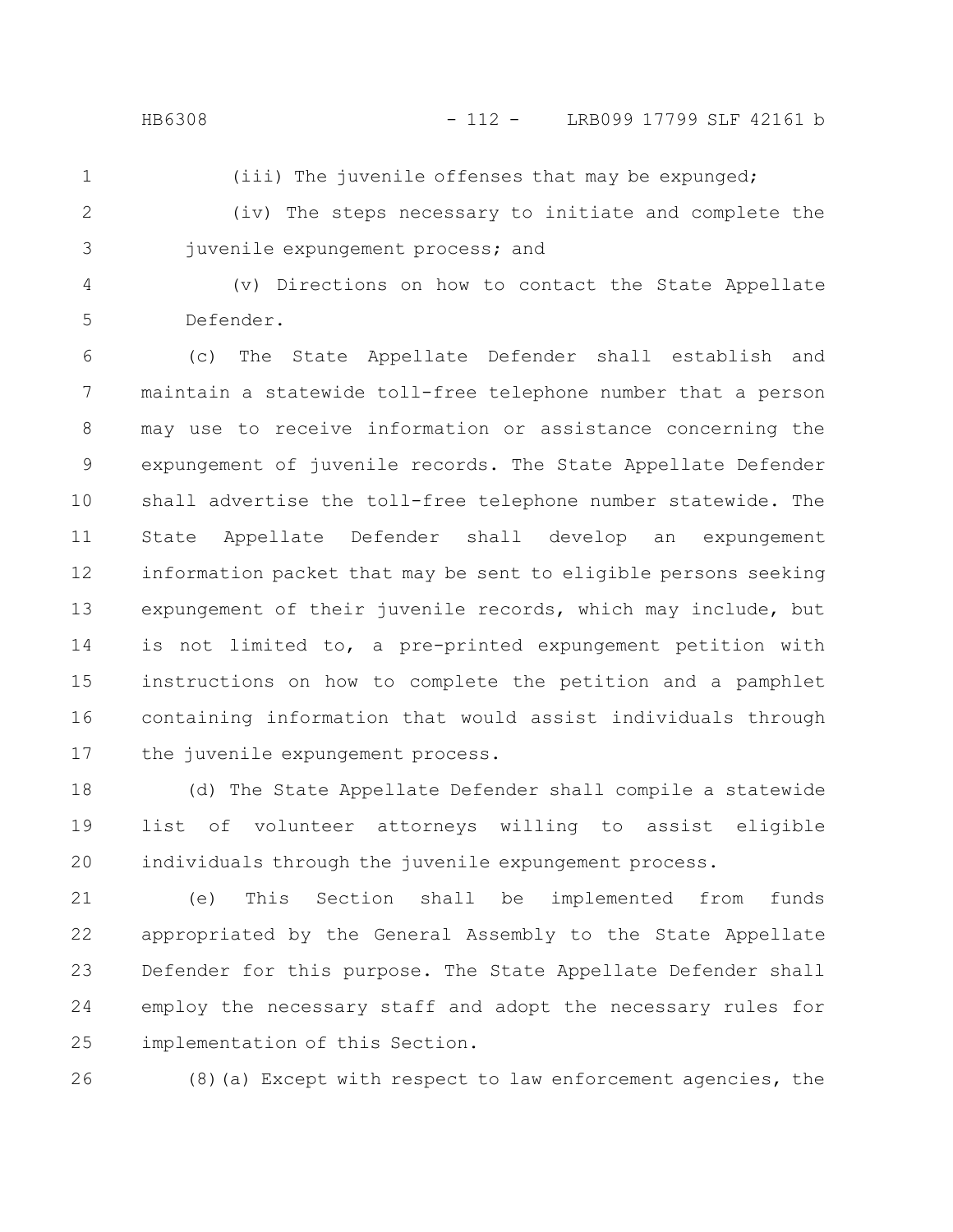Department of Corrections, State's Attorneys, or other prosecutors, an expunged juvenile record may not be considered by any private or public entity in employment matters, certification, licensing, revocation of certification or licensure, or registration. Applications for employment must contain specific language that states that the applicant is not obligated to disclose expunged juvenile records of conviction or arrest. Employers may not ask if an applicant has had a juvenile record expunged. Effective January 1, 2005, the Department of Labor shall develop a link on the Department's website to inform employers that employers may not ask if an applicant had a juvenile record expunged and that application for employment must contain specific language that states that the applicant is not obligated to disclose expunged juvenile records of arrest or conviction. 1 2 3 4 5 6 7 8 9 10 11 12 13 14 15

(b) A person whose juvenile records have been expunged is not entitled to remission of any fines, costs, or other money paid as a consequence of expungement. This amendatory Act of the 93rd General Assembly does not affect the right of the victim of a crime to prosecute or defend a civil action for damages. 16 17 18 19 20 21

(c) The expungement of juvenile records under Section 5-622 shall be funded by the additional fine imposed under Section 5-9-1.17 of the Unified Code of Corrections and additional appropriations made by the General Assembly for such purpose. (9) The changes made to this Section by Public Act 98-61 22 23 24 25 26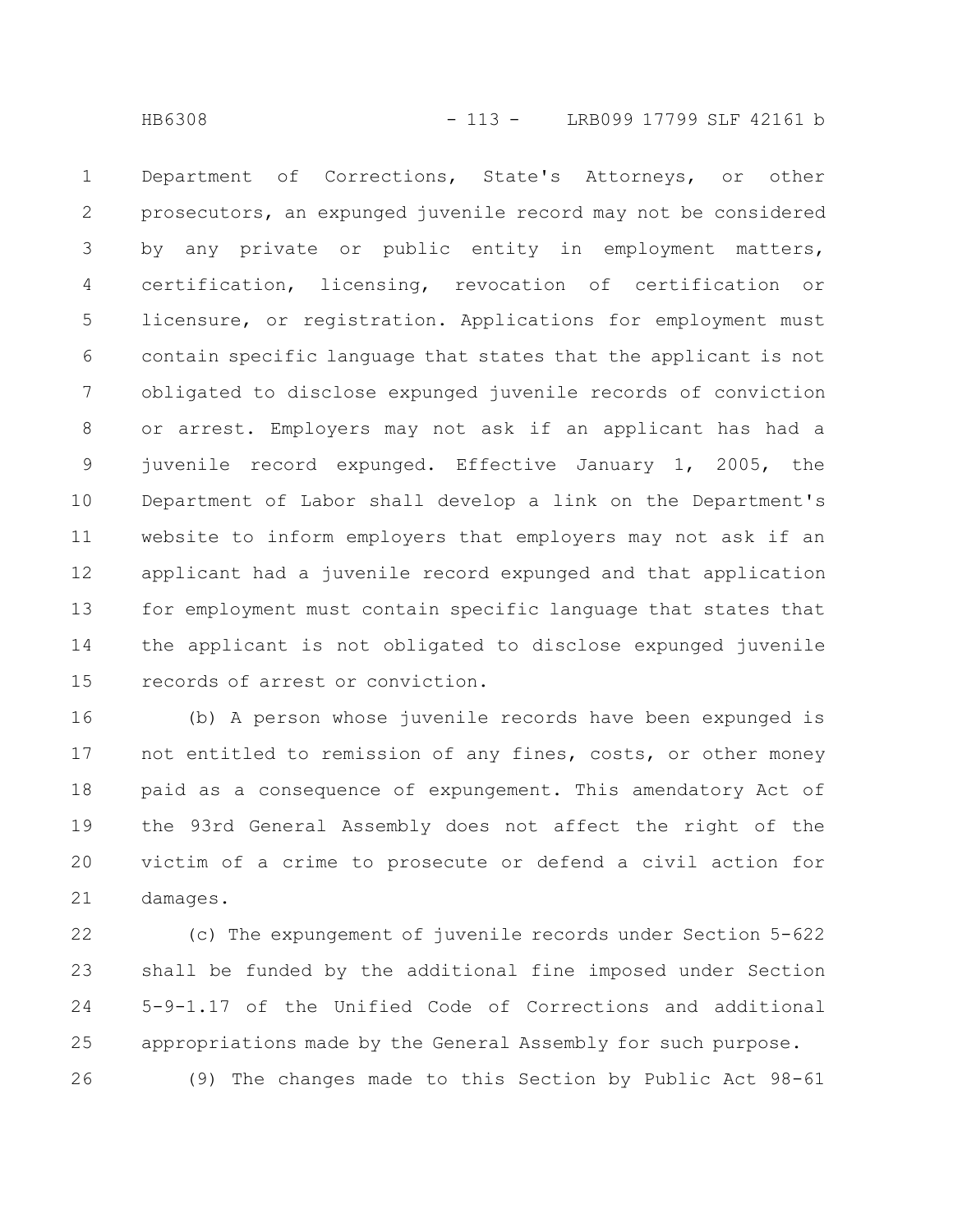apply to law enforcement records of a minor who has been arrested or taken into custody on or after January 1, 2014 (the effective date of Public Act 98-61). 1 2 3

(10) The changes made in subsection (1.5) of this Section by this amendatory Act of the 98th General Assembly apply to law enforcement records of a minor who has been arrested or taken into custody on or after January 1, 2015. The changes made in subsection (1.6) of this Section by this amendatory Act of the 98th General Assembly apply to law enforcement records of a minor who has been arrested or taken into custody before January 1, 2015. 4 5 6 7 8 9 10 11

(Source: P.A. 98-61, eff. 1-1-14; 98-637, eff. 1-1-15; 98-756, eff. 7-16-14.) 12 13

Section 10. The Unified Code of Corrections is amended by changing Sections 3-2-5, 3-10-7, and 5-8-6 as follows: 14 15

(730 ILCS 5/3-2-5) (from Ch. 38, par. 1003-2-5) 16

Sec. 3-2-5. Organization of the Department of Corrections and the Department of Juvenile Justice. 17 18

(a) There shall be a Department of Corrections which shall be administered by a Director and an Assistant Director appointed by the Governor under the Civil Administrative Code of Illinois. The Assistant Director shall be under the direction of the Director. The Department of Corrections shall be responsible for all persons committed or transferred to the 19 20 21 22 23 24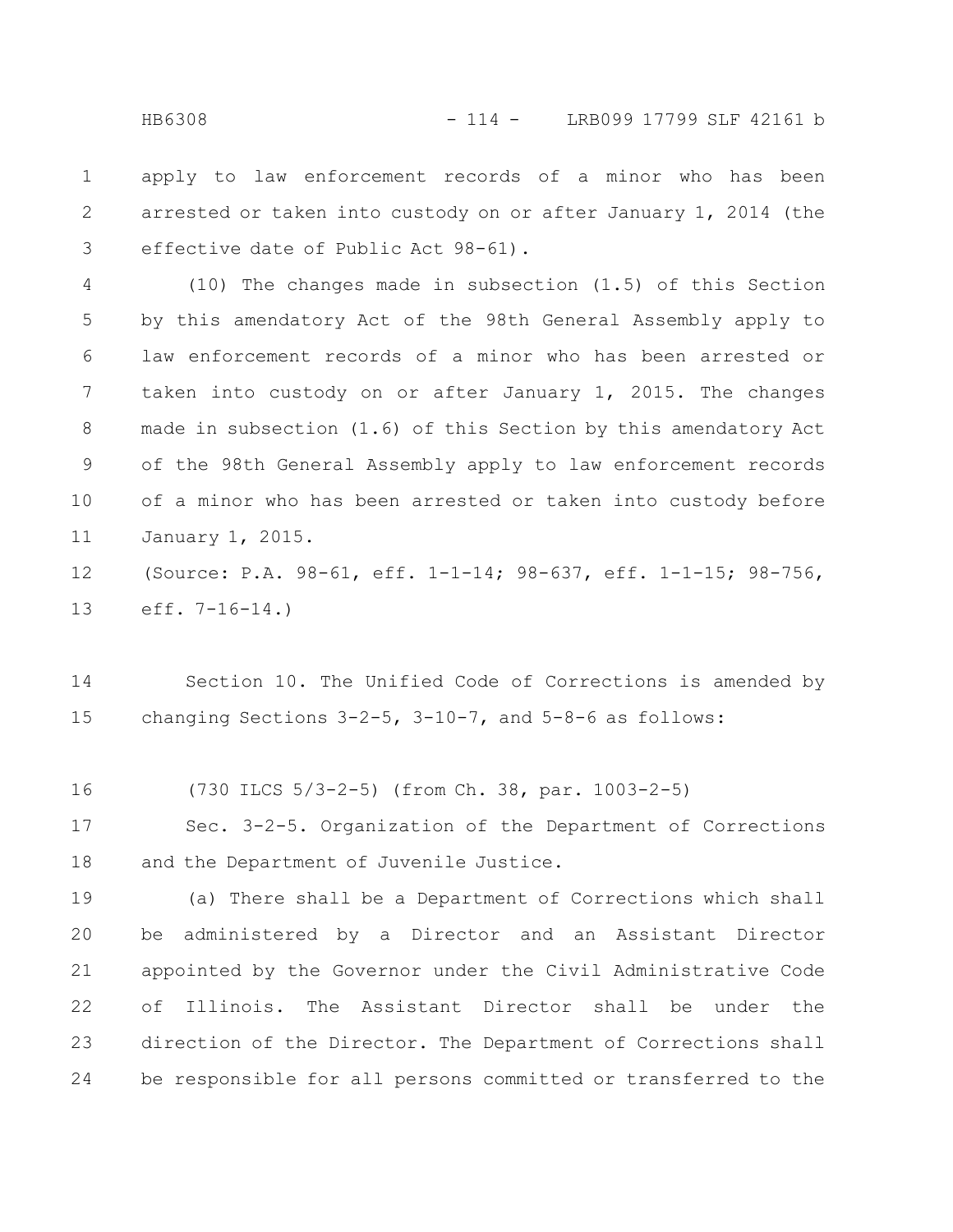1

Department under Sections 3-10-7 or 5-8-6 of this Code.

(b) There shall be a Department of Juvenile Justice which shall be administered by a Director appointed by the Governor under the Civil Administrative Code of Illinois. The Department of Juvenile Justice shall be responsible for all persons under 21 years of age for a misdemeanor offense or under 18  $\frac{17}{17}$  years of age for a felony offense when sentenced to imprisonment and committed to the Department under subsection (c) of Section 5-8-6 of this Code, Section 5-10 of the Juvenile Court Act, or Section 5-750 of the Juvenile Court Act of 1987. Persons under 21 years of age for a misdemeanor offense or under 18  $\pm$ 7 years of age for a felony offense committed to the Department of Juvenile Justice pursuant to this Code shall be sight and sound separate from adult offenders committed to the Department of Corrections. 2 3 4 5 6 7 8 9 10 11 12 13 14 15

(c) The Department shall create a gang intelligence unit under the supervision of the Director. The unit shall be specifically designed to gather information regarding the inmate gang population, monitor the activities of gangs, and prevent the furtherance of gang activities through the development and implementation of policies aimed at deterring gang activity. The Director shall appoint a Corrections Intelligence Coordinator. 16 17 18 19 20 21 22 23

All information collected and maintained by the unit shall be highly confidential, and access to that information shall be restricted by the Department. The information shall be used to 24 25 26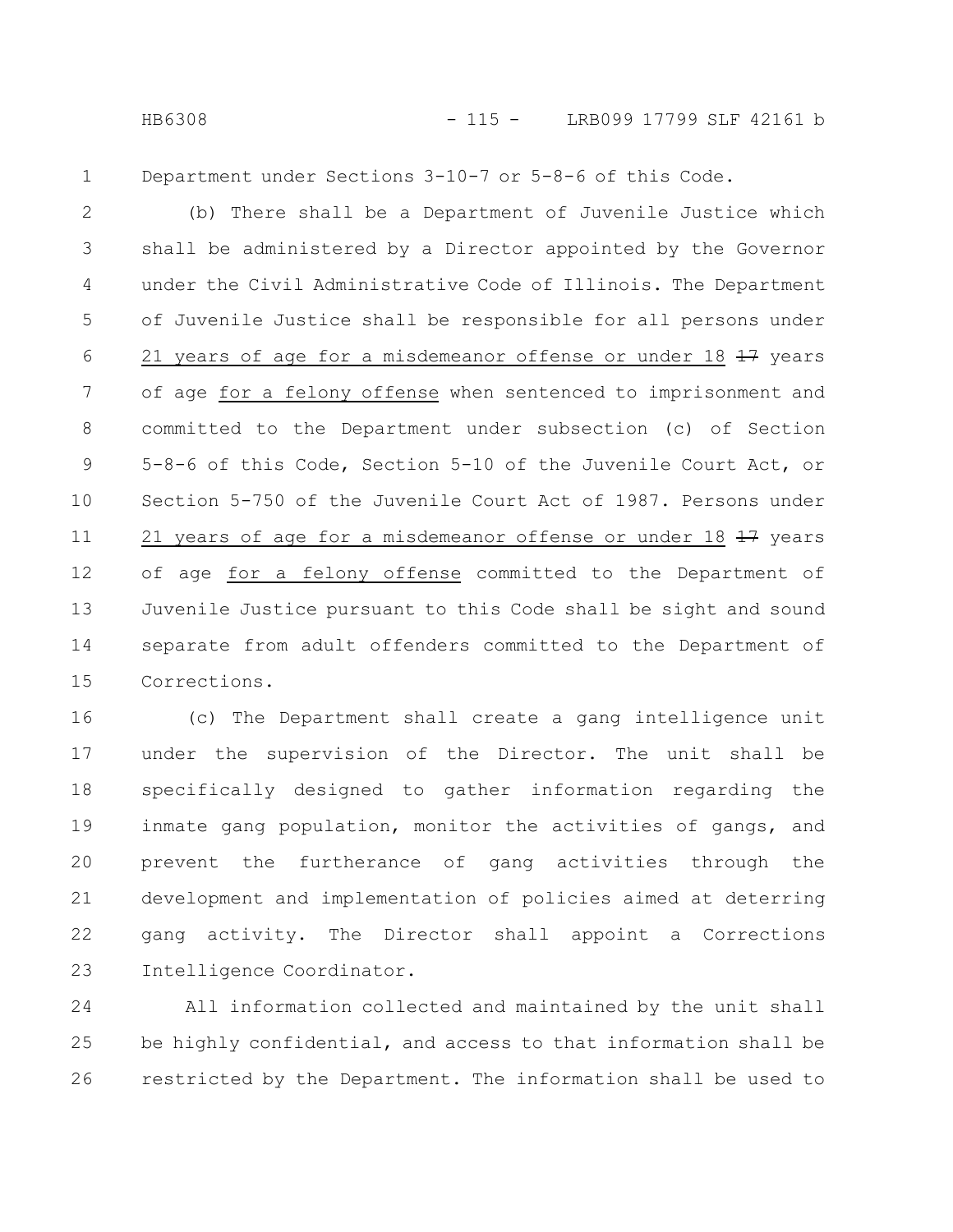control and limit the activities of gangs within correctional institutions under the jurisdiction of the Illinois Department of Corrections and may be shared with other law enforcement agencies in order to curb gang activities outside of correctional institutions under the jurisdiction of the Department and to assist in the investigations and prosecutions of gang activity. The Department shall establish and promulgate rules governing the release of information to outside law enforcement agencies. Due to the highly sensitive nature of the information, the information is exempt from requests for disclosure under the Freedom of Information Act as the information contained is highly confidential and may be harmful if disclosed. 1 2 3 4 5 6 7 8 9 10 11 12 13

(Source: P.A. 97-800, eff. 7-13-12; 97-1083, eff. 8-24-12; 98-463, eff. 8-16-13.) 14 15

16

(730 ILCS 5/3-10-7) (from Ch. 38, par. 1003-10-7)

Sec. 3-10-7. Interdivisional Transfers. 17

(a) In any case where a minor was originally prosecuted under the provisions of the Criminal Code of 1961 or the Criminal Code of 2012 and sentenced under the provisions of this Act pursuant to Section 2-7 of the Juvenile Court Act or Section 5-805 of the Juvenile Court Act of 1987 and committed to the Department of Juvenile Justice under Section 5-8-6, the Department of Juvenile Justice shall, within 30 days of the date that the minor reaches the age of 21 for a misdemeanor 18 19 20 21 22 23 24 25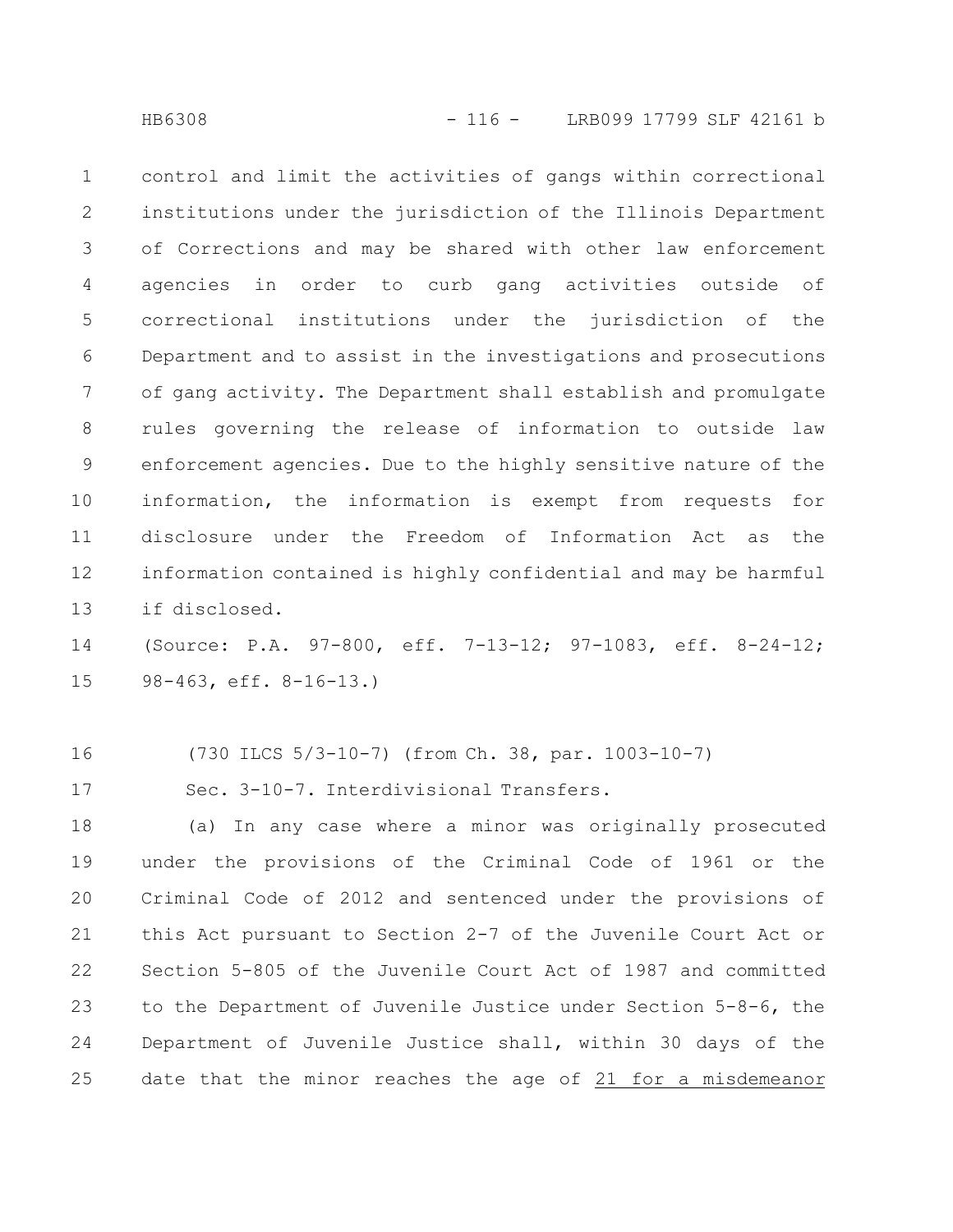HB6308 - 117 - LRB099 17799 SLF 42161 b

offense or 18 for a felony offense  $\frac{17}{17}$ , send formal notification to the sentencing court and the State's Attorney of the county from which the minor was sentenced indicating the day upon which the minor offender will achieve the age of 21 for a misdemeanor offense or 18 for a felony offense  $\pm 7$ . Within 90 days of receipt of that notice, the sentencing court shall conduct a hearing, pursuant to the provisions of subsection (c) of this Section to determine whether or not the minor shall continue to remain under the auspices of the Department of Juvenile Justice or be transferred to the Department of Corrections. 1 2 3 4 5 6 7 8 9 10 11

The minor shall be served with notice of the date of the hearing, shall be present at the hearing, and has the right to counsel at the hearing. The minor, with the consent of his or her counsel or guardian may waive his presence at hearing. 12 13 14 15

(b) Unless sooner paroled under Section 3-3-3, the confinement of a minor person committed for an indeterminate sentence in a criminal proceeding shall terminate at the expiration of the maximum term of imprisonment, and he shall thereupon be released to serve a period of parole under Section 5-8-1, but if the maximum term of imprisonment does not expire until after his 21st birthday, he shall continue to be subject to the control and custody of the Department of Juvenile Justice, and on his 21st birthday, he shall be transferred to the Department of Corrections. If such person is on parole on his 21st birthday, his parole supervision may be transferred to 16 17 18 19 20 21 22 23 24 25 26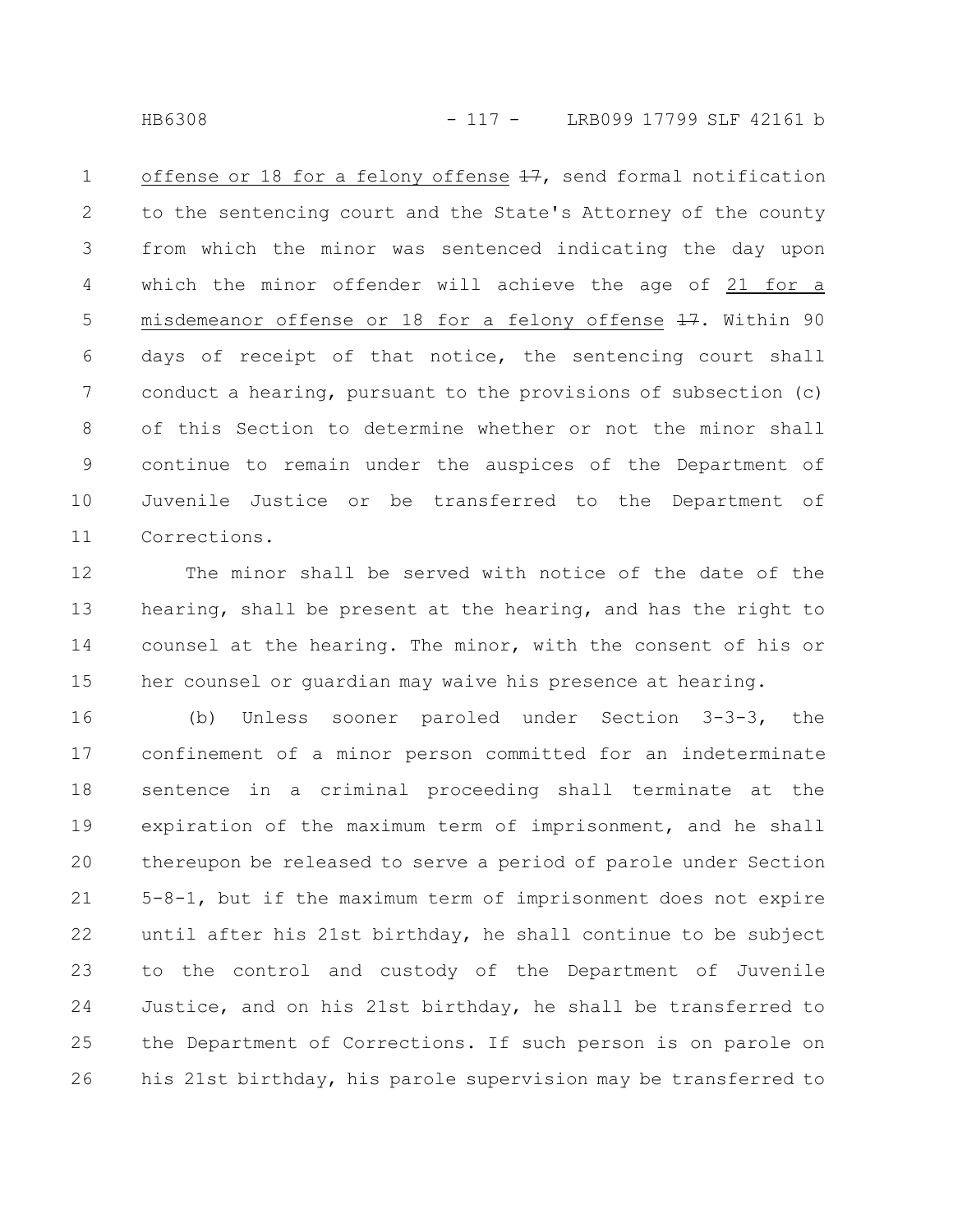the Department of Corrections. 1

(c) Any interdivisional transfer hearing conducted pursuant to subsection (a) of this Section shall consider all available information which may bear upon the issue of transfer. All evidence helpful to the court in determining the question of transfer, including oral and written reports containing hearsay, may be relied upon to the extent of its probative value, even though not competent for the purposes of an adjudicatory hearing. The court shall consider, along with any other relevant matter, the following: 2 3 4 5 6 7 8 9 10

11

12

13

1. The nature of the offense for which the minor was found guilty and the length of the sentence the minor has to serve and the record and previous history of the minor.

2. The record of the minor's adjustment within the Department of Juvenile Justice, including, but not limited to, reports from the minor's counselor, any escapes, attempted escapes or violent or disruptive conduct on the part of the minor, any tickets received by the minor, summaries of classes attended by the minor, and any record of work performed by the minor while in the institution. 14 15 16 17 18 19 20

3. The relative maturity of the minor based upon the physical, psychological and emotional development of the minor. 21 22 23

4. The record of the rehabilitative progress of the minor and an assessment of the vocational potential of the minor. 24 25 26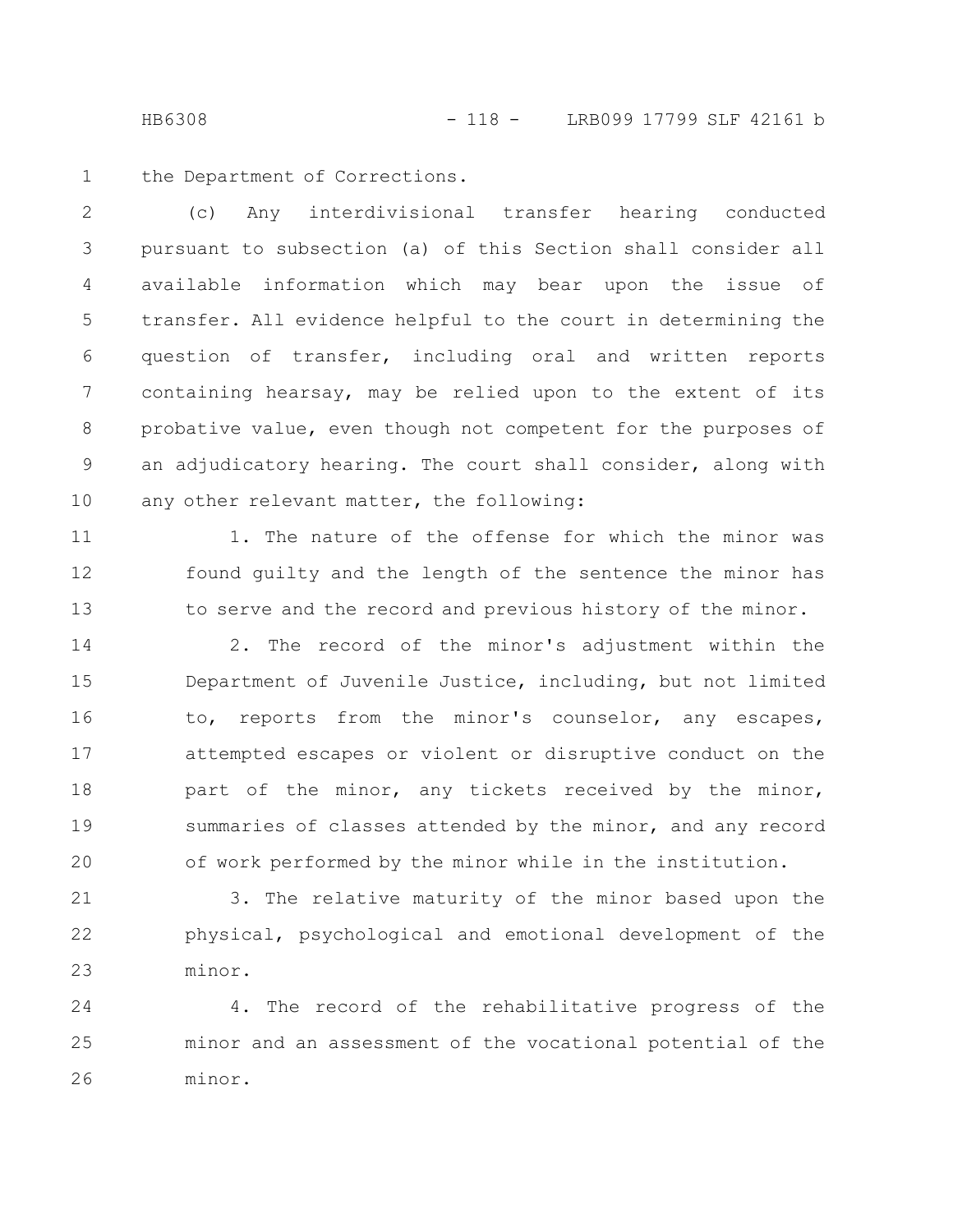HB6308 - 119 - LRB099 17799 SLF 42161 b

5. An assessment of the necessity for transfer of the minor, including, but not limited to, the availability of space within the Department of Corrections, the disciplinary and security problem which the minor has presented to the Department of Juvenile Justice and the practicability of maintaining the minor in a juvenile facility, whether resources have been exhausted within the Department of Juvenile Justice, the availability of rehabilitative and vocational programs within the Department of Corrections, and the anticipated ability of the minor to adjust to confinement within an adult institution based upon the minor's physical size and maturity. 1 2 3 4 5 6 7 8 9 10 11 12 13

All relevant factors considered under this subsection need not be resolved against the juvenile in order to justify such transfer. Access to social records, probation reports or any other reports which are considered by the court for the purpose of transfer shall be made available to counsel for the juvenile at least 30 days prior to the date of the transfer hearing. The Sentencing Court, upon granting a transfer order, shall accompany such order with a statement of reasons. 14 15 16 17 18 19 20 21

(d) Whenever the Director of Juvenile Justice or his designee determines that the interests of safety, security and discipline require the transfer to the Department of Corrections of a person 17 years or older who was prosecuted under the provisions of the Criminal Code of 1961 or the 22 23 24 25 26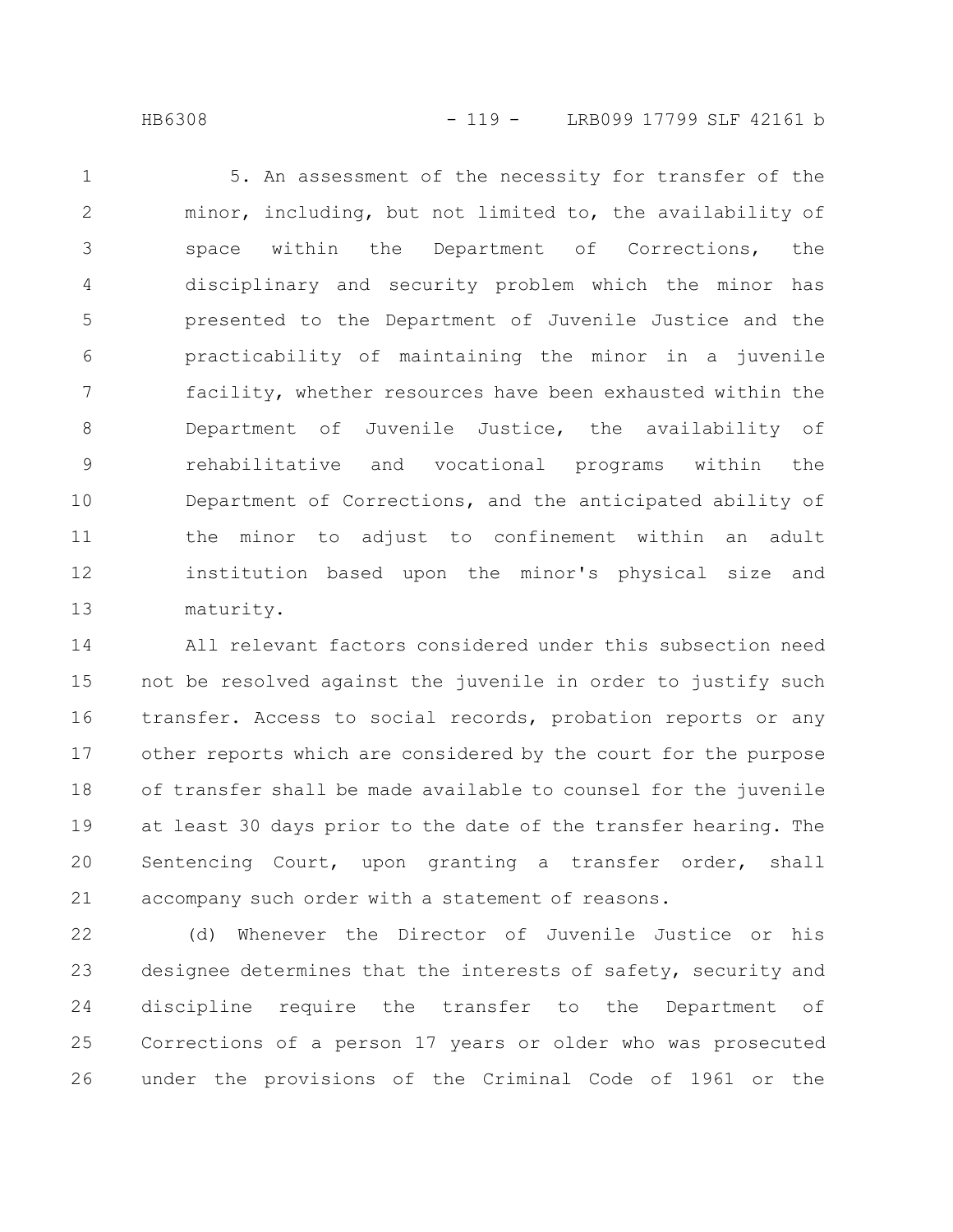Criminal Code of 2012 and sentenced under the provisions of this Act pursuant to Section 2-7 of the Juvenile Court Act or Section 5-805 of the Juvenile Court Act of 1987 and committed to the Department of Juvenile Justice under Section 5-8-6, the Director or his designee may authorize the emergency transfer of such person, unless the transfer of the person is governed by subsection (e) of this Section. The sentencing court shall be provided notice of any emergency transfer no later than 3 days after the emergency transfer. Upon motion brought within 60 days of the emergency transfer by the sentencing court or any party, the sentencing court may conduct a hearing pursuant to the provisions of subsection (c) of this Section in order to determine whether the person shall remain confined in the Department of Corrections. 1 2 3 4 5 6 7 8 9 10 11 12 13 14

(e) The Director of Juvenile Justice or his designee may authorize the permanent transfer to the Department of Corrections of any person 18 years or older who was prosecuted under the provisions of the Criminal Code of 1961 or the Criminal Code of 2012 and sentenced under the provisions of this Act pursuant to Section 2-7 of the Juvenile Court Act or Section 5-805 of the Juvenile Court Act of 1987 and committed to the Department of Juvenile Justice under Section 5-8-6 of this Act. The Director of Juvenile Justice or his designee shall be governed by the following factors in determining whether to authorize the permanent transfer of the person to the Department of Corrections: 15 16 17 18 19 20 21 22 23 24 25 26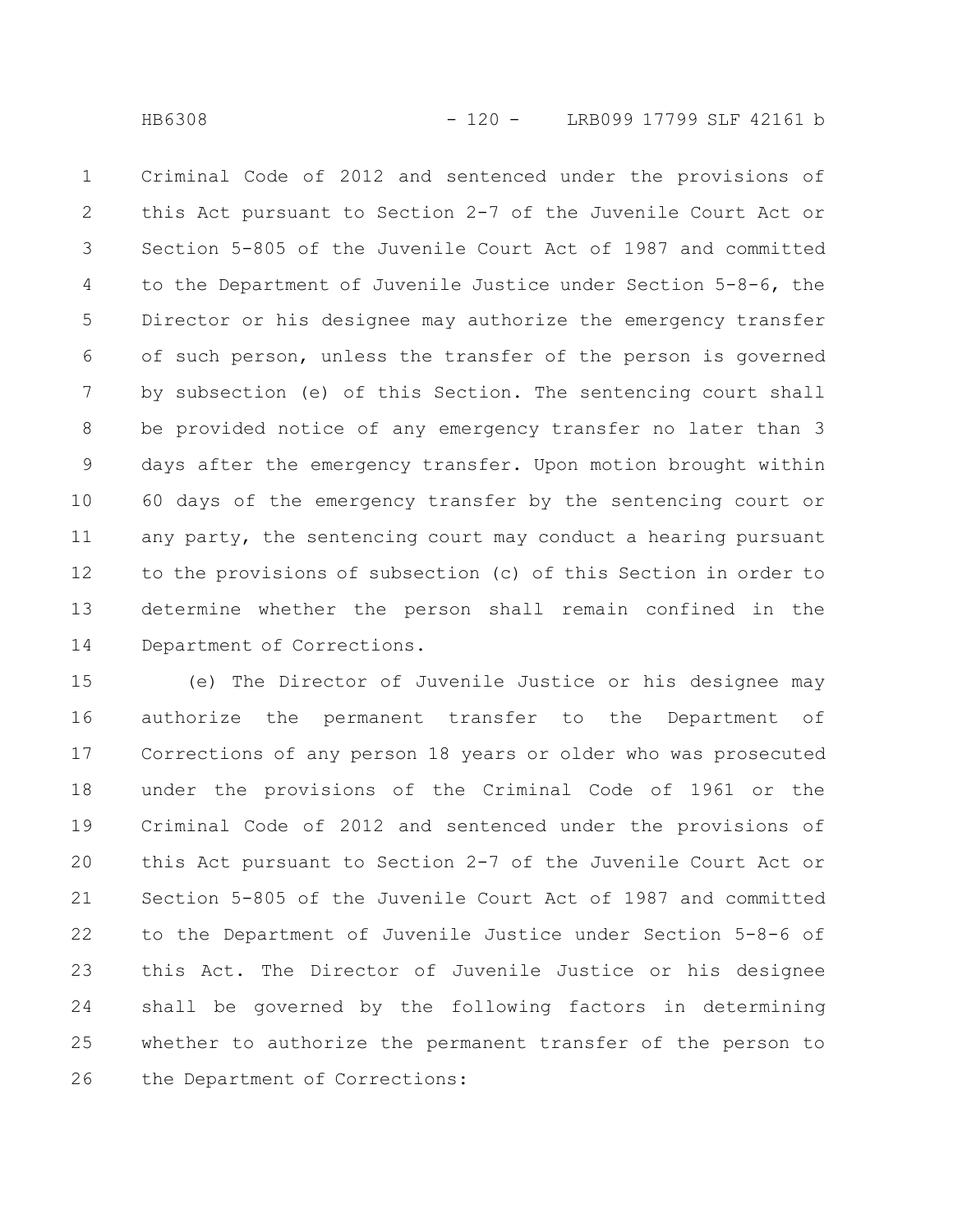1

2

3

1. The nature of the offense for which the person was found guilty and the length of the sentence the person has to serve and the record and previous history of the person.

2. The record of the person's adjustment within the Department of Juvenile Justice, including, but not limited to, reports from the person's counselor, any escapes, attempted escapes or violent or disruptive conduct on the part of the person, any tickets received by the person, summaries of classes attended by the person, and any record of work performed by the person while in the institution. 4 5 6 7 8 9 10

3. The relative maturity of the person based upon the physical, psychological and emotional development of the person. 11 12 13

4. The record of the rehabilitative progress of the person and an assessment of the vocational potential of the person. 14 15 16

5. An assessment of the necessity for transfer of the person, including, but not limited to, the availability of space within the Department of Corrections, the disciplinary and security problem which the person has presented to the Department of Juvenile Justice and the practicability of maintaining the person in a juvenile facility, whether resources have been exhausted within the Department of Juvenile Justice, the availability of rehabilitative and vocational programs within the Department of Corrections, and the anticipated ability of 17 18 19 20 21 22 23 24 25 26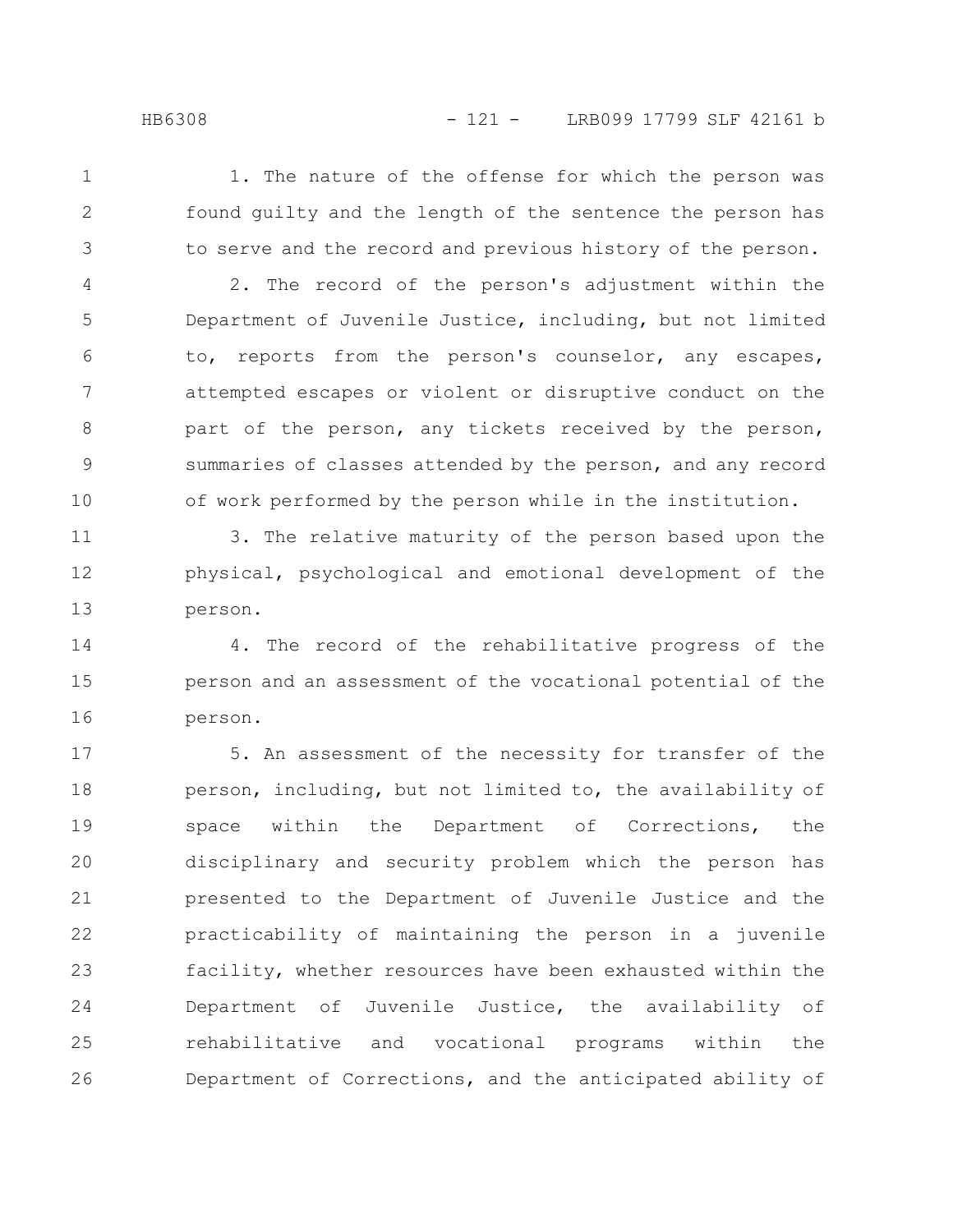HB6308 - 122 - LRB099 17799 SLF 42161 b

the person to adjust to confinement within an adult institution based upon the person's physical size and maturity. 1 2 3

(Source: P.A. 97-1083, eff. 8-24-12; 97-1150, eff. 1-25-13.) 4

(730 ILCS 5/5-8-6) (from Ch. 38, par. 1005-8-6) 5

Sec. 5-8-6. Place of Confinement. 6

(a) Offenders sentenced to a term of imprisonment for a felony shall be committed to the penitentiary system of the Department of Corrections. However, such sentence shall not limit the powers of the Department of Children and Family Services in relation to any child under the age of one year in the sole custody of a person so sentenced, nor in relation to any child delivered by a female so sentenced while she is so confined as a consequence of such sentence. A person sentenced for a felony may be assigned by the Department of Corrections to any of its institutions, facilities or programs. 7 8 9 10 11 12 13 14 15 16

(b) Offenders sentenced to a term of imprisonment for less than one year shall be committed to the custody of the sheriff. A person committed to the Department of Corrections, prior to July 14, 1983, for less than one year may be assigned by the Department to any of its institutions, facilities or programs. 17 18 19 20 21

(c) All offenders under  $21$   $\frac{17}{17}$  years of age for a misdemeanor offense or 18 years of age for a felony offense when sentenced to imprisonment shall be committed to the Department of Juvenile Justice and the court in its order of 22 23 24 25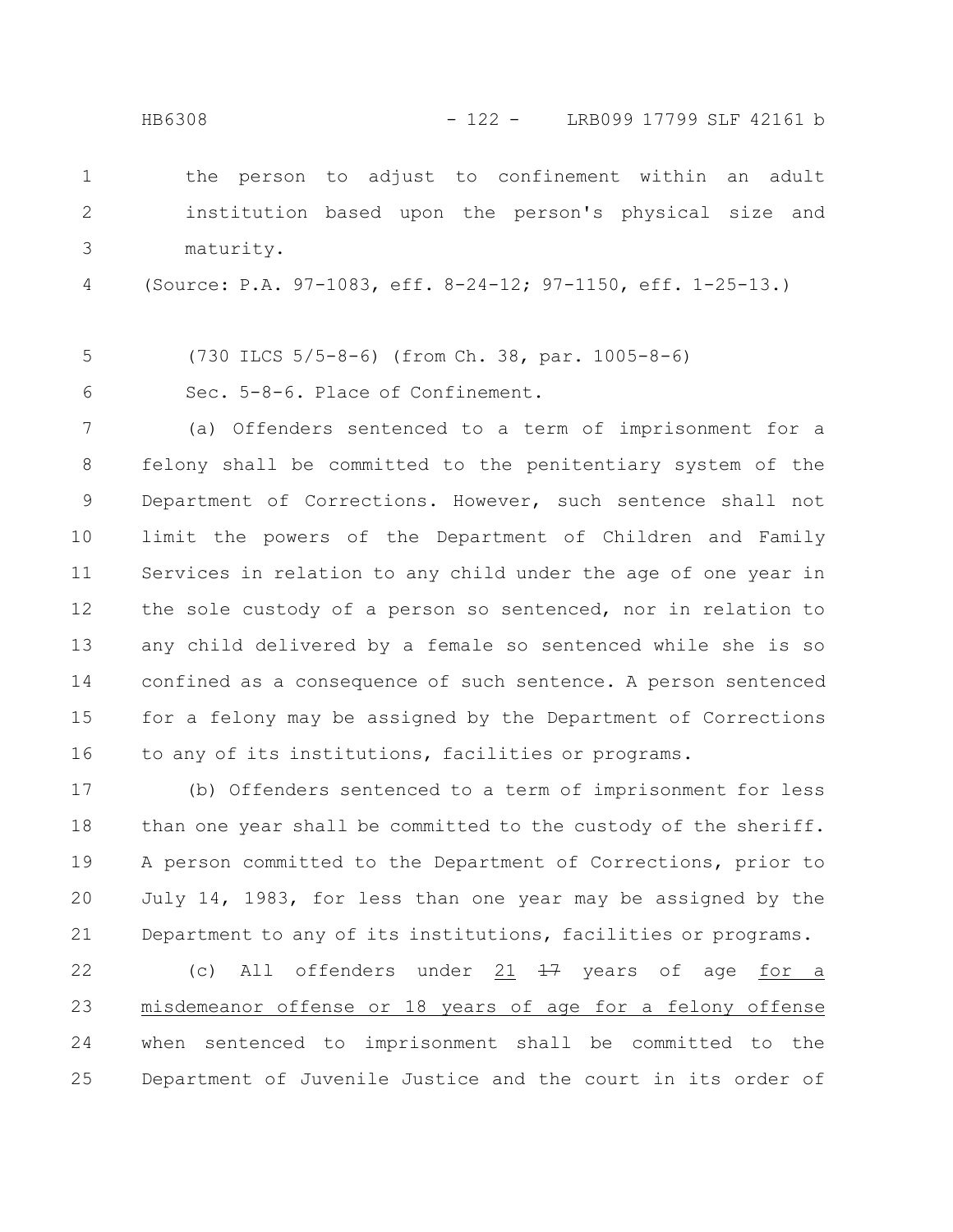commitment shall set a definite term. Such order of commitment shall be the sentence of the court which may be amended by the court while jurisdiction is retained; and such sentence shall apply whenever the offender sentenced is in the control and custody of the Department of Corrections. The provisions of Section 3-3-3 shall be a part of such commitment as fully as though written in the order of commitment. The committing court shall retain jurisdiction of the subject matter and the person until he or she reaches the age of 21 unless earlier discharged. However, the Department of Juvenile Justice shall, after a juvenile has reached 21  $\frac{17}{17}$  years of age for a misdemeanor offense or 18 years of age for a felony offense, petition the court to conduct a hearing pursuant to subsection (c) of Section 3-10-7 of this Code. 1 2 3 4 5 6 7 8 9 10 11 12 13 14

(d) No defendant shall be committed to the Department of Corrections for the recovery of a fine or costs. 15 16

(e) When a court sentences a defendant to a term of imprisonment concurrent with a previous and unexpired sentence of imprisonment imposed by any district court of the United States, it may commit the offender to the custody of the Attorney General of the United States. The Attorney General of the United States, or the authorized representative of the Attorney General of the United States, shall be furnished with the warrant of commitment from the court imposing sentence, which warrant of commitment shall provide that, when the offender is released from federal confinement, whether by 17 18 19 20 21 22 23 24 25 26